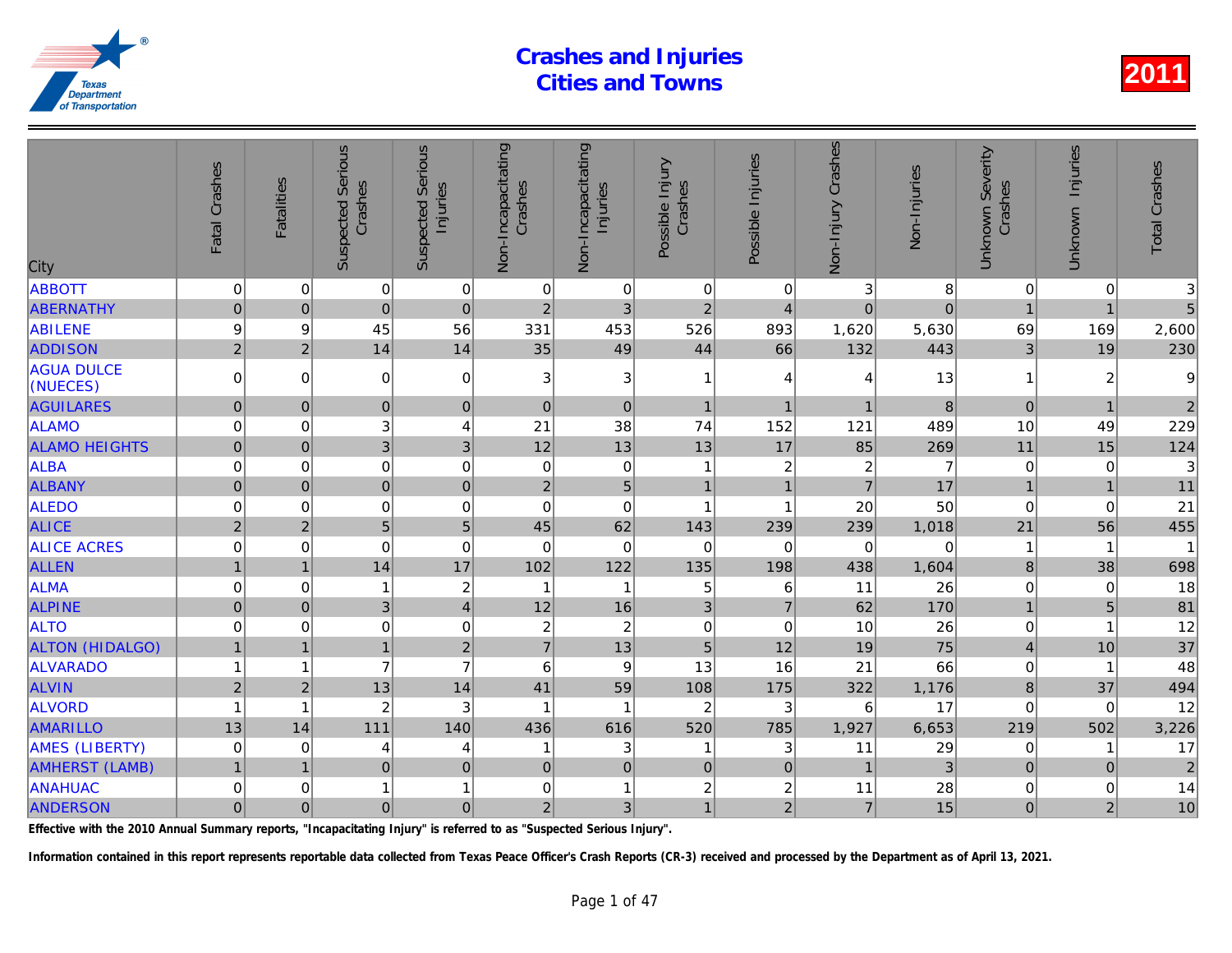| City                        | Fatal Crashes  | <b>Fatalities</b> | Serious<br>Crashes<br>Suspected | <b>Serious</b><br>Injuries<br>Suspected | Non-Incapacitating<br>Crashes | Non-Incapacitating<br>Injuries | Possible Injury<br>Crashes | Possible Injuries | Non-Injury Crashes | Non-Injuries            |
|-----------------------------|----------------|-------------------|---------------------------------|-----------------------------------------|-------------------------------|--------------------------------|----------------------------|-------------------|--------------------|-------------------------|
| <b>ANDREWS</b>              | $\mathbf 1$    | 1                 | 5                               | 5                                       | 5                             | 5                              | 24                         | 32                | 58                 | 208                     |
| <b>ANGLETON</b>             | $\mathbf{1}$   | $\overline{1}$    | $\vert 4 \vert$                 | $\overline{4}$                          | 20                            | 33                             | 56                         | 69                | 146                | 514                     |
| ANGUS                       | $\mathbf 0$    | $\Omega$          | $\overline{c}$                  | $\overline{4}$                          | $\overline{c}$                | $\overline{4}$                 | 3                          | 4                 | 12                 | 32                      |
| <b>ANNA</b>                 | $\overline{1}$ | 1                 | 5 <sup>1</sup>                  | 9                                       | 12                            | 14                             | 15                         | 27                | 68                 | 188                     |
| <b>ANNETTA</b>              | 0              | $\Omega$          | $\mathbf 0$                     | $\mathbf 0$                             | $\overline{c}$                | $\overline{2}$                 | 1                          | 3                 | 8                  | 11                      |
| <b>ANNETTA NORTH</b>        | $\pmb{0}$      | $\mathbf{0}$      | $\overline{0}$                  | $\mathbf 0$                             | $\pmb{0}$                     | $\mathbf 0$                    | $\mathbf 0$                | $\pmb{0}$         | 5                  | $\overline{7}$          |
| <b>ANNETTA SOUTH</b>        | $\mathbf 0$    | 0                 | 0                               | $\mathbf 0$                             | $\overline{c}$                | $\overline{2}$                 | $\mathbf 0$                | 0                 | 4                  | 33                      |
| <b>ANNONA</b>               | $\mathbf 0$    | $\mathbf 0$       | $\overline{0}$                  | $\overline{0}$                          | $\pmb{0}$                     | $\overline{0}$                 | $\mathbf 0$                | $\pmb{0}$         | $\overline{1}$     | $\overline{a}$          |
| <b>ANSON</b>                | $\mathbf 0$    | $\Omega$          | 0                               | $\mathbf 0$                             | 3                             | 5                              | $\mathbf{1}$               | $\overline{1}$    | 11                 | 22                      |
| <b>ANTHONY (EL</b><br>PASO) | $\pmb{0}$      | $\Omega$          | $\mathbf{1}$                    | $\mathbf{1}$                            | $\overline{4}$                | $\bf 8$                        | 16                         | 20                | 54                 | 215                     |
| <b>ANTON</b>                | $\mathbf 0$    | $\Omega$          | $\mathbf 0$                     | $\mathbf 0$                             | 0                             | 0                              | 1                          | 1                 | 0                  |                         |
| <b>APPLEBY</b>              | $\pmb{0}$      | $\mathbf{0}$      | $\overline{0}$                  | $\mathbf 0$                             | $\mathbf 0$                   | $\pmb{0}$                      | $\overline{\mathbf{4}}$    | $9\,$             | $\overline{4}$     | 12                      |
| AQUILLA                     | $\mathbf 0$    | 0                 | 0                               | $\mathbf 0$                             | $\mathbf 0$                   | $\mathbf 0$                    | $\mathbf 0$                | $\mathbf 0$       |                    |                         |
| <b>ARANSAS PASS</b>         | $\overline{1}$ | $\overline{1}$    | $6\phantom{a}$                  | 13                                      | 20                            | 27                             | 20                         | 28                | 54                 | 210                     |
| <b>ARCHER CITY</b>          | $\mathbf 0$    | $\Omega$          | $\mathbf 0$                     | $\mathbf 0$                             | $\overline{c}$                | $\mathbf{3}$                   | $\mathbf{1}$               | -1                | 5                  | 11                      |
| <b>ARCOLA</b>               | $\mathbf 0$    | $\mathbf{0}$      | $\overline{0}$                  | $\mathbf 0$                             | $\overline{2}$                | $\overline{4}$                 | 8                          | 19                | 29                 | 83                      |
| <b>ARGYLE</b>               | $\mathbf{1}$   | 1                 | 1                               | $\overline{1}$                          | $\overline{7}$                | 8                              | 6                          | 11                | 36                 | 114                     |
| <b>ARLINGTON</b>            | 30             | 36                | 175                             | 219                                     | 888                           | 1,194                          | 1,291                      | 2,064             | 2,395              | 8,987                   |
| <b>ARP</b>                  | $\mathbf 0$    | 0                 | 0                               | $\mathbf 0$                             | 0                             | 0                              | 1                          | $\overline{c}$    | 8                  | 13                      |
| <b>ASHERTON</b>             | $\pmb{0}$      | $\pmb{0}$         | $\mathbf{1}$                    | $\mathbf{1}$                            | $\mathbf{1}$                  | $\mathbf 2$                    | $\mathbf 0$                | $\pmb{0}$         | 8                  | 17                      |
| <b>ASPERMONT</b>            | 0              | 0                 | $\mathbf{1}$                    | $\overline{1}$                          | $\mathbf 0$                   | $\mathbf{1}$                   | $\mathbf 0$                | 0                 | $\overline{c}$     | 14                      |
| <b>ATASCOSA</b>             | $\overline{0}$ | $\Omega$          | $\overline{0}$                  | $\mathbf 0$                             | $\overline{0}$                | $\mathbf 0$                    | $\overline{0}$             | $\Omega$          | $\overline{2}$     | $\overline{\mathbf{A}}$ |
| <b>ATHENS</b>               | $\mathbf 0$    | 0                 | 24                              | 28                                      | 25                            | 45                             | 32                         | 65                | 142                | 449                     |
| <b>ATLANTA</b>              | $\mathbf 0$    | $\Omega$          | 5                               | $6\phantom{1}$                          | 10                            | 13                             | 19                         | 34                | 57                 | 226                     |
| <b>AUBREY</b>               | 0              | 0                 | 4                               | 4                                       | 4                             | $\overline{7}$                 | 5                          | 10                | 26                 | 60                      |
| <b>AURORA (WISE)</b>        | 0              | $\mathbf 0$       | 0                               | $\pmb{0}$                               | $\mathbf 0$                   | $\overline{0}$                 | $\overline{0}$             | $\mathbf 0$       | $\overline{4}$     | 5                       |

Effective with the 2010 Annual Summary reports, "Incapacitating Injury" is referred to as "Suspected Serious Injury".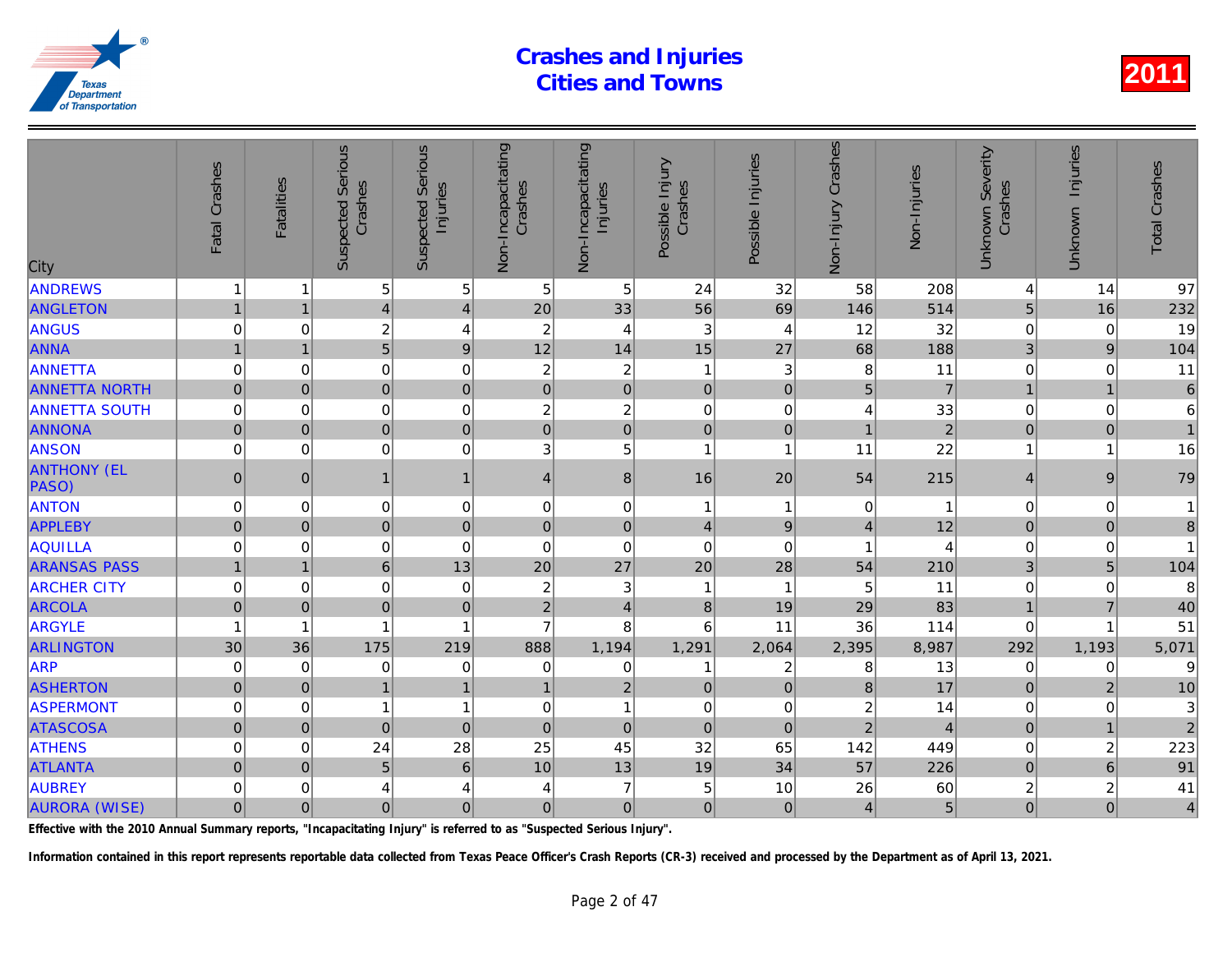| City                              | Fatal Crashes       | Fatalities     | <b>Suspected Serious</b><br>Crashes | Serious<br>Injuries<br>Suspected | Non-Incapacitating<br>Crashes | Non-Incapacitating<br>Injuries | Possible Injury<br>Crashes | Possible Injuries | Non-Injury Crashes | Non-Injuries   |
|-----------------------------------|---------------------|----------------|-------------------------------------|----------------------------------|-------------------------------|--------------------------------|----------------------------|-------------------|--------------------|----------------|
| <b>AUSTIN</b>                     | 49                  | 55             | 404                                 | 504                              | 2,943                         | 4,064                          | 2,975                      | 5,123             | 5,136              | 21,565         |
| <b>AUSTWELL</b>                   | $\pmb{0}$           | $\mathbf{0}$   | $\pmb{0}$                           | $\mathbf 0$                      | $\mathbf 0$                   | $\pmb{0}$                      | $\mathbf 0$                | $\mathbf 0$       | $\mathbf 0$        | $\overline{0}$ |
| <b>AVERY</b>                      | 0                   | 0              | $\pmb{0}$                           | 0                                | 0                             | $\mathbf 0$                    | $\mathbf 0$                | 0                 | 4                  |                |
| <b>AVINGER</b>                    | $\overline{0}$      | $\Omega$       | $\overline{0}$                      | $\mathbf 0$                      | $\overline{1}$                | $\overline{1}$                 | $\overline{1}$             | $\overline{1}$    | $\overline{2}$     | $\overline{2}$ |
| <b>AZLE</b>                       | $\overline{c}$      | $\overline{c}$ | 9                                   | 13                               | 36                            | 49                             | 32                         | 51                | 138                | 428            |
| <b>BACLIFF</b>                    | $\mathbf 0$         | $\mathbf 0$    | $\overline{0}$                      | $\mathbf 0$                      | $\pmb{0}$                     | $\pmb{0}$                      | $\pmb{0}$                  | $\mathbf 0$       | $\overline{1}$     | $\overline{a}$ |
| <b>BAILEY</b>                     | 0                   | $\mathbf 0$    | $\mathbf 0$                         | 0                                | $\mathbf 0$                   | $\pmb{0}$                      | 1                          | 1                 | $\mathbf 0$        |                |
| <b>BAILEY'S PRAIRIE</b>           | $\overline{0}$      | $\Omega$       | $\overline{1}$                      | $\overline{2}$                   | $\overline{c}$                | 3                              | $\mathbf{1}$               | $\overline{1}$    | 6                  | 17             |
| <b>BAIRD</b>                      |                     | 1              |                                     | $\overline{c}$                   | $\overline{1}$                | $\overline{c}$                 | $\mathbf{1}$               | 3                 | 1                  | 5              |
| <b>BALCH SPRINGS</b>              | $\mathbf{1}$        | $\mathbf 1$    | 12                                  | 14                               | 48                            | 64                             | 56                         | 96                | 170                | 561            |
| <b>BALCONES</b><br><b>HEIGHTS</b> | 1                   | 1              | 5                                   | 5                                | 15                            | 17                             | 31                         | 52                | 80                 | 263            |
| <b>BALLINGER</b>                  | $\overline{0}$      | $\Omega$       | $\mathbf{1}$                        | $\mathbf{1}$                     | $\overline{2}$                | $\mathfrak{S}$                 | 3                          | $6\phantom{1}$    | 15                 | 35             |
| <b>BALMORHEA</b>                  | 0                   | $\mathbf 0$    | $\mathbf 0$                         | $\mathbf 0$                      | $\mathbf 0$                   | $\mathbf 0$                    | $\mathbf 0$                | $\mathbf 0$       |                    |                |
| <b>BANDERA</b>                    | $\overline{0}$      | $\overline{0}$ | $\overline{2}$                      | $\overline{2}$                   | $\overline{1}$                | $\overline{1}$                 | $\mathbf{1}$               | $\overline{2}$    | 15                 | 47             |
| <b>BANGS</b>                      | $\mathbf 0$         | $\Omega$       | $\overline{c}$                      | $\overline{c}$                   | 0                             | $\mathbf 0$                    | 1                          | 3                 | $\Omega$           |                |
| <b>BARKSDALE</b>                  | $\mathbf 0$         | $\Omega$       | $\mathbf 0$                         | $\mathbf 0$                      | $\mathbf{1}$                  | $\mathbf{1}$                   | $\mathbf 0$                | $\Omega$          | $\overline{0}$     |                |
| <b>BARRY</b>                      | $\mathbf 0$         | $\mathbf 0$    | $\mathbf 0$                         | 0                                | $\mathbf 0$                   | $\mathbf 0$                    | $\pmb{0}$                  | $\mathbf 0$       | 1                  |                |
| <b>BARSTOW</b>                    | $\overline{0}$      | $\Omega$       | $\overline{0}$                      | $\mathbf 0$                      | $\overline{2}$                | $\overline{2}$                 | $\overline{1}$             | $\overline{1}$    | $\overline{4}$     | 10             |
| <b>BARTLETT</b>                   | 0                   | $\Omega$       | $\mathbf 0$                         | $\mathbf 0$                      | $\mathbf 0$                   | $\pmb{0}$                      | $\mathbf 0$                | $\mathbf 0$       | 1                  |                |
| <b>BARTONVILLE</b>                | $\mathsf{O}\xspace$ | $\mathbf 0$    | $\mathbf 0$                         | $\mathbf 0$                      | $\overline{1}$                | $\overline{1}$                 | $\overline{1}$             | $\overline{1}$    | 3                  | 6              |
| <b>BASTROP</b>                    | 0                   | $\Omega$       | 3                                   | 3                                | 18                            | 29                             | 32                         | 45                | 139                | 487            |
| <b>BAY CITY</b>                   | $\mathbf{1}$        | $\overline{1}$ | 3                                   | 3                                | 14                            | 24                             | 66                         | 115               | 124                | 466            |
| <b>BAYSIDE</b>                    | $\mathbf 0$         | $\mathbf 0$    | $\mathbf 0$                         | $\mathbf 0$                      | $\mathbf 0$                   | $\mathbf 0$                    | $\mathbf{1}$               | -1                | 1                  |                |
| <b>BAYTOWN</b>                    | $\overline{7}$      | $\overline{7}$ | 40                                  | 48                               | 171                           | 223                            | 288                        | 417               | 1,160              | 3,844          |
| <b>BAYVIEW</b><br>(CAMERON)       | 0                   | $\Omega$       | $\mathbf 0$                         | $\overline{0}$                   | 1                             | 1                              | 2                          | $\overline{2}$    | 2                  |                |

Effective with the 2010 Annual Summary reports, "Incapacitating Injury" is referred to as "Suspected Serious Injury".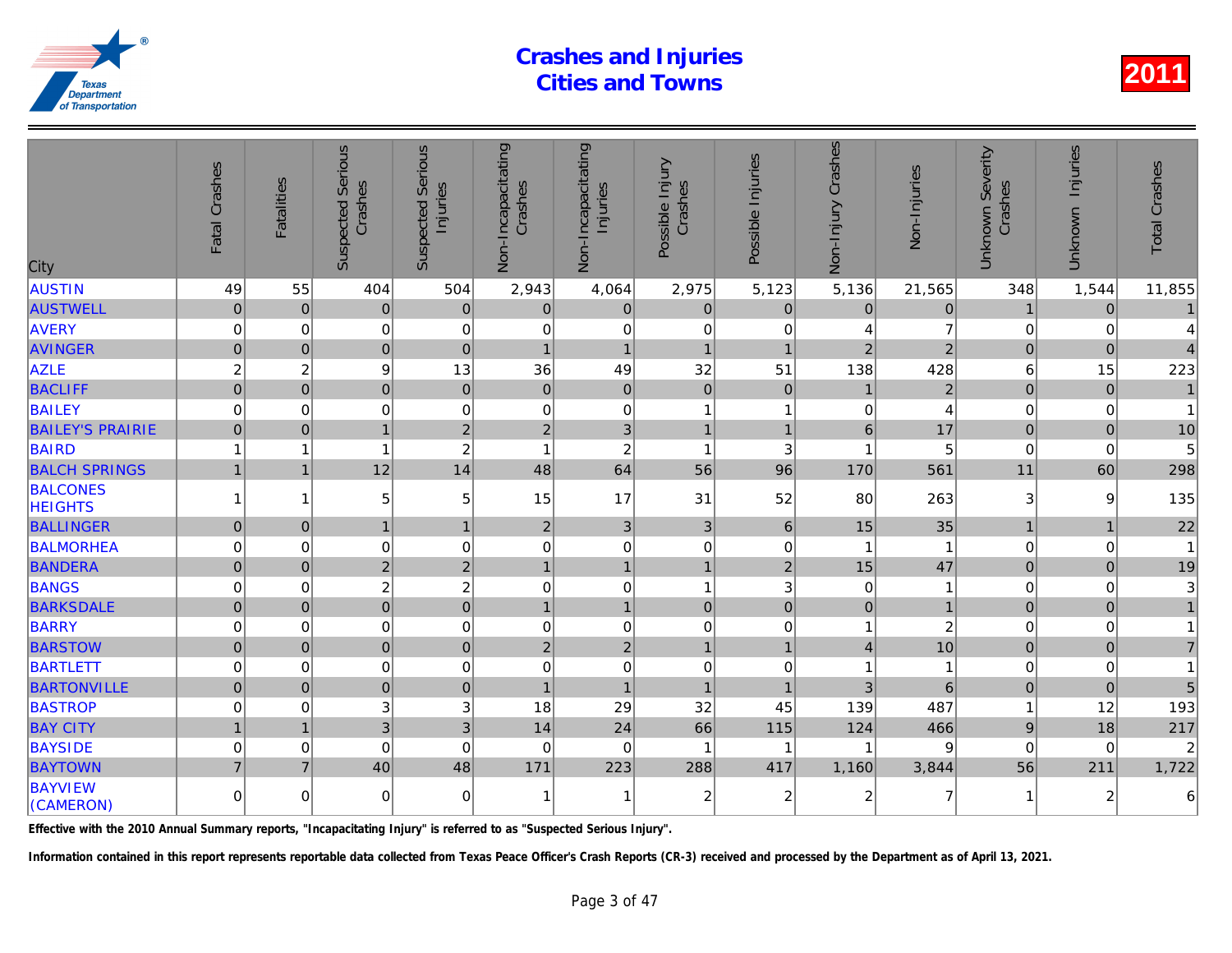| City                 | Fatal Crashes           | <b>Fatalities</b> | <b>Suspected Serious</b><br>Crashes | Serious<br>Injuries<br>Suspected | Non-Incapacitating<br>Crashes | Non-Incapacitating<br>Injuries | Possible Injury<br>Crashes | Possible Injuries | Non-Injury Crashes | Non-Injuries   |
|----------------------|-------------------------|-------------------|-------------------------------------|----------------------------------|-------------------------------|--------------------------------|----------------------------|-------------------|--------------------|----------------|
| <b>BEACH CITY</b>    | $\pmb{0}$               | $\mathbf 0$       | $\pmb{0}$                           | 0                                | $\mathbf{1}$                  | $\sqrt{2}$                     | $\mathbf 0$                | $\mathbf{0}$      | $\pmb{0}$          | 3              |
| <b>BEAR CREEK</b>    | 0                       | $\mathbf 0$       | $\pmb{0}$                           | $\mathbf 0$                      | 0                             | $\mathbf 0$                    | $\pmb{0}$                  | 0                 |                    |                |
| <b>BEASLEY</b>       | $\pmb{0}$               | $\Omega$          | $\overline{0}$                      | $\mathbf 0$                      | $\overline{1}$                | $\overline{1}$                 | $\overline{0}$             | $\mathbf 0$       | $\overline{2}$     | 6              |
| <b>BEAUMONT</b>      | 14                      | 14                | 84                                  | 102                              | 263                           | 392                            | 559                        | 1,009             | 1,677              | 5,975          |
| <b>BECKVILLE</b>     | $\pmb{0}$               | $\mathbf 0$       | $\mathbf 0$                         | $\pmb{0}$                        | $\overline{2}$                | 3                              | $\mathbf{1}$               | $\overline{2}$    | $\overline{7}$     | 13             |
| <b>BEDFORD</b>       | $\overline{c}$          | $\overline{c}$    | 10                                  | 13                               | 102                           | 129                            | 153                        | 226               | 232                | 980            |
| <b>BEDIAS</b>        | $\overline{0}$          | $\mathbf 0$       | $\mathbf 0$                         | $\mathbf 0$                      | $\mathbf{1}$                  | $\mathbf{1}$                   | $\mathbf 0$                | $\mathbf{0}$      | $\overline{2}$     | 5              |
| <b>BEE CAVE</b>      |                         | 1                 | 3                                   | 4                                | 8                             | 10                             | 16                         | 19                | 107                | 316            |
| <b>BEEVILLE</b>      | $\pmb{0}$               | $\mathbf 0$       | $\overline{7}$                      | 8                                | 29                            | 40                             | 22                         | 41                | 105                | 373            |
| <b>BELLAIRE</b>      | $\overline{c}$          | $\overline{c}$    | $\boldsymbol{2}$                    | $\overline{\mathbf{4}}$          | 18                            | 18                             | 197                        | 311               | 284                | 1,266          |
| <b>BELLEVUE</b>      | $\mathbf 0$             | $\mathbf 0$       | $\overline{0}$                      | $\overline{0}$                   | $\mathbf 0$                   | $\pmb{0}$                      | $\mathbf{1}$               | $\overline{1}$    | $\Omega$           | $\Omega$       |
| <b>BELLMEAD</b>      | 4                       | 4                 | $\overline{7}$                      | 9                                | 21                            | 29                             | 50                         | 82                | 177                | 694            |
| <b>BELLS</b>         |                         | $\overline{1}$    | $\mathbf{1}$                        | $\overline{1}$                   | 5                             | 10                             | $\overline{2}$             | $\overline{4}$    | $\,8\,$            | 25             |
| <b>BELLVILLE</b>     | 0                       | $\mathbf 0$       | 1                                   | $\mathbf{1}$                     | $\overline{7}$                | 8                              | 4                          | 5                 | 29                 | 79             |
| <b>BELTON</b>        | $\overline{\mathbf{4}}$ | $\overline{4}$    | 10                                  | 15                               | 50                            | 71                             | 62                         | 83                | 294                | 912            |
| <b>BENAVIDES</b>     | $\mathbf 0$             | 0                 | $\mathbf 0$                         | $\mathbf 0$                      | $\mathbf 0$                   | $\mathbf 0$                    | $\mathbf 0$                | $\mathbf 0$       | 3                  | 5              |
| <b>BENBROOK</b>      | $\overline{1}$          | $\overline{1}$    | 8                                   | $\bf{8}$                         | 36                            | 52                             | 49                         | 67                | 130                | 469            |
| <b>BENJAMIN</b>      | $\mathbf 0$             | $\mathbf 0$       | 0                                   | $\pmb{0}$                        | 0                             | $\pmb{0}$                      | $\pmb{0}$                  | 0                 | $\overline{c}$     |                |
| <b>BERRYVILLE</b>    | $\mathsf{O}\xspace$     | $\pmb{0}$         | $\pmb{0}$                           | $\overline{0}$                   | $\mathbf{1}$                  | $\mathbf{1}$                   | $\mathbf{1}$               | $\overline{1}$    | 3                  | 11             |
| <b>BERTRAM</b>       | 0                       | 0                 | 0                                   | 0                                | $\overline{\mathbf{c}}$       | $\sqrt{2}$                     | $\pmb{0}$                  | $\,0\,$           | 5                  | 22             |
| <b>BEVERLY HILLS</b> | $\overline{0}$          | $\mathbf 0$       | $\mathbf 0$                         | $\overline{0}$                   | $\overline{0}$                | $\overline{0}$                 | $\pmb{0}$                  | $\mathbf 0$       | $\overline{1}$     | $\overline{a}$ |
| <b>BEVIL OAKS</b>    | $\mathbf 0$             | 0                 | $\mathbf 0$                         | $\mathbf 0$                      | $\overline{1}$                | $\mathbf{1}$                   | $\mathbf 0$                | 0                 | 0                  | $\Omega$       |
| <b>BIG LAKE</b>      | $\mathbf 0$             | $\mathbf 0$       | $\mathbf{1}$                        | $\overline{2}$                   | 4                             | $\mathsf g$                    | $\pmb{0}$                  | $\mathbf 0$       | $\overline{4}$     | 14             |
| <b>BIG SANDY</b>     | 0                       | 0                 | 0                                   | 0                                | $\boldsymbol{2}$              | $\overline{c}$                 | $\mathbf{3}$               | 3                 | 8                  | 29             |
| <b>BIG SPRING</b>    |                         | $\overline{1}$    | $\overline{1}$                      | $\overline{c}$                   | 62                            | 80                             | 58                         | 78                | 280                | 872            |
| <b>BIG WELLS</b>     | $\mathbf 0$             | $\Omega$          | $\mathbf 0$                         | $\overline{0}$                   | $\mathbf 0$                   | $\mathbf 0$                    | 3                          | 3                 | $\mathbf 0$        | $\overline{2}$ |
|                      |                         |                   |                                     |                                  |                               |                                |                            |                   |                    |                |

Effective with the 2010 Annual Summary reports, "Incapacitating Injury" is referred to as "Suspected Serious Injury".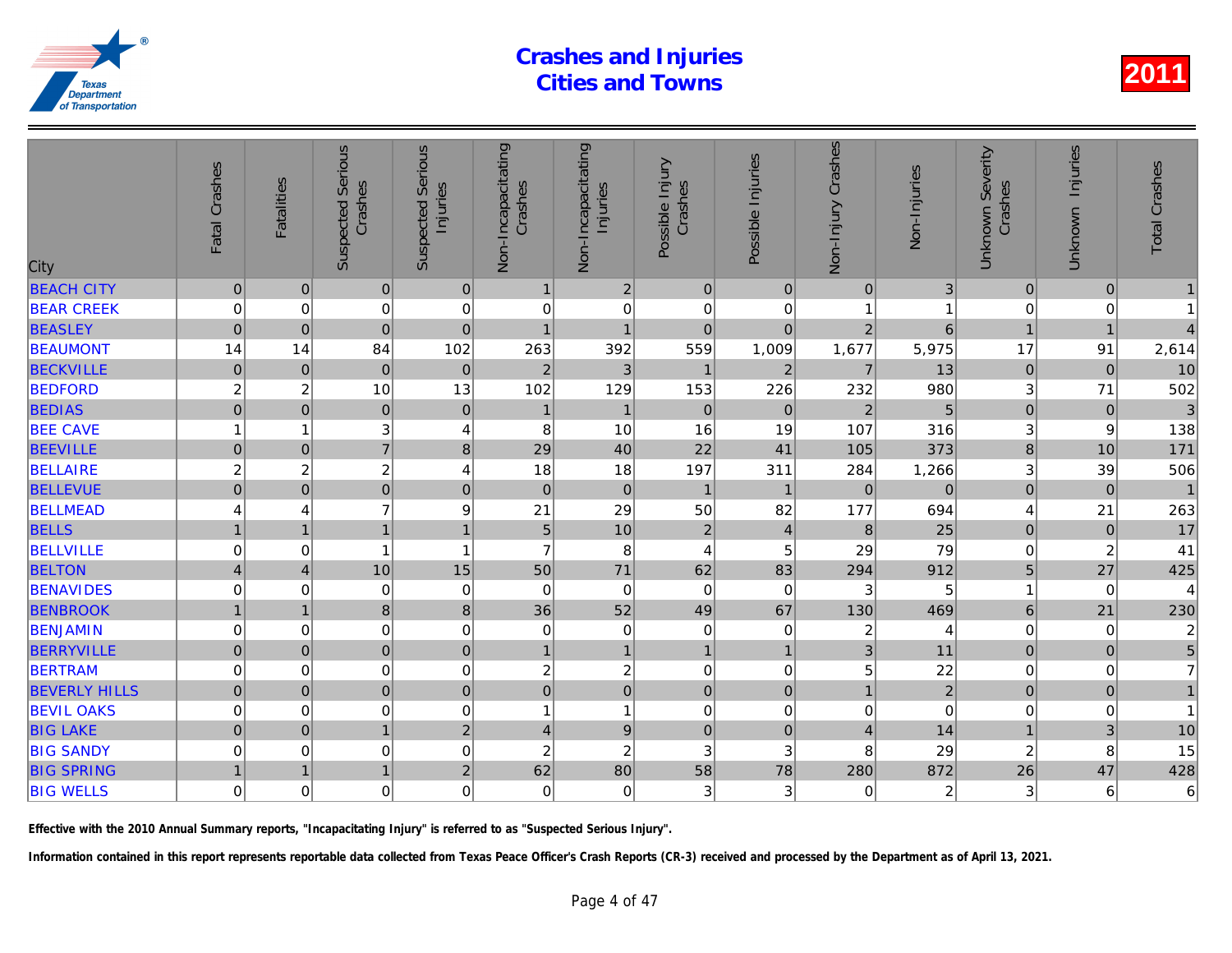| City                  | Fatal Crashes       | <b>Fatalities</b>     | <b>Suspected Serious</b><br>Crashes | Serious<br>Injuries<br>Suspected | Non-Incapacitating<br>Crashes | Non-Incapacitating<br>Injuries | Possible Injury<br>Crashes | Possible Injuries | Non-Injury Crashes | Non-Injuries   |
|-----------------------|---------------------|-----------------------|-------------------------------------|----------------------------------|-------------------------------|--------------------------------|----------------------------|-------------------|--------------------|----------------|
| <b>BISHOP</b>         | $\pmb{0}$           | $\pmb{0}$             | $\mathbf{1}$                        | $\mathbf{1}$                     | $\mathbf{1}$                  | $\mathbf{1}$                   | $\overline{4}$             | $\overline{4}$    | 14                 | 38             |
| <b>BISHOP HILLS</b>   | 0                   | 0                     | $\pmb{0}$                           | $\mathbf 0$                      | 0                             | $\pmb{0}$                      | $\mathbf 0$                | 0                 |                    |                |
| <b>BLACKWELL</b>      | $\mathbf 0$         | $\mathbf 0$           | $\overline{0}$                      | $\pmb{0}$                        | $\pmb{0}$                     | $\mathsf{O}\xspace$            | $\mathbf 0$                | $\mathbf 0$       | $\overline{1}$     |                |
| <b>BLANCO</b>         | $\mathbf 0$         | $\mathbf 0$           | 1                                   | $\mathbf{1}$                     | 2                             | $\,$ 5 $\,$                    | $\boldsymbol{2}$           | 4                 | 14                 | 39             |
| <b>BLANKET</b>        | $\mathsf{O}\xspace$ | $\mathbf 0$           | $\pmb{0}$                           | $\pmb{0}$                        | $\mathbf 0$                   | $\mathbf 0$                    | $\mathbf 0$                | $\mathbf 0$       | 3                  | 6              |
| <b>BLOOMBURG</b>      | $\mathbf 0$         | $\mathbf 0$           | $\mathbf 0$                         | 0                                | 2                             | $\overline{c}$                 | $\mathbf 0$                | 0                 | 3                  | 14             |
| <b>BLOOMING GROVE</b> | $\mathbf 0$         | $\overline{0}$        | $\overline{0}$                      | $\pmb{0}$                        | $\mathbf{1}$                  | $\mathbf{1}$                   | $\mathbf 0$                | $\overline{0}$    | $\overline{4}$     | 15             |
| <b>BLOSSOM</b>        | 0                   | 0                     | $\mathbf 0$                         | 0                                | 0                             | $\pmb{0}$                      | $\overline{c}$             | 3                 | 5                  | 12             |
| <b>BLUE MOUND</b>     | $\mathbf 0$         | $\mathbf 0$           | $\pmb{0}$                           | $\mathbf 0$                      | $\mathbf 0$                   | $\mathbf 0$                    | $\mathbf{1}$               | $\mathbf{1}$      | $\overline{2}$     | 6              |
| <b>BLUE RIDGE</b>     |                     | 1                     | 3                                   | 5                                | 3                             | 4                              | $\boldsymbol{2}$           | 6                 | $\overline{7}$     | 22             |
| <b>BLUM</b>           | $\pmb{0}$           | $\boldsymbol{0}$      | $\overline{0}$                      | $\overline{0}$                   | $\mathbf 0$                   | $\mathsf{O}\xspace$            | $\mathbf{1}$               | 1                 | 3                  | $\overline{9}$ |
| <b>BOERNE</b>         | $\overline{0}$      | 0                     | $6\phantom{1}6$                     | $\overline{7}$                   | 36                            | 46                             | 42                         | 50                | 256                | 830            |
| <b>BOGATA</b>         | $\mathbf 0$         | $\pmb{0}$             | $\overline{0}$                      | $\pmb{0}$                        | $\pmb{0}$                     | $\pmb{0}$                      | $\mathbf{1}$               | $\mathbf{1}$      | $\overline{4}$     | 12             |
| <b>BONHAM</b>         | 0                   | $\mathbf 0$           | 6                                   | 10                               | 16                            | 27                             | 18                         | 30                | 65                 | 222            |
| <b>BONNEY</b>         | $\mathsf{O}\xspace$ | $\pmb{0}$             | $\overline{0}$                      | $\pmb{0}$                        | $\overline{5}$                | $\overline{7}$                 | $\mathbf{1}$               | $\overline{5}$    | 8                  | 19             |
| <b>BOOKER</b>         | $\mathbf 0$         | 0                     | $\mathbf 0$                         | $\mathbf 0$                      | 0                             | $\boldsymbol{0}$               | $\mathbf 0$                | $\mathbf 0$       | $\overline{0}$     | $\Omega$       |
| <b>BORGER</b>         |                     | $\overline{1}$        | $\overline{3}$                      | 3                                | 5                             | $6\phantom{a}$                 | 23                         | 33                | 104                | 292            |
| <b>BOVINA</b>         | 0                   | $\mathbf 0$           | 0                                   | $\mathbf 0$                      | 0                             | $\pmb{0}$                      | $\mathbf{1}$               | -1                | 3                  |                |
| <b>BOWIE</b>          | $\mathsf{O}\xspace$ | $\pmb{0}$             | $\mathbf 2$                         | $\overline{c}$                   | 4                             | 5                              | 12                         | 21                | 52                 | 157            |
| <b>BOYD (WISE)</b>    | 0                   | 0                     | 1                                   | $\mathbf{1}$                     | 1                             | $\overline{\mathbf{c}}$        | $\sqrt{3}$                 | $\mathbf{3}$      | 19                 | 50             |
| <b>BRACKETTVILLE</b>  | $\overline{0}$      | $\mathbf 0$           | $\pmb{0}$                           | $\pmb{0}$                        | $\overline{1}$                | $\mathbf{1}$                   | $\overline{2}$             | $\overline{2}$    | $\overline{2}$     | 6              |
| <b>BRADY</b>          | $\mathbf 0$         | 0                     | 0                                   | $\pmb{0}$                        | 5                             | $\overline{7}$                 | 15                         | 21                | 49                 | 149            |
| <b>BRAZORIA</b>       | $\mathbf 0$         | $\mathbf{0}$          | $\overline{1}$                      | $\mathbf{1}$                     | 4                             | 5                              | $\overline{7}$             | 9                 | 28                 | 96             |
| <b>BRECKENRIDGE</b>   | 0                   | 0                     | 3                                   | 4                                | $\overline{c}$                | 5                              | 11                         | 17                | 39                 | 123            |
| <b>BREMOND</b>        | $\mathbf 0$         | $\pmb{0}$             | $\overline{0}$                      | $\mathbf 0$                      | $\mathbf 0$                   | $\mathbf 0$                    | $\pmb{0}$                  | $\mathbf 0$       | 3                  |                |
| <b>BRENHAM</b>        | 1                   | $\boldsymbol{\Delta}$ | 5                                   | 5                                | 34                            | 51                             | 60                         | 86                | 276                | 975            |
|                       |                     |                       |                                     |                                  |                               |                                |                            |                   |                    |                |

Effective with the 2010 Annual Summary reports, "Incapacitating Injury" is referred to as "Suspected Serious Injury".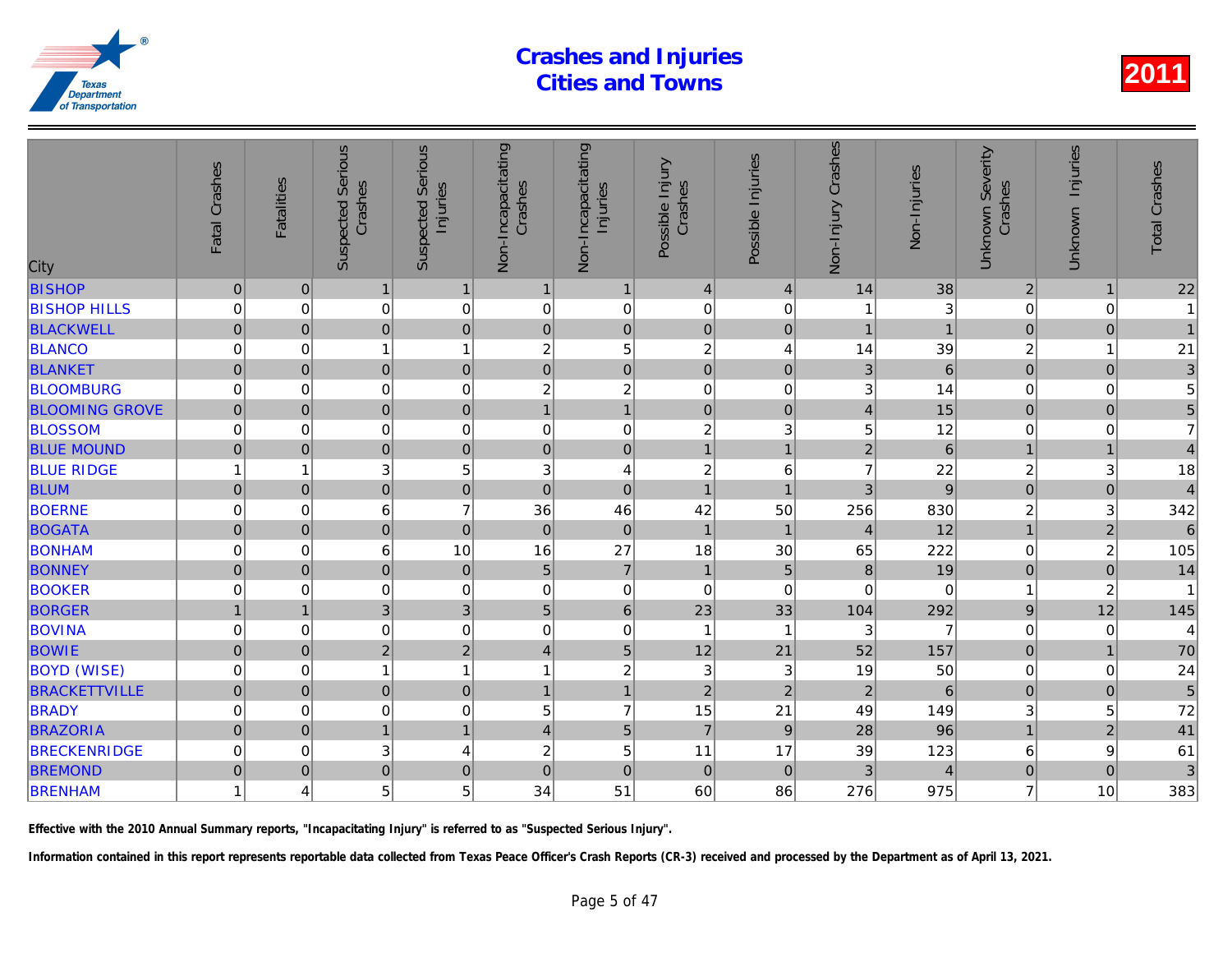| <b>BRIARCLIFF</b><br> 0 <br>$\pmb{0}$<br>$\overline{0}$<br>$\pmb{0}$<br>$\overline{0}$<br>$\mathbf 0$<br>$\mathbf{0}$<br> 0 <br>$\overline{2}$<br>$\overline{c}$<br>$\overline{7}$<br>$\overline{7}$<br>23<br><b>BRIDGE CITY</b><br>28<br>49<br>73<br>111<br>409<br>$\mathbf{1}$<br>1<br>$\overline{2}$<br>$\overline{0}$<br>$\mathbf{1}$<br><b>BRIDGEPORT</b><br>30<br>$\overline{0}$<br>$\overline{4}$<br>$\vert 4 \vert$<br>6<br>8<br>102<br>$\mathbf 0$<br><b>BROADDUS</b><br>0<br>$\mathbf 0$<br>$\Omega$<br>$\overline{1}$<br>1<br>-1<br>1<br>6 <sup>1</sup><br><b>BROOKSHIRE</b><br>$\mathbf 0$<br>$5\phantom{.}$<br>14<br>$\Omega$<br>$\mathbf{1}$<br>$\mathbf{1}$<br>20<br>35<br>108<br><b>BROOKSIDE</b><br>0<br>0<br>$\mathbf 0$<br>$\mathbf{1}$<br>$\overline{c}$<br>$\overline{c}$<br>$\overline{7}$<br>24<br>$\mathbf 0$<br>1<br><b>VILLAGE</b><br><b>BROWNDELL</b><br>$\overline{0}$<br>$\overline{0}$<br>$\mathbf 0$<br>$\overline{A}$<br>$\Omega$<br>$\mathbf{1}$<br>$\Omega$<br>$\Omega$<br>$\mathbf{1}$<br>$\overline{1}$<br>9<br>20<br><b>BROWNFIELD</b><br>0<br>26<br>40<br>$\Omega$<br>1<br>$\mathbf{1}$<br>6<br>151<br><b>BROWNSBORO</b><br>$\overline{c}$<br>$\overline{c}$<br>$\overline{0}$<br>$\sqrt{2}$<br>$\overline{2}$<br>6<br>18<br>5<br>15<br>$\Omega$<br>(HENDERSON)<br><b>BROWNSVILLE</b><br>13<br>67<br>76<br>197<br>259<br>793<br>1,200<br>6,591<br>1,585<br>14<br><b>BROWNWOOD</b><br>33<br>$\overline{4}$<br>$6\phantom{a}$<br>$\,$ 6 $\,$<br>25<br>77<br>107<br>253<br>780<br>$\overline{4}$<br>$\overline{c}$<br>$\overline{c}$<br><b>BRUCEVILLE-EDDY</b><br>0<br>8<br>$\overline{c}$<br>32<br>$\Omega$<br>$\overline{c}$<br>141<br>$\overline{4}$<br>$\overline{0}$<br><b>BRUNI</b><br>$\overline{0}$<br>$\mathbf 0$<br>$\mathbf 0$<br>$\Omega$<br>$\Omega$<br>$\Omega$<br>$\Omega$<br>25<br>217<br><b>BRYAN</b><br>6<br>31<br>174<br>254<br>338<br>890<br>3,147<br>6<br>$\overline{0}$<br><b>BRYSON</b><br>$\mathbf{1}$<br>$\overline{0}$<br>$\mathbf{1}$<br>$\mathbf 0$<br>$\overline{0}$<br>$\mathbf{1}$<br>$\vert$ 2<br>$\mathbf{1}$<br>$\mathbf 0$<br>0<br>$\mathbf 0$<br>$\overline{1}$<br>$\overline{\mathbf{c}}$<br><b>BUCKHOLTS</b><br>$\Omega$<br>11<br>1<br>4<br>$\overline{2}$<br>12<br>22<br>70<br>$\overline{\mathbf{4}}$<br>22<br>28<br>244<br><b>BUDA</b><br>$\overline{2}$<br>$\overline{4}$<br><b>BUFFALO</b><br>0<br>0<br>$\mathbf 0$<br>3<br>6<br>$\overline{7}$<br>8<br>27<br>$\Omega$<br>146<br>5<br>$\overline{0}$<br><b>BUFFALO GAP</b><br>$\overline{0}$<br>$\overline{0}$<br>$\mathbf 0$<br>$\overline{2}$<br>$\mathbf{0}$<br>$\mathbf{0}$<br>$\mathbf{0}$<br>$\mathbf{0}$<br><b>BUFFALO SPRINGS</b><br>$\overline{0}$<br>$\mathbf 0$<br>0<br>$\Omega$<br>0<br>$\Omega$<br>1<br>$\mathbf{1}$<br>$\mathbf 0$<br>0<br>(LUBBOCK)<br><b>BULLARD</b><br>$\overline{1}$<br>$\overline{2}$<br>77<br>$\overline{1}$<br>18<br>30<br>$\mathbf{1}$<br>10<br>$\mathbf{1}$<br>1<br>13<br><b>BULVERDE</b><br>9<br>9<br>17<br>$\Omega$<br>11<br>31<br>282<br>$\Omega$<br>102<br><b>BUNKER HILL</b><br>$\overline{0}$<br>$\overline{0}$<br>$\pmb{0}$<br>$\mathfrak{B}$<br>30<br>81<br>$\Omega$<br>$\vert 4 \vert$<br>6<br>9<br><b>VILLAGE</b> | City | Fatal Crashes | <b>Fatalities</b> | <b>Suspected Serious</b><br>Crashes | Serious<br>Injuries<br>Suspected | Non-Incapacitating<br>Crashes | Non-Incapacitating<br>Injuries | Possible Injury<br>Crashes | Possible Injuries | Non-Injury Crashes | Non-Injuries |
|--------------------------------------------------------------------------------------------------------------------------------------------------------------------------------------------------------------------------------------------------------------------------------------------------------------------------------------------------------------------------------------------------------------------------------------------------------------------------------------------------------------------------------------------------------------------------------------------------------------------------------------------------------------------------------------------------------------------------------------------------------------------------------------------------------------------------------------------------------------------------------------------------------------------------------------------------------------------------------------------------------------------------------------------------------------------------------------------------------------------------------------------------------------------------------------------------------------------------------------------------------------------------------------------------------------------------------------------------------------------------------------------------------------------------------------------------------------------------------------------------------------------------------------------------------------------------------------------------------------------------------------------------------------------------------------------------------------------------------------------------------------------------------------------------------------------------------------------------------------------------------------------------------------------------------------------------------------------------------------------------------------------------------------------------------------------------------------------------------------------------------------------------------------------------------------------------------------------------------------------------------------------------------------------------------------------------------------------------------------------------------------------------------------------------------------------------------------------------------------------------------------------------------------------------------------------------------------------------------------------------------------------------------------------------------------------------------------------------------------------------------------------------------------------------------------------------------------------------------------------------------------------------------------------------------------------------------------------------------------------------------------------------------------------------------------------------------------------------------------------------------------------------------------------------------------------------|------|---------------|-------------------|-------------------------------------|----------------------------------|-------------------------------|--------------------------------|----------------------------|-------------------|--------------------|--------------|
|                                                                                                                                                                                                                                                                                                                                                                                                                                                                                                                                                                                                                                                                                                                                                                                                                                                                                                                                                                                                                                                                                                                                                                                                                                                                                                                                                                                                                                                                                                                                                                                                                                                                                                                                                                                                                                                                                                                                                                                                                                                                                                                                                                                                                                                                                                                                                                                                                                                                                                                                                                                                                                                                                                                                                                                                                                                                                                                                                                                                                                                                                                                                                                                                  |      |               |                   |                                     |                                  |                               |                                |                            |                   |                    |              |
|                                                                                                                                                                                                                                                                                                                                                                                                                                                                                                                                                                                                                                                                                                                                                                                                                                                                                                                                                                                                                                                                                                                                                                                                                                                                                                                                                                                                                                                                                                                                                                                                                                                                                                                                                                                                                                                                                                                                                                                                                                                                                                                                                                                                                                                                                                                                                                                                                                                                                                                                                                                                                                                                                                                                                                                                                                                                                                                                                                                                                                                                                                                                                                                                  |      |               |                   |                                     |                                  |                               |                                |                            |                   |                    |              |
|                                                                                                                                                                                                                                                                                                                                                                                                                                                                                                                                                                                                                                                                                                                                                                                                                                                                                                                                                                                                                                                                                                                                                                                                                                                                                                                                                                                                                                                                                                                                                                                                                                                                                                                                                                                                                                                                                                                                                                                                                                                                                                                                                                                                                                                                                                                                                                                                                                                                                                                                                                                                                                                                                                                                                                                                                                                                                                                                                                                                                                                                                                                                                                                                  |      |               |                   |                                     |                                  |                               |                                |                            |                   |                    |              |
|                                                                                                                                                                                                                                                                                                                                                                                                                                                                                                                                                                                                                                                                                                                                                                                                                                                                                                                                                                                                                                                                                                                                                                                                                                                                                                                                                                                                                                                                                                                                                                                                                                                                                                                                                                                                                                                                                                                                                                                                                                                                                                                                                                                                                                                                                                                                                                                                                                                                                                                                                                                                                                                                                                                                                                                                                                                                                                                                                                                                                                                                                                                                                                                                  |      |               |                   |                                     |                                  |                               |                                |                            |                   |                    |              |
|                                                                                                                                                                                                                                                                                                                                                                                                                                                                                                                                                                                                                                                                                                                                                                                                                                                                                                                                                                                                                                                                                                                                                                                                                                                                                                                                                                                                                                                                                                                                                                                                                                                                                                                                                                                                                                                                                                                                                                                                                                                                                                                                                                                                                                                                                                                                                                                                                                                                                                                                                                                                                                                                                                                                                                                                                                                                                                                                                                                                                                                                                                                                                                                                  |      |               |                   |                                     |                                  |                               |                                |                            |                   |                    |              |
|                                                                                                                                                                                                                                                                                                                                                                                                                                                                                                                                                                                                                                                                                                                                                                                                                                                                                                                                                                                                                                                                                                                                                                                                                                                                                                                                                                                                                                                                                                                                                                                                                                                                                                                                                                                                                                                                                                                                                                                                                                                                                                                                                                                                                                                                                                                                                                                                                                                                                                                                                                                                                                                                                                                                                                                                                                                                                                                                                                                                                                                                                                                                                                                                  |      |               |                   |                                     |                                  |                               |                                |                            |                   |                    |              |
|                                                                                                                                                                                                                                                                                                                                                                                                                                                                                                                                                                                                                                                                                                                                                                                                                                                                                                                                                                                                                                                                                                                                                                                                                                                                                                                                                                                                                                                                                                                                                                                                                                                                                                                                                                                                                                                                                                                                                                                                                                                                                                                                                                                                                                                                                                                                                                                                                                                                                                                                                                                                                                                                                                                                                                                                                                                                                                                                                                                                                                                                                                                                                                                                  |      |               |                   |                                     |                                  |                               |                                |                            |                   |                    |              |
|                                                                                                                                                                                                                                                                                                                                                                                                                                                                                                                                                                                                                                                                                                                                                                                                                                                                                                                                                                                                                                                                                                                                                                                                                                                                                                                                                                                                                                                                                                                                                                                                                                                                                                                                                                                                                                                                                                                                                                                                                                                                                                                                                                                                                                                                                                                                                                                                                                                                                                                                                                                                                                                                                                                                                                                                                                                                                                                                                                                                                                                                                                                                                                                                  |      |               |                   |                                     |                                  |                               |                                |                            |                   |                    |              |
|                                                                                                                                                                                                                                                                                                                                                                                                                                                                                                                                                                                                                                                                                                                                                                                                                                                                                                                                                                                                                                                                                                                                                                                                                                                                                                                                                                                                                                                                                                                                                                                                                                                                                                                                                                                                                                                                                                                                                                                                                                                                                                                                                                                                                                                                                                                                                                                                                                                                                                                                                                                                                                                                                                                                                                                                                                                                                                                                                                                                                                                                                                                                                                                                  |      |               |                   |                                     |                                  |                               |                                |                            |                   |                    |              |
|                                                                                                                                                                                                                                                                                                                                                                                                                                                                                                                                                                                                                                                                                                                                                                                                                                                                                                                                                                                                                                                                                                                                                                                                                                                                                                                                                                                                                                                                                                                                                                                                                                                                                                                                                                                                                                                                                                                                                                                                                                                                                                                                                                                                                                                                                                                                                                                                                                                                                                                                                                                                                                                                                                                                                                                                                                                                                                                                                                                                                                                                                                                                                                                                  |      |               |                   |                                     |                                  |                               |                                |                            |                   |                    |              |
|                                                                                                                                                                                                                                                                                                                                                                                                                                                                                                                                                                                                                                                                                                                                                                                                                                                                                                                                                                                                                                                                                                                                                                                                                                                                                                                                                                                                                                                                                                                                                                                                                                                                                                                                                                                                                                                                                                                                                                                                                                                                                                                                                                                                                                                                                                                                                                                                                                                                                                                                                                                                                                                                                                                                                                                                                                                                                                                                                                                                                                                                                                                                                                                                  |      |               |                   |                                     |                                  |                               |                                |                            |                   |                    |              |
|                                                                                                                                                                                                                                                                                                                                                                                                                                                                                                                                                                                                                                                                                                                                                                                                                                                                                                                                                                                                                                                                                                                                                                                                                                                                                                                                                                                                                                                                                                                                                                                                                                                                                                                                                                                                                                                                                                                                                                                                                                                                                                                                                                                                                                                                                                                                                                                                                                                                                                                                                                                                                                                                                                                                                                                                                                                                                                                                                                                                                                                                                                                                                                                                  |      |               |                   |                                     |                                  |                               |                                |                            |                   |                    |              |
|                                                                                                                                                                                                                                                                                                                                                                                                                                                                                                                                                                                                                                                                                                                                                                                                                                                                                                                                                                                                                                                                                                                                                                                                                                                                                                                                                                                                                                                                                                                                                                                                                                                                                                                                                                                                                                                                                                                                                                                                                                                                                                                                                                                                                                                                                                                                                                                                                                                                                                                                                                                                                                                                                                                                                                                                                                                                                                                                                                                                                                                                                                                                                                                                  |      |               |                   |                                     |                                  |                               |                                |                            |                   |                    |              |
|                                                                                                                                                                                                                                                                                                                                                                                                                                                                                                                                                                                                                                                                                                                                                                                                                                                                                                                                                                                                                                                                                                                                                                                                                                                                                                                                                                                                                                                                                                                                                                                                                                                                                                                                                                                                                                                                                                                                                                                                                                                                                                                                                                                                                                                                                                                                                                                                                                                                                                                                                                                                                                                                                                                                                                                                                                                                                                                                                                                                                                                                                                                                                                                                  |      |               |                   |                                     |                                  |                               |                                |                            |                   |                    |              |
|                                                                                                                                                                                                                                                                                                                                                                                                                                                                                                                                                                                                                                                                                                                                                                                                                                                                                                                                                                                                                                                                                                                                                                                                                                                                                                                                                                                                                                                                                                                                                                                                                                                                                                                                                                                                                                                                                                                                                                                                                                                                                                                                                                                                                                                                                                                                                                                                                                                                                                                                                                                                                                                                                                                                                                                                                                                                                                                                                                                                                                                                                                                                                                                                  |      |               |                   |                                     |                                  |                               |                                |                            |                   |                    |              |
|                                                                                                                                                                                                                                                                                                                                                                                                                                                                                                                                                                                                                                                                                                                                                                                                                                                                                                                                                                                                                                                                                                                                                                                                                                                                                                                                                                                                                                                                                                                                                                                                                                                                                                                                                                                                                                                                                                                                                                                                                                                                                                                                                                                                                                                                                                                                                                                                                                                                                                                                                                                                                                                                                                                                                                                                                                                                                                                                                                                                                                                                                                                                                                                                  |      |               |                   |                                     |                                  |                               |                                |                            |                   |                    |              |
|                                                                                                                                                                                                                                                                                                                                                                                                                                                                                                                                                                                                                                                                                                                                                                                                                                                                                                                                                                                                                                                                                                                                                                                                                                                                                                                                                                                                                                                                                                                                                                                                                                                                                                                                                                                                                                                                                                                                                                                                                                                                                                                                                                                                                                                                                                                                                                                                                                                                                                                                                                                                                                                                                                                                                                                                                                                                                                                                                                                                                                                                                                                                                                                                  |      |               |                   |                                     |                                  |                               |                                |                            |                   |                    |              |
|                                                                                                                                                                                                                                                                                                                                                                                                                                                                                                                                                                                                                                                                                                                                                                                                                                                                                                                                                                                                                                                                                                                                                                                                                                                                                                                                                                                                                                                                                                                                                                                                                                                                                                                                                                                                                                                                                                                                                                                                                                                                                                                                                                                                                                                                                                                                                                                                                                                                                                                                                                                                                                                                                                                                                                                                                                                                                                                                                                                                                                                                                                                                                                                                  |      |               |                   |                                     |                                  |                               |                                |                            |                   |                    |              |
|                                                                                                                                                                                                                                                                                                                                                                                                                                                                                                                                                                                                                                                                                                                                                                                                                                                                                                                                                                                                                                                                                                                                                                                                                                                                                                                                                                                                                                                                                                                                                                                                                                                                                                                                                                                                                                                                                                                                                                                                                                                                                                                                                                                                                                                                                                                                                                                                                                                                                                                                                                                                                                                                                                                                                                                                                                                                                                                                                                                                                                                                                                                                                                                                  |      |               |                   |                                     |                                  |                               |                                |                            |                   |                    |              |
|                                                                                                                                                                                                                                                                                                                                                                                                                                                                                                                                                                                                                                                                                                                                                                                                                                                                                                                                                                                                                                                                                                                                                                                                                                                                                                                                                                                                                                                                                                                                                                                                                                                                                                                                                                                                                                                                                                                                                                                                                                                                                                                                                                                                                                                                                                                                                                                                                                                                                                                                                                                                                                                                                                                                                                                                                                                                                                                                                                                                                                                                                                                                                                                                  |      |               |                   |                                     |                                  |                               |                                |                            |                   |                    |              |
|                                                                                                                                                                                                                                                                                                                                                                                                                                                                                                                                                                                                                                                                                                                                                                                                                                                                                                                                                                                                                                                                                                                                                                                                                                                                                                                                                                                                                                                                                                                                                                                                                                                                                                                                                                                                                                                                                                                                                                                                                                                                                                                                                                                                                                                                                                                                                                                                                                                                                                                                                                                                                                                                                                                                                                                                                                                                                                                                                                                                                                                                                                                                                                                                  |      |               |                   |                                     |                                  |                               |                                |                            |                   |                    |              |
|                                                                                                                                                                                                                                                                                                                                                                                                                                                                                                                                                                                                                                                                                                                                                                                                                                                                                                                                                                                                                                                                                                                                                                                                                                                                                                                                                                                                                                                                                                                                                                                                                                                                                                                                                                                                                                                                                                                                                                                                                                                                                                                                                                                                                                                                                                                                                                                                                                                                                                                                                                                                                                                                                                                                                                                                                                                                                                                                                                                                                                                                                                                                                                                                  |      |               |                   |                                     |                                  |                               |                                |                            |                   |                    |              |
|                                                                                                                                                                                                                                                                                                                                                                                                                                                                                                                                                                                                                                                                                                                                                                                                                                                                                                                                                                                                                                                                                                                                                                                                                                                                                                                                                                                                                                                                                                                                                                                                                                                                                                                                                                                                                                                                                                                                                                                                                                                                                                                                                                                                                                                                                                                                                                                                                                                                                                                                                                                                                                                                                                                                                                                                                                                                                                                                                                                                                                                                                                                                                                                                  |      |               |                   |                                     |                                  |                               |                                |                            |                   |                    |              |

Effective with the 2010 Annual Summary reports, "Incapacitating Injury" is referred to as "Suspected Serious Injury".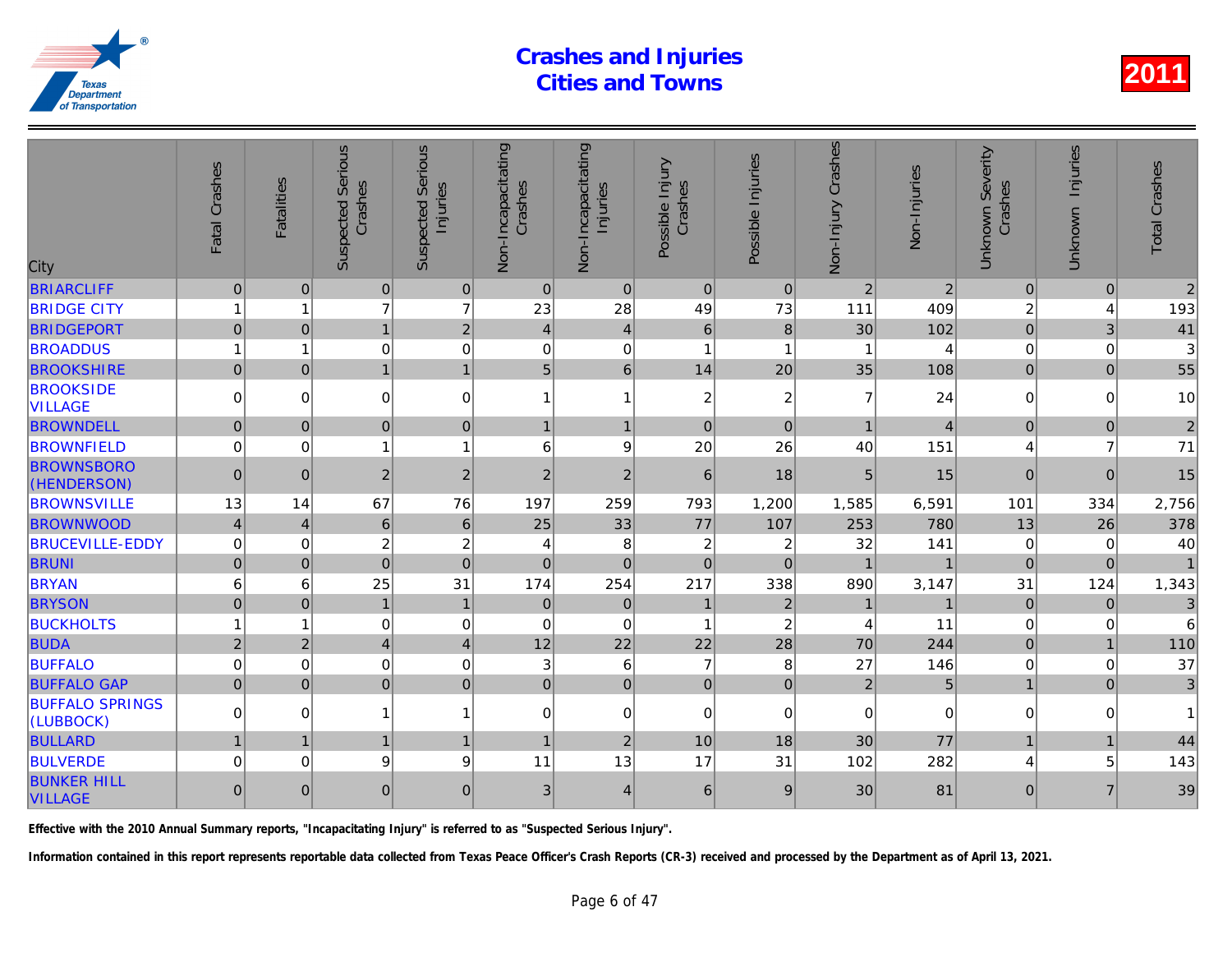| City                   | Fatal Crashes       | <b>Fatalities</b> | <b>Suspected Serious</b><br>Crashes | Serious<br>Injuries<br>Suspected | Non-Incapacitating<br>Crashes | Non-Incapacitating<br>Injuries | Possible Injury<br>Crashes | Possible Injuries       | Crashes<br>Non-Injury | Non-Injuries   |
|------------------------|---------------------|-------------------|-------------------------------------|----------------------------------|-------------------------------|--------------------------------|----------------------------|-------------------------|-----------------------|----------------|
| <b>BURKBURNETT</b>     | 0                   | 0                 | $\boldsymbol{2}$                    | $\overline{\mathbf{c}}$          | 12                            | 19                             | 15                         | 20                      | 75                    | 179            |
| <b>BURKE</b>           | $\mathbf 0$         | $\overline{0}$    | $\mathbf 0$                         | $\mathbf 0$                      | $\overline{2}$                | $\overline{2}$                 | 3                          | $\,6\,$                 | 13                    | 37             |
| <b>BURLESON</b>        | 5                   | 6                 | 46                                  | 57                               | 86                            | 126                            | 87                         | 163                     | 284                   | 1,074          |
| <b>BURNET</b>          | $\overline{2}$      | 3                 | $\overline{4}$                      | $\overline{7}$                   | 13                            | 17                             | 22                         | 36                      | 81                    | 286            |
| <b>BURTON</b>          | 0                   | $\mathbf 0$       | 0                                   | $\mathbf 0$                      | 2                             | $\boldsymbol{2}$               | $\boldsymbol{2}$           | $\boldsymbol{2}$        |                       | 7              |
| <b>BYERS</b>           | $\mathbf 0$         | $\overline{0}$    | $\pmb{0}$                           | $\pmb{0}$                        | $\overline{0}$                | $\mathsf{O}\xspace$            | $\mathbf 0$                | $\pmb{0}$               | 5                     | 11             |
| <b>CACTUS</b>          | $\mathbf 0$         | 0                 | $\mathbf 0$                         | $\mathbf 0$                      | 3                             | $\mathbf 5$                    | $\mathbf{3}$               | 3                       | $\overline{7}$        | 27             |
| <b>CADDO MILLS</b>     | $\mathbf{1}$        | $\overline{1}$    | $\mathbf 0$                         | $\mathbf 0$                      | $\overline{1}$                | $\mathbf{1}$                   | $\overline{4}$             | $\overline{4}$          | 10                    | 28             |
| <b>CALDWELL</b>        | 0                   | 0                 | 1                                   | $\mathbf{1}$                     | 4                             | 4                              | 6                          | 8                       | 39                    | 135            |
| <b>CALLISBURG</b>      | $\mathbf 0$         | $\mathbf 0$       | $\overline{0}$                      | $\mathbf 0$                      | 1                             | $\overline{1}$                 | $\overline{c}$             | 3                       | $\overline{4}$        | 16             |
| <b>CALVERT</b>         | 0                   | $\Omega$          | $\mathbf 0$                         | $\mathbf 0$                      | 1                             | $\mathbf{1}$                   | $\overline{c}$             | 5                       | 7                     | 20             |
| <b>CAMERON</b>         | $\mathsf{O}\xspace$ | $\mathbf 0$       | $\overline{2}$                      | $\sqrt{2}$                       | $\,$ 6 $\,$                   | $\boldsymbol{9}$               | 12                         | 18                      | 40                    | 125            |
| <b>CAMP WOOD</b>       | 0                   | $\mathbf 0$       | 1                                   | $\mathbf{1}$                     | 1                             | $\mathbf{1}$                   | $\mathbf{1}$               | $\overline{\mathbf{1}}$ | 3                     | 9              |
| <b>CAMPBELL</b>        | 0                   | $\overline{0}$    | $\mathfrak{B}$                      | $6\phantom{1}6$                  | $\overline{2}$                | 3                              | 3                          | 5                       | 12                    | 23             |
| <b>CANADIAN</b>        | 0                   | 0                 | $\mathbf 0$                         | $\mathbf 0$                      | 0                             | $\mathbf 0$                    | 3                          | 3                       | 24                    | 56             |
| <b>CANEY CITY</b>      | $\pmb{0}$           | $\overline{0}$    | $\pmb{0}$                           | $\pmb{0}$                        | $\mathbf{1}$                  | $\mathbf{1}$                   | $\mathbf 0$                | $\mathbf 0$             | $\mathbf 0$           | $\overline{0}$ |
| <b>CANTON</b>          | 1                   | 1                 | 6                                   | 8                                | 14                            | 20                             | 34                         | 43                      | 72                    | 251            |
| <b>CANUTILLO</b>       | $\pmb{0}$           | $\Omega$          |                                     | $\mathbf{1}$                     | $\overline{4}$                | $\overline{4}$                 | $\overline{4}$             | 5                       | $\overline{7}$        | 31             |
| <b>CANYON</b>          | $\mathbf 0$         | 0                 |                                     | $\mathbf{1}$                     | 10                            | 12                             | 18                         | 25                      | 129                   | 366            |
| <b>CANYON LAKE</b>     | $\mathbf 0$         | $\mathbf{0}$      | $\pmb{0}$                           | $\pmb{0}$                        | $\mathbf 0$                   | $\mathbf 0$                    | $\mathbf 0$                | $\mathbf 0$             | $\mathbf{1}$          | $\overline{a}$ |
| <b>CARBON</b>          | 0                   | 0                 | $\mathbf 0$                         | $\mathbf 0$                      | 0                             | $\pmb{0}$                      | $\mathbf 0$                | 0                       |                       |                |
| <b>CARL'S CORNER</b>   | 0                   | $\overline{0}$    | $\overline{0}$                      | $\mathbf 0$                      | $\overline{2}$                | $\overline{2}$                 | $\mathbf 0$                | $\overline{1}$          | 9                     | 25             |
| <b>CARLTON</b>         | $\mathbf 0$         | 0                 | $\mathbf 0$                         | $\mathbf 0$                      | 1                             | 1                              | $\pmb{0}$                  | 0                       | $\mathbf 0$           |                |
| <b>CARMINE</b>         | $\mathbf 0$         | $\mathbf 0$       | $\overline{0}$                      | $\mathbf 0$                      | $\overline{1}$                | $\overline{1}$                 | $\mathbf 0$                | $\mathbf 0$             | 8                     | 31             |
| <b>CARRIZO SPRINGS</b> | 0                   | $\mathbf 0$       | 3                                   | $\overline{7}$                   | 5                             | $\boldsymbol{9}$               | 19                         | 34                      | 77                    | 221            |
| <b>CARROLLTON</b>      | 3                   | $\overline{4}$    | 15                                  | 15                               | 81                            | 93                             | 160                        | 240                     | 447                   | 1,407          |
|                        |                     |                   |                                     |                                  |                               |                                |                            |                         |                       |                |

Effective with the 2010 Annual Summary reports, "Incapacitating Injury" is referred to as "Suspected Serious Injury".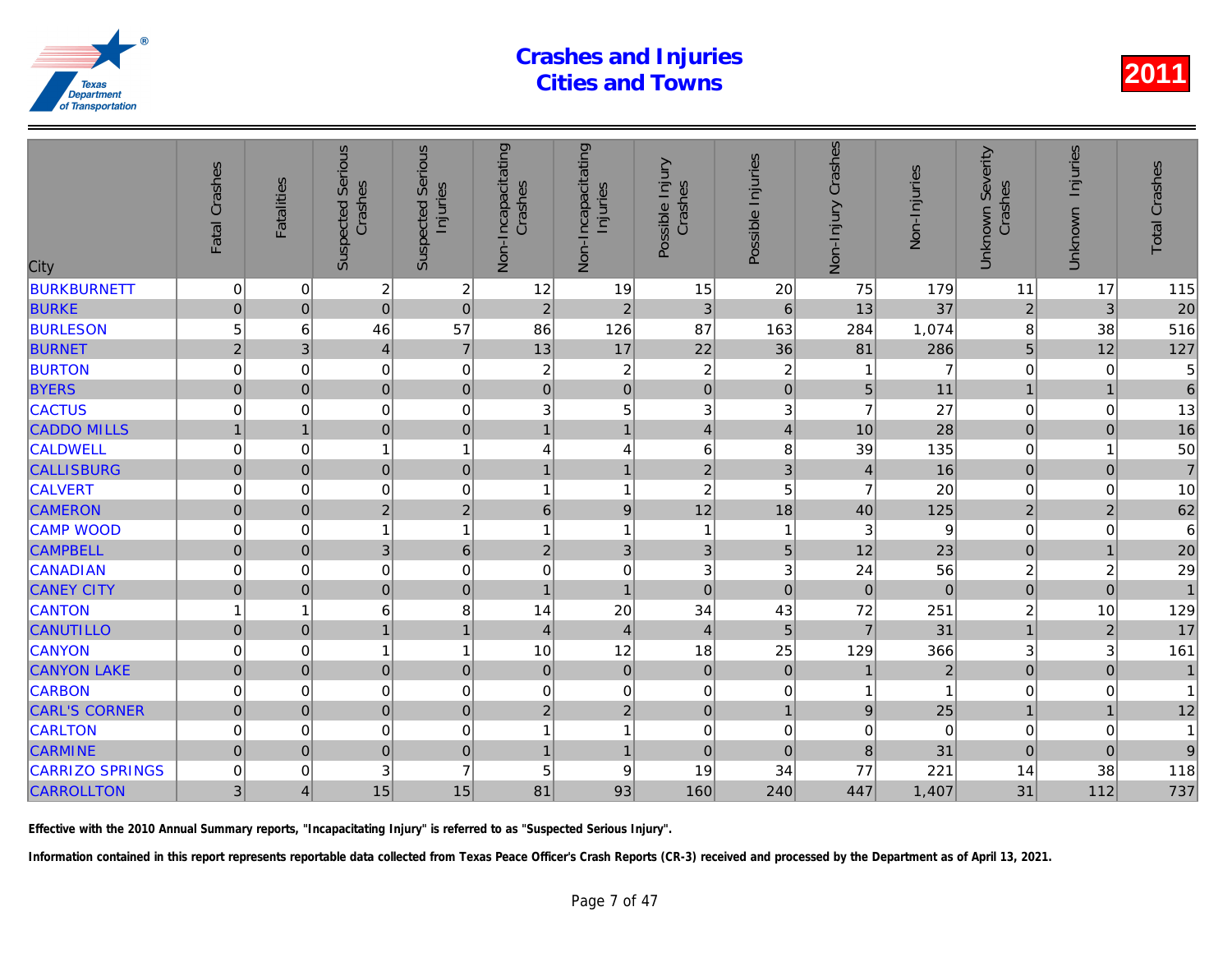| City                          | Fatal Crashes  | <b>Fatalities</b> | <b>Suspected Serious</b><br>Crashes | <b>Serious</b><br>Injuries<br>Suspected | Non-Incapacitating<br>Crashes | Non-Incapacitating<br>Injuries | Possible Injury<br>Crashes | Possible Injuries | Non-Injury Crashes | Non-Injuries   |
|-------------------------------|----------------|-------------------|-------------------------------------|-----------------------------------------|-------------------------------|--------------------------------|----------------------------|-------------------|--------------------|----------------|
| <b>CARTHAGE</b>               | $\mathbf 1$    |                   | $\overline{7}$                      | 10                                      | 15                            | 21                             | 33                         | 50                | 112                | 372            |
| <b>CASTLE HILLS</b>           | $\mathbf{1}$   | $\overline{1}$    | 5 <sup>1</sup>                      | $\overline{7}$                          | 13                            | 17                             | 36                         | 58                | 116                | 413            |
| <b>CASTROVILLE</b>            | 0              | 0                 | $\mathbf{1}$                        | $\mathbf{1}$                            | 1                             | $\sqrt{3}$                     | 16                         | 22                | 33                 | 136            |
| <b>CAT SPRING</b>             | $\mathbf 0$    | $\Omega$          | $\mathbf 0$                         | $\mathbf 0$                             | $\overline{1}$                | $\overline{1}$                 | $\overline{0}$             | $\mathbf 0$       | $\overline{0}$     |                |
| <b>CATARINA</b>               | $\mathbf 0$    | $\Omega$          | 0                                   | $\mathbf 0$                             | 0                             | $\mathbf 0$                    | 1                          | 1                 | 0                  |                |
| <b>CEDAR HILL</b>             | 3              | 3                 | 5                                   | 5                                       | 80                            | 108                            | 56                         | 102               | 262                | 946            |
| <b>CEDAR PARK</b>             | 3              | 3                 | 13                                  | 15                                      | 87                            | 103                            | 86                         | 116               | 400                | 1,398          |
| <b>CELESTE</b>                | $\overline{0}$ | $\mathbf 0$       | $\mathbf 0$                         | $\mathbf 0$                             | $\overline{1}$                | $\mathbf{1}$                   | 3                          | $\overline{4}$    | $\overline{2}$     | 7              |
| <b>CELINA</b>                 | $\mathbf 0$    | $\Omega$          | 3                                   | 3                                       | 14                            | 16                             | 9                          | 12                | 33                 | 96             |
| <b>CENTER (SHELBY)</b>        | $\overline{2}$ | 3                 | $\overline{0}$                      | 3                                       | 12                            | 19                             | 24                         | 39                | 83                 | 243            |
| <b>CENTER POINT</b><br>(KERR) | $\mathbf 0$    | $\Omega$          | $\overline{0}$                      | $\pmb{0}$                               | 0                             | $\mathbf 0$                    | $\mathbf 0$                | $\mathbf 0$       |                    | $\overline{a}$ |
| <b>CENTERVILLE</b><br>(LEON)  | $\overline{0}$ | $\mathbf{0}$      | $\mathbf{1}$                        | $\mathbf{1}$                            | 1                             | $\mathbf{1}$                   | $\overline{c}$             | 3                 | 9                  | 26             |
| <b>CHANDLER</b>               | $\mathbf 0$    | 0                 | $\Omega$                            | $\mathbf 0$                             | 4                             | 6                              | $\overline{7}$             | 11                | 21                 | 59             |
| <b>CHANNELVIEW</b>            | $\mathbf 0$    | $\Omega$          | $\overline{0}$                      | $\overline{0}$                          | $\overline{1}$                | $\mathbf{1}$                   | $\mathbf{1}$               | $\overline{1}$    |                    | 3              |
| <b>CHANNING</b>               | $\mathbf 0$    | $\Omega$          | 0                                   | $\mathbf 0$                             | $\Omega$                      | $\boldsymbol{0}$               | $\mathbf 0$                | $\mathbf 0$       | $\overline{c}$     |                |
| <b>CHARLOTTE</b>              | $\mathbf 0$    | $\mathbf 0$       | $\overline{0}$                      | $\mathbf 0$                             | $\overline{1}$                | $\mathbf{1}$                   | $\overline{4}$             | $\bf 8$           | $\mathsf g$        | 33             |
| <b>CHESTER</b>                | $\mathbf 0$    | $\Omega$          | 0                                   | $\mathbf 0$                             | 1                             | $\overline{c}$                 | $\mathbf 0$                | $\mathbf 0$       | 1                  | 3              |
| <b>CHICO</b>                  | $\pmb{0}$      | $\Omega$          | $\overline{0}$                      | $\mathbf 0$                             | $\overline{2}$                | $\overline{2}$                 | $\overline{2}$             | $\overline{2}$    | $\overline{9}$     | 24             |
| <b>CHILDRESS</b>              | $\mathbf 0$    | $\Omega$          | 0                                   | $\mathbf 0$                             | $\mathbf 0$                   | $\pmb{0}$                      | $\Omega$                   | $\mathbf 0$       | $\overline{2}$     |                |
| <b>CHILLICOTHE</b>            | $\pmb{0}$      | $\mathbf{0}$      | 1                                   | $\mathbf{1}$                            | $\overline{2}$                | $\,6\,$                        | $\mathbf 0$                | $\overline{1}$    | $\mathbf{1}$       |                |
| <b>CHINA</b>                  | $\Omega$       | $\Omega$          | $\mathbf{1}$                        | $\overline{1}$                          | $\Omega$                      | $\mathbf 0$                    | $\overline{c}$             | $\overline{c}$    | 5                  | 17             |
| <b>CHINA GROVE</b><br>(BEXAR) | $\mathbf{0}$   | $\Omega$          | 0                                   | $\mathbf{0}$                            | 1                             | $\mathbf{1}$                   | 3                          | 6                 | 13                 | 30             |
| <b>CHIRENO</b>                | $\mathbf 0$    | $\Omega$          | 0                                   | $\mathbf 0$                             | 0                             | $\mathbf 0$                    | $\mathbf 0$                | 0                 | 5                  | 6              |
| <b>CHRISTINE</b>              | $\mathbf 0$    | $\mathbf{0}$      | $\overline{0}$                      | $\pmb{0}$                               | $\mathbf{0}$                  | $\overline{0}$                 | $\mathbf{1}$               | $\overline{1}$    | $\overline{0}$     | $\overline{0}$ |
|                               |                |                   |                                     |                                         |                               |                                |                            |                   |                    |                |

Effective with the 2010 Annual Summary reports, "Incapacitating Injury" is referred to as "Suspected Serious Injury".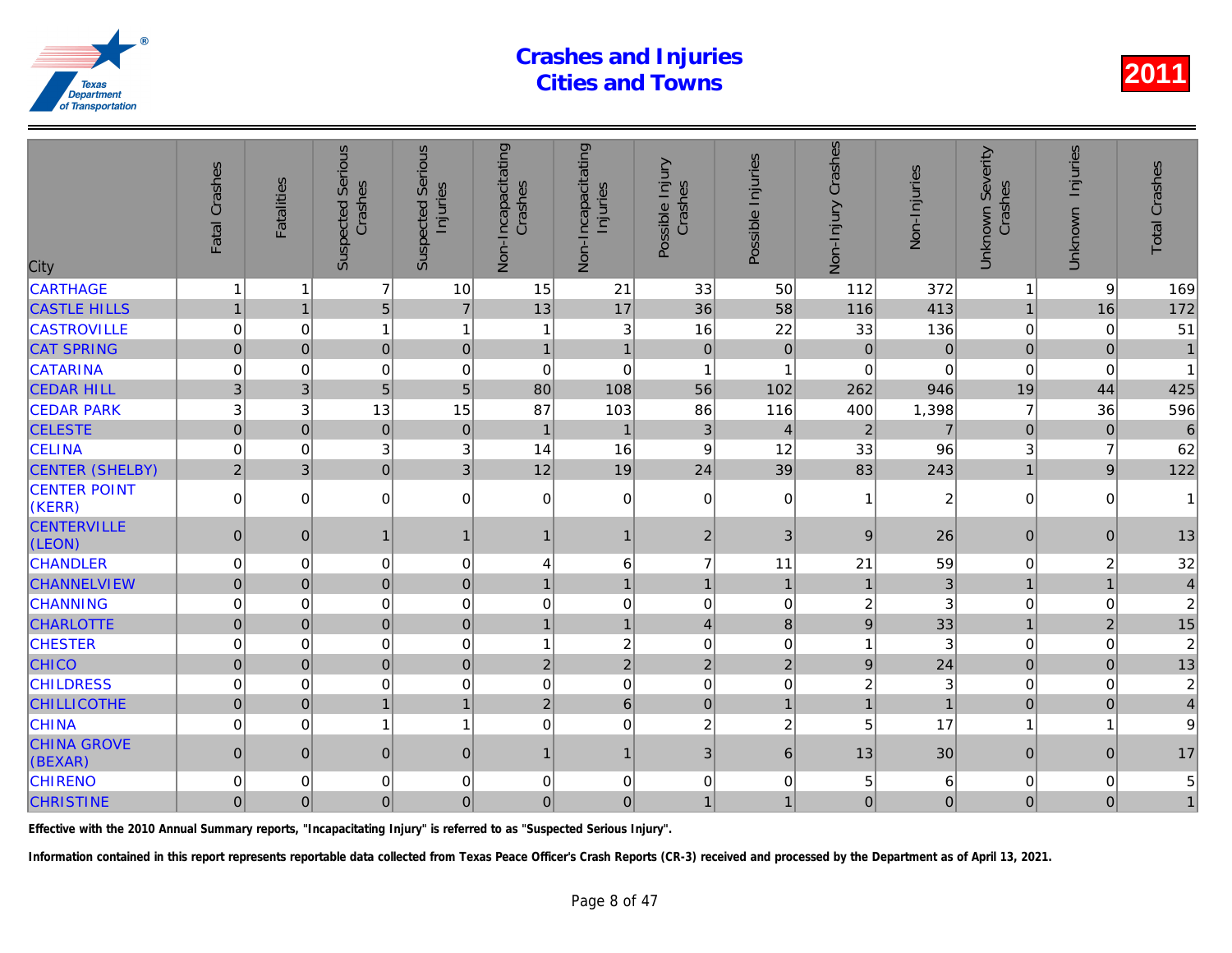| City                               | Fatal Crashes    | <b>Fatalities</b> | Serious<br>Crashes<br>Suspected | <b>Serious</b><br>Injuries<br>Suspected | Non-Incapacitating<br>Crashes | Non-Incapacitating<br>Injuries | Possible Injury<br>Crashes | Possible Injuries | Non-Injury Crashes | Non-Injuries |
|------------------------------------|------------------|-------------------|---------------------------------|-----------------------------------------|-------------------------------|--------------------------------|----------------------------|-------------------|--------------------|--------------|
| <b>CIBOLO</b>                      | $\mathbf 0$      | $\Omega$          | 1                               | $\mathbf{1}$                            | 11                            | 13                             | 14                         | 19                | 100                | 295          |
| <b>CISCO</b>                       | $\mathbf{1}$     | $\overline{1}$    | 1                               | $\mathbf{1}$                            | 3                             | $\vert 4 \vert$                | 5                          | $\boldsymbol{9}$  | 30                 | 81           |
| <b>CLARKSVILLE</b>                 | $\boldsymbol{0}$ | 0                 | $\mathbf{1}$                    | $\overline{1}$                          | 5                             | $\,6$                          | $\overline{c}$             | $\overline{c}$    | 15                 | 44           |
| <b>CLARKSVILLE CITY</b>            | $\overline{0}$   | $\mathbf 0$       | $\overline{1}$                  | $\mathbf{1}$                            | 1                             | 3                              | $\overline{2}$             | 8                 | $\overline{1}$     | 5            |
| <b>CLAUDE</b>                      | $\mathbf 0$      | $\Omega$          | 1                               | $\overline{1}$                          | 1                             | $\overline{1}$                 | 1                          | 1                 | 12                 | 50           |
| <b>CLEAR LAKE</b><br><b>SHORES</b> | $\pmb{0}$        | $\mathbf{0}$      | $\mathbf 0$                     | $\boldsymbol{0}$                        | 1                             | $\overline{2}$                 | $\overline{c}$             | 3                 | $\overline{4}$     | 15           |
| <b>CLEBURNE</b>                    | 4                | 4                 | 16                              | 17                                      | 83                            | 116                            | 85                         | 144               | 483                | 1,701        |
| <b>CLEVELAND</b>                   | $\mathbf 0$      | $\mathbf 0$       | 6 <sup>1</sup>                  | $\,6\,$                                 | 17                            | 24                             | 44                         | 79                | 126                | 513          |
| <b>CLIFTON</b>                     | $\mathbf 0$      | $\Omega$          | $\mathbf 0$                     | $\mathbf 0$                             | $\overline{c}$                | $\boldsymbol{2}$               | 3                          | 3                 | 12                 | 34           |
| <b>CLINT</b>                       | $\mathbf 0$      | $\Omega$          | 0                               | $\mathbf 0$                             | 3                             | $\overline{5}$                 | 8                          | 8                 | 18                 | 58           |
| <b>CLUTE</b>                       | 1                | 1                 | 4                               | 4                                       | 14                            | 23                             | 34                         | 60                | 50                 | 192          |
| <b>CLYDE</b>                       | $\overline{0}$   | $\mathbf 0$       | $\overline{0}$                  | $\mathbf 0$                             | $\overline{2}$                | $\overline{2}$                 | $\overline{2}$             | $\overline{4}$    | 17                 | 45           |
| <b>COAHOMA</b>                     | $\mathbf 0$      | 0                 | $\mathbf 0$                     | $\mathbf 0$                             | 0                             | $\mathsf 0$                    | $\mathbf 0$                | 0                 | 6                  | 14           |
| <b>COCKRELL HILL</b>               | $\mathbf 0$      | $\Omega$          | 3 <sup>1</sup>                  | 3                                       | $\overline{2}$                | $\overline{4}$                 | 3                          | $\overline{7}$    | $\overline{9}$     | 26           |
| <b>COFFEE CITY</b>                 | $\Omega$         | $\Omega$          | 0                               | $\mathbf 0$                             | 1                             | $\mathbf{1}$                   | 1                          | 1                 | 3                  | 10           |
| <b>COLDSPRING</b>                  | $\overline{2}$   | $\overline{2}$    | $\overline{2}$                  | $\overline{\mathbf{4}}$                 | $\overline{2}$                | $\overline{4}$                 | 5                          | 5                 | 9                  | 39           |
| <b>COLEMAN</b>                     | 0                | 0                 | 1                               | $\overline{1}$                          | 3                             | 3                              | 9                          | 12                | 40                 | 103          |
| <b>COLLEGE STATION</b>             | 5                | 5                 | 25                              | 28                                      | 286                           | 392                            | 265                        | 431               | 892                | 3,440        |
| <b>COLLEYVILLE</b>                 | 1                | 1                 | 6                               | 6                                       | 14                            | 16                             | 28                         | 41                | 126                | 386          |
| <b>COLLINSVILLE</b>                | $\overline{0}$   | $\mathbf{0}$      | $\mathbf{1}$                    | $\mathbf{1}$                            | $\pmb{0}$                     | $\mathbf 0$                    | $\mathbf{1}$               | $\mathbf{1}$      | $\,$ 6 $\,$        | 23           |
| <b>COLMESNEIL</b>                  | 0                | 0                 | $\mathbf{1}$                    | $\overline{1}$                          | 0                             | $\mathbf 0$                    | $\mathbf 0$                | 0                 | $\boldsymbol{2}$   | 5            |
| <b>COLORADO CITY</b>               | $\overline{0}$   | $\mathbf 0$       | $\overline{0}$                  | $\mathbf 0$                             | $\overline{7}$                | 10                             | 3                          | $\overline{7}$    | 19                 | 54           |
| <b>COLUMBUS</b>                    | $\mathbf 0$      | $\Omega$          | $\mathbf{1}$                    | $\overline{1}$                          | 6                             | 6                              | 10                         | 15                | 29                 | 95           |
| <b>COMANCHE</b>                    | $\mathbf{0}$     | $\mathbf{0}$      | 0                               | $\mathbf 0$                             | 5                             | 5                              | $\overline{9}$             | 14                | 51                 | 146          |
| <b>COMBES</b>                      | 0                | 0                 | 0                               | $\mathbf 0$                             | 1                             | 1                              | $\overline{c}$             | 3                 | 3                  |              |
| <b>COMBINE</b>                     | $\overline{0}$   | $\overline{0}$    | $\overline{0}$                  | $\mathbf 0$                             | $\mathbf{0}$                  | $\overline{0}$                 | $\overline{2}$             | $\overline{2}$    | 3                  | 7            |

Effective with the 2010 Annual Summary reports, "Incapacitating Injury" is referred to as "Suspected Serious Injury".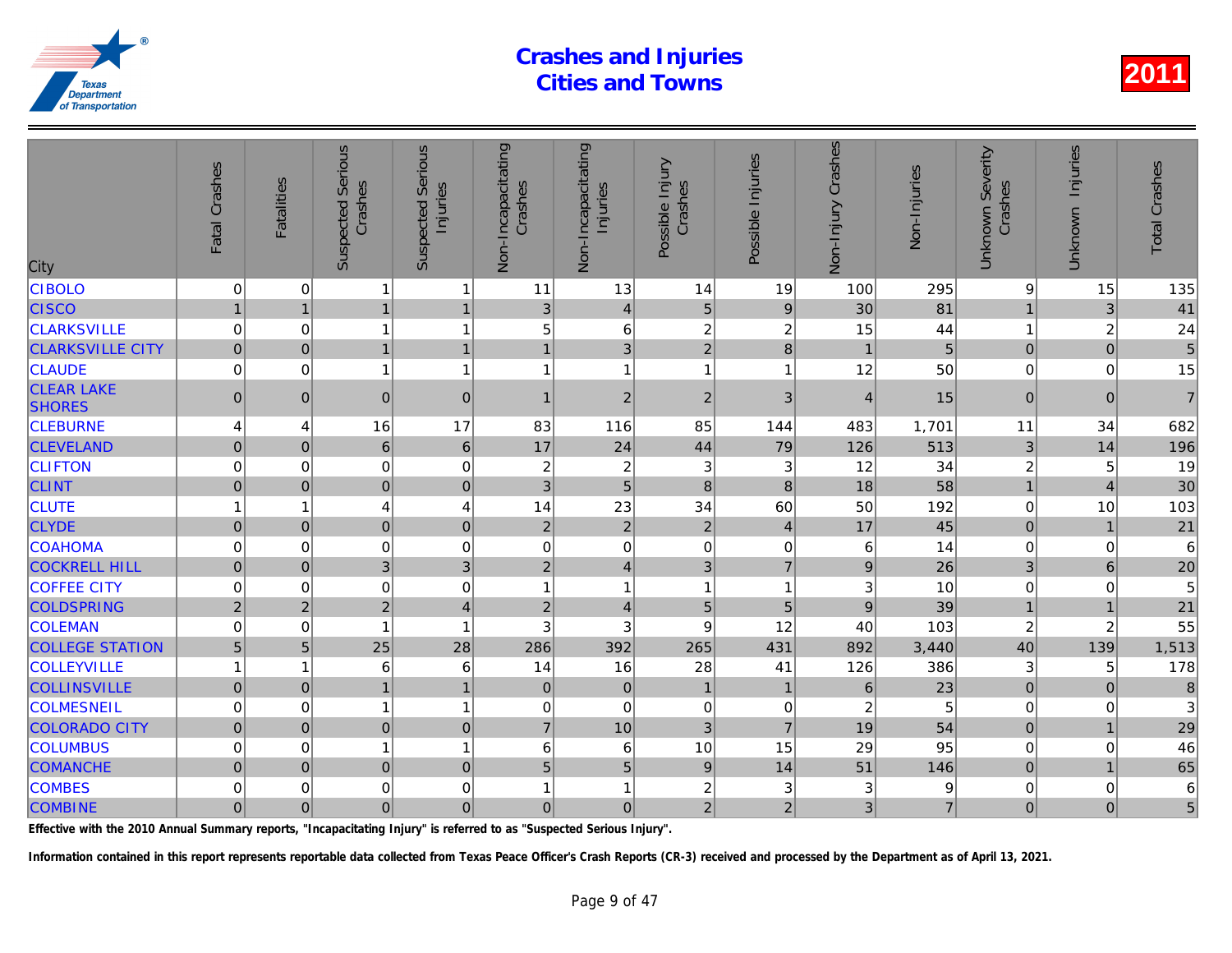| City                               | Fatal Crashes       | <b>Fatalities</b> | <b>Serious</b><br>Crashes<br>Suspected | Serious<br>Injuries<br>Suspected | Non-Incapacitating<br>Crashes | Non-Incapacitating<br>Injuries | Possible Injury<br>Crashes | Possible Injuries       | Non-Injury Crashes | Non-Injuries |
|------------------------------------|---------------------|-------------------|----------------------------------------|----------------------------------|-------------------------------|--------------------------------|----------------------------|-------------------------|--------------------|--------------|
| <b>COMFORT</b>                     | $\mathbf 0$         | 0                 | $\mathbf 0$                            | 0                                | 1                             | 1                              | $\mathbf{1}$               | -1                      |                    |              |
| <b>COMMERCE</b>                    | $\mathbf{1}$        | $\overline{1}$    | $\mathbf 0$                            | $\overline{0}$                   | $\mathbf 0$                   | $\mathbf{1}$                   | $\mathbf{1}$               | $\overline{1}$          | $\mathbf{1}$       | 5            |
| <b>COMO</b>                        | $\mathbf 0$         | $\mathbf 0$       | $\boldsymbol{0}$                       | $\mathbf 0$                      | $\overline{\mathbf{1}}$       | 1                              | $\mathbf 0$                | $\overline{\mathbf{1}}$ | $\overline{7}$     | 25           |
| <b>CONROE</b>                      | 6                   | $\overline{7}$    | 35                                     | 42                               | 218                           | 310                            | 329                        | 526                     | 1,148              | 4,249        |
| <b>CONVERSE</b>                    |                     | 1                 | 12                                     | 14                               | 45                            | 66                             | 64                         | 131                     | 194                | 736          |
| <b>COOL</b>                        | $\mathbf 0$         | $\overline{0}$    | $\overline{1}$                         | $\mathbf{1}$                     | 3                             | $\sqrt{3}$                     | $\mathbf{1}$               | $\overline{1}$          | $9$                | 20           |
| <b>COOLIDGE</b>                    | 0                   | 0                 | 1                                      | $\mathbf{1}$                     | $\mathbf 0$                   | $\mathbf 0$                    | $\mathbf 0$                | 0                       | 1                  |              |
| COOPER (DELTA)                     | $\mathsf{O}\xspace$ | $\mathbf 0$       | $\mathbf 0$                            | $\mathbf 0$                      | $\pmb{0}$                     | $\mathbf 0$                    | $\mathbf 0$                | $\pmb{0}$               | $6\phantom{a}$     | 14           |
| <b>COPEVILLE</b>                   | 0                   | $\Omega$          | $\mathbf 0$                            | $\mathbf 0$                      | $\Omega$                      | $\mathbf 0$                    | $\mathbf{1}$               | $\overline{\mathbf{1}}$ | $\Omega$           |              |
| <b>COPPELL</b>                     |                     | $\overline{1}$    | $\overline{7}$                         | $\boldsymbol{9}$                 | 33                            | 42                             | 63                         | 92                      | 120                | 446          |
| <b>COPPER CANYON</b>               | $\mathbf 0$         | 0                 | $\mathbf 0$                            | $\mathbf 0$                      | 3                             | 3                              | $\mathbf{1}$               | $\overline{c}$          | 11                 | 37           |
| <b>COPPERAS COVE</b>               | $\overline{5}$      | 5                 | 11                                     | 14                               | 59                            | 84                             | 73                         | 108                     | 379                | 1,220        |
| <b>CORINTH (DENTON)</b>            | $\mathbf 0$         | $\mathbf 0$       | 15                                     | 17                               | 29                            | 37                             | 28                         | 50                      | 211                | 674          |
| <b>CORPUS CHRISTI</b>              | 34                  | 36                | 198                                    | 228                              | 756                           | 1,011                          | 1,629                      | 2,578                   | 4,654              | 16,387       |
| <b>CORRIGAN</b>                    | $\mathbf 0$         | $\mathbf 0$       | $\mathbf 0$                            | 0                                | 8                             | 12                             | $\overline{c}$             | 3                       | 22                 | 72           |
| <b>CORSICANA</b>                   | $\mathbf 0$         | $\mathbf{0}$      | $\overline{7}$                         | 8                                | 58                            | 76                             | 98                         | 153                     | 381                | 1,361        |
| <b>COTTONWOOD</b><br><b>SHORES</b> | $\mathbf 0$         | $\Omega$          | $\mathbf 0$                            | $\overline{0}$                   | 0                             | $\mathbf 0$                    | $\overline{2}$             | 2                       | 1                  |              |
| <b>COTULLA</b>                     | $\overline{0}$      | $\Omega$          | $\mathbf 0$                            | $\overline{0}$                   | 6                             | 14                             | 13                         | 16                      | 43                 | 141          |
| COUPLAND                           | $\mathbf 0$         | $\Omega$          | $\mathbf 0$                            | $\mathbf 0$                      | $\mathbf 0$                   | $\pmb{0}$                      | 1                          | $\boldsymbol{2}$        | $\mathbf 0$        | $\Omega$     |
| <b>COVE</b>                        | $\mathbf 0$         | $\mathbf{0}$      | $\overline{1}$                         | $\mathbf{1}$                     | $\mathbf{1}$                  | $\mathbf{1}$                   | $\mathbf{1}$               | $\overline{1}$          | $6\phantom{1}$     | 21           |
| <b>COVINGTON</b>                   | 0                   | 0                 | 0                                      | $\mathbf 0$                      | 2                             | 3                              | $\mathbf{1}$               | $\overline{\mathbf{1}}$ | 0                  | 8            |
| <b>CRANDALL</b>                    | $\mathbf 0$         | $\mathbf 0$       | $\mathbf 0$                            | $\mathbf 0$                      | $\overline{2}$                | $\overline{4}$                 | $6\phantom{1}$             | 11                      | 13                 | 32           |
| <b>CRANE</b>                       | $\mathbf 0$         | $\Omega$          | $\mathbf 0$                            | $\Omega$                         | $\overline{4}$                | $\overline{7}$                 | $\overline{2}$             | 3                       | 13                 | 42           |
| <b>CREEDMOOR</b>                   | $\overline{0}$      | $\mathbf{0}$      | $\overline{0}$                         | $\mathbf 0$                      | 3                             | 3                              | $\mathbf{1}$               | $\overline{1}$          | 3                  | 11           |
| <b>CRESSON</b>                     | $\Omega$            | 0                 |                                        | $\mathbf{1}$                     | 3                             | 3                              | 6                          | 8                       | 32                 | 89           |
| <b>CROCKETT</b>                    | $\mathbf 0$         | $\mathbf 0$       | $\mathbf 0$                            | $\overline{0}$                   | $\overline{c}$                | $\overline{2}$                 | 19                         | 30                      | 73                 | 207          |

Effective with the 2010 Annual Summary reports, "Incapacitating Injury" is referred to as "Suspected Serious Injury".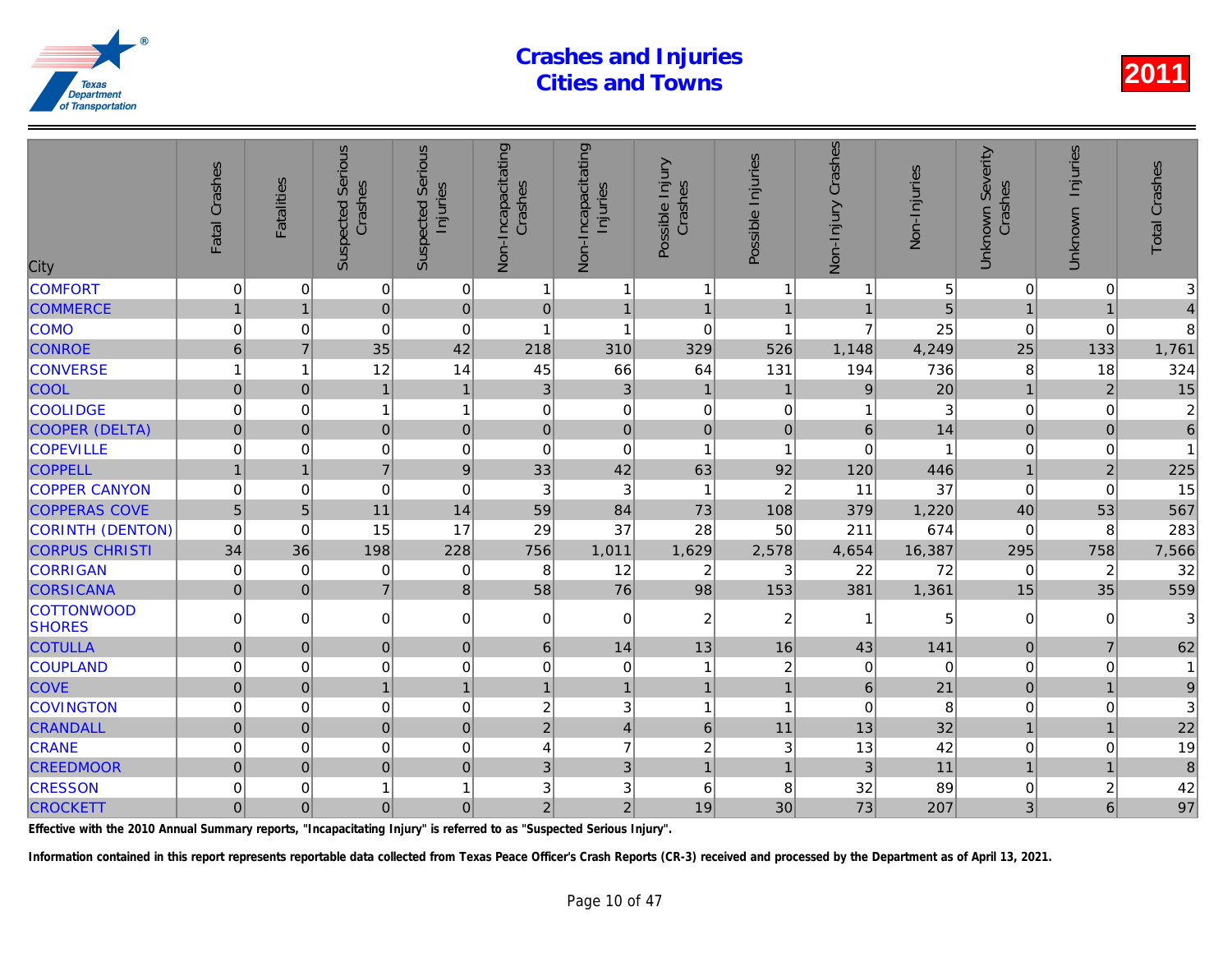| City                                    | Fatal Crashes    | <b>Fatalities</b> | Serious<br>Crashes<br>Suspected | <b>Serious</b><br>Injuries<br>Suspected | Non-Incapacitating<br>Crashes | Non-Incapacitating<br>Injuries | Possible Injury<br>Crashes | Possible Injuries | Non-Injury Crashes | Non-Injuries        |
|-----------------------------------------|------------------|-------------------|---------------------------------|-----------------------------------------|-------------------------------|--------------------------------|----------------------------|-------------------|--------------------|---------------------|
| <b>CROSBY</b>                           | $\pmb{0}$        | 0                 | $\overline{0}$                  | $\pmb{0}$                               | 1                             | $\overline{c}$                 | $\mathbf 0$                | 5                 |                    | $\overline{c}$      |
| <b>CROSBYTON</b>                        | $\mathbf{1}$     | $\overline{1}$    | $\overline{0}$                  | $\pmb{0}$                               | $\mathbf 0$                   | 3                              | $\mathbf 0$                | $\mathbf 0$       | $\mathbf{1}$       |                     |
| <b>CROSS PLAINS</b>                     | $\mathbf 0$      | $\Omega$          | 0                               | $\mathbf 0$                             | $\Omega$                      | $\mathbf 0$                    | $\Omega$                   | $\Omega$          | 3                  |                     |
| <b>CROSS ROADS</b><br>(DENTON)          | $\mathbf{1}$     | 1                 | 5 <sub>5</sub>                  | $\,6\,$                                 | 11                            | 14                             | 13                         | 19                | 22                 | 108                 |
| <b>CROSS TIMBER</b>                     | $\mathbf 0$      | $\Omega$          | $\overline{0}$                  | $\mathbf 0$                             | $\mathbf 0$                   | $\mathbf 0$                    | $\mathbf 0$                | $\mathbf 0$       | 1                  |                     |
| <b>CROWELL</b>                          | $\mathbf 0$      | $\Omega$          | $\overline{0}$                  | $\mathbf 0$                             | $\mathbf 0$                   | $\pmb{0}$                      | $\Omega$                   | $\Omega$          | $\overline{2}$     |                     |
| <b>CROWLEY</b>                          | 1                | 1                 | 3                               | 3                                       | 14                            | 16                             | 27                         | 42                | 59                 | 223                 |
| <b>CRYSTAL CITY</b>                     | $\pmb{0}$        | $\mathbf 0$       | $\overline{0}$                  | $\mathbf 0$                             | $\overline{1}$                | $\mathbf{1}$                   | $\overline{0}$             | $\mathbf 0$       | $\overline{1}$     | 8                   |
| <b>CUERO</b>                            | $\mathbf 0$      | $\Omega$          | 3                               | 5                                       | 11                            | 16                             | 21                         | 33                | 87                 | 233                 |
| <b>CUMBY</b>                            | $\pmb{0}$        | $\Omega$          | $\overline{0}$                  | $\mathbf 0$                             | $\overline{1}$                | $\mathbf{1}$                   | $\mathbf 0$                | $\mathbf 0$       | 10                 | 50                  |
| <b>CUSHING</b>                          | $\mathbf 0$      | $\Omega$          | $\mathbf 0$                     | $\mathbf 0$                             | 0                             | $\mathbf 0$                    | $\Omega$                   | $\Omega$          | 5                  | 14                  |
| <b>CUT AND SHOOT</b>                    | $\overline{2}$   | $\overline{4}$    | 1                               | $\mathbf{1}$                            | 10                            | 14                             | 19                         | 29                | 77                 | 279                 |
| <b>CYPRESS (HARRIS)</b>                 | $\boldsymbol{0}$ | 0                 | $\overline{c}$                  | $\overline{c}$                          | 0                             | $\mathsf 0$                    | 5                          | $\overline{7}$    | $\overline{4}$     | 24                  |
| <b>DAINGERFIELD</b>                     | $\overline{0}$   | $\overline{0}$    | $\overline{0}$                  | $\overline{0}$                          | $\overline{1}$                | $\overline{1}$                 | 5                          | $\,6$             | 27                 | 69                  |
| <b>DAISETTA</b>                         | $\mathbf 0$      | $\Omega$          | $\mathbf 0$                     | $\mathbf 0$                             | $\mathbf 0$                   | $\pmb{0}$                      | $\mathbf{1}$               | $\overline{c}$    | $\mathbf 0$        |                     |
| <b>DALE</b>                             | $\mathbf 0$      | $\mathbf{0}$      | $\overline{0}$                  | $\mathbf 0$                             | $\mathbf 0$                   | $\mathbf 0$                    | $\mathbf 0$                | $\mathbf 0$       |                    | 6                   |
| DALHART                                 | $\mathbf 0$      | $\Omega$          | $\overline{c}$                  | $\overline{2}$                          | 11                            | 15                             | 11                         | 20                | 66                 | 204                 |
| <b>DALLAS</b>                           | 112              | 116               | 595                             | 698                                     | 2,799                         | 3,685                          | 6,639                      | 11,690            | 11,969             | 43,248              |
| <b>DALWORTHINGTON</b><br><b>GARDENS</b> | $\mathbf 0$      | $\Omega$          | 1                               | $\overline{1}$                          | $\overline{c}$                | 3                              | 4                          | $\overline{7}$    | 10                 | 38                  |
| <b>DAMON</b>                            | $\pmb{0}$        | $\Omega$          | $\pmb{0}$                       | $\mathbf 0$                             | $\pmb{0}$                     | $\pmb{0}$                      | $\mathbf 0$                | $\mathbf 0$       |                    | $\overline{2}$      |
| DANBURY                                 | 0                | 0                 | 0                               | $\mathbf 0$                             | 1                             | $\boldsymbol{2}$               | $\mathbf 0$                | $\mathbf 0$       | 4                  | 6                   |
| <b>DAWSON</b>                           | $\mathbf 0$      | $\Omega$          | $\overline{0}$                  | $\mathbf 0$                             | $\Omega$                      | $\mathbf 0$                    | $\Omega$                   | $\Omega$          | $\overline{2}$     | $\overline{\Delta}$ |
| <b>DAYTON</b>                           | 4                | 4                 | 12                              | 20                                      | 25                            | 33                             | 47                         | 84                | 162                | 520                 |
| <b>DE KALB</b>                          | 0                | $\mathbf{0}$      | $\pmb{0}$                       | $\pmb{0}$                               | $\mathbf{0}$                  | $\pmb{0}$                      | $\overline{c}$             | 4                 | $\mathbf{3}$       | 6                   |
| <b>DE LEON</b>                          | $\mathbf 0$      | $\Omega$          | $\mathbf{1}$                    | $\overline{1}$                          | 0                             | $\mathbf 0$                    | $\overline{2}$             | 3                 | $\overline{7}$     | 21                  |
|                                         |                  |                   |                                 |                                         |                               |                                |                            |                   |                    |                     |

Effective with the 2010 Annual Summary reports, "Incapacitating Injury" is referred to as "Suspected Serious Injury".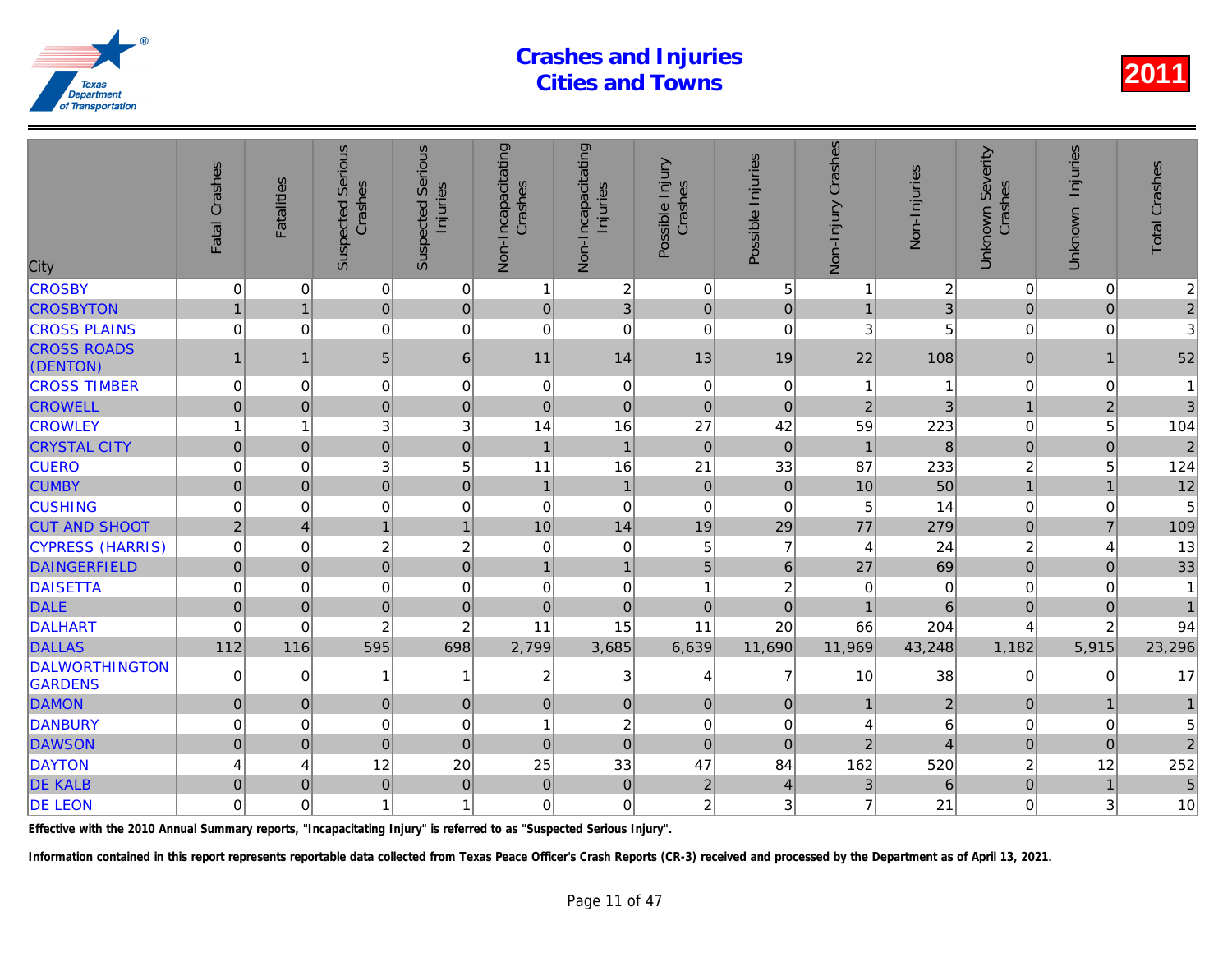| City               | Fatal Crashes           | <b>Fatalities</b> | <b>Suspected Serious</b><br>Crashes | Serious<br>Injuries<br>Suspected | Non-Incapacitating<br>Crashes | Non-Incapacitating<br>Injuries | Possible Injury<br>Crashes | Possible Injuries | Non-Injury Crashes | Non-Injuries   |
|--------------------|-------------------------|-------------------|-------------------------------------|----------------------------------|-------------------------------|--------------------------------|----------------------------|-------------------|--------------------|----------------|
| <b>DEAN (CLAY)</b> | $\pmb{0}$               | $\mathbf{0}$      | $\pmb{0}$                           | $\vert 0 \vert$                  | $\mathbf{1}$                  | $\sqrt{2}$                     | $\mathbf{1}$               | $5\phantom{.0}$   | $\sqrt{2}$         | 5              |
| <b>DECATUR</b>     |                         | 1                 | 3                                   | 3                                | 13                            | 22                             | 30                         | 40                | 167                | 518            |
| <b>DEER PARK</b>   |                         | $\overline{1}$    | $6\overline{6}$                     | 8                                | 20                            | 22                             | 60                         | 76                | 270                | 847            |
| <b>DEL RIO</b>     | 1                       | 1                 | 11                                  | 12                               | 33                            | 40                             | 154                        | 225               | 402                | 1,452          |
| <b>DEL VALLE</b>   | $\mathsf{O}\xspace$     | $\overline{0}$    | $\pmb{0}$                           | $\mathbf 0$                      | $\mathbf 0$                   | $\pmb{0}$                      | $\mathbf{1}$               | $\overline{4}$    | $\mathbf{1}$       | 3              |
| <b>DELL CITY</b>   | 0                       | 0                 | $\pmb{0}$                           | $\mathbf 0$                      | 0                             | $\pmb{0}$                      | $\boldsymbol{0}$           | 0                 | 1                  |                |
| <b>DENISON</b>     | $\overline{\mathbf{4}}$ | $\overline{4}$    | 19                                  | 19                               | 46                            | 79                             | 43                         | 55                | 218                | 671            |
| <b>DENTON</b>      | 5                       | 5                 | 61                                  | 69                               | 253                           | 326                            | 288                        | 456               | 1,154              | 4,034          |
| <b>DENVER CITY</b> | $\overline{0}$          | $\overline{0}$    | $\mathbf 0$                         | $\pmb{0}$                        | 5                             | 8                              | 3                          | 5                 | 45                 | 114            |
| <b>DEPORT</b>      |                         | 1                 |                                     | $\overline{c}$                   | $\mathbf 0$                   | $\mathbf 0$                    | $\boldsymbol{0}$           | 0                 | 3                  |                |
| <b>DESOTO</b>      |                         |                   | $\overline{9}$                      | 12                               | 48                            | 70                             | 70                         | 112               | 176                | 631            |
| <b>DETROIT</b>     | $\mathbf 0$             | 0                 | $\mathbf 0$                         | $\mathbf 0$                      | 3                             | $\ensuremath{\mathsf{3}}$      | $\mathbf{1}$               | $\boldsymbol{2}$  | 3                  | 16             |
| <b>DEVERS</b>      | $\mathbf 0$             | $\pmb{0}$         | $\mathbf{1}$                        | $\mathbf{1}$                     | $\mathbf{1}$                  | $\mathbf{1}$                   | $\mathbf 0$                | $\pmb{0}$         | $\boldsymbol{9}$   | 24             |
| <b>DEVINE</b>      | 0                       | $\mathbf 0$       | 0                                   | $\mathbf 0$                      | 6                             | $\bf 8$                        | 5                          | 9                 | 29                 | 99             |
| <b>DIBOLL</b>      |                         | 1                 | $\overline{2}$                      | $\overline{4}$                   | 3                             | $\overline{4}$                 | 20                         | 35                | 33                 | 170            |
| <b>DICKENS</b>     | 0                       | $\mathbf 0$       | $\mathbf 0$                         | $\mathbf 0$                      | $\overline{1}$                | $\mathbf{1}$                   | $\mathbf 0$                | $\mathbf 0$       | $\overline{2}$     | 5              |
| <b>DICKINSON</b>   | 1                       | $\overline{1}$    | $\overline{9}$                      | 12                               | 21                            | 29                             | 45                         | 62                | 150                | 497            |
| <b>DILLEY</b>      | $\mathbf 0$             | $\mathbf 0$       | $\mathbf 0$                         | $\mathbf 0$                      | $\mathbf 0$                   | $\pmb{0}$                      | $\mathbf{3}$               | $\overline{7}$    | 11                 | 23             |
| <b>DIMMITT</b>     | $\mathbf 0$             | $\mathbf 0$       | $\overline{0}$                      | $\pmb{0}$                        | 3                             | 3                              | $\overline{3}$             | $\overline{5}$    | 16                 | 56             |
| <b>DISH</b>        | 0                       | 0                 | 0                                   | $\mathbf 0$                      | 0                             | $\mathbf 0$                    | $\pmb{0}$                  | 0                 | 1                  |                |
| <b>DODD CITY</b>   | $\overline{0}$          | $\mathbf 0$       | $\mathbf 0$                         | $\mathbf 0$                      | $\mathbf{1}$                  | $\mathbf{1}$                   | $\mathbf{1}$               | $\mathbf{1}$      | $\overline{1}$     | $\overline{2}$ |
| <b>DOMINO</b>      | $\mathbf 0$             | $\mathbf 0$       | 0                                   | $\pmb{0}$                        | 0                             | $\pmb{0}$                      | $\mathbf 0$                | $\mathbf 0$       | $\overline{c}$     |                |
| <b>DONNA</b>       | $\mathbf{1}$            | $\mathbf 1$       | 6                                   | $\overline{7}$                   | 12                            | 17                             | 98                         | 208               | 113                | 514            |
| <b>DORCHESTER</b>  | 0                       | 0                 | $\mathbf 0$                         | 0                                | 0                             | $\mathbf 0$                    | $\mathbf{1}$               | -1                | 7                  | 13             |
| <b>DOUBLE OAK</b>  | $\overline{0}$          | $\mathbf 0$       | $\overline{0}$                      | $\pmb{0}$                        | $\overline{2}$                | $\overline{c}$                 | $\mathbf{1}$               | 1                 | 16                 | 51             |
| <b>DOUGHERTY</b>   | 0                       | $\Omega$          | $\mathbf 0$                         | 0                                | $\mathbf 0$                   | $\mathbf 0$                    | $\Omega$                   | 0                 | 1                  |                |
|                    |                         |                   |                                     |                                  |                               |                                |                            |                   |                    |                |

Effective with the 2010 Annual Summary reports, "Incapacitating Injury" is referred to as "Suspected Serious Injury".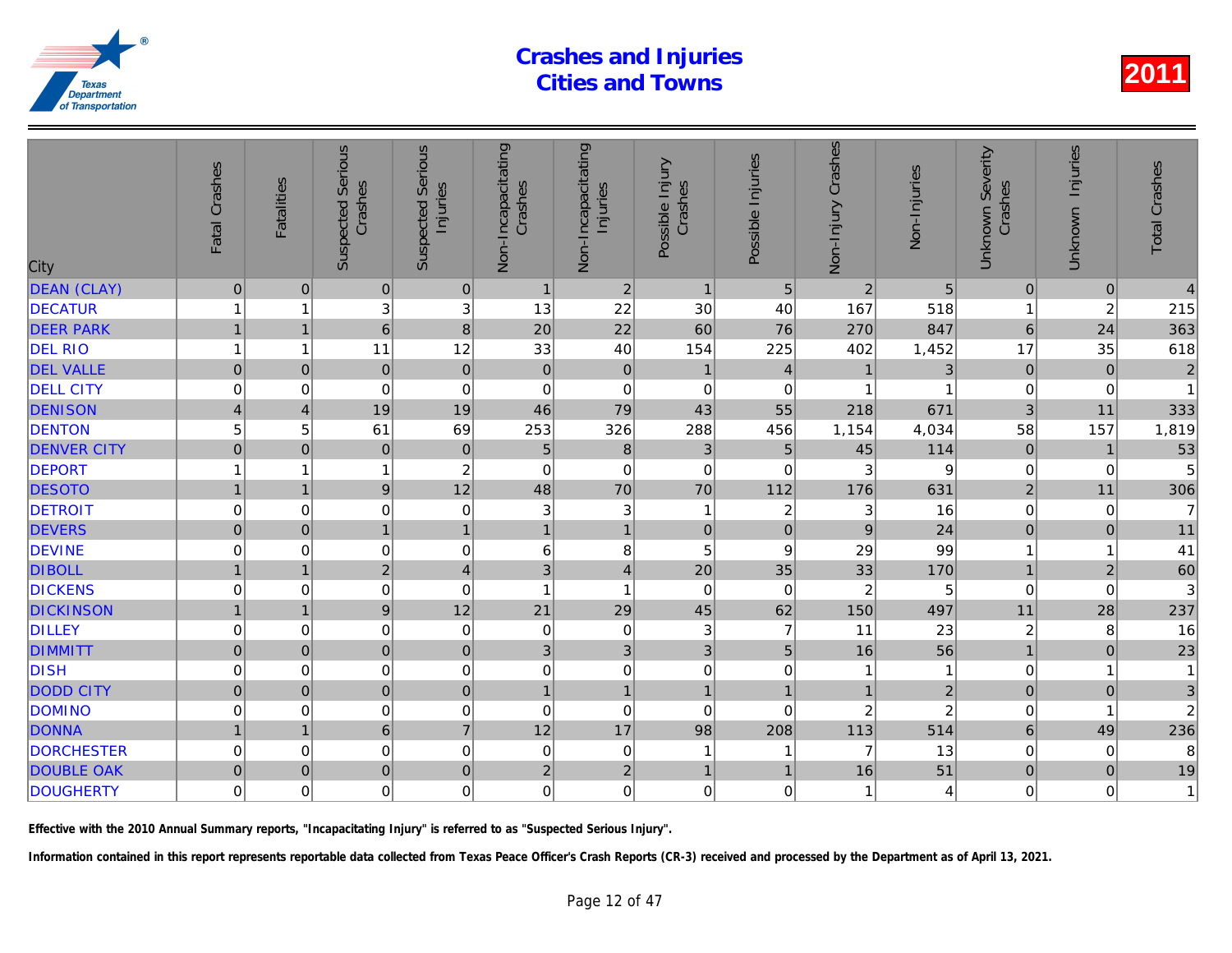| City                     | Fatal Crashes       | <b>Fatalities</b> | <b>Suspected Serious</b><br>Crashes | Serious<br>Injuries<br>Suspected | Non-Incapacitating<br>Crashes | Non-Incapacitating<br>Injuries | Possible Injury<br>Crashes | Possible Injuries | Non-Injury Crashes        | Non-Injuries   |
|--------------------------|---------------------|-------------------|-------------------------------------|----------------------------------|-------------------------------|--------------------------------|----------------------------|-------------------|---------------------------|----------------|
| <b>DOUGLASSVILLE</b>     | $\mathbf{1}$        | $\overline{1}$    | $\pmb{0}$                           | 0                                | $\mathbf 0$                   | $\pmb{0}$                      | $\mathbf{1}$               | $\overline{2}$    | $\ensuremath{\mathsf{3}}$ | $\overline{7}$ |
| <b>DRIPPING SPRINGS</b>  | 1                   | 1                 | 6                                   | 6                                | $\overline{7}$                | 11                             | $\boldsymbol{9}$           | 16                | 51                        | 178            |
| <b>DRISCOLL</b>          | $\mathsf{O}\xspace$ | $\Omega$          | $\overline{0}$                      | $\mathbf 0$                      | $\mathbf{1}$                  | $\mathfrak{3}$                 | $\mathbf{1}$               | $\overline{1}$    | 3                         | 12             |
| <b>DUBLIN</b>            | $\mathbf 0$         | 0                 | 0                                   | $\mathbf 0$                      | 3                             | $\overline{4}$                 | 9                          | 15                | 26                        | 71             |
| <b>DUMAS</b>             | $\mathsf{O}\xspace$ | $\mathbf{0}$      | $\overline{5}$                      | $\overline{7}$                   | 15                            | 20                             | 25                         | 35                | 172                       | 544            |
| <b>DUNCANVILLE</b>       | 3                   | 3                 | $\overline{7}$                      | 11                               | 64                            | 84                             | 73                         | 121               | 273                       | 878            |
| <b>EAGLE LAKE</b>        | $\mathbf 0$         | $\Omega$          | $\mathbf 0$                         | $\bf 0$                          | $\mathbf{1}$                  | $\mathbf{1}$                   | $\overline{4}$             | $\overline{4}$    | 6                         | 14             |
| <b>EAGLE PASS</b>        | 0                   | 0                 | 3                                   | 3                                | 8                             | $\boldsymbol{9}$               | 158                        | 284               | 333                       | 1,274          |
| <b>EARLY</b>             | $\mathbf 0$         | $\Omega$          | $\mathbf 0$                         | $\mathbf 0$                      | 8                             | 17                             | 3                          | $\mathbf{3}$      | 17                        | 54             |
| <b>EARTH</b>             | $\mathbf 0$         | $\mathbf 0$       | $\mathbf 0$                         | 0                                | $\mathbf 0$                   | $\pmb{0}$                      | $\mathbf 0$                | 0                 |                           |                |
| <b>EAST BERNARD</b>      | $\mathbf 0$         | $\Omega$          | $\overline{0}$                      | $\mathbf 0$                      | $\overline{2}$                | $\mathfrak{S}$                 | $\overline{2}$             | $\overline{2}$    | 3                         | 11             |
| <b>EAST MOUNTAIN</b>     | $\mathbf 0$         | 0                 | $\mathbf 0$                         | $\mathbf 0$                      | $\overline{c}$                | $\overline{c}$                 | $\mathbf{1}$               | $\boldsymbol{2}$  | 5                         |                |
| <b>EAST TAWAKONI</b>     | $\mathsf{O}\xspace$ | $\pmb{0}$         | $\overline{0}$                      | $\overline{0}$                   | $\mathbf 0$                   | $\mathsf{O}\xspace$            | $\pmb{0}$                  | $\pmb{0}$         | $\mathbf 0$               | $\overline{0}$ |
| <b>EASTLAND</b>          | 0                   | 0                 | $\sqrt{3}$                          | $\overline{7}$                   | 4                             | $\overline{\mathbf{r}}$        | $\overline{7}$             | 11                | 39                        | 119            |
| <b>EASTON</b>            |                     | 1                 | $\overline{0}$                      | $\mathbf 0$                      | $\mathsf 0$                   | $\mathbf 0$                    | $\overline{c}$             | $\overline{4}$    |                           | 21             |
| <b>ECTOR</b>             | $\mathbf 0$         | 0                 | $\mathbf 0$                         | $\mathbf 0$                      | 0                             | $\mathbf 0$                    | $\boldsymbol{0}$           | 0                 | 4                         | 5              |
| <b>EDEN</b>              | $\overline{0}$      | $\mathbf 0$       | $\overline{0}$                      | $\mathbf 0$                      | $\mathbf 0$                   | $\mathbf 0$                    | $\mathbf 0$                | $\mathbf 0$       | 10                        | 23             |
| <b>EDGECLIFF VILLAGE</b> | 0                   | $\Omega$          | $\mathbf 0$                         | $\mathbf 0$                      | $\overline{c}$                | $\overline{\mathbf{4}}$        | 8                          | 11                | 8                         | 28             |
| <b>EDGEWOOD</b>          | $\mathbf{1}$        | $\mathbf 1$       | $\overline{0}$                      | $\pmb{0}$                        | $\mathbf 0$                   | $\mathbf 0$                    | $\overline{1}$             | $\overline{2}$    | $\overline{7}$            | 24             |
| <b>EDINBURG</b>          | 4                   | 4                 | 21                                  | 29                               | 189                           | 365                            | 525                        | 894               | 942                       | 3,625          |
| <b>EDNA</b>              | $\mathbf 0$         | $\overline{0}$    | $\mathfrak{B}$                      | $\overline{4}$                   | $\,6$                         | $\boldsymbol{9}$               | $\overline{4}$             | 10                | 40                        | 127            |
| <b>EDOM</b>              |                     | 1                 | $\mathbf 0$                         | $\mathbf 0$                      | $\boldsymbol{2}$              | 4                              | 1                          | -1                | $\overline{c}$            | 7              |
| <b>EL CAMPO</b>          | $\overline{2}$      | $\overline{2}$    | $\mathbf{1}$                        | $\overline{c}$                   | 17                            | 21                             | 23                         | 34                | 129                       | 383            |
| <b>EL CENIZO</b>         | 0                   | 0                 | 0                                   | $\mathbf 0$                      | 0                             | $\mathbf 0$                    | $\mathbf 0$                | 0                 | $\overline{c}$            | 6              |
| <b>EL LAGO</b>           | $\overline{0}$      | $\overline{0}$    | $\overline{0}$                      | $\pmb{0}$                        | 3                             | 3                              | $\overline{2}$             | 5                 | 11                        | 35             |
| <b>EL PASO</b>           | 55                  | 62                | 150                                 | 180                              | 1,126                         | 1,530                          | 2,680                      | 3,974             | 7,529                     | 25,441         |
|                          |                     |                   |                                     |                                  |                               |                                |                            |                   |                           |                |

Effective with the 2010 Annual Summary reports, "Incapacitating Injury" is referred to as "Suspected Serious Injury".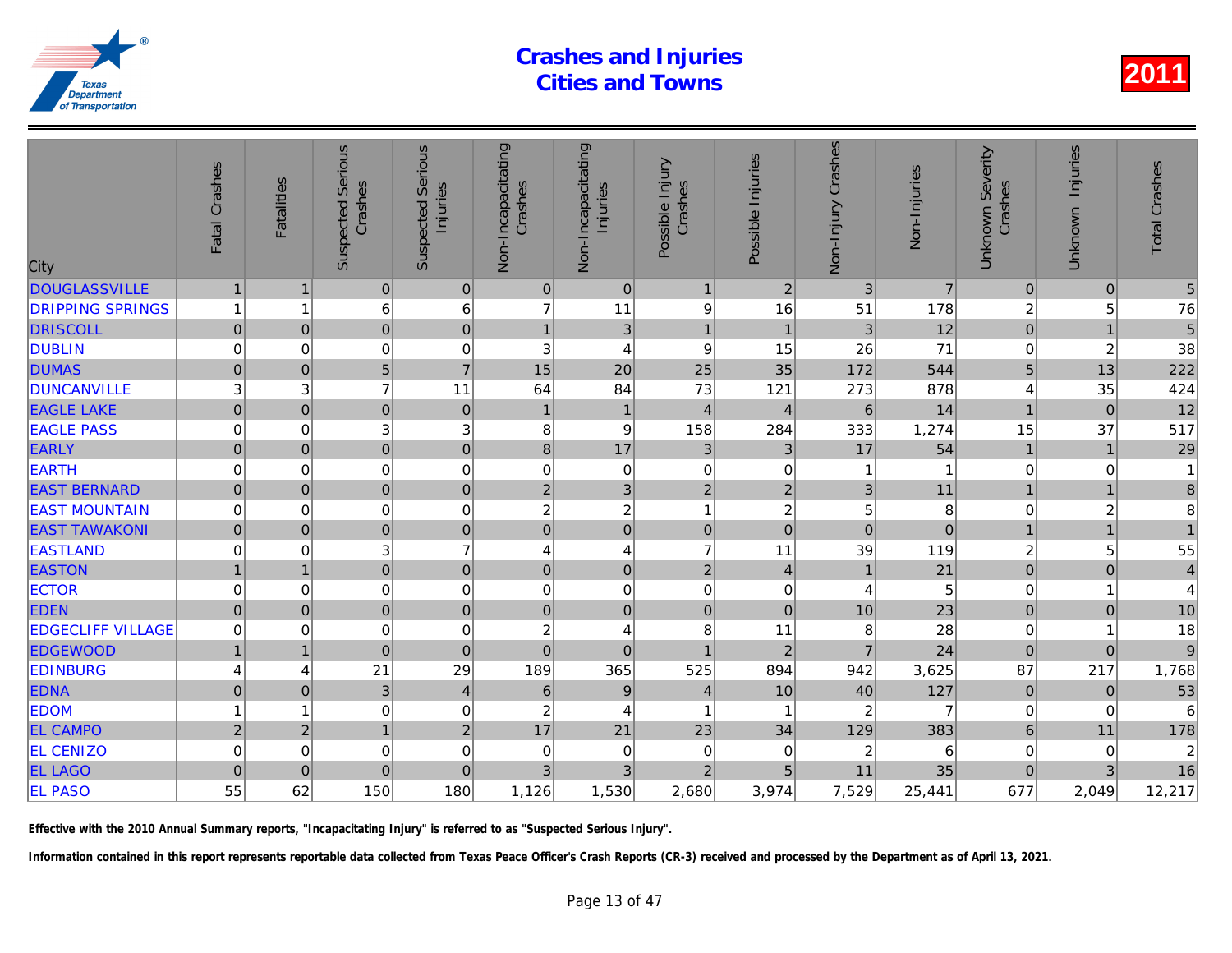| City                     | Fatal Crashes       | <b>Fatalities</b>       | <b>Suspected Serious</b><br>Crashes | Serious<br>Injuries<br>Suspected | Non-Incapacitating<br>Crashes | Non-Incapacitating<br>Injuries | Possible Injury<br>Crashes | Possible Injuries | Non-Injury Crashes | Non-Injuries   |
|--------------------------|---------------------|-------------------------|-------------------------------------|----------------------------------|-------------------------------|--------------------------------|----------------------------|-------------------|--------------------|----------------|
| <b>ELDORADO</b>          | $\mathbf{1}$        | $\mathbf 1$             | $\pmb{0}$                           | $\mathbf 0$                      | $\mathbf{1}$                  | $\mathbf{1}$                   | $\mathbf 0$                | $\mathbf 0$       | 5                  | 18             |
| <b>ELECTRA</b>           |                     | $\overline{\mathbf{c}}$ | 0                                   | $\mathbf 0$                      | $\overline{1}$                | $\mathbf{1}$                   | $\sqrt{3}$                 | 4                 | 5                  | 18             |
| <b>ELGIN</b>             | 0                   | $\mathbf 0$             | 6                                   | 10                               | $\,$ 6                        | 11                             | 11                         | 22                | 71                 | 286            |
| <b>ELKHART</b>           |                     | 1                       |                                     | $\overline{4}$                   | 2                             | 4                              | $\boldsymbol{2}$           | $\boldsymbol{2}$  | 14                 | 38             |
| <b>ELMENDORF</b>         | $\mathsf{O}\xspace$ | $\mathbf{0}$            | $\mathbf{1}$                        | $\mathbf{1}$                     | $\mathbf{1}$                  | $\sqrt{2}$                     | $\mathbf 0$                | $\mathbf 0$       | $\overline{4}$     | 8              |
| <b>ELSA</b>              | $\mathbf 0$         | $\mathbf 0$             | $\mathbf 0$                         | 0                                | $\mathbf 0$                   | $\mathbf 0$                    | $\boldsymbol{0}$           | 0                 | 1                  |                |
| <b>EMHOUSE</b>           | $\pmb{0}$           | $\Omega$                | $\overline{0}$                      | $\mathbf 0$                      | $\overline{0}$                | $\pmb{0}$                      | $\mathbf 0$                | $\Omega$          | 3                  | 9              |
| <b>EMORY</b>             | $\overline{0}$      | $\mathbf 0$             | $\mathbf 0$                         | $\mathbf 0$                      | 2                             | $\sqrt{2}$                     | 10                         | 16                | 20                 | 113            |
| <b>ENCINAL</b>           | $\overline{0}$      | $\mathbf 0$             | $\overline{1}$                      | $\mathbf{1}$                     | $\overline{0}$                | $\overline{0}$                 | $\mathbf 0$                | $\mathbf 0$       | 3                  | 5              |
| <b>ENNIS</b>             |                     | 1                       | 13                                  | 18                               | 37                            | 54                             | 24                         | 37                | 271                | 779            |
| <b>ESCOBARES</b>         | $\mathbf{0}$        | $\overline{0}$          | 3                                   | $\overline{4}$                   | $\mathbf{1}$                  | $\overline{4}$                 | $\mathbf 0$                | $\overline{2}$    | $6\phantom{1}$     | 16             |
| <b>EULESS</b>            | 6                   | 6                       | 25                                  | 31                               | 72                            | 91                             | 117                        | 170               | 284                | 1,011          |
| <b>EUREKA (NAVARRO)</b>  | $\overline{0}$      | $\mathbf{0}$            | $\mathbf{1}$                        | $\mathbf{1}$                     | 3                             | $\overline{4}$                 | $\overline{2}$             | 3                 | $\overline{2}$     | 3              |
| <b>EUSTACE</b>           | $\mathbf 0$         | 0                       | $\mathbf 0$                         | $\mathbf 0$                      | $\mathbf 0$                   | $\pmb{0}$                      | 3                          | 5                 | 4                  | 15             |
| <b>EVANT</b>             | $\mathsf{O}\xspace$ | $\pmb{0}$               | $\pmb{0}$                           | $\mathbf 0$                      | 0                             | $\pmb{0}$                      | $\pmb{0}$                  | $\pmb{0}$         | $\overline{4}$     | 10             |
| <b>EVERMAN</b>           | 0                   | 0                       | $\,0\,$                             | 0                                | 0                             | $\pmb{0}$                      | $\mathbf{1}$               | -1                | 0                  |                |
| <b>FABENS</b>            | $\mathbf 0$         | $\mathbf 0$             | $\overline{2}$                      | $\overline{\mathbf{4}}$          | $\overline{1}$                | $\mathbf{1}$                   | $\mathbf{1}$               | $\mathbf 2$       | 12                 | 26             |
| <b>FAIR OAKS RANCH</b>   | $\mathbf 0$         | $\mathbf 0$             | $\boldsymbol{0}$                    | $\mathbf 0$                      | 1                             | $\mathbf{1}$                   | $\boldsymbol{2}$           | $\boldsymbol{2}$  | 18                 | 32             |
| <b>FAIRCHILDS</b>        | $\mathbf 0$         | $\mathbf{0}$            | $\pmb{0}$                           | $\mathbf 0$                      | $\pmb{0}$                     | $\mathbf 0$                    | $\mathbf 0$                | $\pmb{0}$         | $\mathbf{1}$       | $\overline{2}$ |
| <b>FAIRFIELD</b>         | 0                   | 0                       | 0                                   | 0                                | 6                             | $\overline{7}$                 | 10                         | 13                | 57                 | 187            |
| <b>FAIRVIEW (COLLIN)</b> | $\overline{0}$      | $\mathbf{0}$            | $\overline{4}$                      | $\overline{\mathbf{4}}$          | 12                            | 20                             | 33                         | 50                | 69                 | 257            |
| <b>FALCON</b>            | 0                   | 0                       | $\mathbf 0$                         | $\mathbf 0$                      | -1                            | $\mathbf{1}$                   | $\mathbf 0$                | -1                | 0                  |                |
| <b>FALFURRIAS</b>        | $\mathbf{1}$        | $\overline{1}$          | $\mathbf{1}$                        | $\overline{2}$                   | 3                             | 12                             | 16                         | 22                | 43                 | 174            |
| <b>FALLS CITY</b>        | $\mathbf 0$         | $\mathbf 0$             | $\mathbf 0$                         | $\mathbf 0$                      | $\overline{1}$                | $\sqrt{2}$                     | $\mathbf{1}$               | 5                 | 4                  | 11             |
| <b>FARMERS BRANCH</b>    | $\mathbf 0$         | $\overline{0}$          | 11                                  | 11                               | 48                            | 63                             | 95                         | 141               | 262                | 795            |
| <b>FARMERSVILLE</b>      | $\boldsymbol{2}$    | $\overline{c}$          | 1                                   | $\mathbf{1}$                     | 13                            | 18                             | 12                         | 18                | 24                 | 72             |
|                          |                     |                         |                                     |                                  |                               |                                |                            |                   |                    |                |

Effective with the 2010 Annual Summary reports, "Incapacitating Injury" is referred to as "Suspected Serious Injury".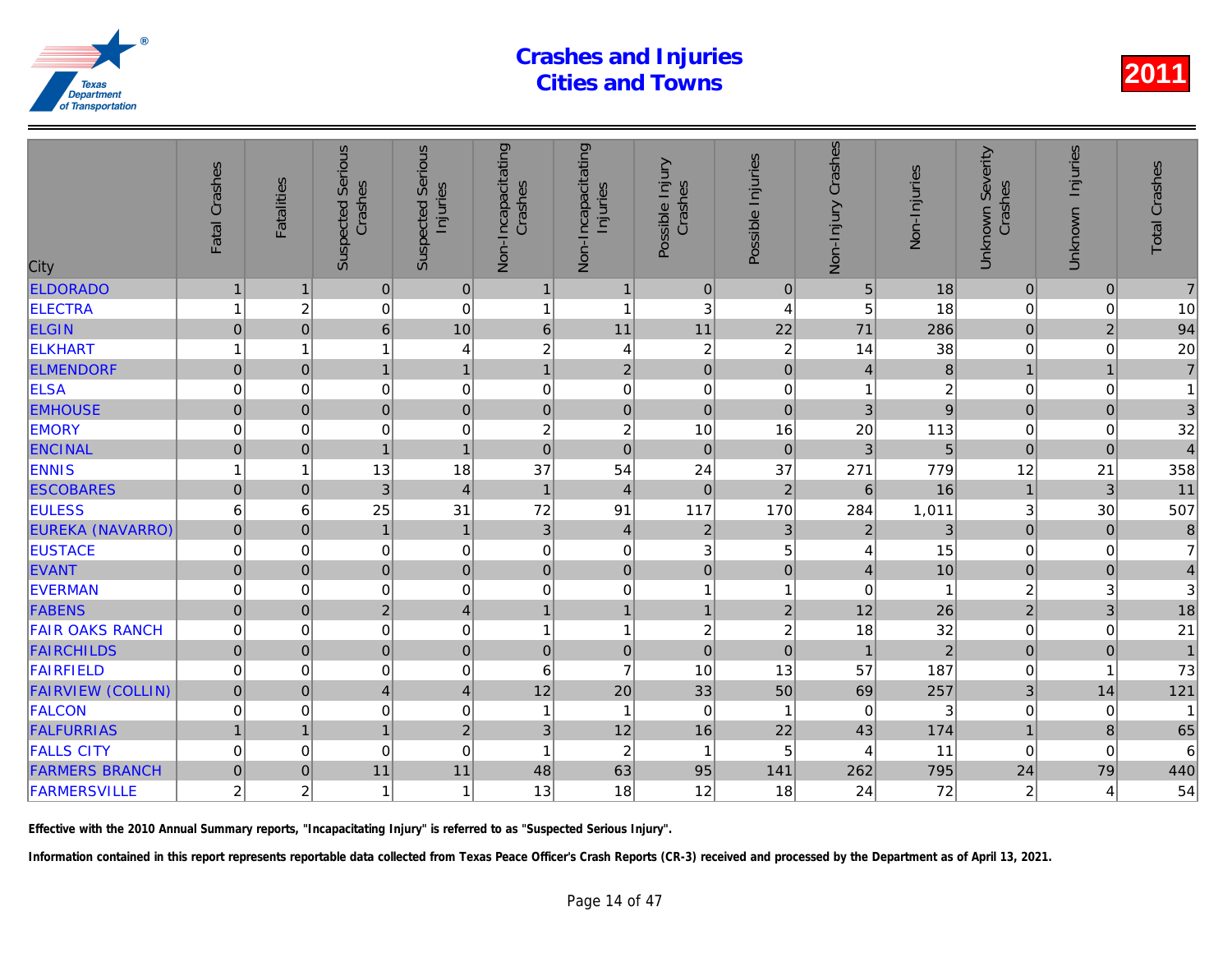| City                            | Fatal Crashes  | <b>Fatalities</b> | <b>Suspected Serious</b><br>Crashes | Serious<br>Injuries<br>Suspected | Non-Incapacitating<br>Crashes | Non-Incapacitating<br>Injuries | Possible Injury<br>Crashes | Possible Injuries       | Non-Injury Crashes | Non-Injuries   |
|---------------------------------|----------------|-------------------|-------------------------------------|----------------------------------|-------------------------------|--------------------------------|----------------------------|-------------------------|--------------------|----------------|
| <b>FARWELL</b>                  | $\mathbf 0$    | $\mathbf 0$       | $\mathbf 0$                         | 0                                | $\mathbf 0$                   | $\pmb{0}$                      | $\overline{2}$             | 3                       | $\overline{2}$     | 9              |
| FATE                            | $\Omega$       | $\mathbf 0$       | 1                                   | $\mathbf{1}$                     | 1                             | $\overline{c}$                 | 8                          | 8                       | 34                 | 92             |
| <b>FAYETTEVILLE</b>             | $\overline{0}$ | $\mathbf{0}$      | 0                                   | $\mathbf 0$                      | $\mathbf{1}$                  | $\mathbf{1}$                   | $\pmb{0}$                  | $\mathbf 0$             | $\overline{0}$     | $\overline{a}$ |
| FERRIS                          | 0              | $\mathbf 0$       | $\overline{c}$                      | $\overline{c}$                   | 4                             | $\overline{4}$                 | $\,6$                      | 8                       | 21                 | 61             |
| <b>FLATONIA</b>                 | $\overline{0}$ | $\mathbf{0}$      | $\overline{0}$                      | $\overline{0}$                   | 3                             | $\overline{4}$                 | 3                          | $\overline{4}$          | 10                 | 37             |
| <b>FLORENCE</b>                 | $\mathbf 0$    | 0                 | $\mathbf 0$                         | $\mathbf 0$                      | $\overline{c}$                | 3                              | $\overline{2}$             | $\overline{c}$          | 14                 | 45             |
| <b>FLORESVILLE</b>              | $\overline{0}$ | $\Omega$          | $\overline{4}$                      | 5                                | 8                             | 11                             | 22                         | 38                      | 50                 | 182            |
| <b>FLOWER MOUND</b>             | $\overline{c}$ | $\overline{c}$    | 9                                   | 11                               | 64                            | 92                             | 61                         | 96                      | 362                | 1,246          |
| FLOYDADA                        | $\mathbf 0$    | $\mathbf 0$       | $\overline{0}$                      | $\pmb{0}$                        | $\pmb{0}$                     | $\pmb{0}$                      | $\overline{2}$             | $\overline{7}$          | $\bf 8$            | 15             |
| <b>FOREST HILL</b><br>(TARRANT) | $\mathbf 0$    | $\Omega$          | $\mathbf 0$                         | $\overline{0}$                   | 1                             | $\overline{c}$                 | 6                          | 10                      | 6                  | 21             |
| <b>FORNEY</b>                   | $\pmb{0}$      | $\pmb{0}$         | $\,6\,$                             | $\overline{7}$                   | 34                            | 45                             | 32                         | 46                      | 103                | 315            |
| FORSAN                          | 0              | $\mathbf 0$       | $\mathbf 0$                         | $\mathbf 0$                      | 0                             | $\mathbf 0$                    | $\mathbf 0$                | $\mathbf 0$             |                    | $\overline{2}$ |
| <b>FORT BLISS</b>               | $\mathbf{0}$   | $\mathbf{0}$      | 0                                   | $\pmb{0}$                        | 3                             | 3                              | $\overline{7}$             | $\overline{7}$          | 6                  | 12             |
| <b>FORT HANCOCK</b>             | $\mathbf 0$    | $\Omega$          | $\mathbf 0$                         | $\Omega$                         | 1                             | 1                              | $\Omega$                   | $\overline{\mathbf{1}}$ | $\Omega$           | $\overline{2}$ |
| <b>FORT STOCKTON</b>            | 3              | 3                 | $\overline{1}$                      | $\mathbf{1}$                     | 14                            | 25                             | 28                         | 40                      | 77                 | 262            |
| <b>FORT WORTH</b>               | 64             | 68                | 450                                 | 572                              | 1,371                         | 1,980                          | 2,450                      | 4,272                   | 5,237              | 18,729         |
| <b>FOWLERTON</b>                | $\pmb{0}$      | $\Omega$          | $\pmb{0}$                           | $\pmb{0}$                        | $\mathbf 0$                   | $\pmb{0}$                      | $\mathbf{0}$               | $\mathbf 0$             | $\mathbf{1}$       | $\overline{2}$ |
| <b>FRANKLIN</b><br>(ROBERTSON)  | $\Omega$       | $\Omega$          |                                     | $\mathbf{1}$                     | $\overline{c}$                | $\boldsymbol{2}$               | $\overline{c}$             | 4                       | 8                  | 31             |
| <b>FRANKSTON</b>                | $\pmb{0}$      | $\mathbf{0}$      | $\overline{1}$                      | $\mathbf{1}$                     | $\overline{c}$                | $\overline{2}$                 | 3                          | 3                       | 13                 | 38             |
| <b>FREDERICKSBURG</b>           | $\mathbf 0$    | 0                 | 5                                   | $\overline{7}$                   | 24                            | 35                             | 28                         | 37                      | 161                | 562            |
| <b>FREEPORT</b><br>(BRAZORIA)   | $\pmb{0}$      | $\mathbf{0}$      | 8                                   | $9$                              | 8                             | 12                             | 23                         | 39                      | 108                | 370            |
| FREER                           | $\mathbf 0$    | 0                 | 0                                   | 0                                | 3                             | 6                              | 5                          | 8                       | 12                 | 43             |
| <b>FRESNO</b>                   | $\mathbf{0}$   | $\mathbf{0}$      | $\overline{0}$                      | $\mathbf 0$                      | $\overline{0}$                | $\mathbf 0$                    | $\Omega$                   | $\overline{0}$          | $\overline{2}$     | $\mathsf{R}$   |
| <b>FRIENDSWOOD</b>              |                | 1                 | $\overline{c}$                      | 4                                | 14                            | 22                             | 66                         | 95                      | 225                | 726            |
|                                 |                |                   |                                     |                                  |                               |                                |                            |                         |                    |                |

Effective with the 2010 Annual Summary reports, "Incapacitating Injury" is referred to as "Suspected Serious Injury".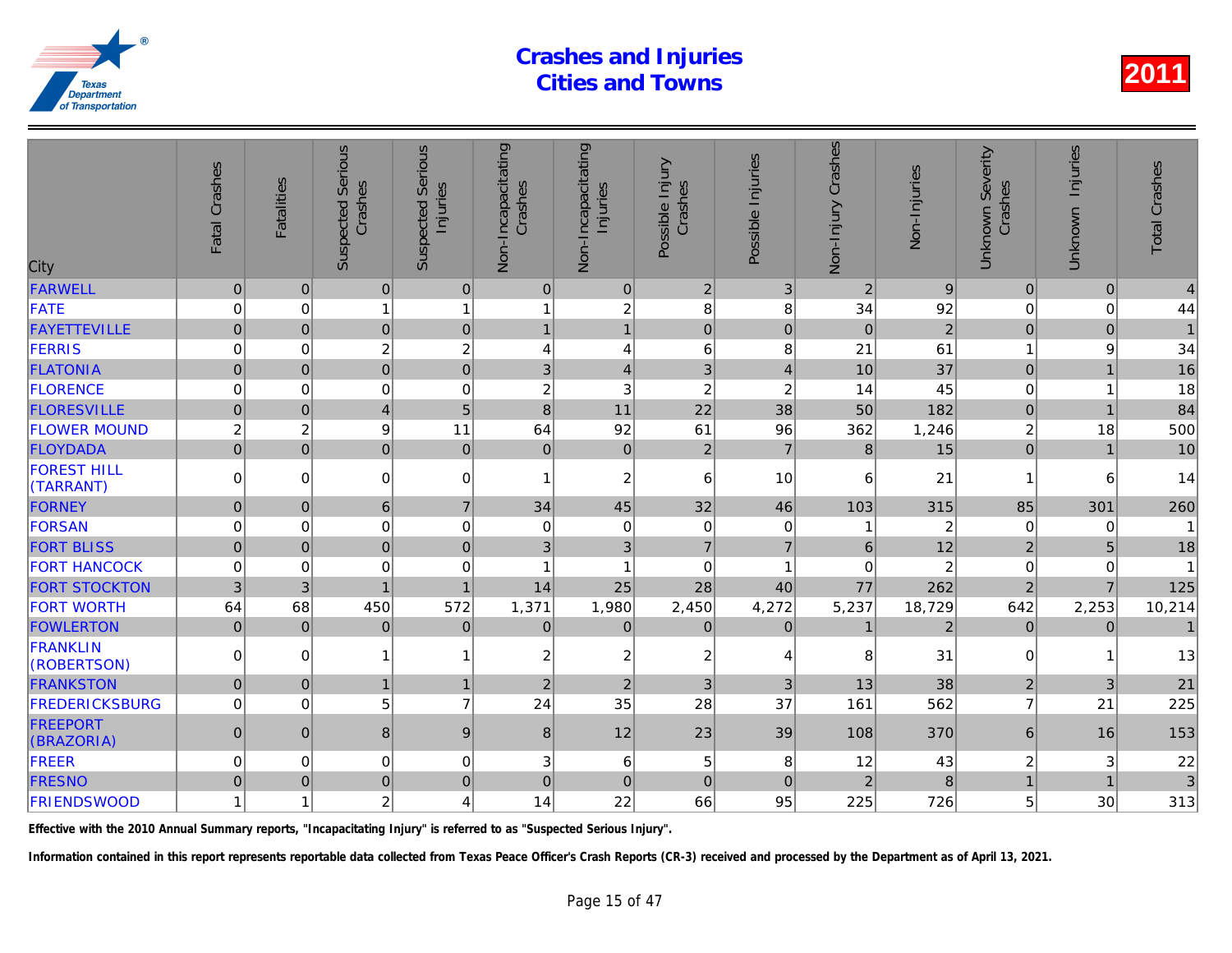| City                 | Fatal Crashes  | <b>Fatalities</b>       | <b>Suspected Serious</b><br>Crashes | Serious<br>Injuries<br>Suspected | Non-Incapacitating<br>Crashes | Non-Incapacitating<br>Injuries | Possible Injury<br>Crashes | Possible Injuries | Non-Injury Crashes | Non-Injuries   |
|----------------------|----------------|-------------------------|-------------------------------------|----------------------------------|-------------------------------|--------------------------------|----------------------------|-------------------|--------------------|----------------|
| <b>FRIONA</b>        | $\pmb{0}$      | $\mathbf 0$             | $\pmb{0}$                           | $\mathbf 0$                      | $\pmb{0}$                     | $\pmb{0}$                      | $\mathbf{1}$               | $\overline{2}$    | 10                 | 29             |
| <b>FRISCO</b>        | 4              | 4                       | 18                                  | 24                               | 154                           | 224                            | 200                        | 308               | 833                | 3,024          |
| <b>FRITCH</b>        | 0              | $\overline{0}$          | $\overline{1}$                      | $\mathbf{1}$                     | $\mathbf 0$                   | $\mathbf 1$                    | $\mathbf 0$                | $\overline{2}$    | 5                  |                |
| <b>FROST</b>         | $\mathbf 0$    | $\mathbf 0$             | 1                                   | $\mathbf{1}$                     | $\overline{1}$                | $\mathbf{1}$                   | 1                          | 1                 | 1                  |                |
| <b>FRUITVALE</b>     | $\mathbf 0$    | $\mathbf 0$             | $\overline{2}$                      | $\overline{4}$                   | $\overline{2}$                | $\sqrt{2}$                     | $\mathbf 0$                | $\mathbf{1}$      | $\overline{4}$     | $\overline{7}$ |
| <b>FULSHEAR</b>      | $\mathbf 0$    | $\mathbf 0$             | 1                                   | $\mathbf{1}$                     | 3                             | 4                              | 5                          | $\overline{7}$    | 17                 | 59             |
| <b>FULTON</b>        |                | 1                       | $\overline{0}$                      | $\mathbf 0$                      | 3                             | $\mathfrak{B}$                 | $\overline{2}$             | $\overline{4}$    | 12                 | 49             |
| <b>GAINESVILLE</b>   | $\overline{c}$ | $\overline{\mathbf{c}}$ | 9                                   | $\boldsymbol{9}$                 | 36                            | 54                             | 49                         | 70                | 110                | 440            |
| <b>GALENA PARK</b>   | $\mathbf 0$    | $\mathbf 0$             | 3                                   | 3                                | $\,6\,$                       | $\bf 8$                        | 17                         | 24                | 58                 | 222            |
| <b>GALLATIN</b>      | 0              | $\mathbf 0$             | $\mathbf 0$                         | $\mathbf 0$                      | $\mathbf 0$                   | $\mathbf 0$                    | $\boldsymbol{2}$           | $\mathbf{3}$      | $\overline{2}$     |                |
| <b>GALVESTON</b>     | $\mathsf g$    | 10                      | 14                                  | 24                               | 54                            | 75                             | 95                         | 171               | 333                | 1,161          |
| <b>GANADO</b>        | $\overline{0}$ | 0                       | $\mathbf 0$                         | $\mathbf 0$                      | $\overline{\mathbf{1}}$       | 1                              | $\pmb{0}$                  | 0                 | 14                 | 34             |
| <b>GARDEN RIDGE</b>  | $\mathbf 0$    | $\pmb{0}$               | $\mathbf 0$                         | $\mathbf 0$                      | 3                             | $\overline{4}$                 | 4                          | 6                 | 18                 | 47             |
| <b>GARLAND</b>       | 14             | 16                      | 106                                 | 129                              | 559                           | 778                            | 547                        | 890               | 1,515              | 5,634          |
| <b>GARRETT</b>       | $\pmb{0}$      | $\mathbf 0$             | $\mathbf 0$                         | $\boldsymbol{0}$                 | $\mathbf{1}$                  | $\mathbf{1}$                   | $\mathbf 0$                | $\mathbf 0$       |                    |                |
| <b>GARRISON</b>      | $\mathbf 0$    | 0                       | 1                                   | $\mathbf{1}$                     | 1                             | $\mathbf{1}$                   | 3                          | 3                 | 5                  | 12             |
| GARY                 | $\overline{0}$ | $\mathbf{0}$            | $\mathbf 0$                         | $\pmb{0}$                        | $\mathbf{0}$                  | $\mathbf 0$                    | $\mathbf{1}$               | 2 <sup>1</sup>    | $\overline{4}$     | 11             |
| <b>GATESVILLE</b>    |                | 1                       | 6                                   | 6                                | 15                            | 18                             | 21                         | 37                | 47                 | 217            |
| <b>GEORGE WEST</b>   | $\mathbf{1}$   | $\sqrt{3}$              | $\mathbf 0$                         | $\pmb{0}$                        | $\mathbf 2$                   | $\sqrt{5}$                     | $\overline{2}$             | 4                 | 6                  | 17             |
| <b>GEORGETOWN</b>    | 1              | 1                       | 21                                  | 22                               | 61                            | 89                             | 99                         | 140               | 236                | 890            |
| <b>GHOLSON</b>       | $\overline{0}$ | $\mathbf{0}$            | $\mathbf 0$                         | $\mathbf 0$                      | $\boldsymbol{0}$              | $\pmb{0}$                      | $\mathbf{3}$               | $\,8\,$           | $\overline{5}$     | 8              |
| <b>GIDDINGS</b>      | 1              | 1                       | 3                                   | 3                                | 17                            | 21                             | $\boldsymbol{9}$           | 11                | 66                 | 227            |
| <b>GILMER</b>        | $\mathbf 0$    | $\mathbf{0}$            | $\mathbf{1}$                        | $\overline{1}$                   | $\,6\,$                       | 10                             | 20                         | 34                | 98                 | 291            |
| <b>GLADEWATER</b>    | 0              | 0                       | 5                                   | 5                                | $\overline{7}$                | 15                             | 16                         | 29                | 51                 | 163            |
| <b>GLEN ROSE</b>     | $\mathbf 0$    | $\pmb{0}$               | $\overline{1}$                      | $\mathbf{1}$                     | $\overline{4}$                | $\,6$                          | $10$                       | 14                | 23                 | 83             |
| <b>GLENN HEIGHTS</b> | $\mathbf 0$    | $\Omega$                | 3                                   | 3                                | 13                            | 21                             | 8                          | 11                | 41                 | 134            |
|                      |                |                         |                                     |                                  |                               |                                |                            |                   |                    |                |

Effective with the 2010 Annual Summary reports, "Incapacitating Injury" is referred to as "Suspected Serious Injury".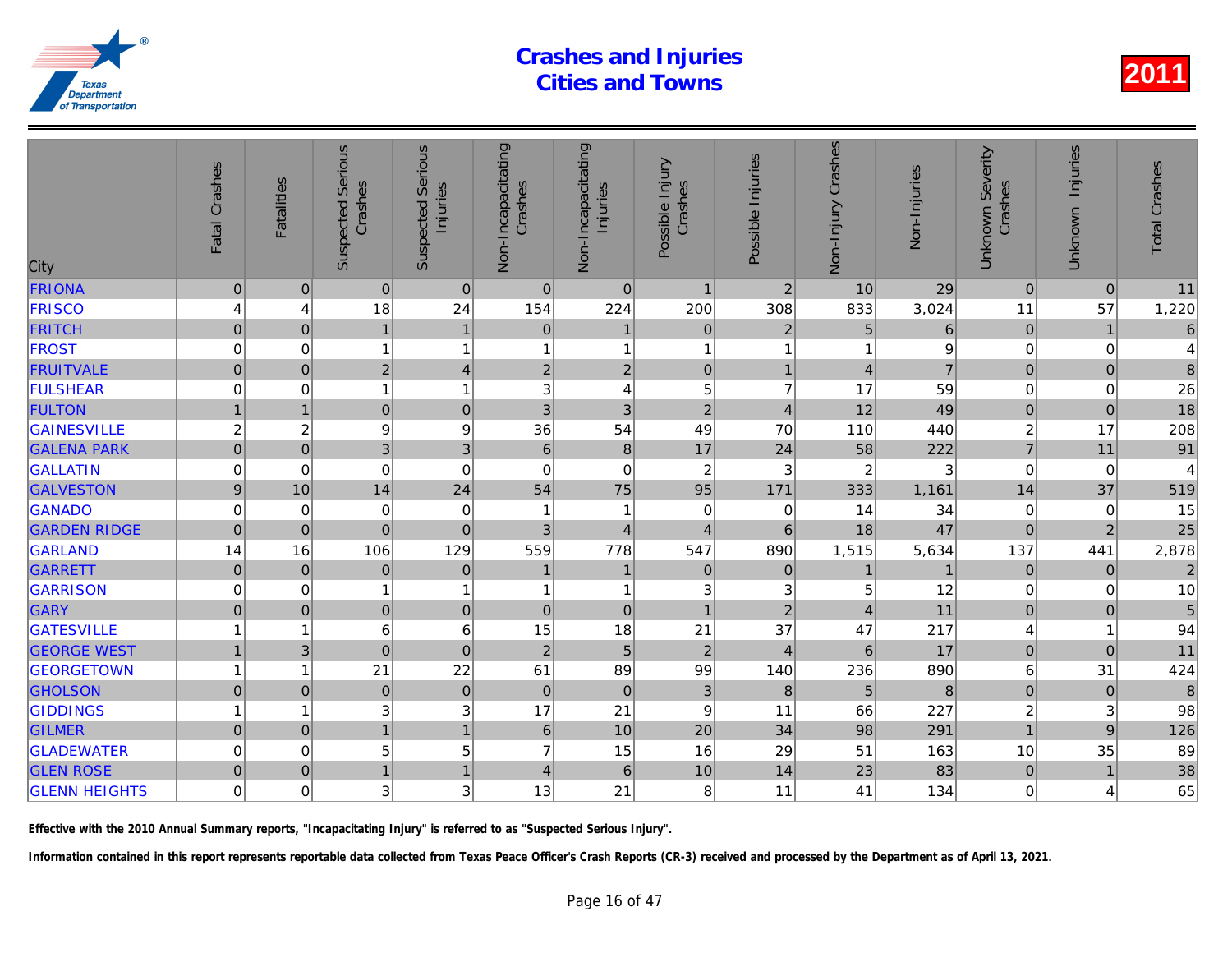| City                  | Fatal Crashes  | <b>Fatalities</b> | <b>Suspected Serious</b><br>Crashes | <b>Serious</b><br>Injuries<br>Suspected | Non-Incapacitating<br>Crashes | Non-Incapacitating<br>Injuries | Possible Injury<br>Crashes | Possible Injuries | Non-Injury Crashes | Non-Injuries   |
|-----------------------|----------------|-------------------|-------------------------------------|-----------------------------------------|-------------------------------|--------------------------------|----------------------------|-------------------|--------------------|----------------|
| <b>GODLEY</b>         | $\mathbf{1}$   | $\mathbf 1$       | $\vert 4 \vert$                     | $\overline{4}$                          | 4                             | $\sqrt{5}$                     | 5                          | $\boldsymbol{9}$  | 14                 | 40             |
| <b>GOLDTHWAITE</b>    | $\mathbf 0$    | 0                 | 0                                   | $\mathbf 0$                             | 4                             | 5                              | $\mathbf{1}$               | $\overline{c}$    | 16                 | 43             |
| <b>GOLIAD</b>         | $\mathbf{0}$   | $\Omega$          | $\overline{0}$                      | $\mathbf 0$                             | 3                             | 3                              | 3                          | $6\phantom{1}$    | $\overline{7}$     | 19             |
| <b>GOLINDA</b>        | $\mathbf 0$    | 0                 | 1                                   | $\overline{1}$                          | 0                             | $\boldsymbol{0}$               | $\mathbf 0$                | 0                 | $\overline{2}$     | 8              |
| <b>GONZALES</b>       | $\overline{0}$ | $\mathbf{0}$      | 1                                   | $\mathbf{1}$                            | $\boldsymbol{9}$              | 11                             | 18                         | 25                | 42                 | 124            |
| GOODLOW               | $\mathbf 0$    | 0                 | $\mathbf 0$                         | $\pmb{0}$                               | 0                             | $\pmb{0}$                      | $\mathbf 0$                | 0                 |                    |                |
| <b>GOODRICH</b>       | $\sqrt{2}$     | $\overline{2}$    | $\overline{0}$                      | $\mathbf 0$                             | $\overline{4}$                | 12                             | 3                          | $6\phantom{1}$    | 12                 | 31             |
| <b>GORDON</b>         | 0              | 0                 | 0                                   | $\mathbf 0$                             | 1                             | $\mathbf{1}$                   | $\mathbf 0$                | $\mathbf 0$       | 3                  |                |
| <b>GOREE</b>          | $\mathbf 0$    | $\mathbf 0$       | $\overline{0}$                      | $\mathbf 0$                             | $\mathbf 0$                   | $\pmb{0}$                      | $\mathbf{1}$               | $\mathbf{1}$      | $\mathbf 0$        |                |
| <b>GORMAN</b>         | $\mathbf 0$    | $\Omega$          | $\mathbf 0$                         | $\mathbf 0$                             | 1                             | $\boldsymbol{2}$               | $\mathbf 0$                | $\mathbf 0$       | $\mathbf 0$        |                |
| <b>GRAFORD</b>        | $\mathbf 0$    | $\Omega$          | $\overline{0}$                      | $\mathbf 0$                             | 1                             | $\overline{2}$                 | $\mathbf 0$                | $\Omega$          |                    |                |
| <b>GRAHAM</b>         | 0              | 0                 | 1                                   | $\overline{1}$                          | 11                            | 13                             | 12                         | 16                | 73                 | 222            |
| <b>GRANBURY</b>       | 3              | $\mathbf{3}$      | 15                                  | 15                                      | 60                            | 103                            | 77                         | 139               | 144                | 610            |
| <b>GRAND PRAIRIE</b>  | 18             | 19                | 66                                  | 87                                      | 262                           | 371                            | 476                        | 793               | 1,097              | 4,173          |
| <b>GRAND SALINE</b>   | $\pmb{0}$      | $\mathbf 0$       | $\mathbf{1}$                        | $\mathbf{1}$                            | $\pmb{0}$                     | $\pmb{0}$                      | 3                          | $\mathbf{3}$      | $\overline{7}$     | 25             |
| <b>GRANDFALLS</b>     | 0              | 0                 | 0                                   | $\mathbf 0$                             | 0                             | $\mathbf 0$                    | 0                          | 0                 | $\overline{c}$     | 5              |
| <b>GRANDVIEW</b>      | $\overline{0}$ | $\mathbf{0}$      | $\overline{0}$                      | $\mathbf 0$                             | 3                             | 3                              | $\overline{2}$             | $\overline{2}$    | 8                  | 20             |
| GRANGER               | $\mathbf 0$    | $\Omega$          | $\mathbf 0$                         | $\mathbf 0$                             | 1                             | $\mathbf{1}$                   | $\mathbf 0$                | $\mathbf 0$       | $\overline{c}$     |                |
| <b>GRANITE SHOALS</b> | $\overline{0}$ | $\mathbf 0$       | $\overline{0}$                      | $\mathbf 0$                             | $\pmb{0}$                     | $\pmb{0}$                      | $\overline{2}$             | $\overline{2}$    | $\overline{0}$     |                |
| GRANJENO              | 0              | 0                 | $\boldsymbol{0}$                    | $\mathbf 0$                             | 0                             | $\boldsymbol{0}$               | $\mathbf 0$                | 0                 | $\overline{c}$     | $\overline{a}$ |
| <b>GRAPELAND</b>      | $\overline{0}$ | $\pmb{0}$         | $\overline{1}$                      | $\mathbf{1}$                            | $\pmb{0}$                     | $\pmb{0}$                      | $\overline{4}$             | 5                 | $\overline{4}$     | 18             |
| <b>GRAPEVINE</b>      | 5              | 5                 | 47                                  | 55                                      | 192                           | 257                            | 446                        | 670               | 1,473              | 4,956          |
| <b>GRAYS PRAIRIE</b>  | $\overline{0}$ | $\mathbf{0}$      | $\overline{2}$                      | $\mathbf 2$                             | $\mathbf 0$                   | $\mathbf 0$                    | $\mathbf 0$                | $\mathbf{0}$      | 3                  | 8              |
| <b>GREENVILLE</b>     | 3              | 4                 | 14                                  | 15                                      | 82                            | 120                            | 104                        | 186               | 219                | 813            |
| <b>GREGORY</b>        | 0              | $\mathbf 0$       | 11                                  | 17                                      | 8                             | 17                             | 4                          | 4                 | 21                 | 96             |
| <b>GREY FOREST</b>    | $\Omega$       | $\Omega$          | $\Omega$                            | $\mathbf 0$                             | 1                             | $\mathbf{1}$                   | $\Omega$                   | 0                 | $\mathbf 0$        |                |
|                       |                |                   |                                     |                                         |                               |                                |                            |                   |                    |                |

Effective with the 2010 Annual Summary reports, "Incapacitating Injury" is referred to as "Suspected Serious Injury".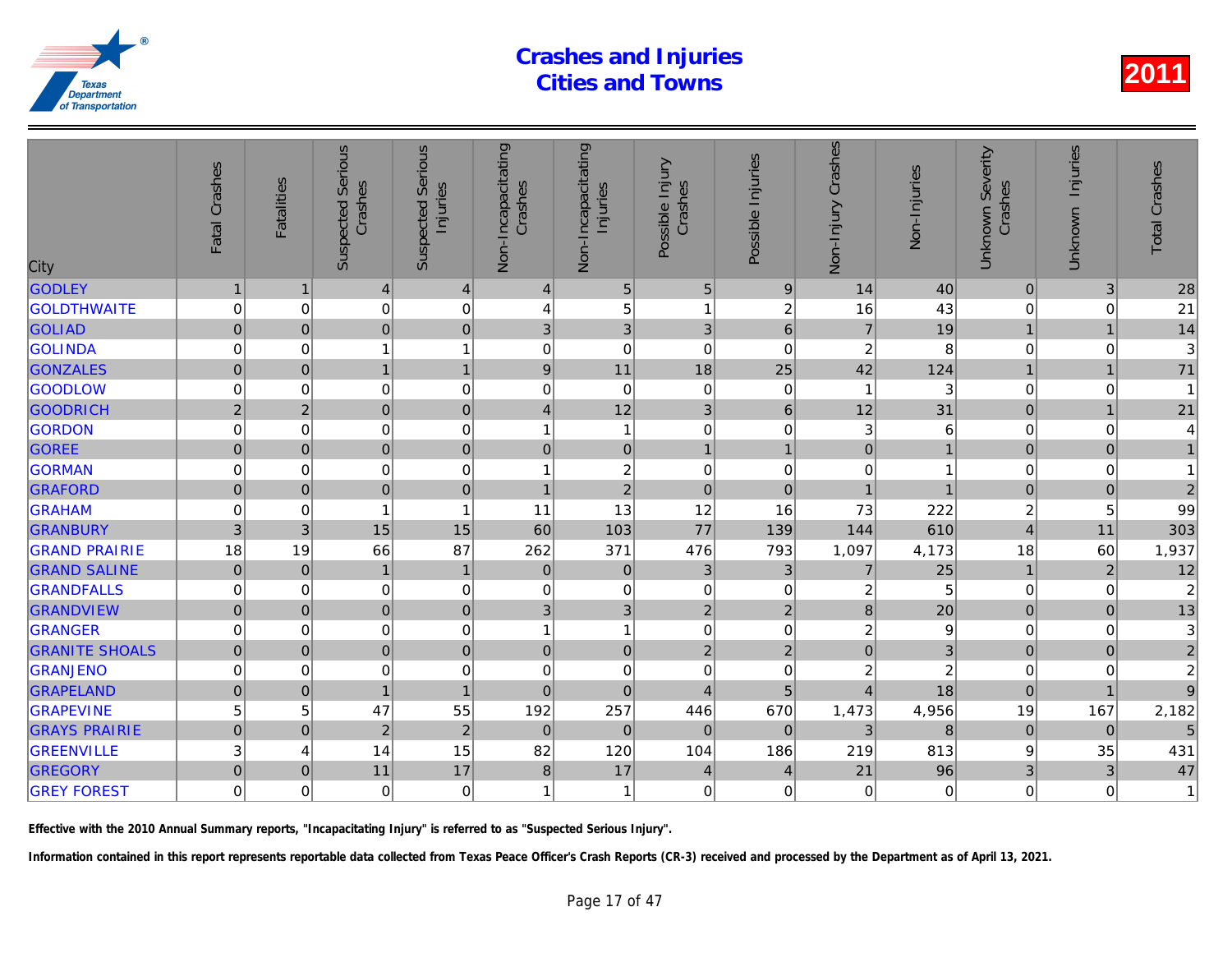| City                          | Fatal Crashes    | <b>Fatalities</b> | <b>Suspected Serious</b><br>Crashes | <b>Serious</b><br>Injuries<br>Suspected | Non-Incapacitating<br>Crashes | Non-Incapacitating<br>Injuries | Possible Injury<br>Crashes | Possible Injuries | Non-Injury Crashes | Non-Injuries   |
|-------------------------------|------------------|-------------------|-------------------------------------|-----------------------------------------|-------------------------------|--------------------------------|----------------------------|-------------------|--------------------|----------------|
| <b>GROESBECK</b>              | $\pmb{0}$        | $\mathbf 0$       | $\mathbf{1}$                        | $\mathbf{1}$                            | 4                             | $\vert 4 \vert$                | $\overline{4}$             | 6                 | 21                 | 64             |
| <b>GROOM</b>                  | $\mathbf 0$      | $\Omega$          | $\mathbf 0$                         | $\mathbf 0$                             | $\mathbf 0$                   | $\mathbf 0$                    | $\Omega$                   | $\mathbf 0$       |                    |                |
| <b>GROVES</b>                 | 3                | 3                 | 3 <sup>1</sup>                      | $\overline{\mathbf{4}}$                 | 17                            | 25                             | 19                         | 29                | 86                 | 214            |
| <b>GROVETON</b>               | $\boldsymbol{0}$ | $\mathbf 0$       | $\mathbf 0$                         | $\mathbf 0$                             | $\overline{c}$                | 3                              | $\mathbf 0$                | $\mathbf 0$       | 8                  | 22             |
| <b>GRUVER</b>                 | $\overline{0}$   | $\Omega$          | $\overline{0}$                      | $\mathbf 0$                             | $\pmb{0}$                     | $\mathbf 0$                    | $\overline{0}$             | $\overline{0}$    | 3                  | 8              |
| <b>GUN BARREL CITY</b>        | $\overline{1}$   | 1                 | 1                                   | $\overline{1}$                          | 8                             | 10                             | 27                         | 51                | 31                 | 133            |
| <b>GUNTER</b><br>(GRAYSON)    | $\pmb{0}$        | $\Omega$          | $\overline{0}$                      | $\mathbf 0$                             | $\mathbf{1}$                  | $\mathbf 2$                    | $\mathbf{1}$               | $\mathbf 1$       | 1                  | 6              |
| <b>GUSTINE</b>                | 0                | 0                 | $\Omega$                            | $\boldsymbol{0}$                        | 0                             | 0                              | $\mathbf 0$                | $\mathbf 0$       | 1                  |                |
| <b>HALE CENTER</b>            | $\mathbf 0$      | $\Omega$          | $\overline{0}$                      | $\mathbf 0$                             | 3                             | $\mathfrak{S}$                 | $\overline{1}$             | $\overline{1}$    | 3                  |                |
| <b>HALLETTSVILLE</b>          | $\mathbf 0$      | $\Omega$          | 2                                   | $\overline{c}$                          | 3                             | 3                              | 10                         | 18                | 42                 | 119            |
| <b>HALLSBURG</b>              | $\pmb{0}$        | $\mathbf 0$       | $\mathbf 0$                         | $\mathbf 0$                             | $\mathbf 0$                   | $\mathbf 0$                    | $\overline{1}$             | $\overline{2}$    | $\bf 8$            | 12             |
| <b>HALLSVILLE</b>             | $\mathbf 0$      | 0                 | $\mathbf 0$                         | $\mathbf 0$                             | 6                             | 10                             | 15                         | 22                | 31                 | 160            |
| <b>HALTOM CITY</b>            | $\mathbf{1}$     | 3                 | 12                                  | 19                                      | 59                            | 80                             | 107                        | 167               | 303                | 964            |
| <b>HAMILTON</b><br>(HAMILTON) | 0                | $\Omega$          | $\mathbf 0$                         | $\mathbf 0$                             | 3                             | 4                              | 8                          | 12                | 24                 | 78             |
| <b>HAMLIN</b>                 | $\overline{0}$   | $\mathbf{0}$      | $\overline{0}$                      | $\boldsymbol{0}$                        | $\pmb{0}$                     | $\pmb{0}$                      | $\mathbf{0}$               | $\mathbf{0}$      | $\mathfrak{B}$     | 5              |
| <b>HARDIN</b>                 | $\mathbf 0$      | $\Omega$          | $\mathbf 0$                         | $\mathbf 0$                             | 4                             | 5                              | 1                          | -1                | 11                 | 27             |
| <b>HARKER HEIGHTS</b>         | 5                | 5                 | 5 <sup>1</sup>                      | 5                                       | 36                            | 51                             | 45                         | 67                | 214                | 668            |
| <b>HARLINGEN</b>              | $\overline{7}$   | $\overline{7}$    | 19                                  | 26                                      | 112                           | 168                            | 423                        | 676               | 799                | 3,107          |
| <b>HARRIS</b>                 | $\overline{0}$   | $\mathbf{0}$      | $\mathbf 0$                         | $\mathbf 0$                             | $\pmb{0}$                     | $\pmb{0}$                      | $\mathbf 0$                | $\pmb{0}$         | $\overline{1}$     |                |
| <b>HART</b>                   | 0                | 0                 | 0                                   | $\mathbf 0$                             | 1                             | $\boldsymbol{2}$               | $\mathbf 0$                | 0                 | 1                  | $\overline{a}$ |
| <b>HASKELL</b>                | $\Omega$         | $\Omega$          | 1                                   | $\mathbf{1}$                            | $\mathbf 0$                   | $\overline{0}$                 | 3                          | $\overline{4}$    | $\overline{4}$     | 11             |
| <b>HASLET</b>                 | $\mathbf 0$      | $\Omega$          | $\mathbf 0$                         | $\mathbf 0$                             | $\sqrt{2}$                    | $\overline{c}$                 | 5                          | 11                | 16                 | 41             |
| <b>HAWKINS</b>                | $\mathbf 0$      | $\mathbf 0$       | $\overline{0}$                      | $\mathbf 0$                             | $\pmb{0}$                     | $\pmb{0}$                      | $\mathbf{1}$               | $\overline{2}$    | 10                 | 31             |
| <b>HAWLEY</b>                 | 0                | 0                 | 1                                   | $\overline{1}$                          | $\overline{c}$                | 5                              | 3                          | 3                 | 8                  | 25             |
| <b>HAYS</b>                   | $\overline{0}$   | $\overline{0}$    | $\mathbf{1}$                        | $\mathbf{1}$                            | $\mathbf{1}$                  | 1                              | $\mathbf{1}$               | $\mathbf{1}$      | 3                  | 8              |

Effective with the 2010 Annual Summary reports, "Incapacitating Injury" is referred to as "Suspected Serious Injury".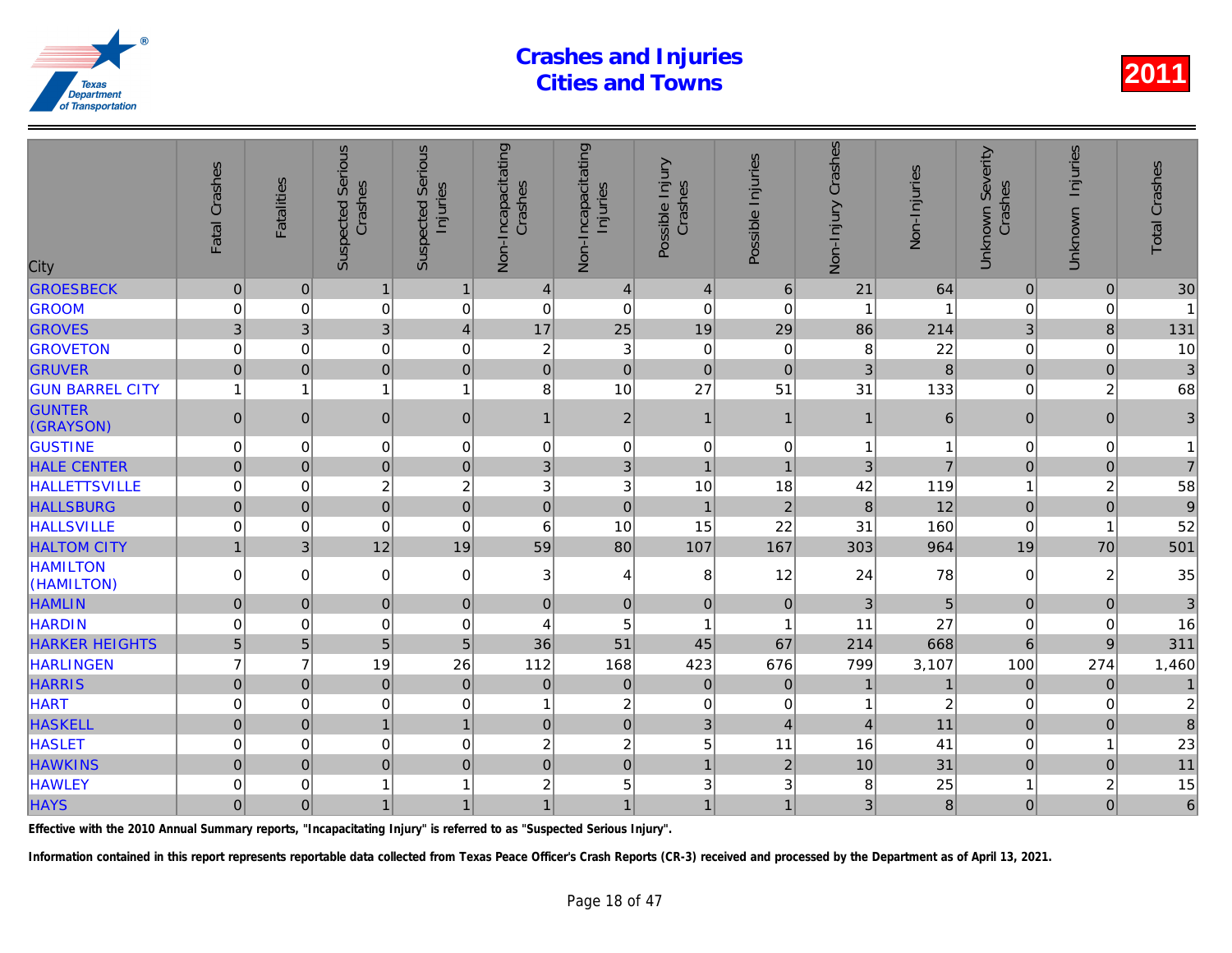| City                                  | Fatal Crashes       | <b>Fatalities</b> | Serious<br>Crashes<br>Suspected | <b>Serious</b><br>Injuries<br>Suspected | Non-Incapacitating<br>Crashes | Non-Incapacitating<br>Injuries | Possible Injury<br>Crashes | Possible Injuries | Non-Injury Crashes | Non-Injuries   |
|---------------------------------------|---------------------|-------------------|---------------------------------|-----------------------------------------|-------------------------------|--------------------------------|----------------------------|-------------------|--------------------|----------------|
| <b>HEARNE</b>                         | 0                   | $\mathbf 0$       | $\overline{\mathbf{c}}$         | $\overline{c}$                          | $\overline{7}$                | 14                             | $\overline{1}$             | 2                 | 56                 | 156            |
| <b>HEATH</b>                          | $\mathsf{O}\xspace$ | $\overline{0}$    | $\overline{1}$                  | $\overline{1}$                          | $\overline{4}$                | 5                              | $6\phantom{1}$             | $\bf 8$           | 22                 | 65             |
| <b>HEBBRONVILLE</b>                   | 0                   | $\mathbf 0$       | 0                               | $\mathbf 0$                             | $\overline{c}$                | $\overline{c}$                 | $\mathbf 0$                | 0                 | $\mathbf 0$        | 1              |
| <b>HEBRON</b>                         | $\overline{0}$      | $\overline{0}$    | $\mathbf{1}$                    | $\overline{1}$                          | $\overline{1}$                | $\vert 4 \vert$                | $6\phantom{1}6$            | $6\phantom{1}$    | 22                 | 62             |
| <b>HEDLEY</b>                         | 0                   | $\Omega$          | 0                               | $\mathbf 0$                             | $\Omega$                      | $\mathbf 0$                    | $\Omega$                   | $\Omega$          | 4                  | 8              |
| <b>HEDWIG VILLAGE</b>                 | $\mathbf{0}$        | $\Omega$          | $\overline{0}$                  | $\mathbf 0$                             | $\mathbf{0}$                  | $\overline{0}$                 | 3                          | $\overline{4}$    | 20                 | 58             |
| <b>HELOTES</b>                        | 0                   | $\mathbf 0$       | 0                               | $\mathbf 0$                             | 6                             | $\overline{7}$                 | 19                         | 31                | 82                 | 281            |
| <b>HEMPHILL</b>                       | $\overline{0}$      | $\overline{0}$    | $\overline{0}$                  | $\mathbf 0$                             | $\pmb{0}$                     | $\overline{0}$                 | $\mathbf 0$                | $\pmb{0}$         | 12                 | 25             |
| <b>HEMPSTEAD</b>                      | 0                   | $\Omega$          | $\overline{c}$                  | $\overline{c}$                          | 8                             | 13                             | 14                         | 35                | 28                 | 97             |
| <b>HENDERSON</b>                      | $\mathbf{1}$        |                   | $\overline{6}$                  | 10                                      | 36                            | 51                             | 39                         | 66                | 148                | 574            |
| <b>HENRIETTA</b>                      | 0                   | 0                 | 3                               | 3                                       | $\overline{c}$                | $\overline{c}$                 | 3                          | $\overline{4}$    | 14                 | 54             |
| <b>HEREFORD</b>                       | $\overline{0}$      | $\overline{0}$    | $\overline{2}$                  | $\overline{2}$                          | $\overline{4}$                | $\overline{9}$                 | 14                         | 21                | 74                 | 251            |
| <b>HEWITT</b>                         | 0                   | $\mathbf 0$       | $\overline{c}$                  | 3                                       | 18                            | 28                             | 27                         | 46                | 151                | 556            |
| <b>HICKORY CREEK</b>                  | $\overline{0}$      | $\Omega$          | $\overline{4}$                  | 5                                       | $\overline{7}$                | 9                              | 14                         | 20                | 38                 | 125            |
| <b>HICO</b>                           | 0                   | $\Omega$          | 1                               | $\mathbf{1}$                            | $\Omega$                      | $\boldsymbol{0}$               | $\mathbf 1$                | $\overline{2}$    | 6                  | 13             |
| <b>HIDALGO</b>                        | $\mathbf 0$         | $\mathbf 0$       | $\mathbf 0$                     | $\mathbf 0$                             | $\,6\,$                       | 8 <sup>1</sup>                 | 14                         | 23                | 53                 | 168            |
| <b>HIGGINS</b>                        | 0                   | $\mathbf 0$       | 0                               | $\mathbf 0$                             | 1                             | $\mathbf{1}$                   | $\mathbf 0$                | $\mathbf 0$       | $\overline{c}$     | 3              |
| <b>HIGHLAND PARK</b>                  | $\mathbf 0$         | $\overline{0}$    | $\overline{2}$                  | $\overline{2}$                          | $\,6\,$                       | $\overline{7}$                 | 21                         | 25                | 91                 | 235            |
| <b>HIGHLAND VILLAGE</b>               | 0                   | $\Omega$          | 3                               | 3                                       | $\overline{7}$                | $\overline{7}$                 | 13                         | 23                | 28                 | 123            |
| <b>HIGHLANDS</b>                      | $\overline{0}$      | $\mathbf 0$       | $\overline{0}$                  | $\mathbf 0$                             | $\mathbf 0$                   | $\overline{0}$                 | $\mathbf{1}$               | $\overline{3}$    | $\pmb{0}$          | $\overline{a}$ |
| <b>HILL COUNTRY</b><br><b>VILLAGE</b> | $\Omega$            | $\Omega$          | 0                               | $\boldsymbol{0}$                        | $\mathbf 0$                   | $\overline{0}$                 | $\overline{1}$             | 1                 | 3                  | 6              |
| <b>HILLCREST VILLAGE</b>              | $\mathsf{O}\xspace$ | $\overline{0}$    | $\mathbf{1}$                    | $\mathbf{1}$                            | $\pmb{0}$                     | $\overline{0}$                 | $\overline{1}$             | $\mathbf{1}$      | $\overline{1}$     | 5              |
| <b>HILLSBORO</b>                      | 0                   | $\Omega$          | 3                               | 5                                       | 11                            | 18                             | 37                         | 53                | 126                | 389            |
| <b>HITCHCOCK</b>                      | $\overline{0}$      | $\Omega$          | 8                               | 11                                      | $\mathbf{3}$                  | 3 <sup>1</sup>                 | 12                         | 16                | 37                 | 93             |
| <b>HOCKLEY</b>                        | 0                   | 0                 | 0                               | $\mathbf 0$                             | 1                             | 1                              | $\mathbf 0$                | 0                 | 0                  |                |
| <b>HOLIDAY LAKES</b>                  | $\overline{0}$      | $\overline{0}$    | $\overline{0}$                  | $\pmb{0}$                               | $\mathbf{1}$                  | 1                              | $\mathbf 0$                | 1                 | 4                  |                |

Effective with the 2010 Annual Summary reports, "Incapacitating Injury" is referred to as "Suspected Serious Injury".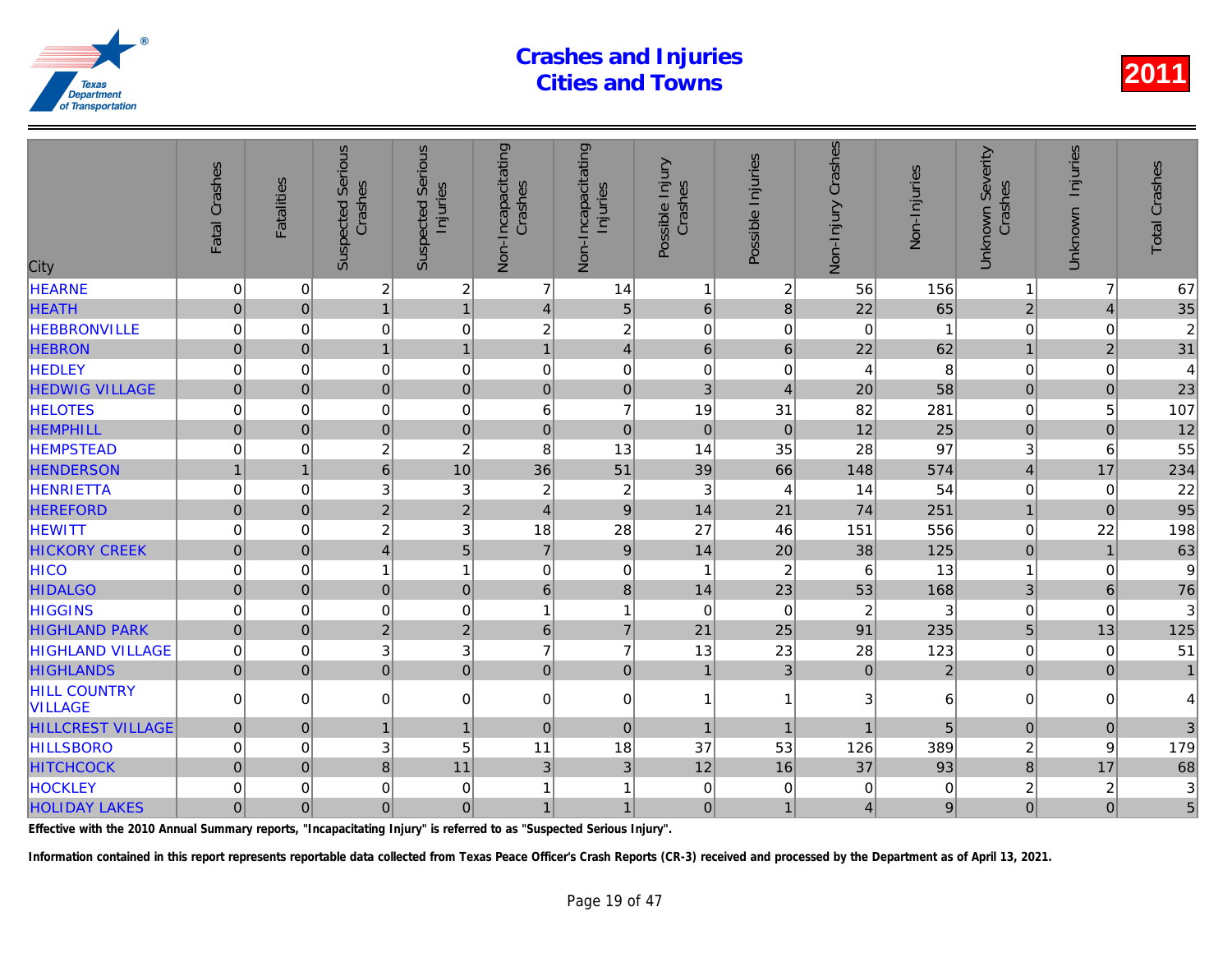| City                                   | Fatal Crashes       | <b>Fatalities</b> | <b>Serious</b><br>Crashes<br>Suspected | Serious<br>Injuries<br>Suspected | Non-Incapacitating<br>Crashes | Non-Incapacitating<br>Injuries | Possible Injury<br>Crashes | Possible Injuries | Crashes<br>Non-Injury | Non-Injuries   |
|----------------------------------------|---------------------|-------------------|----------------------------------------|----------------------------------|-------------------------------|--------------------------------|----------------------------|-------------------|-----------------------|----------------|
| <b>HOLLIDAY</b>                        | $\mathbf 0$         | 0                 | $\pmb{0}$                              | $\vert 0 \vert$                  | 0                             | $\mathbf 0$                    | $\mathbf 0$                | 0                 |                       |                |
| <b>HOLLYWOOD PARK</b>                  | $\mathbf 0$         | $\Omega$          | $\mathbf 0$                            | $\overline{0}$                   | $\mathbf{1}$                  | $\overline{2}$                 | $\mathbf 0$                | $\mathbf 0$       |                       |                |
| <b>HONDO</b>                           |                     | 1                 | 4                                      | 5                                | 11                            | 18                             | 16                         | 35                | 76                    | 238            |
| <b>HONEY GROVE</b>                     | $\mathbf 0$         | $\mathbf{0}$      | $\overline{0}$                         | $\mathbf 0$                      | $\overline{2}$                | $\overline{2}$                 | $\mathbf{1}$               | $\overline{1}$    | 10                    | 19             |
| <b>HOOKS</b>                           | 0                   | 0                 | $\overline{c}$                         | 3                                | $\mathbf 0$                   | 1                              | $\overline{c}$             | $\overline{c}$    | 20                    | 46             |
| <b>HORIZON CITY</b>                    | $\overline{2}$      | $\overline{2}$    | $\overline{0}$                         | $\mathbf{1}$                     | 10                            | 17                             | 15                         | 23                | 61                    | 250            |
| <b>HORSESHOE BAY</b>                   | $\Omega$            | $\Omega$          |                                        | 1                                | 1                             | $\overline{c}$                 | $\overline{2}$             | 3                 | 7                     | 10             |
| <b>HOUSTON</b>                         | 188                 | 194               | 750                                    | 894                              | 3,574                         | 5,069                          | 9,411                      | 15,571            | 23,795                | 80,989         |
| <b>HOWE</b>                            | $\mathbf 0$         | 0                 | 0                                      | 0                                | $\boldsymbol{2}$              | $\overline{c}$                 | $\boldsymbol{2}$           | 3                 | 3                     |                |
| HUBBARD (HILL)                         | $\mathbf 0$         | $\Omega$          | $\overline{0}$                         | $\mathbf 0$                      | $\mathbf{1}$                  | $\overline{1}$                 | $\overline{1}$             | $\overline{1}$    | 3                     | 6              |
| <b>HUDSON</b>                          | $\Omega$            | $\Omega$          | $\boldsymbol{2}$                       | 4                                | 8                             | 13                             | $\boldsymbol{2}$           | 8                 | 11                    | 33             |
| <b>HUDSON OAKS</b>                     | $\mathbf 0$         | $\Omega$          | $\overline{2}$                         | $\overline{2}$                   | $\overline{7}$                | $\,8\,$                        | $\boldsymbol{9}$           | 16                | 39                    | 110            |
| <b>HUFFMAN</b>                         | $\mathbf 0$         | $\mathbf 0$       | $\mathbf 0$                            | $\mathbf 0$                      | $\mathbf 0$                   | $\mathbf 0$                    | $\pmb{0}$                  | $\mathbf 0$       |                       | $\overline{2}$ |
| <b>HUGHES SPRINGS</b>                  | $\overline{0}$      | $\overline{0}$    | $\overline{2}$                         | 3                                | $\overline{2}$                | $6\phantom{1}$                 | $9\,$                      | 15                | 19                    | 62             |
| <b>HUMBLE</b>                          | $\overline{c}$      | $\overline{c}$    | 48                                     | 59                               | 70                            | 95                             | 83                         | 127               | 546                   | 2,009          |
| <b>HUNTERS CREEK</b><br><b>VILLAGE</b> | $\pmb{0}$           | $\mathbf 0$       | $\overline{2}$                         | $\overline{2}$                   | $\overline{7}$                | 8                              | 10                         | 15                | 28                    | 86             |
| <b>HUNTINGTON</b>                      |                     | 1                 | $\mathbf 0$                            | $\overline{c}$                   | $\mathbf 0$                   | $\mathbf 0$                    | $\mathbf{1}$               | -1                | $\mathbf 0$           |                |
| <b>HUNTSVILLE</b>                      | 3                   | 3                 | 21                                     | 26                               | 80                            | 105                            | 109                        | 187               | 512                   | 1,670          |
| <b>HURST</b>                           | $\overline{c}$      | $\overline{a}$    | 20                                     | 26                               | 114                           | 159                            | 181                        | 272               | 250                   | 1,171          |
| <b>HUTCHINS</b>                        | $\mathbf 0$         | $\mathbf{0}$      | $\overline{2}$                         | $\overline{c}$                   | 15                            | 20                             | $9\,$                      | 15                | 38                    | 92             |
| <b>HUTTO</b>                           | $\mathbf 0$         | $\Omega$          | 5                                      | 9                                | 9                             | 14                             | 17                         | 20                | 55                    | 209            |
| <b>HUXLEY</b>                          | $\mathsf{O}\xspace$ | $\overline{0}$    | $\mathbf 0$                            | $\pmb{0}$                        | $\overline{c}$                | $\mathfrak{B}$                 | $\pmb{0}$                  | $\mathbf{0}$      | $\overline{7}$        | 9              |
| <b>IDALOU</b>                          | 0                   | 0                 | $\mathbf 0$                            | 0                                | 0                             | $\mathbf 0$                    | 1                          | -1                | 5                     | 13             |
| <b>INDUSTRY</b>                        | $\overline{0}$      | $\Omega$          | $\overline{0}$                         | $\mathbf 0$                      | $\overline{0}$                | $\overline{0}$                 | $\mathbf 0$                | $\Omega$          |                       | 3              |
| <b>INGLESIDE</b>                       | 0                   | $\Omega$          | $\overline{4}$                         | 5                                | 11                            | 14                             | 13                         | 20                | 58                    | 180            |
|                                        |                     |                   |                                        |                                  |                               |                                |                            |                   |                       |                |

Effective with the 2010 Annual Summary reports, "Incapacitating Injury" is referred to as "Suspected Serious Injury".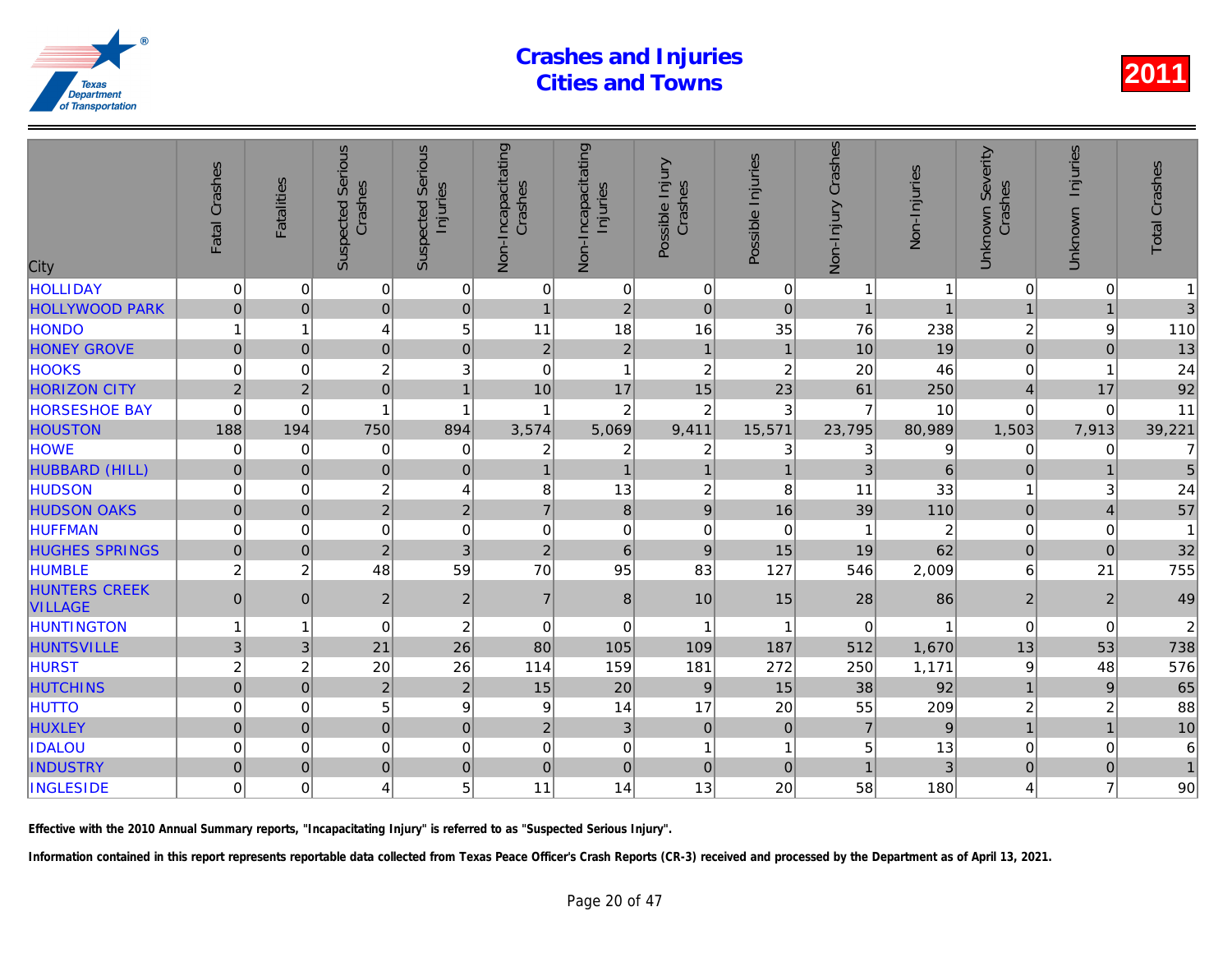| City                                  | Fatal Crashes       | <b>Fatalities</b> | <b>Suspected Serious</b><br>Crashes | Serious<br>Injuries<br>Suspected | Non-Incapacitating<br>Crashes | Non-Incapacitating<br>Injuries | Possible Injury<br>Crashes | Possible Injuries         | Non-Injury Crashes      | Non-Injuries            |
|---------------------------------------|---------------------|-------------------|-------------------------------------|----------------------------------|-------------------------------|--------------------------------|----------------------------|---------------------------|-------------------------|-------------------------|
| <b>INGLESIDE ON THE</b><br><b>BAY</b> | $\overline{0}$      | $\Omega$          | $\mathbf{0}$                        | $\mathbf 0$                      | $\mathbf{0}$                  | $\mathbf 0$                    | $\mathbf{0}$               | $\overline{0}$            | $\Omega$                | $\Omega$                |
| <b>INGRAM</b>                         | $\mathbf 0$         | $\mathbf 0$       | $\overline{c}$                      | $\overline{c}$                   | 3                             | 5                              | 5                          | $\overline{7}$            | 20                      | 69                      |
| <b>IOLA</b>                           | $\mathsf{O}\xspace$ | $\mathbf{0}$      | $\overline{0}$                      | $\mathbf 0$                      | $\overline{1}$                | $\mathbf{1}$                   | $\mathbf 0$                | $\mathbf{1}$              | $\overline{2}$          | $\overline{4}$          |
| <b>IOWA COLONY</b>                    | 0                   | 0                 | 1                                   | $\mathbf{1}$                     | $\overline{c}$                | $\overline{c}$                 | $\mathbf 0$                | 0                         | $\overline{7}$          | 15                      |
| <b>IOWA PARK</b>                      | $\overline{0}$      | $\Omega$          | $\mathbf 0$                         | $\mathbf 0$                      | $\overline{4}$                | $\overline{4}$                 | 5                          | 5                         | 25                      | 66                      |
| <b>IRAAN</b>                          | $\mathbf 0$         | $\Omega$          | $\Omega$                            | $\mathbf 0$                      | $\mathbf 0$                   | $\mathbf 0$                    | $\Omega$                   | $\Omega$                  | $\overline{4}$          | 6                       |
| <b>IRVING</b>                         | 11                  | 11                | 48                                  | 59                               | 270                           | 338                            | 778                        | 1,140                     | 826                     | 3,391                   |
| <b>ITALY</b>                          | 1                   | -1                | $\boldsymbol{2}$                    | $\overline{c}$                   | 4                             | 8                              | $\boldsymbol{2}$           | 2                         | 14                      | 43                      |
| <b>ITASCA</b>                         | $\mathbf 0$         | $\mathbf 0$       | $\overline{0}$                      | $\mathbf 0$                      | $\overline{0}$                | $\mathbf 0$                    | $\overline{1}$             | $\mathbf{1}$              | $\mathbf{1}$            |                         |
| <b>IVANHOE (TYLER)</b>                | $\mathbf 0$         | $\Omega$          | $\mathbf 0$                         | $\mathbf 0$                      | 3                             | $\mathfrak{S}$                 | $\mathbf 0$                | $\overline{\mathbf{1}}$   | $\overline{c}$          |                         |
| <b>JACINTO CITY</b>                   | $\mathbf 0$         | $\overline{0}$    | 1                                   | 3                                | $\overline{2}$                | $\overline{4}$                 | $\overline{7}$             | 9                         | 38                      | 134                     |
| <b>JACKSBORO</b>                      |                     | 1                 | $\mathbf 0$                         | $\mathbf 0$                      | $\mathbf 0$                   | $\mathbf 0$                    | $\overline{c}$             | 3                         | 15                      | 39                      |
| <b>JACKSONVILLE</b>                   | $\overline{1}$      | $\overline{1}$    | 19                                  | 23                               | 37                            | 67                             | 63                         | 89                        | 150                     | 611                     |
| <b>JAMAICA BEACH</b>                  | $\pmb{0}$           | $\mathbf 0$       | $\pmb{0}$                           | $\mathbf 0$                      | $\overline{1}$                | $\mathbf{1}$                   | $\boldsymbol{2}$           | $\ensuremath{\mathsf{3}}$ | 4                       | 15                      |
| <b>JARRELL</b>                        | $\overline{0}$      | $\Omega$          | 8                                   | 10                               | $\bf 8$                       | 16                             | $\overline{4}$             | $\overline{7}$            | 18                      | 66                      |
| <b>JASPER</b>                         |                     | 1                 | 5                                   | $\overline{7}$                   | 11                            | 14                             | 45                         | 63                        | 90                      | 341                     |
| <b>JAYTON</b>                         | $\mathbf 0$         | $\Omega$          | $\mathbf{1}$                        | $\mathbf{1}$                     | $\mathbf 0$                   | $\pmb{0}$                      | $\mathbf{1}$               | $\mathbf{1}$              | $\mathbf{0}$            | $\overline{a}$          |
| <b>JEFFERSON</b>                      | 0                   | $\mathbf 0$       | $\mathbf 0$                         | $\mathbf 0$                      | $\overline{\mathbf{1}}$       | $\sqrt{2}$                     | $\mathbf{3}$               | 3                         | 26                      | 68                      |
| <b>JERSEY VILLAGE</b>                 |                     | $\overline{1}$    | 35                                  | 40                               | 60                            | 92                             | 95                         | 154                       | 372                     | 1,196                   |
| <b>JEWETT</b>                         | $\mathbf 0$         | $\mathbf 0$       | $\mathbf 0$                         | $\mathbf 0$                      | 2                             | $\ensuremath{\mathsf{3}}$      | $\mathbf 0$                | $\mathbf 0$               | $\overline{\mathbf{c}}$ | 7                       |
| <b>JOAQUIN</b>                        | $\mathbf 0$         | $\mathbf 0$       | $\pmb{0}$                           | $\mathbf 0$                      | $\mathbf{1}$                  | $\overline{2}$                 | $\mathfrak{3}$             | 5                         | 9                       | 30                      |
| <b>JOHNSON CITY</b>                   | 1                   | 1                 | 1                                   | $\mathbf{1}$                     | $\mathbf 0$                   | $\mathbf{1}$                   | $\mathbf{1}$               | $\overline{1}$            | 8                       | 18                      |
| <b>JOLLY</b>                          | $\overline{0}$      | $\Omega$          | $\mathbf 0$                         | $\mathbf 0$                      | $\overline{0}$                | $\mathbf 0$                    | $\mathbf 0$                | $\mathbf 0$               | $\overline{4}$          | $\overline{\mathbf{A}}$ |
| <b>JONES CREEK</b>                    | $\mathbf 0$         | $\Omega$          | $\boldsymbol{2}$                    | $\overline{c}$                   | 1                             | $\sqrt{2}$                     | $\overline{c}$             | 3                         | $\overline{7}$          | 28                      |
| <b>JONESTOWN</b>                      | $\mathbf{1}$        | $\overline{2}$    | $\overline{2}$                      | $\overline{2}$                   | $\overline{7}$                | 10                             | $\overline{4}$             | 4                         | 14                      | 47                      |
| <b>JOSEPHINE</b>                      | 0                   | 0                 | $\boldsymbol{2}$                    | $\overline{c}$                   | 0                             | $\pmb{0}$                      | 0                          | 0                         | 0                       | $\Omega$                |

Effective with the 2010 Annual Summary reports, "Incapacitating Injury" is referred to as "Suspected Serious Injury".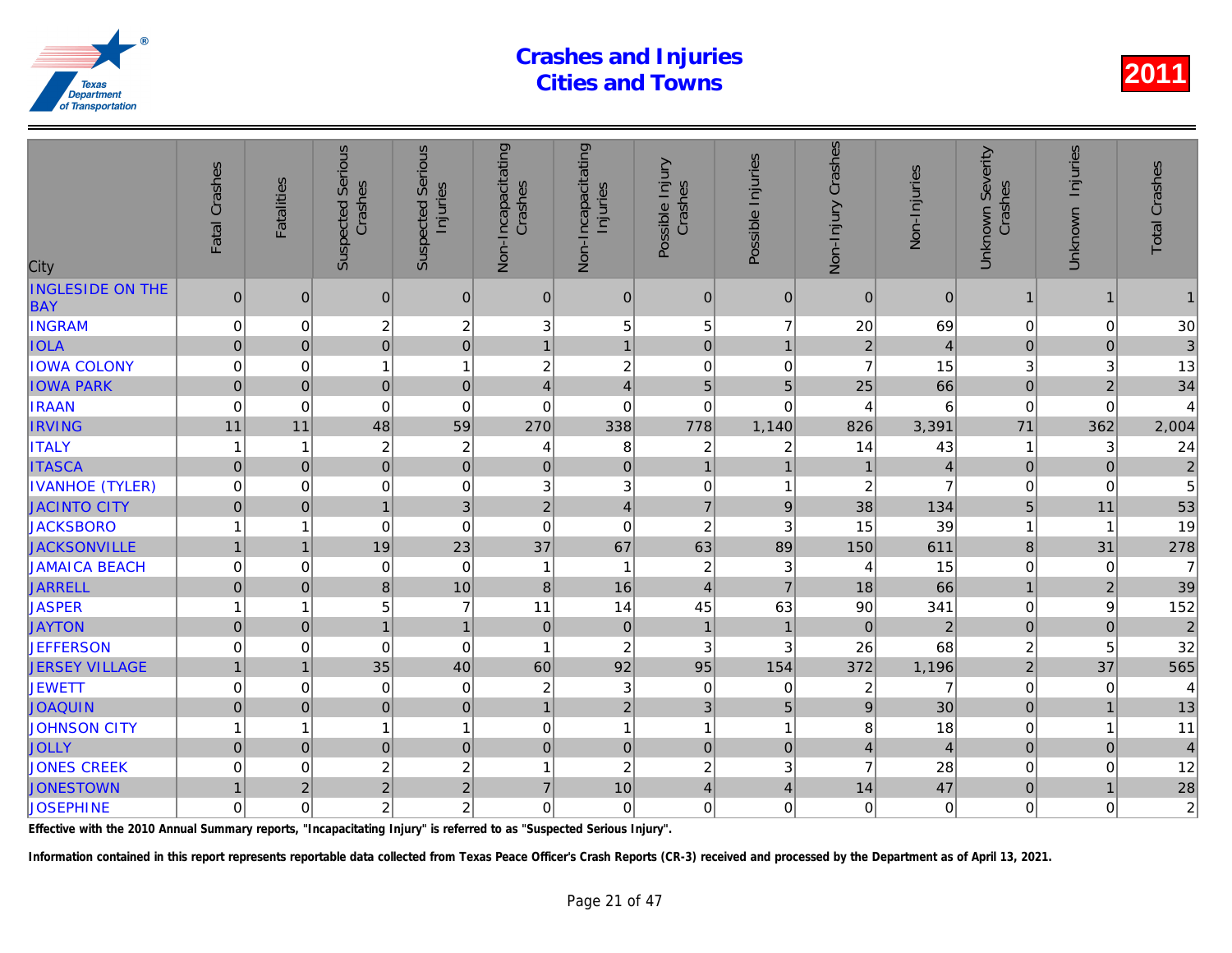| City               | Fatal Crashes  | <b>Fatalities</b> | <b>Suspected Serious</b><br>Crashes | Serious<br>Injuries<br>Suspected | Non-Incapacitating<br>Crashes | Non-Incapacitating<br>Injuries | Possible Injury<br>Crashes | Possible Injuries | Non-Injury Crashes | Non-Injuries   |
|--------------------|----------------|-------------------|-------------------------------------|----------------------------------|-------------------------------|--------------------------------|----------------------------|-------------------|--------------------|----------------|
| <b>JOSHUA</b>      | $\pmb{0}$      | $\mathbf 0$       | $\vert$ 2                           | $\overline{c}$                   | $\sqrt{3}$                    | 3                              | 11                         | 16                | 65                 | 212            |
| JOURDANTON         | $\mathbf 0$    | $\mathbf 0$       | 1                                   | $\mathbf{1}$                     | $\overline{c}$                | 4                              | 4                          | 6                 | 23                 | 69             |
| <b>JUNCTION</b>    |                | $\overline{1}$    | $\overline{1}$                      | $\mathbf{1}$                     | $\overline{4}$                | $\overline{4}$                 | $\mathbf 2$                | $\overline{4}$    | 14                 | 31             |
| <b>JUSTIN</b>      | $\mathbf 0$    | $\mathbf 0$       | 1                                   | 1                                | 3                             | $\ensuremath{\mathsf{3}}$      | $\mathbf{1}$               | $\overline{1}$    | 12                 | 39             |
| <b>KARNES CITY</b> | $\mathbf 0$    | $\mathbf 0$       | 2                                   | $\overline{7}$                   | $\mathbf{1}$                  | $\mathbf{3}$                   | 13                         | 23                | 18                 | 56             |
| <b>KATY</b>        | 3              | 3                 | 16                                  | 23                               | 40                            | 63                             | 76                         | 123               | 330                | 1,197          |
| <b>KAUFMAN</b>     | $\overline{0}$ | $\mathbf{0}$      | $\overline{2}$                      | $\overline{\mathbf{4}}$          | 13                            | 17                             | 27                         | 45                | 45                 | 162            |
| <b>KEENE</b>       | $\mathbf 0$    | 0                 | 6                                   | $\overline{7}$                   | 11                            | 20                             | $\,6$                      | 19                | 27                 | 108            |
| <b>KELLER</b>      | $\mathbf 0$    | $\mathbf 0$       | 6 <sup>1</sup>                      | $\overline{7}$                   | 41                            | 60                             | 33                         | 55                | 76                 | 325            |
| <b>KEMAH</b>       | $\mathbf 0$    | $\mathbf 0$       | $\overline{\mathbf{c}}$             | $\ensuremath{\mathsf{3}}$        | 9                             | 12                             | 26                         | 38                | 67                 | 261            |
| <b>KEMP</b>        | $\overline{2}$ | $\overline{2}$    | $\overline{1}$                      | $\overline{a}$                   | $\mathbf{1}$                  | $\overline{3}$                 | $\overline{2}$             | $\overline{2}$    | 11                 | 31             |
| <b>KEMPNER</b>     | $\mathbf 0$    | $\mathbf 0$       | $\overline{0}$                      | $\mathbf 0$                      | $\mathbf 0$                   | $\mathbf 0$                    | $\overline{c}$             | $\sqrt{3}$        | $\overline{2}$     | 18             |
| <b>KENDLETON</b>   | $\mathbf 0$    | $\pmb{0}$         | $\overline{0}$                      | $\mathbf 0$                      | $\pmb{0}$                     | $\overline{0}$                 | $\overline{1}$             | $\overline{1}$    | $\mathbf{3}$       | 6              |
| <b>KENEDY</b>      | $\mathbf 0$    | $\mathbf 0$       | $\mathbf 0$                         | $\mathbf 0$                      | 6                             | $\overline{7}$                 | 15                         | 27                | 47                 | 144            |
| <b>KENEFICK</b>    | $\mathbf 0$    | $\pmb{0}$         | 1                                   | $\mathbf{1}$                     | $\pmb{0}$                     | $\overline{0}$                 | $\mathbf{1}$               | $\mathbf{1}$      | 3                  | 5              |
| <b>KENNARD</b>     | $\mathbf 0$    | 0                 | 1                                   | 1                                | $\overline{1}$                | $\mathbf{1}$                   | $\mathbf 0$                | $\pmb{0}$         | 1                  | $\overline{a}$ |
| <b>KENNEDALE</b>   | $\Omega$       | $\mathbf{0}$      | $\overline{0}$                      | $\mathbf 0$                      | $\overline{2}$                | $\overline{7}$                 | 3                          | 6                 | 5                  | 15             |
| <b>KERENS</b>      | 0              | $\mathbf 0$       | $\mathbf 0$                         | $\mathbf 0$                      | $\overline{1}$                | $\mathbf{1}$                   | $\mathbf{1}$               | $\overline{1}$    | $\overline{c}$     | 9              |
| <b>KERMIT</b>      | $\mathbf{0}$   | $\mathbf 0$       | $\overline{c}$                      | $\mathbf 2$                      | $\sqrt{2}$                    | $\overline{4}$                 | $\,$ 6                     | 10                | 31                 | 75             |
| <b>KERRVILLE</b>   | $\mathbf 0$    | $\mathbf 0$       | 15                                  | 21                               | 48                            | 63                             | 97                         | 150               | 289                | 931            |
| <b>KILGORE</b>     | $\overline{2}$ | $\overline{2}$    | 11                                  | 11                               | 53                            | 84                             | 57                         | 91                | 202                | 653            |
| <b>KILLEEN</b>     | 5              | 6                 | 67                                  | 88                               | 303                           | 420                            | 359                        | 539               | 987                | 3,675          |
| <b>KINGSLAND</b>   | $\mathbf 0$    | $\mathbf{0}$      | $\mathbf 0$                         | $\pmb{0}$                        | $\mathbf 0$                   | $\mathbf 0$                    | $\boldsymbol{0}$           | $\mathbf{0}$      | $\mathbf{1}$       | $\overline{a}$ |
| <b>KINGSVILLE</b>  | 3              | 3                 | $\,6\,$                             | $\overline{7}$                   | 39                            | 49                             | 64                         | 101               | 227                | 777            |
| <b>KINGWOOD</b>    | $\mathbf 0$    | $\mathbf 0$       | $\mathbf 0$                         | $\mathbf 0$                      | $\mathbf{1}$                  | $\mathbf{1}$                   | $\mathbf 0$                | $\mathbf 0$       |                    | 5              |
| <b>KIRBY</b>       | $\mathbf 0$    | $\Omega$          | 3                                   | 3                                | $\overline{7}$                | 11                             | 10                         | 15                | 14                 | 75             |
|                    |                |                   |                                     |                                  |                               |                                |                            |                   |                    |                |

Effective with the 2010 Annual Summary reports, "Incapacitating Injury" is referred to as "Suspected Serious Injury".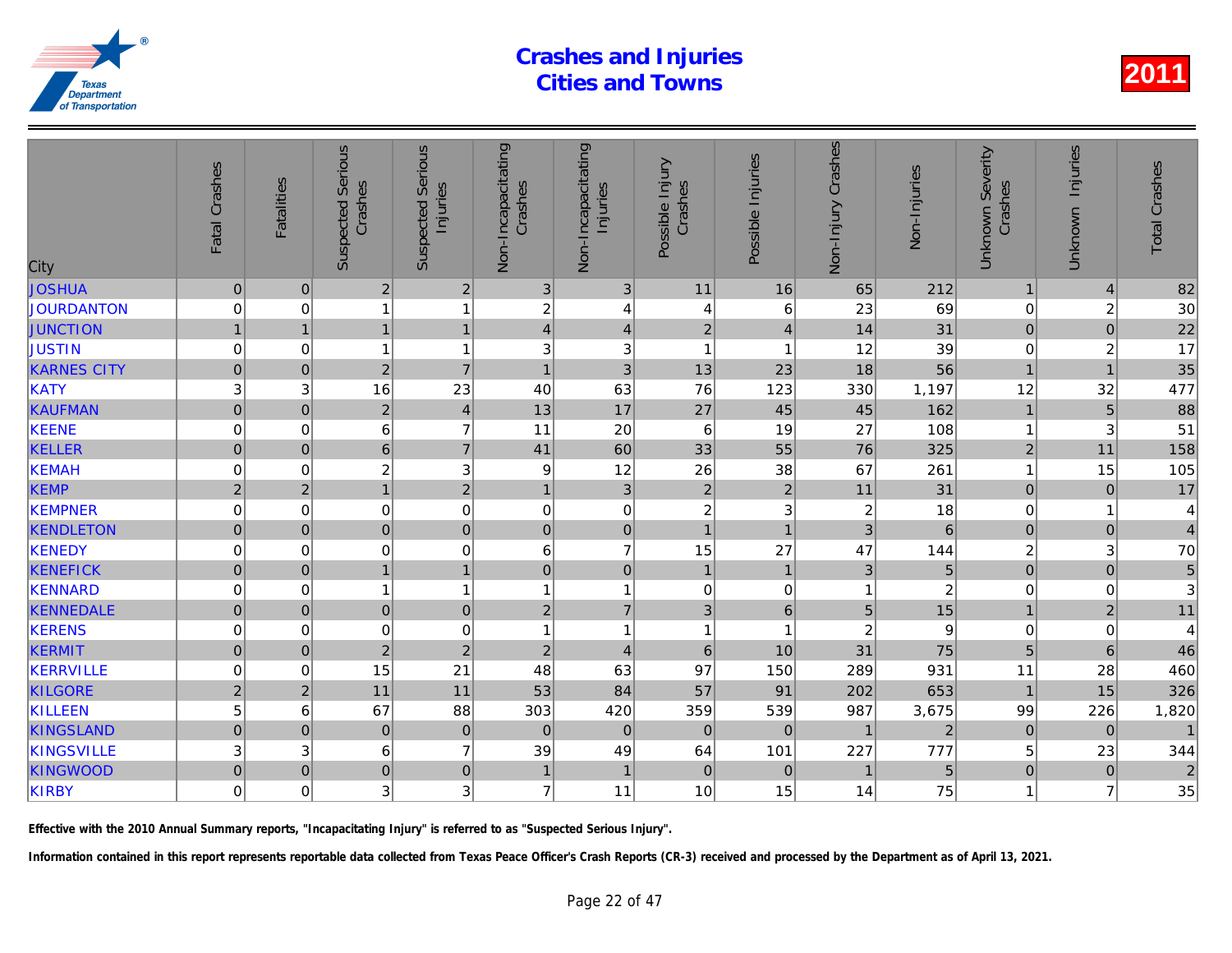| City                   | Fatal Crashes       | <b>Fatalities</b>       | <b>Suspected Serious</b><br>Crashes | Serious<br>Injuries<br>Suspected | Non-Incapacitating<br>Crashes | Non-Incapacitating<br>Injuries | Possible Injury<br>Crashes | Possible Injuries       | Non-Injury Crashes | Non-Injuries   |
|------------------------|---------------------|-------------------------|-------------------------------------|----------------------------------|-------------------------------|--------------------------------|----------------------------|-------------------------|--------------------|----------------|
| <b>KIRBYVILLE</b>      | $\pmb{0}$           | $\mathbf 0$             | $\pmb{0}$                           | $\pmb{0}$                        | $\overline{2}$                | $\sqrt{3}$                     | $\sqrt{3}$                 | 6                       | 14                 | 49             |
| KIRVIN                 | 0                   | 0                       | 0                                   | $\mathbf 0$                      | 0                             | 0                              | $\mathbf{1}$               | $\overline{\mathbf{1}}$ | 0                  |                |
| <b>KLEIN</b>           | $\mathbf 0$         | $\mathbf 0$             | $\mathbf 0$                         | $\pmb{0}$                        | $\pmb{0}$                     | $\mathbf 0$                    | $\mathbf 0$                | $\overline{0}$          | $\overline{2}$     | 5              |
| <b>KNOX CITY</b>       | $\mathbf 0$         | $\mathbf 0$             | 1                                   | $\mathbf{1}$                     | 0                             | $\pmb{0}$                      | $\mathbf{1}$               | 1                       | 4                  | 11             |
| <b>KOSSE</b>           | $\mathsf{O}\xspace$ | $\mathbf 0$             | $\pmb{0}$                           | $\mathbf 0$                      | $\mathbf{1}$                  | $\mathbf{1}$                   | $\mathbf 0$                | $\overline{0}$          | $\overline{2}$     | $\overline{4}$ |
| KOUNTZE                |                     | 1                       | $\mathbf 0$                         | $\mathbf 0$                      | 2                             | $\boldsymbol{2}$               | 5                          | 13                      | 20                 | 71             |
| <b>KRESS</b>           | $\mathbf 0$         | $\mathbf 0$             | $\overline{0}$                      | $\pmb{0}$                        | $\overline{2}$                | $\mathbf{3}$                   | $\mathbf 0$                | $\mathbf{1}$            | $\overline{0}$     |                |
| <b>KRUGERVILLE</b>     | $\mathbf 0$         | 0                       | $\mathbf 0$                         | 0                                | 3                             | 3                              | $\pmb{0}$                  | $\boldsymbol{2}$        | 9                  | 16             |
| <b>KRUM</b>            | $\overline{0}$      | $\mathbf 0$             | $\mathbf 0$                         | $\overline{0}$                   | $\overline{4}$                | 5                              | 3                          | $6\phantom{a}$          | 17                 | 58             |
| KURTEN                 | $\mathbf 0$         | $\mathbf 0$             | $\mathbf 0$                         | $\mathbf 0$                      | $\mathbf 0$                   | $\mathbf 0$                    | $\mathbf 0$                | $\mathbf 0$             | 4                  | $\overline{7}$ |
| <b>KYLE</b>            | $\overline{2}$      | $\overline{2}$          | 8                                   | 8                                | 39                            | 53                             | 100                        | 139                     | 204                | 699            |
| <b>LA COSTE</b>        | $\overline{0}$      | $\mathbf 0$             | $\mathbf 0$                         | $\mathbf 0$                      | $\mathbf 0$                   | $\pmb{0}$                      | $\mathbf 0$                | $\mathbf 0$             |                    |                |
| <b>LA FERIA</b>        | $\overline{0}$      | $\mathbf 0$             | $\overline{0}$                      | $\pmb{0}$                        | $\pmb{0}$                     | $\mathbf 0$                    | $\overline{9}$             | 17                      | 16                 | 56             |
| <b>LA GRANGE</b>       | 0                   | 0                       | $\boldsymbol{2}$                    | 3                                | 10                            | 13                             | 17                         | 26                      | 72                 | 223            |
| <b>LA JOYA</b>         | $\mathsf{O}\xspace$ | $\pmb{0}$               | $\mathbf 0$                         | $\mathbf 0$                      | $\boldsymbol{0}$              | $\pmb{0}$                      | $\mathbf 0$                | $\mathbf 0$             | 8                  | 19             |
| <b>LA MARQUE</b>       | $\overline{c}$      | $\overline{\mathbf{c}}$ | 8                                   | $\boldsymbol{9}$                 | 31                            | 44                             | 42                         | 66                      | 146                | 493            |
| <b>LA PORTE</b>        | $\overline{1}$      | $\overline{1}$          | 24                                  | 29                               | 51                            | 75                             | 75                         | 119                     | 290                | 900            |
| <b>LA VERNIA</b>       | $\mathbf 0$         | $\mathbf 0$             | $\overline{c}$                      | 5                                | 10                            | 12                             | $\overline{7}$             | 13                      | 17                 | 64             |
| <b>LA VILLA</b>        | $\mathbf{1}$        | $\overline{1}$          | $\pmb{0}$                           | $\mathbf 0$                      | $\mathbf{1}$                  | $\sqrt{2}$                     | $\pmb{0}$                  | $\mathbf{0}$            | $\overline{c}$     | $\overline{a}$ |
| <b>LA WARD</b>         | 0                   | 0                       | 1                                   | $\mathbf{1}$                     | 0                             | $\pmb{0}$                      | $\pmb{0}$                  | 0                       | $\overline{c}$     | 3              |
| LACY-LAKEVIEW          | $\mathbf 0$         | $\mathbf 0$             | $6\phantom{a}$                      | 6                                | 12                            | 13                             | 30                         | 51                      | 106                | 377            |
| <b>LADONIA</b>         | 0                   | 0                       | $\mathbf 0$                         | $\mathbf 0$                      | 0                             | $\pmb{0}$                      | $\pmb{0}$                  | 0                       | 1                  | $\overline{2}$ |
| <b>LAGO VISTA</b>      | $\mathbf{1}$        | $\overline{2}$          | $\overline{2}$                      | 3                                | $\overline{7}$                | $\boldsymbol{9}$               | $\overline{7}$             | $\boldsymbol{9}$        | 40                 | 98             |
| <b>LAGUNA VISTA</b>    | 1                   | 1                       | $\boldsymbol{2}$                    | $\overline{c}$                   | $\mathbf 0$                   | 3                              | $\overline{c}$             | 6                       | 7                  | 39             |
| <b>LAKE BRIDGEPORT</b> | $\mathbf 0$         | $\mathbf 0$             | $\overline{1}$                      | $\overline{1}$                   | $\mathbf 0$                   | $\overline{0}$                 | $\mathbf 0$                | $\mathbf 0$             | $\pmb{0}$          | $\Omega$       |
| <b>LAKE DALLAS</b>     | $\mathbf 0$         | $\mathbf 0$             | $\mathbf 0$                         | $\overline{0}$                   | $\overline{c}$                | $\overline{c}$                 | 4                          | $\overline{7}$          | 43                 | 104            |
|                        |                     |                         |                                     |                                  |                               |                                |                            |                         |                    |                |

Effective with the 2010 Annual Summary reports, "Incapacitating Injury" is referred to as "Suspected Serious Injury".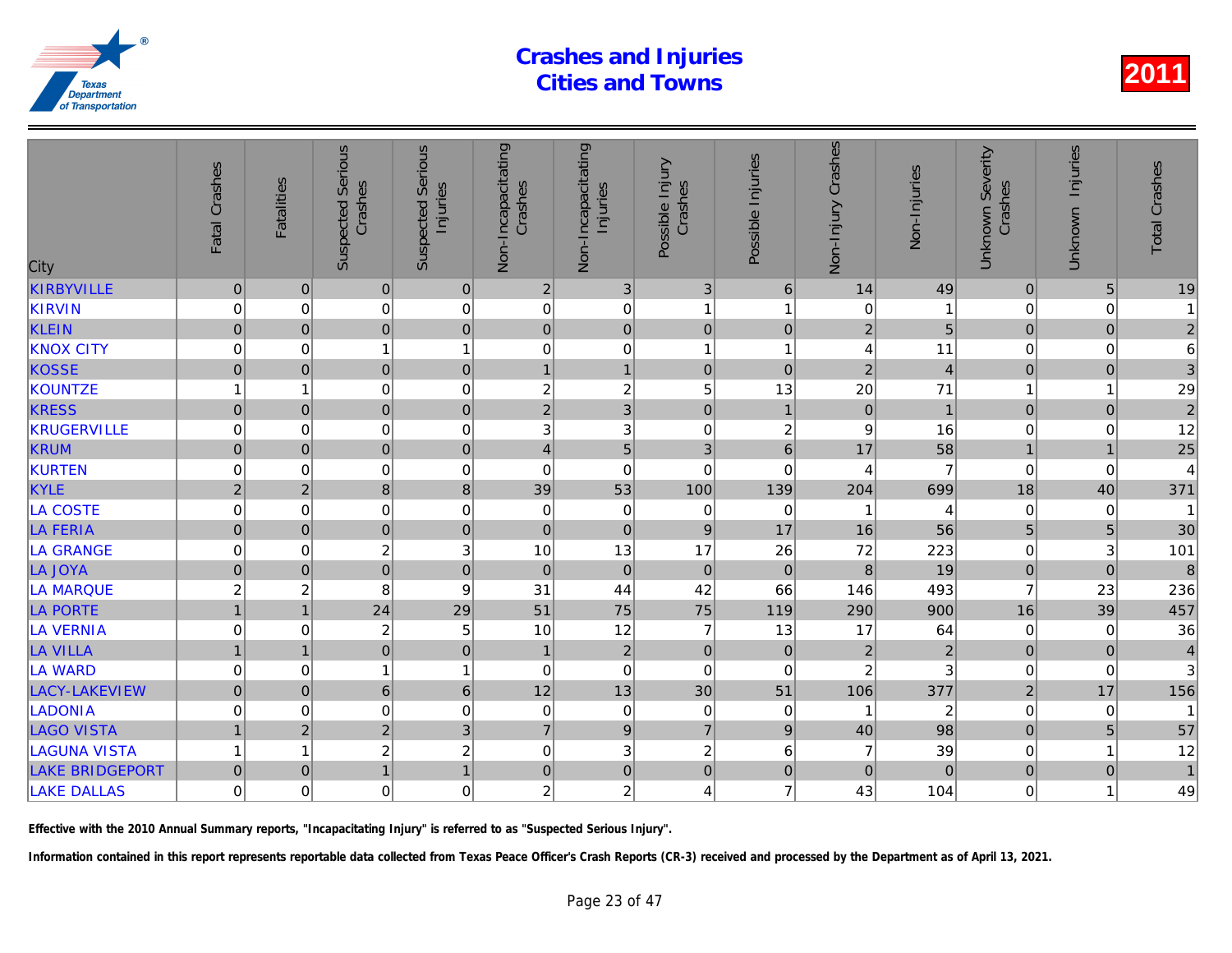| <b>LAKE JACKSON</b><br>16<br>20<br>40<br>60<br>83<br>284<br>$\mathbf{1}$<br>123<br>$\mathbf 1$<br><b>LAKE WORTH</b><br>9<br>8<br>51<br>80<br>178<br>41<br>115<br>1<br>1<br>LAKEPORT<br>$\pmb{0}$<br>16<br>$\mathsf{O}\xspace$<br>$\pmb{0}$<br>3<br>$\overline{4}$<br>$\overline{\mathbf{4}}$<br>10<br>$\mathbf{0}$<br>0<br>$\mathbf 0$<br><b>LAKESIDE CITY</b><br>$\mathbf 0$<br>$\mathbf 0$<br>$\mathbf 0$<br>$\overline{1}$<br>$\mathbf{1}$<br>$\mathbf 0$<br>1<br>$6\phantom{a}$<br>5<br>$\overline{0}$<br>19<br>24<br><b>LAKEWAY</b><br>$\Omega$<br>23<br>32<br>111<br><b>LAKEWOOD</b><br>$\overline{0}$<br>0<br>$\mathbf 0$<br>$\mathbf 0$<br>$\mathbf 0$<br>$\mathbf 0$<br>0<br>$\mathbf 0$<br>1<br><b>VILLAGE</b><br><b>LAMESA</b><br>$\overline{2}$<br>$\overline{c}$<br>$\pmb{0}$<br>$\mathbf{0}$<br>$\mathbf 0$<br>$\mathbf 0$<br>20<br>28<br>45<br><b>LAMPASAS</b><br>5<br>$6\phantom{1}6$<br>24<br>29<br>76<br>0<br>10<br>13<br>0<br>70<br><b>LANCASTER</b><br>53<br>71<br>$\overline{4}$<br>10<br>14<br>160<br>176<br>$\overline{4}$<br>13<br>111<br>763<br>1,123<br><b>LAREDO</b><br>13<br>88<br>516<br>1,989<br>2,977<br>$\mathbf 2$<br><b>LATEXO</b><br>$\pmb{0}$<br>$\mathbf 0$<br>$\mathbf 0$<br>$\overline{2}$<br>$\overline{2}$<br>$\mathbf 0$<br>$\mathbf{1}$<br>$\mathbf 1$<br>5<br><b>LAVON</b><br>$\mathbf 0$<br>4<br>6<br>8<br>14<br>0<br>1<br>$\overline{2}$<br>69<br>92<br><b>LEAGUE CITY</b><br>$\overline{2}$<br>22<br>24<br>124<br>175<br>619<br><b>LEAKEY</b><br>$\mathbf 0$<br>$\mathbf 0$<br>3<br>$\mathbf 0$<br>$\pmb{0}$<br>$\overline{1}$<br>$\mathbf 0$<br>$\mathbf{1}$<br>$\mathbf 0$<br>$\overline{7}$<br>$\overline{7}$<br>54<br>$\overline{2}$<br>$\overline{2}$<br>31<br>18<br>34<br>78<br><b>LEANDER</b><br>$\mathbf 0$<br>$\overline{c}$<br>5<br><b>LEARY</b><br>$\mathbf 0$<br>$\pmb{0}$<br>$\sqrt{2}$<br>9<br>8<br>0<br><b>LEON SPRINGS</b><br>$\pmb{0}$<br>$\mathbf 0$<br>$\pmb{0}$<br>$\pmb{0}$<br>$\mathbf{0}$<br>$\mathbf 0$<br>$\mathbf{1}$<br>$\overline{2}$<br>$\mathbf{1}$<br>31<br><b>LEON VALLEY</b><br>24<br>21<br>32<br>139<br>238<br>248<br>1<br>1<br>$\mathbf 0$<br>LEONA<br>$\overline{0}$<br>$6\phantom{1}6$<br>$\mathbf 0$<br>$\overline{1}$<br>$\mathbf 0$<br>5<br>$\mathbf{1}$<br>$\mathbf{1}$<br>LEONARD<br>0<br>$\mathbf{1}$<br>5<br>8<br>0<br>0<br>$\mathbf{1}$<br>6<br>1<br>$\overline{2}$<br>$\overline{2}$<br>$\mathbf 0$<br>$\overline{2}$<br><b>LEROY</b><br>$\mathbf{1}$<br>$\mathbf{1}$<br>$\mathbf{1}$<br>$\Omega$<br>$\overline{1}$<br><b>LEVELLAND</b><br>15<br>33<br>123<br>0<br>11<br>49<br>0<br>4<br>4<br><b>LEWISVILLE</b><br>$\overline{4}$<br>61<br>75<br>381<br>209<br>291<br>593<br>1,165<br>$\overline{4}$<br><b>LEXINGTON</b><br>$\mathbf 0$<br>0<br>0<br>3<br>1<br>$\mathbf 1$<br>1<br>-1<br><b>LIBERTY</b><br>5 <sup>1</sup><br>6<br>13<br>20<br>13<br>75<br>$\mathbf{1}$<br>20<br>$\mathbf 1$ | City              | Fatal Crashes | <b>Fatalities</b> | <b>Suspected Serious</b><br>Crashes | Serious<br>Injuries<br>Suspected | Non-Incapacitating<br>Crashes | Non-Incapacitating<br>Injuries | Possible Injury<br>Crashes | Possible Injuries | Non-Injury Crashes | Non-Injuries   |
|------------------------------------------------------------------------------------------------------------------------------------------------------------------------------------------------------------------------------------------------------------------------------------------------------------------------------------------------------------------------------------------------------------------------------------------------------------------------------------------------------------------------------------------------------------------------------------------------------------------------------------------------------------------------------------------------------------------------------------------------------------------------------------------------------------------------------------------------------------------------------------------------------------------------------------------------------------------------------------------------------------------------------------------------------------------------------------------------------------------------------------------------------------------------------------------------------------------------------------------------------------------------------------------------------------------------------------------------------------------------------------------------------------------------------------------------------------------------------------------------------------------------------------------------------------------------------------------------------------------------------------------------------------------------------------------------------------------------------------------------------------------------------------------------------------------------------------------------------------------------------------------------------------------------------------------------------------------------------------------------------------------------------------------------------------------------------------------------------------------------------------------------------------------------------------------------------------------------------------------------------------------------------------------------------------------------------------------------------------------------------------------------------------------------------------------------------------------------------------------------------------------------------------------------------------------------------------------------------------------------------------------------------------------------------------------------------------------------------------------------------------------------------------------------------------------------------------------------------------------------------------------|-------------------|---------------|-------------------|-------------------------------------|----------------------------------|-------------------------------|--------------------------------|----------------------------|-------------------|--------------------|----------------|
|                                                                                                                                                                                                                                                                                                                                                                                                                                                                                                                                                                                                                                                                                                                                                                                                                                                                                                                                                                                                                                                                                                                                                                                                                                                                                                                                                                                                                                                                                                                                                                                                                                                                                                                                                                                                                                                                                                                                                                                                                                                                                                                                                                                                                                                                                                                                                                                                                                                                                                                                                                                                                                                                                                                                                                                                                                                                                          |                   |               |                   |                                     |                                  |                               |                                |                            |                   |                    | 1,001          |
|                                                                                                                                                                                                                                                                                                                                                                                                                                                                                                                                                                                                                                                                                                                                                                                                                                                                                                                                                                                                                                                                                                                                                                                                                                                                                                                                                                                                                                                                                                                                                                                                                                                                                                                                                                                                                                                                                                                                                                                                                                                                                                                                                                                                                                                                                                                                                                                                                                                                                                                                                                                                                                                                                                                                                                                                                                                                                          |                   |               |                   |                                     |                                  |                               |                                |                            |                   |                    | 688            |
|                                                                                                                                                                                                                                                                                                                                                                                                                                                                                                                                                                                                                                                                                                                                                                                                                                                                                                                                                                                                                                                                                                                                                                                                                                                                                                                                                                                                                                                                                                                                                                                                                                                                                                                                                                                                                                                                                                                                                                                                                                                                                                                                                                                                                                                                                                                                                                                                                                                                                                                                                                                                                                                                                                                                                                                                                                                                                          |                   |               |                   |                                     |                                  |                               |                                |                            |                   |                    | 58             |
|                                                                                                                                                                                                                                                                                                                                                                                                                                                                                                                                                                                                                                                                                                                                                                                                                                                                                                                                                                                                                                                                                                                                                                                                                                                                                                                                                                                                                                                                                                                                                                                                                                                                                                                                                                                                                                                                                                                                                                                                                                                                                                                                                                                                                                                                                                                                                                                                                                                                                                                                                                                                                                                                                                                                                                                                                                                                                          |                   |               |                   |                                     |                                  |                               |                                |                            |                   |                    | 4              |
|                                                                                                                                                                                                                                                                                                                                                                                                                                                                                                                                                                                                                                                                                                                                                                                                                                                                                                                                                                                                                                                                                                                                                                                                                                                                                                                                                                                                                                                                                                                                                                                                                                                                                                                                                                                                                                                                                                                                                                                                                                                                                                                                                                                                                                                                                                                                                                                                                                                                                                                                                                                                                                                                                                                                                                                                                                                                                          |                   |               |                   |                                     |                                  |                               |                                |                            |                   |                    | 313            |
|                                                                                                                                                                                                                                                                                                                                                                                                                                                                                                                                                                                                                                                                                                                                                                                                                                                                                                                                                                                                                                                                                                                                                                                                                                                                                                                                                                                                                                                                                                                                                                                                                                                                                                                                                                                                                                                                                                                                                                                                                                                                                                                                                                                                                                                                                                                                                                                                                                                                                                                                                                                                                                                                                                                                                                                                                                                                                          |                   |               |                   |                                     |                                  |                               |                                |                            |                   |                    |                |
|                                                                                                                                                                                                                                                                                                                                                                                                                                                                                                                                                                                                                                                                                                                                                                                                                                                                                                                                                                                                                                                                                                                                                                                                                                                                                                                                                                                                                                                                                                                                                                                                                                                                                                                                                                                                                                                                                                                                                                                                                                                                                                                                                                                                                                                                                                                                                                                                                                                                                                                                                                                                                                                                                                                                                                                                                                                                                          |                   |               |                   |                                     |                                  |                               |                                |                            |                   |                    | 191            |
|                                                                                                                                                                                                                                                                                                                                                                                                                                                                                                                                                                                                                                                                                                                                                                                                                                                                                                                                                                                                                                                                                                                                                                                                                                                                                                                                                                                                                                                                                                                                                                                                                                                                                                                                                                                                                                                                                                                                                                                                                                                                                                                                                                                                                                                                                                                                                                                                                                                                                                                                                                                                                                                                                                                                                                                                                                                                                          |                   |               |                   |                                     |                                  |                               |                                |                            |                   |                    | 282            |
|                                                                                                                                                                                                                                                                                                                                                                                                                                                                                                                                                                                                                                                                                                                                                                                                                                                                                                                                                                                                                                                                                                                                                                                                                                                                                                                                                                                                                                                                                                                                                                                                                                                                                                                                                                                                                                                                                                                                                                                                                                                                                                                                                                                                                                                                                                                                                                                                                                                                                                                                                                                                                                                                                                                                                                                                                                                                                          |                   |               |                   |                                     |                                  |                               |                                |                            |                   |                    | 600            |
|                                                                                                                                                                                                                                                                                                                                                                                                                                                                                                                                                                                                                                                                                                                                                                                                                                                                                                                                                                                                                                                                                                                                                                                                                                                                                                                                                                                                                                                                                                                                                                                                                                                                                                                                                                                                                                                                                                                                                                                                                                                                                                                                                                                                                                                                                                                                                                                                                                                                                                                                                                                                                                                                                                                                                                                                                                                                                          |                   |               |                   |                                     |                                  |                               |                                |                            |                   |                    | 11,320         |
|                                                                                                                                                                                                                                                                                                                                                                                                                                                                                                                                                                                                                                                                                                                                                                                                                                                                                                                                                                                                                                                                                                                                                                                                                                                                                                                                                                                                                                                                                                                                                                                                                                                                                                                                                                                                                                                                                                                                                                                                                                                                                                                                                                                                                                                                                                                                                                                                                                                                                                                                                                                                                                                                                                                                                                                                                                                                                          |                   |               |                   |                                     |                                  |                               |                                |                            |                   |                    | 5              |
|                                                                                                                                                                                                                                                                                                                                                                                                                                                                                                                                                                                                                                                                                                                                                                                                                                                                                                                                                                                                                                                                                                                                                                                                                                                                                                                                                                                                                                                                                                                                                                                                                                                                                                                                                                                                                                                                                                                                                                                                                                                                                                                                                                                                                                                                                                                                                                                                                                                                                                                                                                                                                                                                                                                                                                                                                                                                                          |                   |               |                   |                                     |                                  |                               |                                |                            |                   |                    | 50             |
|                                                                                                                                                                                                                                                                                                                                                                                                                                                                                                                                                                                                                                                                                                                                                                                                                                                                                                                                                                                                                                                                                                                                                                                                                                                                                                                                                                                                                                                                                                                                                                                                                                                                                                                                                                                                                                                                                                                                                                                                                                                                                                                                                                                                                                                                                                                                                                                                                                                                                                                                                                                                                                                                                                                                                                                                                                                                                          |                   |               |                   |                                     |                                  |                               |                                |                            |                   |                    | 2,032          |
|                                                                                                                                                                                                                                                                                                                                                                                                                                                                                                                                                                                                                                                                                                                                                                                                                                                                                                                                                                                                                                                                                                                                                                                                                                                                                                                                                                                                                                                                                                                                                                                                                                                                                                                                                                                                                                                                                                                                                                                                                                                                                                                                                                                                                                                                                                                                                                                                                                                                                                                                                                                                                                                                                                                                                                                                                                                                                          |                   |               |                   |                                     |                                  |                               |                                |                            |                   |                    | 6              |
|                                                                                                                                                                                                                                                                                                                                                                                                                                                                                                                                                                                                                                                                                                                                                                                                                                                                                                                                                                                                                                                                                                                                                                                                                                                                                                                                                                                                                                                                                                                                                                                                                                                                                                                                                                                                                                                                                                                                                                                                                                                                                                                                                                                                                                                                                                                                                                                                                                                                                                                                                                                                                                                                                                                                                                                                                                                                                          |                   |               |                   |                                     |                                  |                               |                                |                            |                   |                    | 297            |
|                                                                                                                                                                                                                                                                                                                                                                                                                                                                                                                                                                                                                                                                                                                                                                                                                                                                                                                                                                                                                                                                                                                                                                                                                                                                                                                                                                                                                                                                                                                                                                                                                                                                                                                                                                                                                                                                                                                                                                                                                                                                                                                                                                                                                                                                                                                                                                                                                                                                                                                                                                                                                                                                                                                                                                                                                                                                                          |                   |               |                   |                                     |                                  |                               |                                |                            |                   |                    | 16             |
|                                                                                                                                                                                                                                                                                                                                                                                                                                                                                                                                                                                                                                                                                                                                                                                                                                                                                                                                                                                                                                                                                                                                                                                                                                                                                                                                                                                                                                                                                                                                                                                                                                                                                                                                                                                                                                                                                                                                                                                                                                                                                                                                                                                                                                                                                                                                                                                                                                                                                                                                                                                                                                                                                                                                                                                                                                                                                          |                   |               |                   |                                     |                                  |                               |                                |                            |                   |                    | $\overline{a}$ |
|                                                                                                                                                                                                                                                                                                                                                                                                                                                                                                                                                                                                                                                                                                                                                                                                                                                                                                                                                                                                                                                                                                                                                                                                                                                                                                                                                                                                                                                                                                                                                                                                                                                                                                                                                                                                                                                                                                                                                                                                                                                                                                                                                                                                                                                                                                                                                                                                                                                                                                                                                                                                                                                                                                                                                                                                                                                                                          |                   |               |                   |                                     |                                  |                               |                                |                            |                   |                    | 964            |
|                                                                                                                                                                                                                                                                                                                                                                                                                                                                                                                                                                                                                                                                                                                                                                                                                                                                                                                                                                                                                                                                                                                                                                                                                                                                                                                                                                                                                                                                                                                                                                                                                                                                                                                                                                                                                                                                                                                                                                                                                                                                                                                                                                                                                                                                                                                                                                                                                                                                                                                                                                                                                                                                                                                                                                                                                                                                                          |                   |               |                   |                                     |                                  |                               |                                |                            |                   |                    | 17             |
|                                                                                                                                                                                                                                                                                                                                                                                                                                                                                                                                                                                                                                                                                                                                                                                                                                                                                                                                                                                                                                                                                                                                                                                                                                                                                                                                                                                                                                                                                                                                                                                                                                                                                                                                                                                                                                                                                                                                                                                                                                                                                                                                                                                                                                                                                                                                                                                                                                                                                                                                                                                                                                                                                                                                                                                                                                                                                          |                   |               |                   |                                     |                                  |                               |                                |                            |                   |                    | 17             |
|                                                                                                                                                                                                                                                                                                                                                                                                                                                                                                                                                                                                                                                                                                                                                                                                                                                                                                                                                                                                                                                                                                                                                                                                                                                                                                                                                                                                                                                                                                                                                                                                                                                                                                                                                                                                                                                                                                                                                                                                                                                                                                                                                                                                                                                                                                                                                                                                                                                                                                                                                                                                                                                                                                                                                                                                                                                                                          |                   |               |                   |                                     |                                  |                               |                                |                            |                   |                    | 53             |
|                                                                                                                                                                                                                                                                                                                                                                                                                                                                                                                                                                                                                                                                                                                                                                                                                                                                                                                                                                                                                                                                                                                                                                                                                                                                                                                                                                                                                                                                                                                                                                                                                                                                                                                                                                                                                                                                                                                                                                                                                                                                                                                                                                                                                                                                                                                                                                                                                                                                                                                                                                                                                                                                                                                                                                                                                                                                                          |                   |               |                   |                                     |                                  |                               |                                |                            |                   |                    | 394            |
|                                                                                                                                                                                                                                                                                                                                                                                                                                                                                                                                                                                                                                                                                                                                                                                                                                                                                                                                                                                                                                                                                                                                                                                                                                                                                                                                                                                                                                                                                                                                                                                                                                                                                                                                                                                                                                                                                                                                                                                                                                                                                                                                                                                                                                                                                                                                                                                                                                                                                                                                                                                                                                                                                                                                                                                                                                                                                          |                   |               |                   |                                     |                                  |                               |                                |                            |                   |                    | 4,012          |
|                                                                                                                                                                                                                                                                                                                                                                                                                                                                                                                                                                                                                                                                                                                                                                                                                                                                                                                                                                                                                                                                                                                                                                                                                                                                                                                                                                                                                                                                                                                                                                                                                                                                                                                                                                                                                                                                                                                                                                                                                                                                                                                                                                                                                                                                                                                                                                                                                                                                                                                                                                                                                                                                                                                                                                                                                                                                                          |                   |               |                   |                                     |                                  |                               |                                |                            |                   |                    |                |
|                                                                                                                                                                                                                                                                                                                                                                                                                                                                                                                                                                                                                                                                                                                                                                                                                                                                                                                                                                                                                                                                                                                                                                                                                                                                                                                                                                                                                                                                                                                                                                                                                                                                                                                                                                                                                                                                                                                                                                                                                                                                                                                                                                                                                                                                                                                                                                                                                                                                                                                                                                                                                                                                                                                                                                                                                                                                                          |                   |               |                   |                                     |                                  |                               |                                |                            |                   |                    | 250            |
|                                                                                                                                                                                                                                                                                                                                                                                                                                                                                                                                                                                                                                                                                                                                                                                                                                                                                                                                                                                                                                                                                                                                                                                                                                                                                                                                                                                                                                                                                                                                                                                                                                                                                                                                                                                                                                                                                                                                                                                                                                                                                                                                                                                                                                                                                                                                                                                                                                                                                                                                                                                                                                                                                                                                                                                                                                                                                          | LIBERTY (LIBERTY) | $\mathbf 0$   | $\mathbf 0$       | $\mathbf 0$                         | 0                                | 5                             | 10                             | 5                          | $\overline{7}$    | 15                 | 53             |

Effective with the 2010 Annual Summary reports, "Incapacitating Injury" is referred to as "Suspected Serious Injury".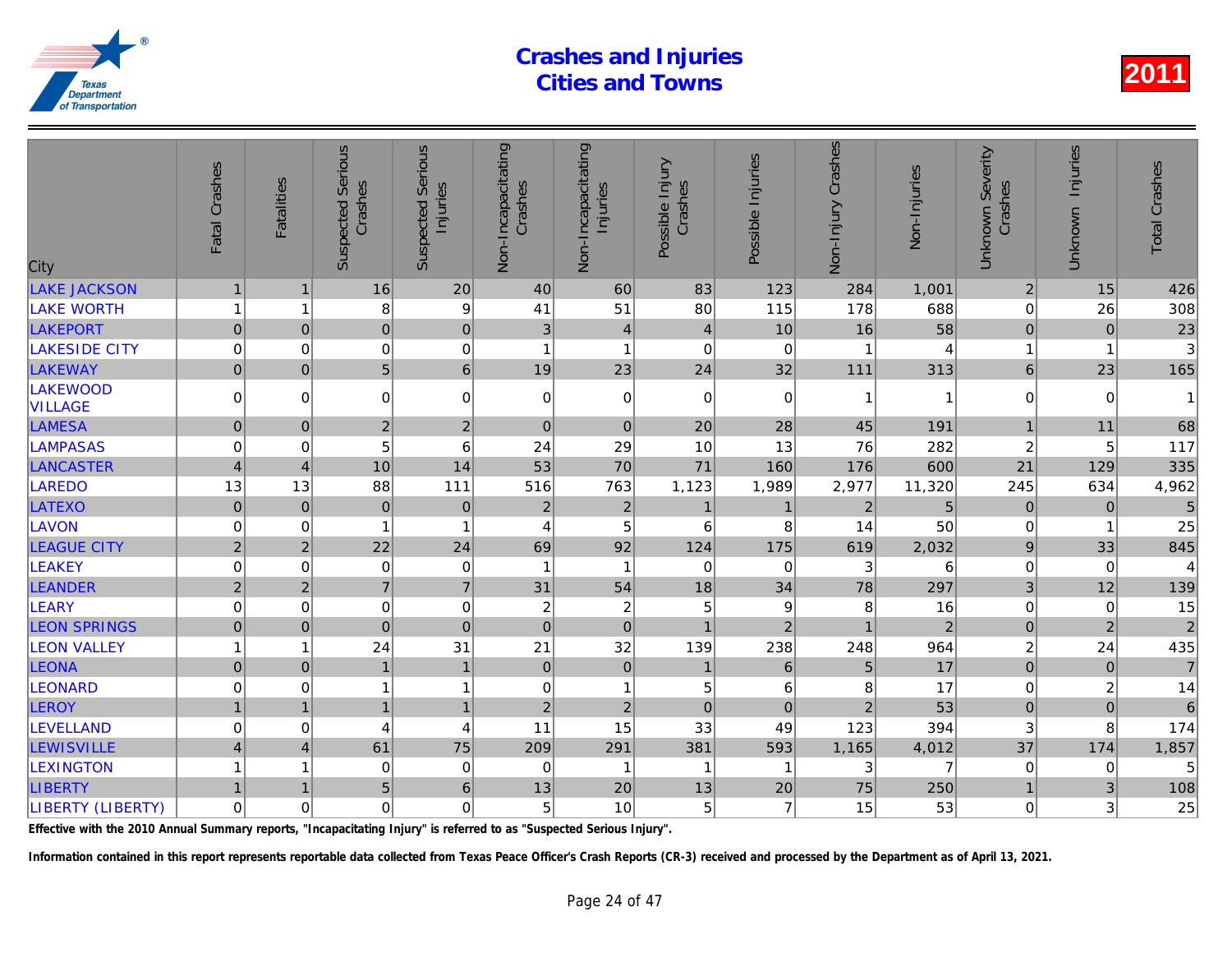| City                                   | Fatal Crashes  | Fatalities              | <b>Suspected Serious</b><br>Crashes | Serious<br>Injuries<br>Suspected | Non-Incapacitating<br>Crashes | Non-Incapacitating<br>Injuries | Possible Injury<br>Crashes | Possible Injuries | Non-Injury Crashes | Non-Injuries |
|----------------------------------------|----------------|-------------------------|-------------------------------------|----------------------------------|-------------------------------|--------------------------------|----------------------------|-------------------|--------------------|--------------|
| <b>LIBERTY HILL</b>                    | $\mathbf{1}$   | $\mathbf 1$             | 3                                   | $\sqrt{5}$                       | 12                            | 19                             | $9$                        | 15                | 18                 | 94           |
| <b>LINCOLN PARK</b>                    | $\mathbf 0$    | 0                       |                                     | $\mathbf{1}$                     | $\overline{c}$                | $\overline{4}$                 | 3                          | 8                 | 13                 | 48           |
| <b>LINDALE</b>                         | $\overline{0}$ | $\Omega$                | $\overline{7}$                      | $\overline{7}$                   | 17                            | 27                             | 52                         | 89                | 130                | 526          |
| <b>LINDEN</b>                          | 1              | $\overline{\mathbf{1}}$ | 1                                   | 3                                | 4                             | $\overline{5}$                 | $\mathbf{3}$               | 10                | 13                 | 32           |
| <b>LINDSAY (COOKE)</b>                 | $\mathbf 0$    | $\Omega$                | $\overline{0}$                      | $\overline{0}$                   | $\overline{0}$                | $\pmb{0}$                      | $\overline{2}$             | $\overline{2}$    | 5                  | 19           |
| <b>LIPAN</b>                           | $\mathbf 0$    | $\Omega$                | $\mathbf 0$                         | $\mathbf 0$                      | 1                             | $\mathbf{1}$                   | $\mathbf 0$                | $\mathbf 0$       | $\Omega$           |              |
| <b>LITTLE ELM</b>                      | $\overline{1}$ | $\overline{1}$          | $\overline{7}$                      | $\overline{7}$                   | 31                            | 40                             | 54                         | 110               | 120                | 519          |
| <b>LITTLE RIVER-</b><br><b>ACADEMY</b> | $\mathbf 0$    | $\Omega$                | $\overline{c}$                      | $\overline{\mathbf{c}}$          | -1                            | $\overline{4}$                 | $\boldsymbol{2}$           | 3                 | 5                  | 16           |
| LITTLEFIELD                            | $\overline{2}$ | 3                       | $\overline{1}$                      | $\sqrt{2}$                       | $\overline{c}$                | 3                              | $\overline{4}$             | 9                 | 25                 | 72           |
| <b>LIVE OAK</b>                        | $\overline{c}$ | $\overline{c}$          | 10                                  | 11                               | 29                            | 36                             | 58                         | 95                | 213                | 684          |
| <b>LIVERPOOL</b>                       | $\overline{0}$ | $\mathbf 0$             | $\mathbf 0$                         | $\pmb{0}$                        | $\overline{1}$                | $\overline{1}$                 | $\mathbf{1}$               | $\overline{1}$    | 3                  | 9            |
| <b>LIVINGSTON</b>                      | 3              | 3                       | $\overline{7}$                      | $\overline{7}$                   | 15                            | 21                             | 40                         | 83                | 152                | 509          |
| <b>LLANO</b>                           | $\overline{0}$ | $\overline{0}$          | $\overline{1}$                      | $\mathbf{1}$                     | 12                            | 19                             | $\overline{7}$             | $\,8\,$           | 35                 | 91           |
| <b>LOCKHART</b>                        |                | 1                       | 5                                   | 5                                | $\overline{7}$                | $\boldsymbol{9}$               | 27                         | 34                | 117                | 378          |
| <b>LOCKNEY</b>                         | $\mathbf 0$    | $\mathbf{0}$            | $\mathbf 0$                         | $\pmb{0}$                        | $\mathbf{1}$                  | $\mathbf{1}$                   | $\overline{4}$             | $\overline{7}$    | $\pmb{0}$          | 9            |
| <b>LOG CABIN</b>                       | $\mathbf 0$    | $\mathbf 0$             | 1                                   | $\mathbf{1}$                     | $\mathbf 0$                   | $\pmb{0}$                      | $\boldsymbol{0}$           | $\mathbf 0$       | 0                  |              |
| <b>LOMETA</b>                          | $\mathbf 0$    | $\Omega$                | $\overline{0}$                      | $\mathbf 0$                      | $\mathbf{1}$                  | $\overline{1}$                 | $\mathbf 0$                | $\Omega$          | $\overline{2}$     | 10           |
| <b>LONE OAK (HUNT)</b>                 | $\mathbf 0$    | $\Omega$                | $\mathbf 0$                         | $\mathbf 0$                      | 1                             | $\mathbf{1}$                   | $\mathbf{1}$               | -1                | $\mathbf 0$        |              |
| <b>LONE STAR</b><br>(MORRIS)           | $\overline{0}$ | $\Omega$                |                                     | $\mathbf{1}$                     |                               | $\overline{4}$                 | $\mathbf{1}$               | 1                 | 6                  | 23           |
| <b>LONGVIEW</b>                        | 11             | 12                      | 42                                  | 53                               | 215                           | 293                            | 661                        | 1,093             | 1,173              | 4,630        |
| <b>LORENA</b>                          | $\mathbf{0}$   | $\Omega$                | $\overline{2}$                      | $\overline{2}$                   | 14                            | 17                             | 11                         | 16                | 40                 | 185          |
| <b>LORENZO</b>                         | $\mathbf 0$    | $\mathbf 0$             | 0                                   | 0                                | 0                             | $\pmb{0}$                      | $\mathbf{1}$               | -1                |                    |              |
| <b>LOS FRESNOS</b>                     | $\Omega$       | $\Omega$                | $\overline{0}$                      | $\overline{0}$                   | $\mathbf{1}$                  | $\overline{4}$                 | $\mathbf{1}$               | $\overline{1}$    | 5                  | 63           |
| <b>LOS INDIOS</b>                      | 0              | 0                       | $\mathbf 0$                         | $\mathbf 0$                      | $\mathbf 0$                   | $\pmb{0}$                      | $\overline{\mathbf{c}}$    | 2                 | 6                  | 19           |
| LOTT                                   | $\overline{0}$ | $\overline{0}$          | $\overline{0}$                      | $\overline{0}$                   | $\overline{0}$                | $\mathbf 0$                    | $\overline{2}$             | 3                 | 1 <sub>1</sub>     | 3            |
|                                        |                |                         |                                     |                                  |                               |                                |                            |                   |                    |              |

Effective with the 2010 Annual Summary reports, "Incapacitating Injury" is referred to as "Suspected Serious Injury".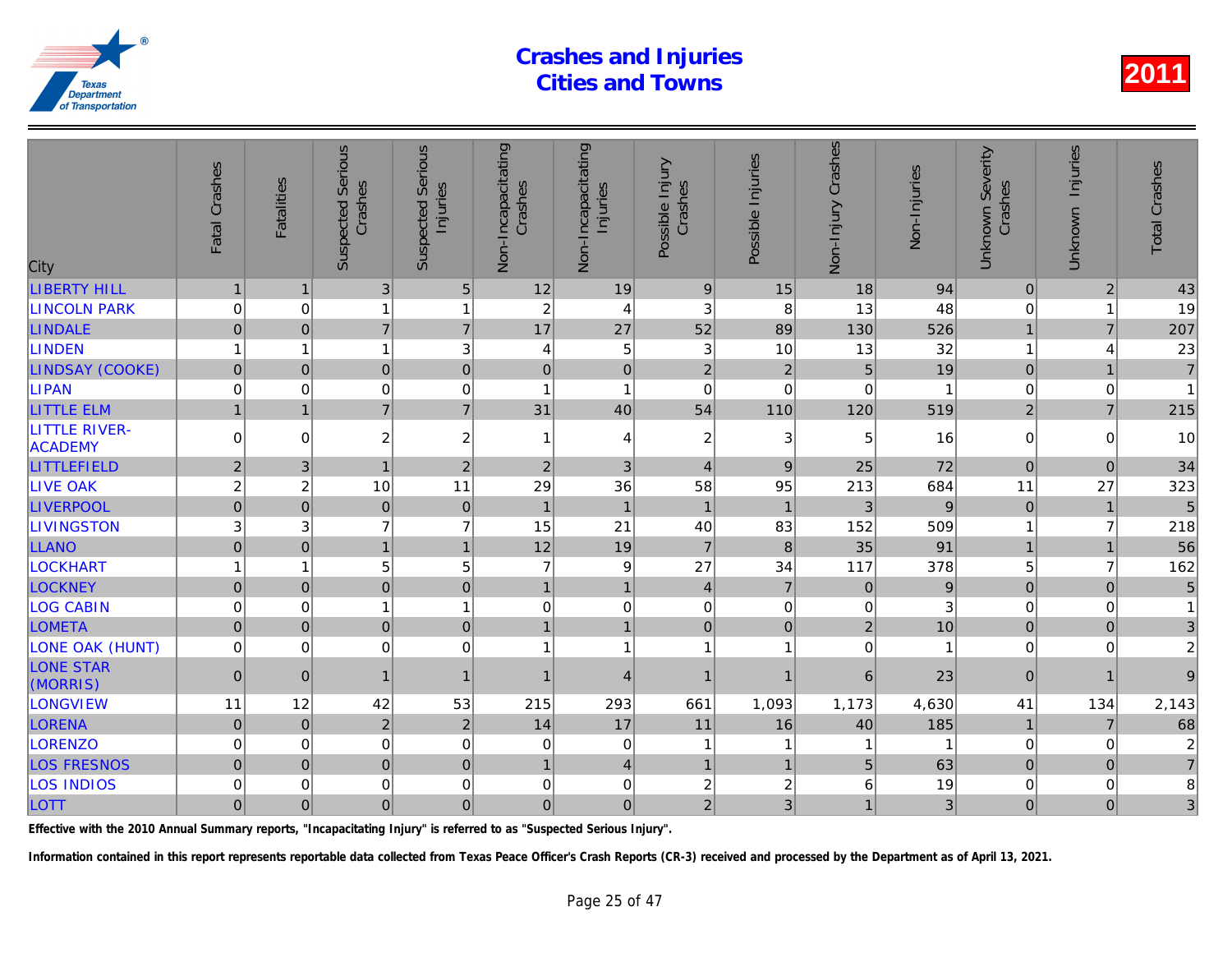| City                            | Fatal Crashes       | <b>Fatalities</b> | <b>Suspected Serious</b><br>Crashes | Serious<br>Injuries<br>Suspected | Non-Incapacitating<br>Crashes | Non-Incapacitating<br>Injuries | Possible Injury<br>Crashes | Possible Injuries | Non-Injury Crashes | Non-Injuries   |
|---------------------------------|---------------------|-------------------|-------------------------------------|----------------------------------|-------------------------------|--------------------------------|----------------------------|-------------------|--------------------|----------------|
| <b>LOVELADY</b>                 | $\mathbf 0$         | 0                 | $\mathbf 0$                         | $\overline{0}$                   | 2                             | 3                              | $\overline{c}$             | $\overline{c}$    | 2                  |                |
| <b>LOWRY CROSSING</b>           | $\pmb{0}$           | $\overline{0}$    | $\mathbf 0$                         | $\mathbf 0$                      | 3                             | 3                              | $\mathbf 0$                | $\mathbf 0$       | $\overline{1}$     |                |
| <b>LUBBOCK</b>                  | 22                  | 24                | 74                                  | 83                               | 537                           | 647                            | 1,635                      | 2,751             | 2,942              | 10,556         |
| <b>LUCAS</b>                    | $\mathbf 0$         | $\mathbf{0}$      | $\overline{2}$                      | $\overline{2}$                   | $\,$ 6 $\,$                   | $\mathsf g$                    | $\overline{5}$             | 9                 | 23                 | 56             |
| <b>LUEDERS</b>                  | $\mathbf 0$         | $\Omega$          | $\Omega$                            | $\Omega$                         | $\Omega$                      | $\mathbf 0$                    | $\Omega$                   | $\Omega$          |                    |                |
| <b>LUFKIN</b>                   | 3                   | 3                 | 24                                  | 30                               | 116                           | 178                            | 180                        | 302               | 615                | 2,031          |
| <b>LULING</b>                   | $\mathbf 0$         | 0                 | 5                                   | 8                                | 10                            | 13                             | 12                         | 18                | 72                 | 261            |
| <b>LUMBERTON</b>                | $\mathbf 0$         | $\pmb{0}$         | 12                                  | 18                               | 25                            | 38                             | 45                         | 83                | 147                | 547            |
| <b>LYFORD</b>                   | 0                   | $\Omega$          | $\mathbf 0$                         | $\mathbf 0$                      | $\overline{2}$                | $\mathbf{3}$                   | $\mathbf 0$                | 0                 | 4                  | 6              |
| <b>LYTLE</b>                    | $\mathbf 0$         | $\overline{0}$    | $\overline{2}$                      | $\overline{2}$                   | 5                             | $\overline{7}$                 | $\overline{4}$             | $\overline{7}$    | 24                 | 81             |
| <b>MABANK</b>                   | $\mathbf 0$         | 0                 |                                     | $\mathbf{1}$                     | 11                            | 22                             | 6                          | 8                 | 32                 | 87             |
| <b>MACDONA</b>                  | $\overline{0}$      | $\mathbf 0$       | $\mathbf 0$                         | $\pmb{0}$                        | $\mathbf 0$                   | $\pmb{0}$                      | $\mathbf 0$                | $\mathbf 0$       | $\overline{1}$     | $\overline{1}$ |
| <b>MADISONVILLE</b>             | 0                   | $\mathbf 0$       | $\mathbf 0$                         | 0                                | 1                             | $\mathbf{1}$                   | 5                          | $\overline{7}$    | 20                 | 54             |
| <b>MAGNOLIA</b><br>(MONTGOMERY) | $\mathbf{0}$        | $\Omega$          | $\overline{1}$                      | $\mathbf{1}$                     | 8                             | 11                             | 11                         | 39                | 65                 | 227            |
| <b>MALAKOFF</b>                 | 0                   | 0                 | $\mathbf 0$                         | $\mathbf 0$                      | 3                             | $\overline{4}$                 | $\mathbf{1}$               | 6                 | $\overline{7}$     | 17             |
| <b>MALONE</b>                   | $\mathsf{O}\xspace$ | $\mathbf{0}$      | $\mathbf 0$                         | $\pmb{0}$                        | $\boldsymbol{0}$              | $\pmb{0}$                      | $\mathbf 0$                | $\mathbf{0}$      | 3                  | 6              |
| <b>MANOR</b>                    | 0                   | 0                 | 3                                   | 3                                | 8                             | 12                             | 27                         | 38                | 68                 | 223            |
| <b>MANSFIELD</b>                | $\overline{2}$      | $\overline{2}$    | 15                                  | 20                               | 109                           | 141                            | 159                        | 238               | 310                | 1,306          |
| <b>MANVEL</b>                   |                     | 1                 | 4                                   | $\overline{4}$                   | 13                            | 23                             | 22                         | 31                | 101                | 270            |
| <b>MARBLE FALLS</b>             | $\mathbf 0$         | $\overline{0}$    | 9                                   | $\overline{9}$                   | 20                            | 23                             | 37                         | 51                | 129                | 470            |
| <b>MARFA</b>                    | 0                   | 0                 | 1                                   | $\mathbf{1}$                     | $\overline{1}$                | $\mathbf{1}$                   | $\mathbf{1}$               | $\boldsymbol{2}$  | 9                  | 33             |
| <b>MARIETTA</b>                 | $\mathbf 0$         | $\mathbf 0$       | 0                                   | $\pmb{0}$                        | $\overline{2}$                | $\overline{2}$                 | $\mathbf 0$                | $\mathbf 0$       | $\pmb{0}$          | $\overline{0}$ |
| <b>MARION</b>                   | $\mathbf 0$         | $\Omega$          | $\mathbf 0$                         | $\mathbf 0$                      | $\mathbf 0$                   | $\mathbf 0$                    | $\Omega$                   | $\Omega$          | 3                  | 12             |
| <b>MARLIN</b>                   | $\overline{0}$      | $\overline{0}$    | $\overline{0}$                      | $\pmb{0}$                        | 4                             | $6\phantom{1}$                 | $\overline{4}$             | 4                 | 18                 | 44             |
| <b>MARQUEZ</b>                  | 0                   | 0                 |                                     | 1                                | 0                             | $\Omega$                       | 0                          | -1                | $\Omega$           |                |
| <b>MARSHALL</b>                 | $\overline{4}$      | $\overline{4}$    | 21                                  | 25                               | 59                            | 102                            | 135                        | 231               | 294                | 1,182          |

Effective with the 2010 Annual Summary reports, "Incapacitating Injury" is referred to as "Suspected Serious Injury".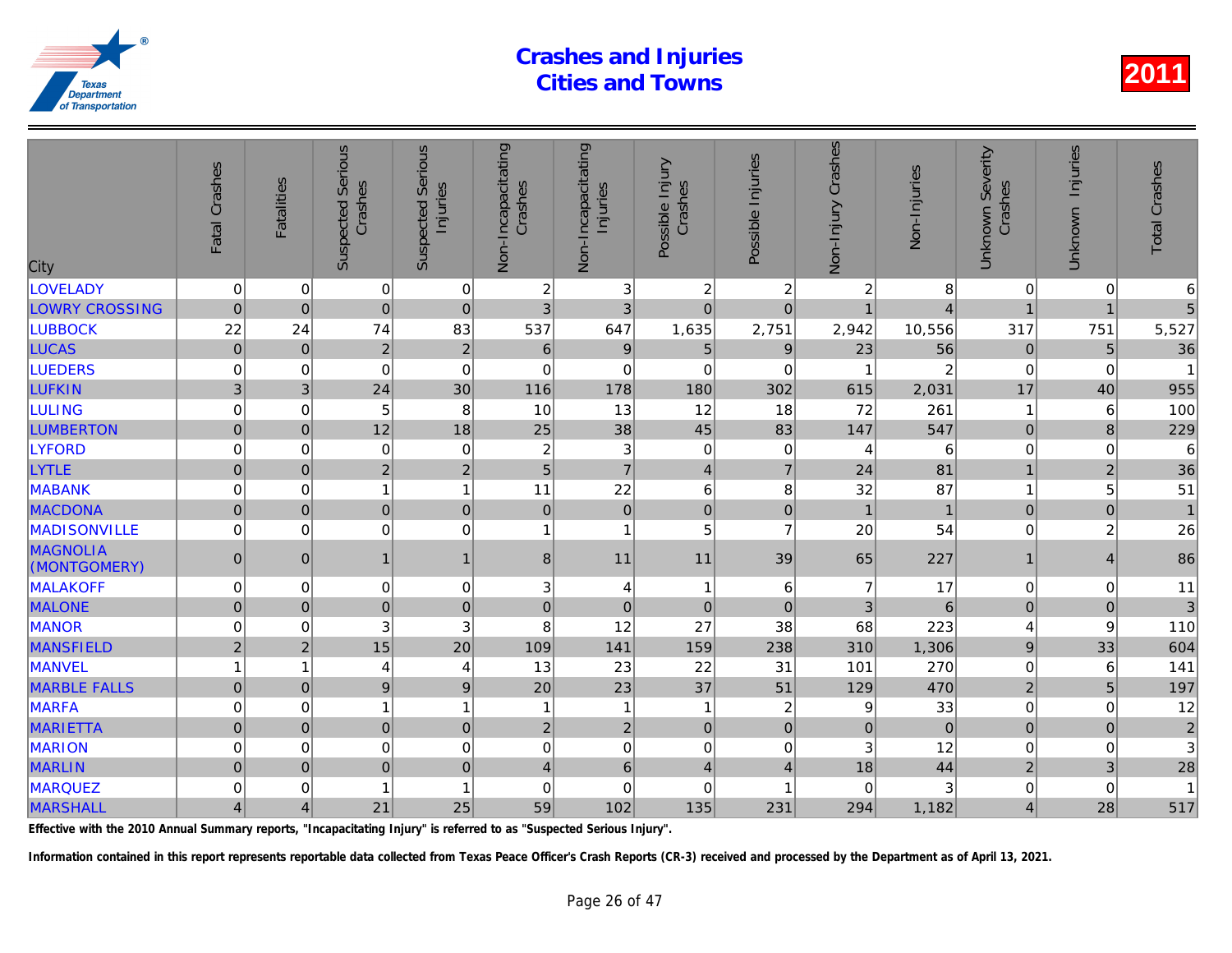| City                         | Fatal Crashes    | <b>Fatalities</b> | <b>Suspected Serious</b><br>Crashes | <b>Serious</b><br>Injuries<br>Suspected | Non-Incapacitating<br>Crashes | Non-Incapacitating<br>Injuries | Possible Injury<br>Crashes | Possible Injuries | Non-Injury Crashes        | Non-Injuries   |
|------------------------------|------------------|-------------------|-------------------------------------|-----------------------------------------|-------------------------------|--------------------------------|----------------------------|-------------------|---------------------------|----------------|
| <b>MART</b>                  | $\pmb{0}$        | 0                 | $\overline{0}$                      | $\pmb{0}$                               | $\overline{c}$                | 3                              | $\mathbf{1}$               | $\mathbf{1}$      | $\mathbf 0$               | 7              |
| <b>MARTINDALE</b>            | $\overline{0}$   | $\overline{0}$    | $\overline{2}$                      | $\overline{3}$                          | $\bf{8}$                      | 13                             | $\overline{2}$             | $\overline{9}$    | 8                         | 40             |
| MASON                        | $\mathbf 0$      | 0                 | $\mathbf{1}$                        | $\overline{1}$                          | 0                             | $\mathsf 0$                    | $\overline{c}$             | $\overline{c}$    | 4                         | 10             |
| <b>MATADOR</b>               | $\overline{0}$   | $\mathbf 0$       | $\overline{0}$                      | $\mathbf 0$                             | $\mathbf 0$                   | $\mathbf 0$                    | $\overline{1}$             | $\overline{1}$    | $\overline{0}$            | $\overline{3}$ |
| MATAGORDA                    | $\mathbf 0$      | $\Omega$          | $\mathbf 0$                         | $\mathbf 0$                             | $\mathbf 0$                   | $\mathbf 0$                    | $\mathbf 0$                | $\mathbf 0$       | $\mathbf 0$               |                |
| <b>MATHIS</b>                | $\overline{0}$   | $\Omega$          | $\overline{2}$                      | $\overline{2}$                          | $\overline{4}$                | $\mathbf{8}$                   | 10                         | 28                | 15                        | 64             |
| <b>MAUD</b>                  | 1                | 1                 | 0                                   | $\mathbf 0$                             | 3                             | $\overline{7}$                 | 1                          | 1                 | $\ensuremath{\mathsf{3}}$ | 13             |
| <b>MAURICEVILLE</b>          | $\overline{0}$   | $\overline{0}$    | $\mathbf{1}$                        | $\overline{2}$                          | $\mathbf{0}$                  | $\pmb{0}$                      | $\pmb{0}$                  | $\pmb{0}$         | $\pmb{0}$                 | $\overline{0}$ |
| MAYPEARL                     | $\mathbf 0$      | 0                 | 1                                   | $\overline{1}$                          | 0                             | $\mathbf 0$                    | $\overline{4}$             | 6                 | $\overline{c}$            | 14             |
| <b>MCALLEN</b>               | $\boldsymbol{9}$ | 9                 | 41                                  | 51                                      | 285                           | 467                            | 1,036                      | 1,861             | 726                       | 4,171          |
| <b>MCCAMEY</b>               | 0                | 0                 | 1                                   | $\overline{1}$                          | 0                             | $\mathbf 0$                    | $\mathbf 0$                | 0                 | 3                         | 7              |
| <b>MCGREGOR</b>              | $\mathbf 0$      | $\pmb{0}$         | 5 <sup>1</sup>                      | $\overline{7}$                          | $6\phantom{1}6$               | 12                             | 5                          | 5                 | 26                        | 80             |
| <b>MCKINNEY</b>              | 5                | 5                 | 23                                  | 30                                      | 110                           | 150                            | 166                        | 255               | 207                       | 889            |
| <b>MCLEAN</b>                | $\overline{0}$   | $\Omega$          | $\overline{0}$                      | $\mathbf 0$                             | $\pmb{0}$                     | $\pmb{0}$                      | $\mathbf 0$                | $\mathbf 0$       | 1                         |                |
| MCLENDON-<br><b>CHISHOLM</b> | $\Omega$         | $\Omega$          | 0                                   | $\mathbf 0$                             | 1                             | $\mathbf{1}$                   | 5                          | $\overline{7}$    | 9                         | 19             |
| <b>MEADOW</b>                | $\overline{0}$   | $\mathbf 0$       | $\overline{0}$                      | $\mathbf 0$                             | $\mathbf 0$                   | 0                              | $\mathbf 0$                | $\mathbf 0$       | $\mathbf{1}$              | 3              |
| <b>MEADOWLAKES</b>           | $\mathbf 0$      | 0                 | $\mathbf 0$                         | $\mathbf 0$                             | 0                             | $\mathsf 0$                    | $\overline{c}$             | $\boldsymbol{2}$  | $\boldsymbol{2}$          |                |
| <b>MEADOWS PLACE</b>         | $\pmb{0}$        | $\mathbf{0}$      | $\overline{0}$                      | $\pmb{0}$                               | $\overline{2}$                | 3                              | 15                         | 18                | 61                        | 159            |
| <b>MELISSA</b>               | $\mathbf 0$      | 0                 | 5                                   | 9                                       | 13                            | 18                             | 16                         | 26                | 43                        | 132            |
| <b>MELVIN</b>                | $\overline{0}$   | $\mathbf 0$       | $\overline{0}$                      | $\mathbf 0$                             | $\pmb{0}$                     | $\overline{0}$                 | $\pmb{0}$                  | $\mathbf 0$       | $\overline{2}$            | 3              |
| <b>MEMPHIS</b>               | 0                | 0                 | 1                                   | $\mathbf{1}$                            | $\overline{c}$                | $\overline{c}$                 | $\overline{c}$             | $\overline{c}$    | 8                         | 44             |
| <b>MENARD</b>                | $\overline{1}$   | $\overline{2}$    | $\overline{0}$                      | $\mathbf 0$                             | $\overline{1}$                | $\overline{1}$                 | $\pmb{0}$                  | $\overline{1}$    | $\overline{4}$            | 9              |
| <b>MERCEDES</b>              | $\mathbf 0$      | $\Omega$          | 0                                   | $\mathbf 0$                             | 0                             | $\mathbf 0$                    | $\Omega$                   | $\mathbf 0$       | $\overline{c}$            |                |
| <b>MERIDIAN</b>              | $\mathbf 0$      | $\mathbf 0$       | $\overline{0}$                      | $\pmb{0}$                               | $\mathbf 0$                   | $\mathbf 0$                    | $\mathbf 0$                | $\mathbf 0$       | $\overline{7}$            | 11             |
| MERKEL                       | 0                | 0                 | $\mathbf{1}$                        | $\overline{1}$                          | 0                             | $\mathsf 0$                    | 1                          | 1                 | 11                        | 20             |
| <b>MERTZON</b>               | $\overline{0}$   | $\mathbf 0$       | $\overline{0}$                      | $\pmb{0}$                               | $\mathbf 0$                   | $\overline{0}$                 | $\mathbf{1}$               | $\overline{4}$    | $\mathbf{1}$              | 3              |

Effective with the 2010 Annual Summary reports, "Incapacitating Injury" is referred to as "Suspected Serious Injury".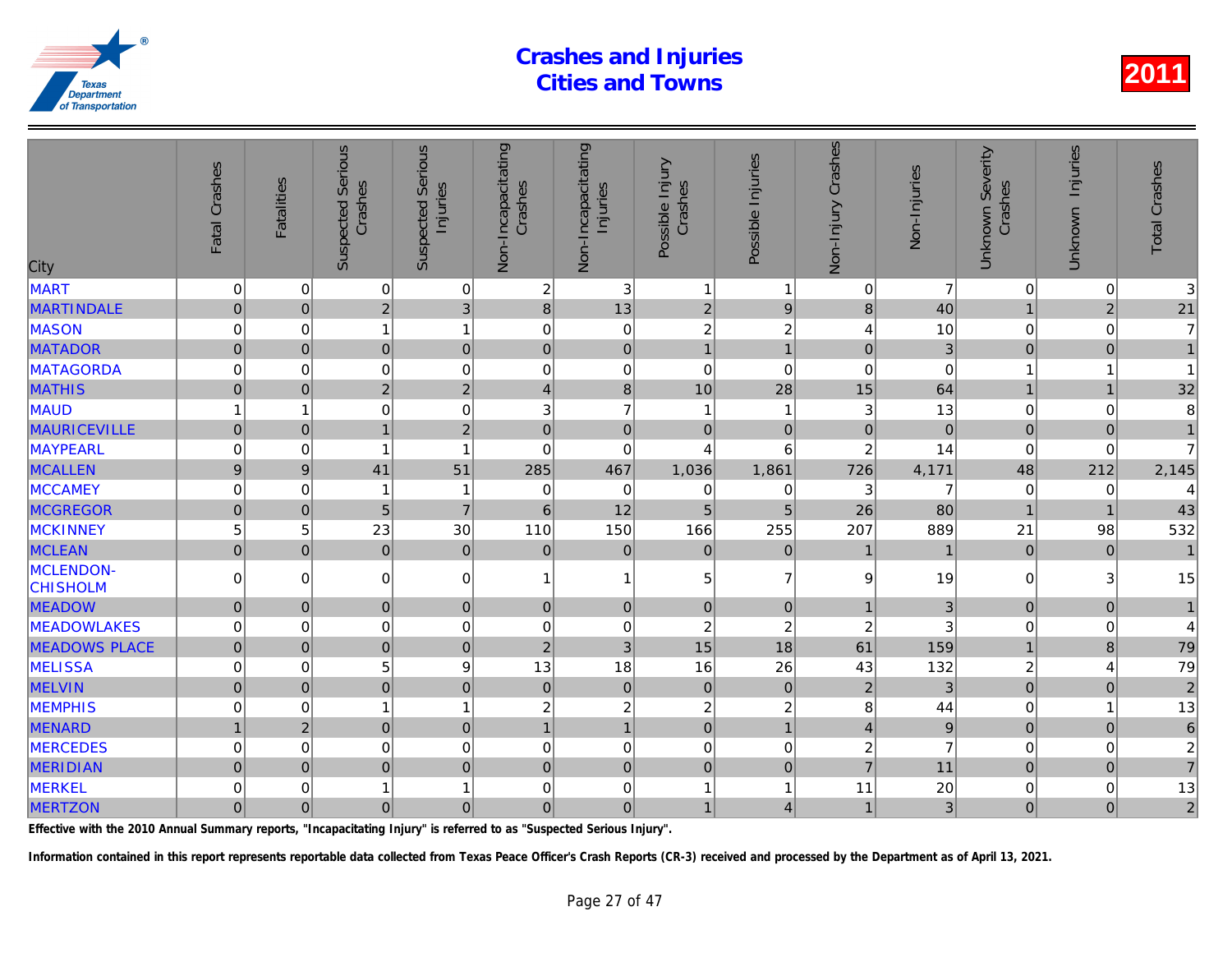| City                                   | Fatal Crashes  | <b>Fatalities</b> | Serious<br>Crashes<br>Suspected | Serious<br>Injuries<br>Suspected | Non-Incapacitating<br>Crashes | Non-Incapacitating<br>Injuries | Possible Injury<br>Crashes | Possible Injuries       | Crashes<br>Non-Injury | Non-Injuries |
|----------------------------------------|----------------|-------------------|---------------------------------|----------------------------------|-------------------------------|--------------------------------|----------------------------|-------------------------|-----------------------|--------------|
| <b>MESQUITE</b>                        | 10             | 11                | 48                              | 54                               | 194                           | 248                            | 258                        | 428                     | 259                   | 1,399        |
| <b>MEXIA</b>                           | $\mathbf{1}$   |                   | $\vert 4 \vert$                 | $\overline{4}$                   | 12                            | 22                             | 11                         | 15                      | 70                    | 202          |
| <b>MIAMI</b>                           | $\Omega$       | $\Omega$          | $\Omega$                        | $\Omega$                         | $\mathbf 0$                   | $\mathbf 0$                    | 1                          | $\overline{2}$          |                       |              |
| <b>MIDLAND</b>                         | $6\phantom{1}$ | $6\phantom{1}$    | 60                              | 72                               | 329                           | 442                            | 420                        | 636                     | 2,255                 | 7,433        |
| <b>MIDLOTHIAN</b>                      | $\overline{c}$ | $\overline{c}$    | 11                              | 11                               | 48                            | 68                             | 42                         | 52                      | 161                   | 493          |
| <b>MIDWAY</b><br>(MADISON)             | $\mathbf{0}$   | $\Omega$          | $\overline{1}$                  | $\mathbf{1}$                     | 1                             | $\overline{2}$                 | $\Omega$                   | $\Omega$                | 3                     | 12           |
| MILANO                                 | 0              | 0                 | 0                               | $\mathbf 0$                      | 1                             | $\mathbf{1}$                   | 3                          | 4                       | 13                    | 32           |
| <b>MILDRED</b>                         | $\Omega$       | $\Omega$          | $\overline{0}$                  | $\overline{0}$                   | 3                             | $\vert 4 \vert$                | $\mathbf{1}$               | $\overline{1}$          | 10                    | 25           |
| <b>MILES</b>                           | $\mathbf 0$    | $\Omega$          | 1                               | $\overline{1}$                   | $\Omega$                      | $\mathbf 0$                    | $\Omega$                   | $\Omega$                | $\overline{c}$        |              |
| <b>MILFORD</b>                         | $\overline{0}$ | $\mathbf{0}$      | $\overline{0}$                  | $\mathbf 0$                      | $\pmb{0}$                     | 0                              | $\pmb{0}$                  | $\mathbf 0$             | $\overline{1}$        |              |
| <b>MILLSAP</b>                         | $\mathbf 0$    | 0                 | $\mathbf{1}$                    | $\overline{1}$                   | 1                             | $\mathbf{1}$                   | $\Omega$                   | 0                       | 5                     | 12           |
| <b>MINEOLA</b>                         | 0              | $\mathbf 0$       | $\overline{2}$                  | $\overline{2}$                   | 11                            | 17                             | 14                         | 25                      | 60                    | 205          |
| <b>MINERAL WELLS</b>                   | $\overline{c}$ | 3                 | $\overline{7}$                  | $\overline{7}$                   | 10                            | 13                             | 36                         | 49                      | 181                   | 586          |
| <b>MISSION</b>                         | 3 <sup>1</sup> | 3                 | $6\phantom{1}$                  | 9                                | 39                            | 68                             | 304                        | 501                     | 813                   | 3,056        |
| <b>MISSOURI CITY</b>                   | 6              | 6                 | 20                              | 22                               | 89                            | 133                            | 116                        | 179                     | 517                   | 1,892        |
| <b>MONAHANS</b>                        | $\Omega$       | $\Omega$          | $\mathbf{1}$                    | $\mathbf{1}$                     | 8                             | 10                             | 19                         | 31                      | 70                    | 184          |
| <b>MONT BELVIEU</b>                    | 1              | $\overline{c}$    | 5                               | $\overline{7}$                   | 8                             | 13                             | 11                         | 15                      | 55                    | $171$        |
| <b>MONTGOMERY</b>                      | $\overline{0}$ | $\overline{0}$    | $\overline{0}$                  | $\overline{0}$                   | $\overline{2}$                | $\vert 4 \vert$                | 3                          | 5                       | 17                    | 64           |
| MOODY                                  | $\mathbf 0$    | $\Omega$          | 1                               | $\overline{1}$                   | $\mathbf 0$                   | $\mathsf 0$                    | 1                          | $\boldsymbol{2}$        | $\mathbf 0$           |              |
| <b>MOORE STATION</b>                   | $\overline{0}$ | $\mathbf{0}$      | $\overline{2}$                  | $\overline{2}$                   | $\mathbf{0}$                  | 0                              | $\mathbf 0$                | $\overline{1}$          | $\pmb{0}$             | $\Omega$     |
| <b>MORAN</b>                           | $\mathbf 0$    | $\Omega$          | 0                               | $\mathbf 0$                      | 0                             | $\mathbf 0$                    | $\Omega$                   | 0                       | 1                     |              |
| <b>MORGAN</b>                          | $\overline{0}$ | $\Omega$          | $\mathbf{1}$                    | $\mathbf{1}$                     | $\mathbf{0}$                  | $\overline{0}$                 | $\pmb{0}$                  | $\mathbf 0$             | $\overline{2}$        |              |
| <b>MORGAN'S POINT</b>                  | $\mathbf 0$    | $\Omega$          | $\mathbf 0$                     | $\mathbf 0$                      | $\overline{c}$                | $\overline{c}$                 | $\Omega$                   | 0                       | $\overline{c}$        |              |
| <b>MORGAN'S POINT</b><br><b>RESORT</b> | $\mathbf{0}$   | $\Omega$          | 0                               | $\mathbf{0}$                     | 3                             | $\overline{4}$                 | $\mathbf{1}$               | $\overline{\mathbf{1}}$ | 6                     | 11           |

Effective with the 2010 Annual Summary reports, "Incapacitating Injury" is referred to as "Suspected Serious Injury".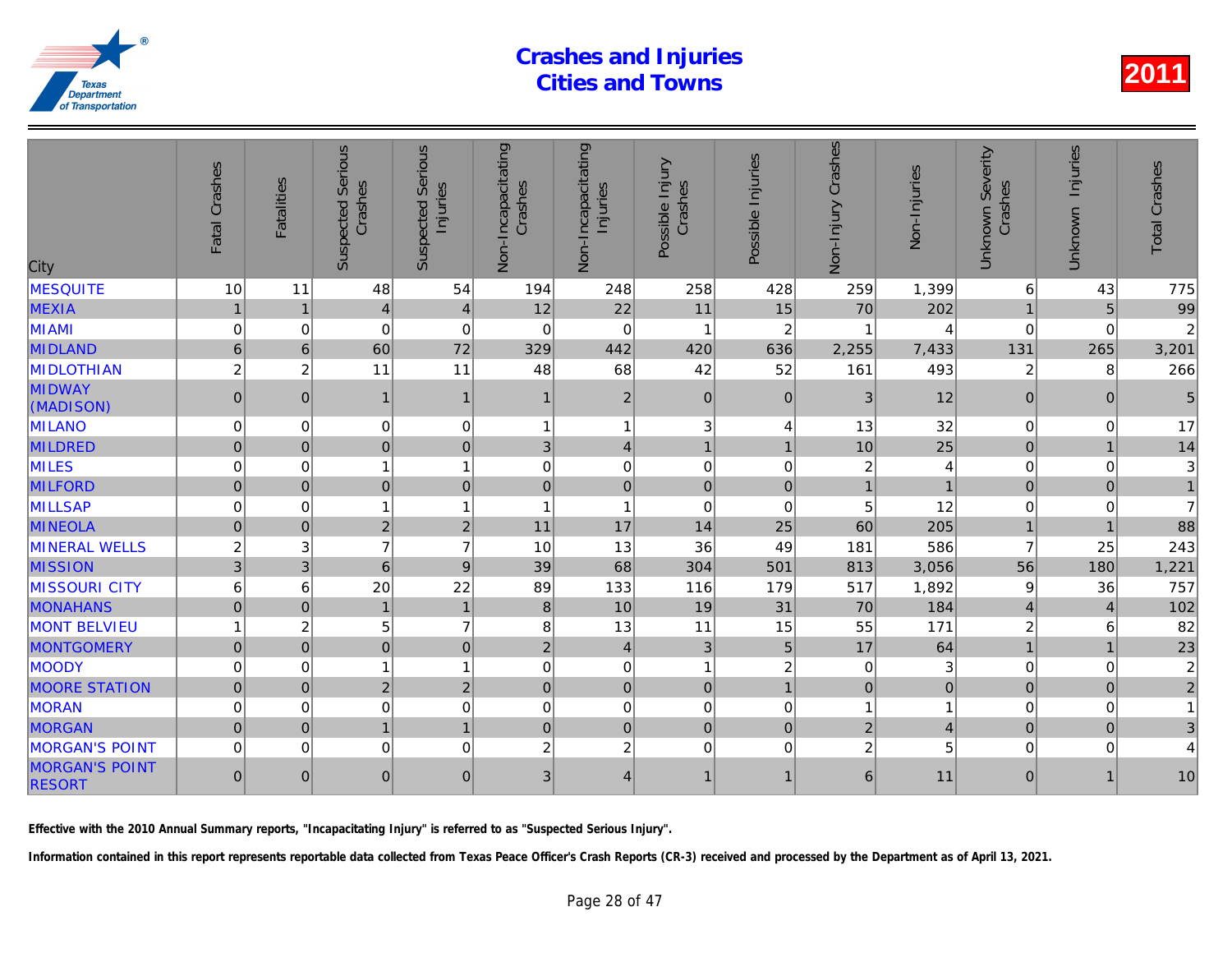| City                              | Fatal Crashes           | <b>Fatalities</b> | <b>Suspected Serious</b><br>Crashes | <b>Serious</b><br>Injuries<br>Suspected | Non-Incapacitating<br>Crashes | Non-Incapacitating<br>Injuries | Possible Injury<br>Crashes | Possible Injuries | Non-Injury Crashes | Non-Injuries   |
|-----------------------------------|-------------------------|-------------------|-------------------------------------|-----------------------------------------|-------------------------------|--------------------------------|----------------------------|-------------------|--------------------|----------------|
| <b>MORTON</b><br>(COCHRAN)        | 0                       | $\Omega$          | $\mathbf{1}$                        | $\mathbf{1}$                            | $\overline{c}$                | 3                              | $\overline{1}$             | 3                 | 3                  | 12             |
| <b>MOULTON</b>                    | $\mathbf 0$             | $\mathbf{0}$      | $\overline{0}$                      | $\mathbf 0$                             | $\mathbf{0}$                  | $\overline{0}$                 | $\mathbf{0}$               | $\mathbf 0$       | 3                  | $\overline{4}$ |
| <b>MOUNT CALM</b>                 | 0                       | 0                 | 0                                   | $\mathbf 0$                             | $\mathbf 0$                   | $\mathbf 0$                    | $\overline{1}$             | 1                 | $\mathbf 0$        |                |
| <b>MOUNT</b><br><b>ENTERPRISE</b> | $\pmb{0}$               | $\Omega$          | $\overline{0}$                      | $\overline{0}$                          | $\mathbf{0}$                  | $\pmb{0}$                      | $\overline{1}$             | $\overline{1}$    | 6                  | 15             |
| <b>MOUNT PLEASANT</b>             | $\overline{c}$          | 3                 | 8                                   | 11                                      | 50                            | 82                             | 87                         | 138               | 230                | 928            |
| <b>MOUNT VERNON</b><br>(FRANKLIN) | $\overline{0}$          | $\Omega$          | $\mathbf{1}$                        | $\overline{2}$                          | 1                             | $\mathbf{1}$                   | $\overline{4}$             | 8                 | 19                 | 53             |
| <b>MUENSTER</b>                   | 0                       | $\Omega$          | 0                                   | $\mathbf 0$                             | 1                             | $\mathbf{1}$                   | $\Omega$                   | 0                 | 4                  | 14             |
| <b>MULESHOE</b>                   | $\mathsf{O}\xspace$     | $\overline{0}$    | 3                                   | 5                                       | $\overline{5}$                | $\,6\,$                        | $\overline{1}$             | 3                 | 26                 | 77             |
| MULLIN                            | 0                       | $\mathbf 0$       | 0                                   | $\mathbf 0$                             | $\mathbf 0$                   | $\mathbf 0$                    | $\overline{1}$             | 1                 | $\,0\,$            |                |
| <b>MUNDAY</b>                     | $\mathbf 0$             | $\Omega$          | $\overline{0}$                      | $\mathbf 0$                             | $\mathbf{0}$                  | $\overline{0}$                 | $\mathbf 0$                | $\mathbf{0}$      | $\overline{2}$     | 5              |
| <b>MURCHISON</b>                  | 1                       | 1                 | 0                                   | $\mathbf 0$                             | -1                            | $\overline{c}$                 | $\overline{c}$             | $\overline{c}$    | 4                  | 15             |
| <b>MURPHY</b>                     | $\mathbf 0$             | $\Omega$          | $\overline{1}$                      | $\overline{1}$                          | 21                            | 27                             | 36                         | 53                | 100                | 382            |
| <b>MUSTANG RIDGE</b>              | 1                       | 1                 | 3                                   | 5                                       | 8                             | 16                             | $\overline{4}$             | 6                 | 19                 | 75             |
| NACOGDOCHES                       | $\overline{\mathbf{4}}$ | 4                 | 13                                  | 13                                      | 72                            | 91                             | 179                        | 305               | 384                | 1,623          |
| <b>NAPLES</b>                     | 0                       | $\Omega$          | 0                                   | $\mathbf 0$                             | 0                             | $\mathbf 0$                    | $\Omega$                   | $\Omega$          | $\overline{c}$     |                |
| <b>NASH (BOWIE)</b>               | $\mathbf 0$             | $\mathbf 0$       | 3                                   | 3                                       | $\overline{7}$                | 13                             | 9                          | 14                | 43                 | 207            |
| <b>NASSAU BAY</b>                 | 0                       | 0                 | $\mathbf{1}$                        | $\mathbf{1}$                            | 11                            | 16                             | 8                          | 12                | 26                 | 96             |
| <b>NATALIA</b>                    | $\overline{0}$          | $\Omega$          | $\overline{0}$                      | $\mathbf 0$                             | $\mathbf{0}$                  | $\overline{0}$                 | $\mathbf 0$                | $\mathbf{0}$      | $\overline{7}$     | 16             |
| <b>NAVASOTA</b>                   | 0                       | 0                 | 6                                   | 8                                       | 12                            | 15                             | 29                         | 42                | 87                 | 274            |
| NEDERLAND                         | $\overline{0}$          | $\mathbf 0$       | 3                                   | 9                                       | 22                            | 26                             | 26                         | 37                | 101                | 342            |
| <b>NEEDVILLE</b>                  | 0                       | $\mathbf 0$       | $\overline{c}$                      | $\overline{c}$                          | 1                             | $\boldsymbol{2}$               | $\overline{1}$             | 3                 | 15                 | 40             |
| <b>NESBITT</b>                    | $\overline{0}$          | $\overline{0}$    | $\overline{1}$                      | $\mathbf{1}$                            | $\mathbf{0}$                  | $\overline{0}$                 | $\mathbf 0$                | $\mathbf{0}$      | $\mathbf 2$        | 5              |
| <b>NEVADA</b>                     | 0                       | $\Omega$          | 0                                   | $\mathbf 0$                             | $\overline{c}$                | 3                              | 3                          | 5                 | $\overline{c}$     |                |
| <b>NEW BERLIN</b>                 | $\mathbf 0$             | $\overline{0}$    | $\mathbf{1}$                        | $\mathbf{1}$                            | $\mathbf 0$                   | $\overline{0}$                 | $\overline{1}$             | 1                 | $\overline{2}$     | $\overline{6}$ |

Effective with the 2010 Annual Summary reports, "Incapacitating Injury" is referred to as "Suspected Serious Injury".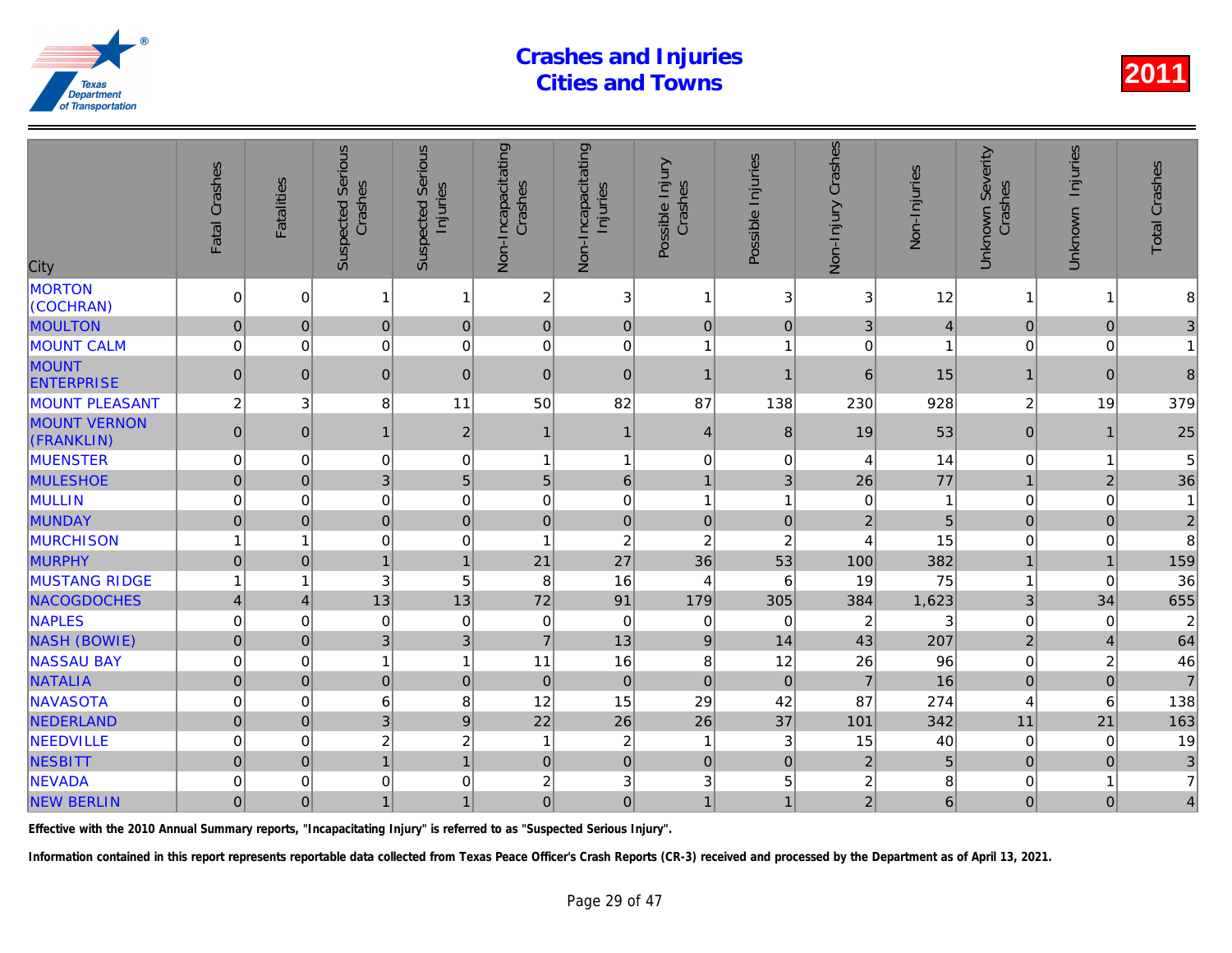| City                                  | Fatal Crashes  | <b>Fatalities</b> | Serious<br>Crashes<br>Suspected | Serious<br>Injuries<br>Suspected | Non-Incapacitating<br>Crashes | Non-Incapacitating<br>Injuries | Possible Injury<br>Crashes | Possible Injuries | Non-Injury Crashes | Non-Injuries   |
|---------------------------------------|----------------|-------------------|---------------------------------|----------------------------------|-------------------------------|--------------------------------|----------------------------|-------------------|--------------------|----------------|
| <b>NEW BOSTON</b>                     | 1              |                   | $\Omega$                        | $\mathbf 0$                      | $\overline{c}$                | $\overline{c}$                 | $\overline{7}$             | $\overline{7}$    | 12                 | 57             |
| <b>NEW BRAUNFELS</b>                  | $6\phantom{1}$ | 6                 | 49                              | 58                               | 232                           | 351                            | 205                        | 352               | 706                | 2,864          |
| <b>NEW CANEY</b>                      | 0              | $\mathbf 0$       | 0                               | $\mathbf 0$                      | 0                             | 0                              | $\mathbf 0$                | 0                 |                    |                |
| <b>NEW CHAPEL HILL</b>                | $\overline{0}$ | $\mathbf{0}$      | $\overline{0}$                  | $\mathbf 0$                      | $\overline{1}$                | $\mathbf{1}$                   | $\overline{0}$             | $\mathbf{0}$      | $\mathbf 0$        |                |
| <b>NEW DEAL</b>                       | 0              | $\mathbf 0$       | 1                               | $\mathbf{1}$                     | $\mathbf 0$                   | $\mathbf{1}$                   | $\overline{1}$             | 1                 | 1                  |                |
| <b>NEW FAIRVIEW</b>                   | $\mathbf 0$    | $\mathbf 0$       | $\overline{2}$                  | $\overline{2}$                   | $\mathbf{3}$                  | $\overline{7}$                 | $\overline{1}$             | $\overline{2}$    | 15                 | 41             |
| <b>NEW HOME</b>                       | 0              | $\Omega$          | 0                               | $\mathbf 0$                      | 1                             | $\overline{1}$                 | $\Omega$                   | $\Omega$          | $\mathbf 0$        | $\overline{a}$ |
| <b>NEW HOPE</b><br>(COLLIN)           | $\mathbf 0$    | $\mathbf{0}$      | $\mathbf{1}$                    | $\mathbf 2$                      | $\sqrt{2}$                    | 3 <sup>1</sup>                 | $\overline{1}$             | 1                 | $\mathbf{1}$       | $\overline{6}$ |
| <b>NEW LONDON</b>                     | 1              |                   | 0                               | $\mathbf 0$                      | $\mathbf 0$                   | $\mathbf 0$                    | $\mathbf 0$                | $\mathbf 0$       | $\boldsymbol{2}$   | $\overline{a}$ |
| <b>NEW SUMMERFIELD</b>                | $\overline{0}$ | $\mathbf 0$       | $\mathbf{1}$                    | $\mathbf{1}$                     | $\overline{4}$                | 5 <sup>1</sup>                 | $\overline{4}$             | $\overline{7}$    | 10                 | 46             |
| <b>NEW WAVERLY</b>                    | 0              | $\mathbf 0$       | $\overline{c}$                  | 3                                | $\overline{c}$                | 5                              | 5                          | 8                 | 21                 | 77             |
| <b>NEWARK</b>                         | $\mathbf 0$    | $\Omega$          | $\overline{0}$                  | $\overline{0}$                   | $\mathbf 0$                   | $\overline{0}$                 | $\mathbf 0$                | $\mathbf 0$       | 3                  | 5              |
| <b>NEWCASTLE</b>                      | 0              | $\mathbf 0$       | 1                               | $\mathbf{1}$                     | $\mathbf 0$                   | $\mathbf 0$                    | $\mathbf 0$                | 0                 | 3                  | 10             |
| <b>NEWTON</b>                         | $\overline{0}$ | $\Omega$          | $\overline{2}$                  | $\overline{2}$                   | $\mathbf{0}$                  | $\overline{0}$                 | $\overline{2}$             | $\overline{2}$    | 5                  | 11             |
| NEYLANDVILLE                          | 0              | $\Omega$          | 0                               | $\mathbf 0$                      | 1                             | $\mathbf{1}$                   | $\Omega$                   | 1                 | $\Omega$           | $\Omega$       |
| NIEDERWALD                            | $\mathbf 0$    | $\mathbf 0$       | $\overline{2}$                  | $\mathbf 2$                      | $\sqrt{2}$                    | $\overline{3}$                 | $6\phantom{1}$             | 12                | 13                 | 33             |
| <b>NIXON</b>                          | 0              | $\Omega$          | 0                               | $\mathbf 0$                      | $\mathbf 0$                   | $\mathbf 0$                    | 3                          | 4                 | 6                  | 18             |
| NOCONA                                | $\overline{0}$ | $\Omega$          | $\overline{1}$                  | $\overline{1}$                   | $\mathbf 0$                   | $\overline{0}$                 | $\overline{2}$             | 5                 | $6\phantom{a}$     | 11             |
| NOLANVILLE                            |                | 1                 | 4                               | 5                                | 8                             | 11                             | 10                         | 17                | 41                 | 84             |
| <b>NOME</b>                           | 0              | $\mathbf{0}$      | $\overline{0}$                  | $\mathbf 0$                      | $\pmb{0}$                     | $\overline{0}$                 | $\overline{1}$             | 2 <sup>1</sup>    | $\overline{4}$     | 5              |
| <b>NOONDAY</b>                        | 0              | $\mathbf 0$       | 0                               | $\mathbf 0$                      | $\overline{c}$                | $\overline{c}$                 | $\overline{c}$             | 12                | 5                  | 18             |
| <b>NORMANGEE</b>                      | $\overline{0}$ | $\overline{0}$    | $\overline{0}$                  | $\mathbf 0$                      | $\pmb{0}$                     | $\overline{0}$                 | $\mathbf 0$                | $\pmb{0}$         | $\overline{1}$     | $\overline{a}$ |
| <b>NORTH CLEVELAND</b>                | 1              | 1                 | 1                               | $\overline{2}$                   | $\Omega$                      | $\mathbf 0$                    | $\overline{1}$             | 1                 | 11                 | 21             |
| <b>NORTH RICHLAND</b><br><b>HILLS</b> | $\overline{c}$ | $\overline{c}$    | 19                              | 23                               | 92                            | 119                            | 121                        | 185               | 205                | 863            |
| NORTHLAKE                             | 3              | 3                 | 1                               | $\overline{c}$                   | 12                            | 20                             | 13                         | 27                | 32                 | 113            |
|                                       |                |                   |                                 |                                  |                               |                                |                            |                   |                    |                |

Effective with the 2010 Annual Summary reports, "Incapacitating Injury" is referred to as "Suspected Serious Injury".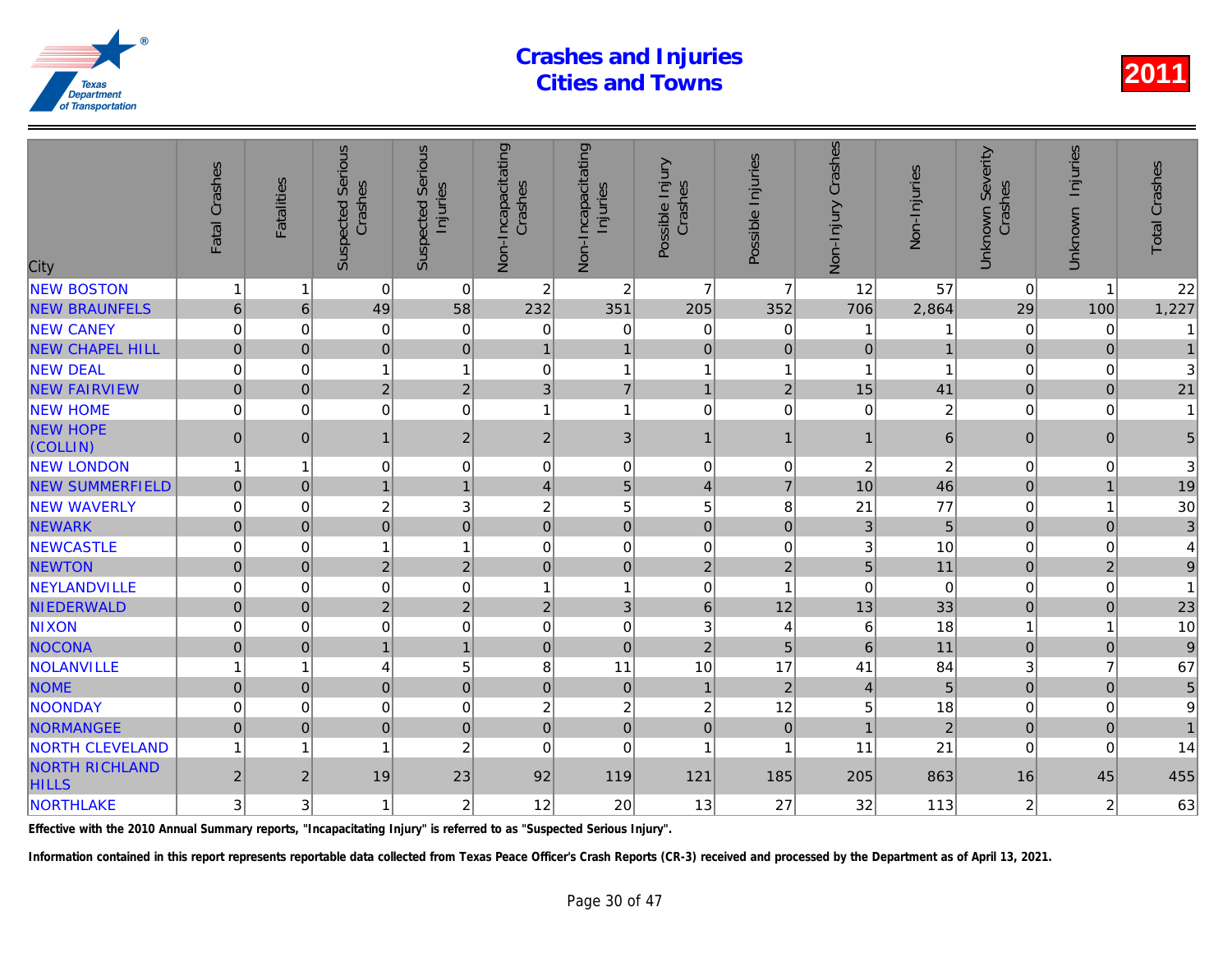| City                                | Fatal Crashes       | <b>Fatalities</b> | <b>Suspected Serious</b><br>Crashes | Serious<br>Injuries<br>Suspected | Non-Incapacitating<br>Crashes | Non-Incapacitating<br>Injuries | Possible Injury<br>Crashes | Possible Injuries        | Non-Injury Crashes      | Non-Injuries   |
|-------------------------------------|---------------------|-------------------|-------------------------------------|----------------------------------|-------------------------------|--------------------------------|----------------------------|--------------------------|-------------------------|----------------|
| <b>O'DONNELL</b>                    | $\pmb{0}$           | $\mathbf{0}$      | 0                                   | 0                                | $\overline{0}$                | 0                              | $\overline{0}$             | $\overline{0}$           | $\mathbf{1}$            | 3              |
| <b>OAK GROVE</b><br>(KAUFMAN)       | $\mathbf 0$         | $\Omega$          | 1                                   | 1                                | 0                             | $\pmb{0}$                      | $\overline{c}$             | $\overline{c}$           | 5                       | 6              |
| <b>OAK LEAF</b>                     | $\pmb{0}$           | $\mathbf{0}$      | $\pmb{0}$                           | $\mathbf 0$                      | 0                             | $\pmb{0}$                      | $\mathbf 0$                | $\mathbf 0$              | $\overline{2}$          | 3              |
| <b>OAK POINT</b>                    | 0                   | $\Omega$          |                                     | $\mathbf{1}$                     | 4                             | $\overline{4}$                 | $\Omega$                   | 4                        | $\overline{c}$          |                |
| <b>OAK RIDGE</b><br>(COOKE)         | $\mathbf{0}$        | $\mathbf{0}$      | $\overline{0}$                      | 0                                | $\mathbf{0}$                  | $\pmb{0}$                      | $\overline{2}$             | $\overline{7}$           | 8                       | 28             |
| <b>OAK RIDGE</b><br>(KAUFMAN)       |                     | 1                 | $\mathbf 0$                         | $\mathbf 0$                      | 1                             | 1                              | $\overline{4}$             | 4                        | 12                      | 30             |
| <b>OAK RIDGE NORTH</b>              | $\mathbf 0$         | $\mathbf{0}$      | $\mathbf{1}$                        | $\vert$ 2                        | 13                            | 15                             | 11                         | 19                       | 63                      | 225            |
| <b>OAK VALLEY</b>                   | $\mathbf 0$         | $\mathbf 0$       | 0                                   | 0                                | $\mathbf 0$                   | $\pmb{0}$                      | 1                          | $\boldsymbol{2}$         | $\mathbf 0$             |                |
| <b>OAKWOOD</b>                      | $\mathsf 0$         | $\mathbf 0$       | $\pmb{0}$                           | $\pmb{0}$                        | $\mathbf 0$                   | $\pmb{0}$                      | $\mathbf{1}$               | $\overline{1}$           |                         |                |
| <b>ODEM</b>                         | $\mathbf 0$         | $\Omega$          | $\Omega$                            | $\mathbf 0$                      | 2                             | $\overline{c}$                 | $\boldsymbol{2}$           | $\overline{\mathcal{L}}$ | 19                      | 70             |
| <b>ODESSA</b>                       | 10                  | 10                | 46                                  | 58                               | 255                           | 365                            | 441                        | 742                      | 888                     | 3,227          |
| <b>OGLESBY</b>                      | 0                   | 0                 | 0                                   | $\mathbf 0$                      | 0                             | 0                              | $\mathbf 0$                | $\mathbf 0$              |                         |                |
| <b>OLD RIVER-</b><br><b>WINFREE</b> | 0                   | $\overline{0}$    | $\overline{1}$                      | $\mathbf{1}$                     | $\overline{7}$                | $\boldsymbol{9}$               | 5                          | 8                        | 18                      | 33             |
| <b>OLMOS PARK</b>                   | 0                   | 0                 | $\mathbf 0$                         | $\overline{0}$                   | $\overline{1}$                | $\overline{c}$                 | 3                          | 5                        | 16                      | 30             |
| <b>OLNEY</b>                        | $\mathsf{O}\xspace$ | $\pmb{0}$         | $\overline{0}$                      | $\pmb{0}$                        | $\overline{2}$                | $\overline{2}$                 | 5                          | $\overline{7}$           | 17                      | 43             |
| <b>OLTON</b>                        | 0                   | 0                 | $\mathbf 0$                         | 0                                | 0                             | $\pmb{0}$                      | 1                          | $\overline{1}$           | 5                       | 13             |
| <b>OMAHA</b>                        |                     | $\overline{1}$    | $\overline{1}$                      | $\mathbf{1}$                     | $\mathbf 0$                   | $\mathbf{1}$                   | $\pmb{0}$                  | $\pmb{0}$                | $\overline{4}$          | $\overline{8}$ |
| ONALASKA                            |                     | $\overline{c}$    | 1                                   | $\mathbf{1}$                     | 2                             | 3                              | 6                          | 16                       | 30                      | 80             |
| <b>OPDYKE WEST</b>                  | $\mathbf 0$         | $\mathbf 0$       | $\mathbf 0$                         | $\mathbf 0$                      | $\mathbf 0$                   | $\mathbf 0$                    | $\mathbf 0$                | $\mathbf 0$              | $\overline{1}$          | $\overline{2}$ |
| <b>ORANGE</b>                       | 4                   | 4                 | 27                                  | 36                               | 66                            | 88                             | 107                        | 174                      | 348                     | 1,235          |
| <b>ORANGE GROVE</b>                 | $\overline{0}$      | $\Omega$          | $\mathbf 0$                         | $\mathbf 0$                      | $\overline{4}$                | $\overline{4}$                 | $\overline{2}$             | $\overline{2}$           | 6                       | 36             |
| <b>ORE CITY</b>                     |                     | 1                 | 0                                   | 0                                | 1                             | $\mathbf{1}$                   | 1                          | 1                        | 8                       | 18             |
| <b>OVERTON</b>                      | $\overline{0}$      | $\overline{0}$    | $\mathbf 0$                         | $\overline{0}$                   | $\mathbf{1}$                  | $\overline{2}$                 | $\mathbf{1}$               | $\overline{2}$           | $\overline{\mathbf{4}}$ | 8              |

Effective with the 2010 Annual Summary reports, "Incapacitating Injury" is referred to as "Suspected Serious Injury".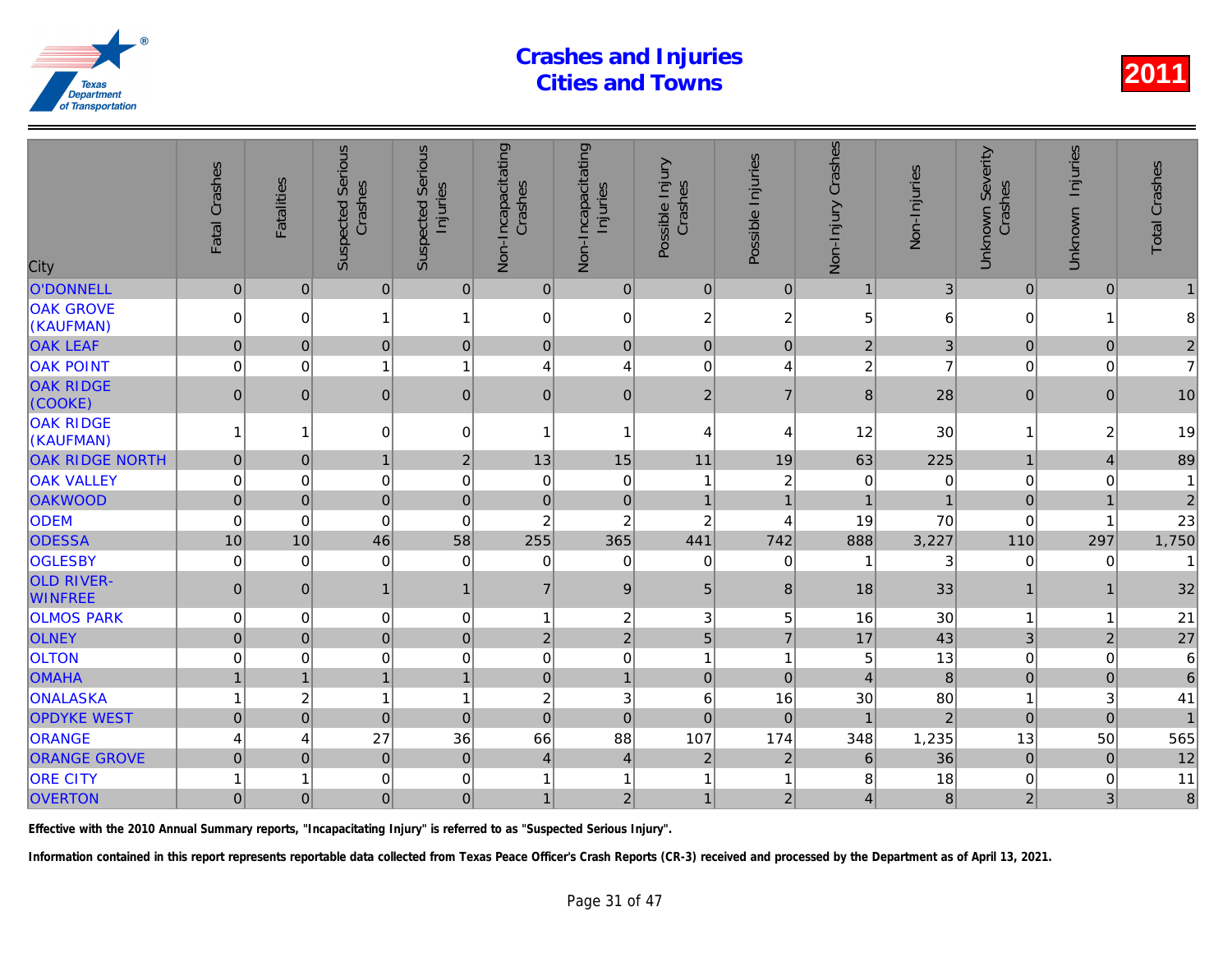| City                       | Fatal Crashes    | <b>Fatalities</b> | Serious<br>Crashes<br>Suspected | <b>Serious</b><br>Injuries<br>Suspected | Non-Incapacitating<br>Crashes | Non-Incapacitating<br>Injuries | Possible Injury<br>Crashes | Possible Injuries | Non-Injury Crashes | Non-Injuries   |
|----------------------------|------------------|-------------------|---------------------------------|-----------------------------------------|-------------------------------|--------------------------------|----------------------------|-------------------|--------------------|----------------|
| <b>OVILLA</b>              | $\pmb{0}$        | 0                 | $\mathbf{1}$                    | $\mathbf{1}$                            | 3                             | $\,6\,$                        | $\overline{c}$             | 3                 | 9                  | 20             |
| <b>OYSTER CREEK</b>        | $\overline{0}$   | $\mathbf 0$       | $\overline{0}$                  | $\mathbf 0$                             | $\mathbf{1}$                  | $\mathbf{1}$                   | $\mathbf{1}$               | $\overline{1}$    | $\overline{9}$     | 23             |
| <b>OZONA</b>               | $\mathbf 0$      | 0                 | 0                               | $\mathbf 0$                             | $\mathbf{1}$                  | $\mathbf{1}$                   | $\mathbf 0$                | $\mathbf 0$       | $\mathbf 0$        |                |
| <b>PADUCAH</b>             | $\overline{0}$   | $\mathbf 0$       | $\overline{0}$                  | $\mathbf 0$                             | $\overline{2}$                | $6\phantom{a}$                 | $\mathbf{1}$               | $\overline{1}$    | $\overline{2}$     | $\overline{7}$ |
| <b>PALACIOS</b>            | 0                | $\Omega$          | $\mathbf 0$                     | $\mathbf 0$                             | $\overline{c}$                | $\boldsymbol{2}$               | 3                          | 3                 | 15                 | 41             |
| <b>PALESTINE</b>           | $\overline{2}$   | $\overline{2}$    | 12                              | 12                                      | 56                            | 79                             | 70                         | 124               | 238                | 800            |
| <b>PALISADES</b>           | $\mathbf 0$      | 0                 | 0                               | $\mathbf 0$                             | $\mathbf 0$                   | $\pmb{0}$                      | $\mathbf{1}$               | 1                 |                    |                |
| <b>PALM VALLEY</b>         | $\mathbf 0$      | $\overline{0}$    | $\overline{0}$                  | $\mathbf 0$                             | $\mathbf 0$                   | $\mathbf 0$                    | $\overline{2}$             | $\sqrt{2}$        | $\overline{2}$     | $\overline{6}$ |
| PALMER                     | $\mathbf 0$      | 0                 | 0                               | $\mathbf 0$                             | 5                             | $\,6$                          | 3                          | 5                 | 9                  | 25             |
| <b>PALMHURST</b>           | $\overline{2}$   | $\overline{2}$    | $\mathbf{1}$                    | $\overline{2}$                          | 5                             | $\overline{5}$                 | 24                         | 53                | 49                 | 225            |
| PALMVIEW                   | $\boldsymbol{0}$ | 0                 | $\overline{c}$                  | $\overline{c}$                          | 9                             | 14                             | 25                         | 57                | 42                 | 145            |
| <b>PALO PINTO</b>          | $\pmb{0}$        | $\mathbf{0}$      | $\overline{0}$                  | $\mathbf 0$                             | $\mathbf 0$                   | $\pmb{0}$                      | $\Omega$                   | $\mathbf{0}$      | $\overline{1}$     | 8              |
| PAMPA                      | $\boldsymbol{0}$ | 0                 | 5                               | $\overline{7}$                          | 20                            | 27                             | 28                         | 36                | 196                | 585            |
| PANHANDLE                  | $\pmb{0}$        | $\mathbf 0$       | $\overline{0}$                  | $\mathbf 0$                             | $\overline{1}$                | $\overline{3}$                 | $\overline{2}$             | 3                 | $\overline{2}$     | 11             |
| PANORAMA<br><b>VILLAGE</b> | 0                | $\Omega$          | 0                               | $\pmb{0}$                               | 1                             | $\overline{1}$                 | 1                          | $\overline{c}$    |                    | 5              |
| <b>PANTEGO</b>             | $\pmb{0}$        | $\mathbf{0}$      | $\overline{0}$                  | $\mathbf 0$                             | $\bf 8$                       | 11                             | 19                         | 32                | 25                 | 119            |
| PARADISE                   | $\boldsymbol{0}$ | 0                 | 1                               | $\overline{1}$                          | 0                             | $\mathbf 0$                    | $\Omega$                   | 0                 | 10                 | 25             |
| <b>PARIS</b>               | 3                | $\overline{4}$    | 18                              | 21                                      | 58                            | 79                             | 151                        | 248               | 477                | 1,745          |
| <b>PARKER (COLLIN)</b>     | $\boldsymbol{0}$ | $\Omega$          | $\mathbf 0$                     | $\mathbf 0$                             | 4                             | $\overline{4}$                 | $\mathbf{1}$               | $\overline{2}$    | 32                 | 93             |
| <b>PASADENA</b>            | $\boldsymbol{9}$ | 10                | 66                              | 79                                      | 239                           | 340                            | 376                        | 602               | 1,808              | 6,136          |
| PATTISON                   | $\mathbf{1}$     | 1                 | 0                               | $\mathbf 0$                             | 0                             | 1                              | 6                          | 10                | 4                  | 12             |
| <b>PATTON VILLAGE</b>      | $\overline{0}$   | $\Omega$          | $\overline{0}$                  | $\overline{0}$                          | $\Omega$                      | $\overline{0}$                 | $\overline{0}$             | $\mathbf 0$       | $\overline{3}$     | $\overline{5}$ |
| <b>PAYNE SPRINGS</b>       | $\mathbf 0$      | 0                 | $\mathbf 0$                     | $\mathbf 0$                             | 4                             | $\overline{4}$                 | $\overline{4}$             | $\overline{7}$    | 13                 | 37             |
| PEARLAND                   | $\overline{2}$   | $\overline{2}$    | 28                              | 36                                      | 138                           | 173                            | 167                        | 253               | 790                | 2,736          |
| PEARSALL                   | 1                | 1                 | 4                               | 5                                       | 7                             | 11                             | 13                         | 28                | 42                 | 133            |
| <b>PECAN HILL</b>          | 0                | $\mathbf 0$       | 0                               | $\pmb{0}$                               | $\mathbf 0$                   | $\overline{0}$                 | $\mathbf 0$                | $\mathbf 0$       | $\overline{4}$     | 8              |

Effective with the 2010 Annual Summary reports, "Incapacitating Injury" is referred to as "Suspected Serious Injury".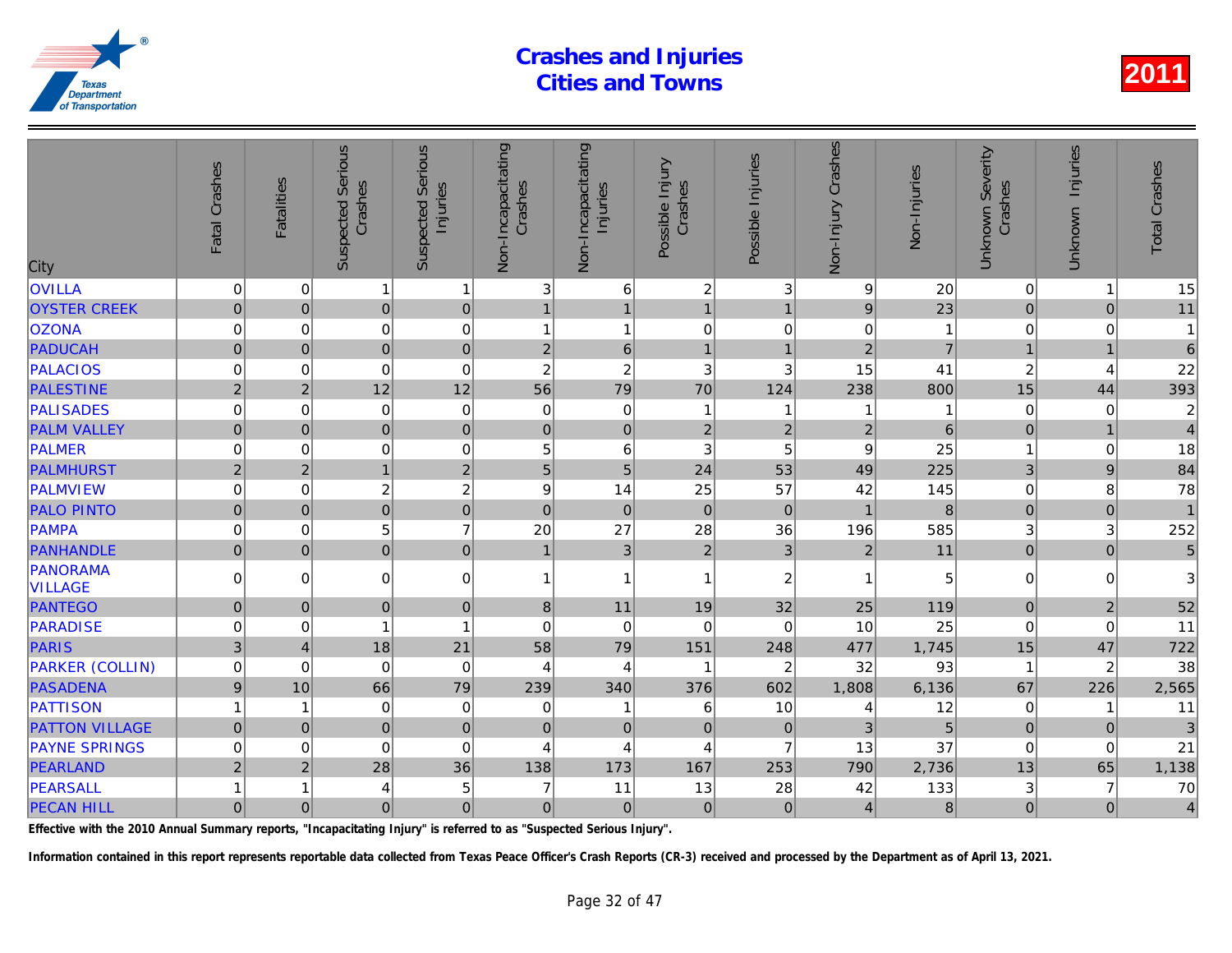| <b>PECOS</b><br>$\boldsymbol{2}$<br>3<br>7<br>9<br>13<br>20<br>80<br>245<br>1<br>1<br>$\mathbf 0$<br>$\mathbf 0$<br><b>PELICAN BAY</b><br>$\overline{0}$<br>$\mathbf 0$<br>$\overline{0}$<br>$\overline{0}$<br>$\Omega$<br>$\mathbf{1}$<br>$\mathbf 0$<br>$\mathbf{1}$<br>$\pmb{0}$<br><b>PENELOPE</b><br>0<br>$\mathbf 0$<br>$\,0\,$<br>$\mathbf{1}$<br>$\pmb{0}$<br>0<br>$\mathbf 0$<br>$\overline{1}$<br>$\overline{2}$<br>$\overline{2}$<br>$6\phantom{a}$<br>14<br>34<br>158<br><b>PENITAS</b><br>$\overline{0}$<br>5<br>42<br>$\Omega$<br>$\overline{c}$<br>$\boldsymbol{2}$<br>5<br>PERRYTON<br>3<br>5<br>$\overline{7}$<br>64<br>180<br>1<br>$\mathbf 0$<br>8<br><b>PETROLIA</b><br>$\pmb{0}$<br>$\mathbf 0$<br>$\mathbf{1}$<br>$\mathbf 0$<br>$\pmb{0}$<br>$\mathfrak{3}$<br>$\mathbf{0}$<br>$\mathbf{1}$<br>$\overline{c}$<br>$\sqrt{2}$<br>PETRONILA<br>$\sqrt{2}$<br>$\overline{c}$<br>$\mathbf{1}$<br>$\overline{\mathbf{1}}$<br>1<br>1<br>1<br>17<br>75<br>78<br>PFLUGERVILLE<br>$\overline{2}$<br>14<br>53<br>115<br>266<br>956<br>$\overline{2}$<br>PHARR<br>12<br>56<br>93<br>484<br>844<br>849<br>3,321<br>10<br>4<br>4<br>$\mathbf 0$<br><b>PILOT POINT</b><br>$\overline{0}$<br>$\mathbf 0$<br>$\mathbf{3}$<br>8<br>$\overline{0}$<br>$\mathbf{1}$<br>$\mathbf{1}$<br>$\mathbf{1}$<br>$\overline{1}$<br><b>PINE FOREST</b><br>$\pmb{0}$<br>$\mathbf 0$<br>$\Omega$<br>0<br> 0 <br>0<br>3<br>$\mathbf{1}$<br>$\mathbf{1}$<br>(ORANGE)<br><b>PINE ISLAND</b><br>$\mathbf 0$<br>$\pmb{0}$<br>$\overline{7}$<br>$\pmb{0}$<br>$\overline{0}$<br>0<br>0<br>$\mathbf{1}$<br>$\overline{4}$<br>1<br>(WALLER)<br><b>PINEHURST</b><br>$\overline{a}$<br>$\overline{0}$<br>0<br>$\mathbf 0$<br>$\mathbf 0$<br>0<br>0<br>0<br>0<br>1<br>(MONTGOMERY)<br>$\mathbf{0}$<br>$\overline{0}$<br>$\pmb{0}$<br>46<br>$\Omega$<br>5<br>11<br>$\mathbf{1}$<br>$\overline{4}$<br>1<br>PINELAND<br>$\pmb{0}$<br>$\overline{a}$<br>0<br>0<br>$\mathbf{1}$<br>$\pmb{0}$<br>$\mathbf 0$<br>0<br>1<br>1<br>$\overline{7}$<br>63<br>$\pmb{0}$<br>5<br>$\sqrt{5}$<br>$\sqrt{5}$<br>$\mathbf{0}$<br>10<br>17<br>4<br>8<br>$\mathbf{1}$<br>$\mathbf 0$<br>$\overline{c}$<br>$\mathbf 0$<br>$\mathbf 0$<br>$\mathbf{1}$<br>$\mathbf 0$<br>1<br>$\mathbf 0$<br>21<br>37<br>53<br>3<br>$\overline{2}$<br>177<br>$\mathsf{O}\xspace$<br>$\overline{\mathbf{4}}$<br>$\overline{0}$<br>$\mathbf{1}$<br>$\mathbf 0$<br>$\boldsymbol{2}$<br>$\overline{c}$<br>21<br>$\overline{0}$<br>$\mathbf 0$<br>$\pmb{0}$<br>$\mathbf 0$<br>8<br>0<br>59<br>$6\phantom{1}6$<br>751<br>$6\overline{6}$<br>40<br>46<br>87<br>$\overline{0}$<br>226<br>$\mathbf 0$<br>10<br>117<br>133<br>607<br>782<br>783<br>1,168<br>10,088<br>10<br>2,958<br>29<br>$\overline{2}$<br>$\overline{2}$<br>11<br>$\pmb{0}$<br>$\overline{0}$<br>$\mathbf 0$<br>$\pmb{0}$<br>$\mathbf{1}$<br>$\mathbf{1}$ | City                                 | Fatal Crashes | <b>Fatalities</b> | <b>Suspected Serious</b><br>Crashes | Serious<br>Injuries<br>Suspected | Non-Incapacitating<br>Crashes | Non-Incapacitating<br>Injuries | Possible Injury<br>Crashes | Possible Injuries | Non-Injury Crashes | Non-Injuries |
|--------------------------------------------------------------------------------------------------------------------------------------------------------------------------------------------------------------------------------------------------------------------------------------------------------------------------------------------------------------------------------------------------------------------------------------------------------------------------------------------------------------------------------------------------------------------------------------------------------------------------------------------------------------------------------------------------------------------------------------------------------------------------------------------------------------------------------------------------------------------------------------------------------------------------------------------------------------------------------------------------------------------------------------------------------------------------------------------------------------------------------------------------------------------------------------------------------------------------------------------------------------------------------------------------------------------------------------------------------------------------------------------------------------------------------------------------------------------------------------------------------------------------------------------------------------------------------------------------------------------------------------------------------------------------------------------------------------------------------------------------------------------------------------------------------------------------------------------------------------------------------------------------------------------------------------------------------------------------------------------------------------------------------------------------------------------------------------------------------------------------------------------------------------------------------------------------------------------------------------------------------------------------------------------------------------------------------------------------------------------------------------------------------------------------------------------------------------------------------------------------------------------------------------------------------------------------------------------------------------------------------------------------------------------------------------------------------------------------------------------------------------------------------------------------------------------------------------------------------|--------------------------------------|---------------|-------------------|-------------------------------------|----------------------------------|-------------------------------|--------------------------------|----------------------------|-------------------|--------------------|--------------|
|                                                                                                                                                                                                                                                                                                                                                                                                                                                                                                                                                                                                                                                                                                                                                                                                                                                                                                                                                                                                                                                                                                                                                                                                                                                                                                                                                                                                                                                                                                                                                                                                                                                                                                                                                                                                                                                                                                                                                                                                                                                                                                                                                                                                                                                                                                                                                                                                                                                                                                                                                                                                                                                                                                                                                                                                                                                        |                                      |               |                   |                                     |                                  |                               |                                |                            |                   |                    |              |
|                                                                                                                                                                                                                                                                                                                                                                                                                                                                                                                                                                                                                                                                                                                                                                                                                                                                                                                                                                                                                                                                                                                                                                                                                                                                                                                                                                                                                                                                                                                                                                                                                                                                                                                                                                                                                                                                                                                                                                                                                                                                                                                                                                                                                                                                                                                                                                                                                                                                                                                                                                                                                                                                                                                                                                                                                                                        |                                      |               |                   |                                     |                                  |                               |                                |                            |                   |                    |              |
|                                                                                                                                                                                                                                                                                                                                                                                                                                                                                                                                                                                                                                                                                                                                                                                                                                                                                                                                                                                                                                                                                                                                                                                                                                                                                                                                                                                                                                                                                                                                                                                                                                                                                                                                                                                                                                                                                                                                                                                                                                                                                                                                                                                                                                                                                                                                                                                                                                                                                                                                                                                                                                                                                                                                                                                                                                                        |                                      |               |                   |                                     |                                  |                               |                                |                            |                   |                    |              |
|                                                                                                                                                                                                                                                                                                                                                                                                                                                                                                                                                                                                                                                                                                                                                                                                                                                                                                                                                                                                                                                                                                                                                                                                                                                                                                                                                                                                                                                                                                                                                                                                                                                                                                                                                                                                                                                                                                                                                                                                                                                                                                                                                                                                                                                                                                                                                                                                                                                                                                                                                                                                                                                                                                                                                                                                                                                        |                                      |               |                   |                                     |                                  |                               |                                |                            |                   |                    |              |
|                                                                                                                                                                                                                                                                                                                                                                                                                                                                                                                                                                                                                                                                                                                                                                                                                                                                                                                                                                                                                                                                                                                                                                                                                                                                                                                                                                                                                                                                                                                                                                                                                                                                                                                                                                                                                                                                                                                                                                                                                                                                                                                                                                                                                                                                                                                                                                                                                                                                                                                                                                                                                                                                                                                                                                                                                                                        |                                      |               |                   |                                     |                                  |                               |                                |                            |                   |                    |              |
|                                                                                                                                                                                                                                                                                                                                                                                                                                                                                                                                                                                                                                                                                                                                                                                                                                                                                                                                                                                                                                                                                                                                                                                                                                                                                                                                                                                                                                                                                                                                                                                                                                                                                                                                                                                                                                                                                                                                                                                                                                                                                                                                                                                                                                                                                                                                                                                                                                                                                                                                                                                                                                                                                                                                                                                                                                                        |                                      |               |                   |                                     |                                  |                               |                                |                            |                   |                    |              |
|                                                                                                                                                                                                                                                                                                                                                                                                                                                                                                                                                                                                                                                                                                                                                                                                                                                                                                                                                                                                                                                                                                                                                                                                                                                                                                                                                                                                                                                                                                                                                                                                                                                                                                                                                                                                                                                                                                                                                                                                                                                                                                                                                                                                                                                                                                                                                                                                                                                                                                                                                                                                                                                                                                                                                                                                                                                        |                                      |               |                   |                                     |                                  |                               |                                |                            |                   |                    |              |
|                                                                                                                                                                                                                                                                                                                                                                                                                                                                                                                                                                                                                                                                                                                                                                                                                                                                                                                                                                                                                                                                                                                                                                                                                                                                                                                                                                                                                                                                                                                                                                                                                                                                                                                                                                                                                                                                                                                                                                                                                                                                                                                                                                                                                                                                                                                                                                                                                                                                                                                                                                                                                                                                                                                                                                                                                                                        |                                      |               |                   |                                     |                                  |                               |                                |                            |                   |                    |              |
|                                                                                                                                                                                                                                                                                                                                                                                                                                                                                                                                                                                                                                                                                                                                                                                                                                                                                                                                                                                                                                                                                                                                                                                                                                                                                                                                                                                                                                                                                                                                                                                                                                                                                                                                                                                                                                                                                                                                                                                                                                                                                                                                                                                                                                                                                                                                                                                                                                                                                                                                                                                                                                                                                                                                                                                                                                                        |                                      |               |                   |                                     |                                  |                               |                                |                            |                   |                    |              |
|                                                                                                                                                                                                                                                                                                                                                                                                                                                                                                                                                                                                                                                                                                                                                                                                                                                                                                                                                                                                                                                                                                                                                                                                                                                                                                                                                                                                                                                                                                                                                                                                                                                                                                                                                                                                                                                                                                                                                                                                                                                                                                                                                                                                                                                                                                                                                                                                                                                                                                                                                                                                                                                                                                                                                                                                                                                        |                                      |               |                   |                                     |                                  |                               |                                |                            |                   |                    |              |
|                                                                                                                                                                                                                                                                                                                                                                                                                                                                                                                                                                                                                                                                                                                                                                                                                                                                                                                                                                                                                                                                                                                                                                                                                                                                                                                                                                                                                                                                                                                                                                                                                                                                                                                                                                                                                                                                                                                                                                                                                                                                                                                                                                                                                                                                                                                                                                                                                                                                                                                                                                                                                                                                                                                                                                                                                                                        |                                      |               |                   |                                     |                                  |                               |                                |                            |                   |                    |              |
|                                                                                                                                                                                                                                                                                                                                                                                                                                                                                                                                                                                                                                                                                                                                                                                                                                                                                                                                                                                                                                                                                                                                                                                                                                                                                                                                                                                                                                                                                                                                                                                                                                                                                                                                                                                                                                                                                                                                                                                                                                                                                                                                                                                                                                                                                                                                                                                                                                                                                                                                                                                                                                                                                                                                                                                                                                                        |                                      |               |                   |                                     |                                  |                               |                                |                            |                   |                    |              |
|                                                                                                                                                                                                                                                                                                                                                                                                                                                                                                                                                                                                                                                                                                                                                                                                                                                                                                                                                                                                                                                                                                                                                                                                                                                                                                                                                                                                                                                                                                                                                                                                                                                                                                                                                                                                                                                                                                                                                                                                                                                                                                                                                                                                                                                                                                                                                                                                                                                                                                                                                                                                                                                                                                                                                                                                                                                        |                                      |               |                   |                                     |                                  |                               |                                |                            |                   |                    |              |
|                                                                                                                                                                                                                                                                                                                                                                                                                                                                                                                                                                                                                                                                                                                                                                                                                                                                                                                                                                                                                                                                                                                                                                                                                                                                                                                                                                                                                                                                                                                                                                                                                                                                                                                                                                                                                                                                                                                                                                                                                                                                                                                                                                                                                                                                                                                                                                                                                                                                                                                                                                                                                                                                                                                                                                                                                                                        | <b>PINEHURST</b><br>(ORANGE)         |               |                   |                                     |                                  |                               |                                |                            |                   |                    |              |
|                                                                                                                                                                                                                                                                                                                                                                                                                                                                                                                                                                                                                                                                                                                                                                                                                                                                                                                                                                                                                                                                                                                                                                                                                                                                                                                                                                                                                                                                                                                                                                                                                                                                                                                                                                                                                                                                                                                                                                                                                                                                                                                                                                                                                                                                                                                                                                                                                                                                                                                                                                                                                                                                                                                                                                                                                                                        |                                      |               |                   |                                     |                                  |                               |                                |                            |                   |                    |              |
|                                                                                                                                                                                                                                                                                                                                                                                                                                                                                                                                                                                                                                                                                                                                                                                                                                                                                                                                                                                                                                                                                                                                                                                                                                                                                                                                                                                                                                                                                                                                                                                                                                                                                                                                                                                                                                                                                                                                                                                                                                                                                                                                                                                                                                                                                                                                                                                                                                                                                                                                                                                                                                                                                                                                                                                                                                                        | <b>PINEY POINT</b><br><b>VILLAGE</b> |               |                   |                                     |                                  |                               |                                |                            |                   |                    |              |
|                                                                                                                                                                                                                                                                                                                                                                                                                                                                                                                                                                                                                                                                                                                                                                                                                                                                                                                                                                                                                                                                                                                                                                                                                                                                                                                                                                                                                                                                                                                                                                                                                                                                                                                                                                                                                                                                                                                                                                                                                                                                                                                                                                                                                                                                                                                                                                                                                                                                                                                                                                                                                                                                                                                                                                                                                                                        | <b>PIPE CREEK</b>                    |               |                   |                                     |                                  |                               |                                |                            |                   |                    |              |
|                                                                                                                                                                                                                                                                                                                                                                                                                                                                                                                                                                                                                                                                                                                                                                                                                                                                                                                                                                                                                                                                                                                                                                                                                                                                                                                                                                                                                                                                                                                                                                                                                                                                                                                                                                                                                                                                                                                                                                                                                                                                                                                                                                                                                                                                                                                                                                                                                                                                                                                                                                                                                                                                                                                                                                                                                                                        | <b>PITTSBURG</b>                     |               |                   |                                     |                                  |                               |                                |                            |                   |                    |              |
|                                                                                                                                                                                                                                                                                                                                                                                                                                                                                                                                                                                                                                                                                                                                                                                                                                                                                                                                                                                                                                                                                                                                                                                                                                                                                                                                                                                                                                                                                                                                                                                                                                                                                                                                                                                                                                                                                                                                                                                                                                                                                                                                                                                                                                                                                                                                                                                                                                                                                                                                                                                                                                                                                                                                                                                                                                                        | PLAINS                               |               |                   |                                     |                                  |                               |                                |                            |                   |                    |              |
|                                                                                                                                                                                                                                                                                                                                                                                                                                                                                                                                                                                                                                                                                                                                                                                                                                                                                                                                                                                                                                                                                                                                                                                                                                                                                                                                                                                                                                                                                                                                                                                                                                                                                                                                                                                                                                                                                                                                                                                                                                                                                                                                                                                                                                                                                                                                                                                                                                                                                                                                                                                                                                                                                                                                                                                                                                                        | <b>PLAINVIEW</b>                     |               |                   |                                     |                                  |                               |                                |                            |                   |                    |              |
|                                                                                                                                                                                                                                                                                                                                                                                                                                                                                                                                                                                                                                                                                                                                                                                                                                                                                                                                                                                                                                                                                                                                                                                                                                                                                                                                                                                                                                                                                                                                                                                                                                                                                                                                                                                                                                                                                                                                                                                                                                                                                                                                                                                                                                                                                                                                                                                                                                                                                                                                                                                                                                                                                                                                                                                                                                                        | PLANO                                |               |                   |                                     |                                  |                               |                                |                            |                   |                    |              |
|                                                                                                                                                                                                                                                                                                                                                                                                                                                                                                                                                                                                                                                                                                                                                                                                                                                                                                                                                                                                                                                                                                                                                                                                                                                                                                                                                                                                                                                                                                                                                                                                                                                                                                                                                                                                                                                                                                                                                                                                                                                                                                                                                                                                                                                                                                                                                                                                                                                                                                                                                                                                                                                                                                                                                                                                                                                        | <b>PLEAK</b>                         |               |                   |                                     |                                  |                               |                                |                            |                   |                    |              |

Effective with the 2010 Annual Summary reports, "Incapacitating Injury" is referred to as "Suspected Serious Injury".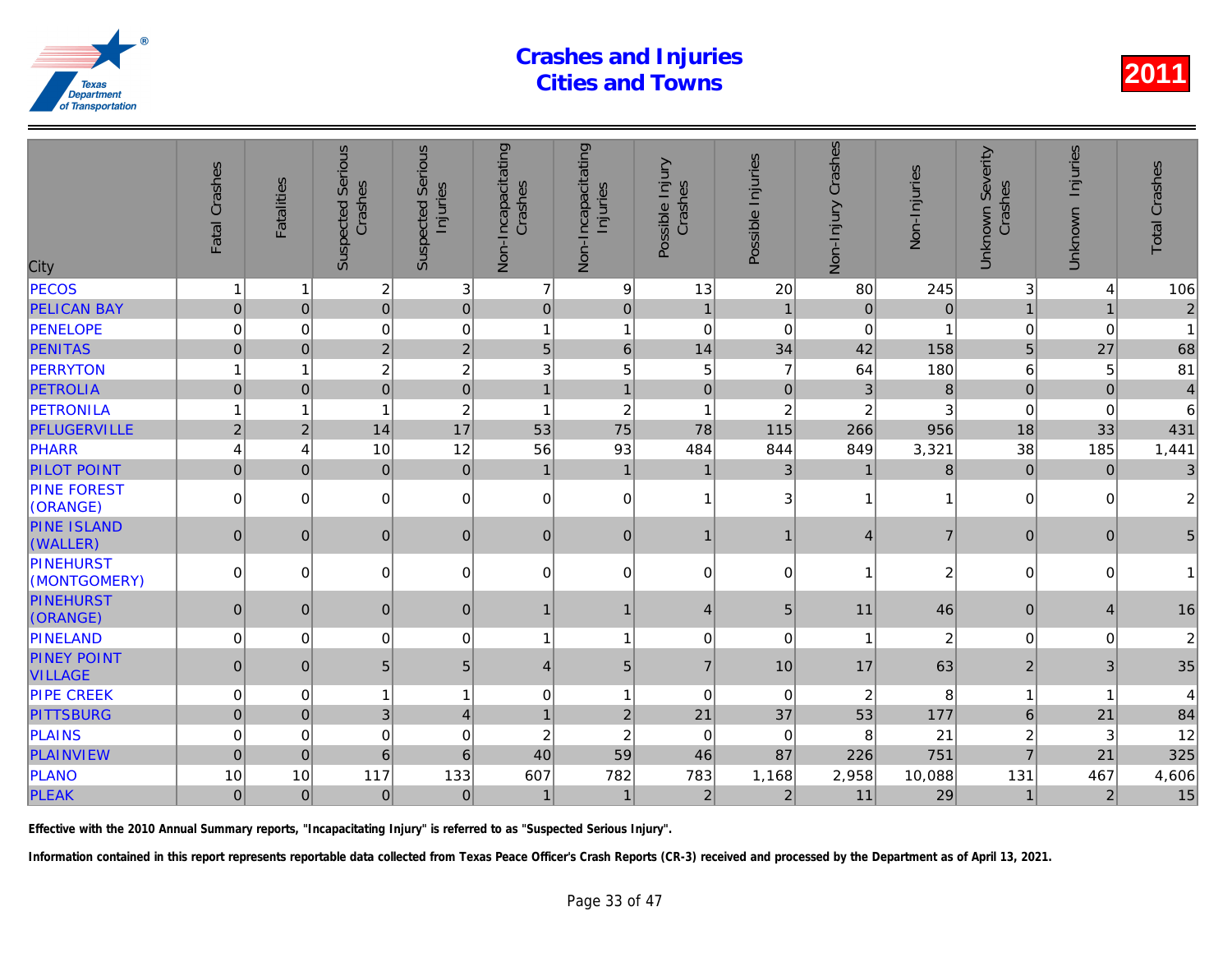| City                                | Fatal Crashes  | <b>Fatalities</b> | <b>Suspected Serious</b><br>Crashes | <b>Serious</b><br>Injuries<br>Suspected | Non-Incapacitating<br>Crashes | Non-Incapacitating<br>Injuries | Possible Injury<br>Crashes | Possible Injuries       | Non-Injury Crashes | Non-Injuries   |
|-------------------------------------|----------------|-------------------|-------------------------------------|-----------------------------------------|-------------------------------|--------------------------------|----------------------------|-------------------------|--------------------|----------------|
| <b>PLEASANT VALLEY</b><br>(WICHITA) | $\Omega$       | $\Omega$          | $\overline{0}$                      | $\Omega$                                | 2                             | $\overline{c}$                 | $\Omega$                   | $\Omega$                | 4                  |                |
| <b>PLEASANTON</b>                   | $\overline{2}$ | $\overline{2}$    | $\overline{7}$                      | 11                                      | 15                            | 22                             | 37                         | 71                      | 142                | 489            |
| <b>PLUM GROVE</b>                   | 0              | 0                 | 0                                   | $\mathbf 0$                             | 4                             | 5                              | $\overline{c}$             | 4                       | 4                  | 12             |
| POINT                               | $\mathbf 0$    | $\mathbf{0}$      | 1                                   | $\overline{2}$                          | $\mathbf{0}$                  | 6                              | $\mathbf{1}$               | 3                       | $\overline{2}$     | $\overline{6}$ |
| <b>POINT BLANK</b>                  | $\mathbf 0$    | $\Omega$          | $\boldsymbol{0}$                    | $\mathbf 0$                             |                               | $\mathbf{1}$                   | $\mathbf 0$                | $\mathbf 0$             | $6\phantom{1}6$    | 13             |
| <b>POINT COMFORT</b>                | $\mathbf{0}$   | $\Omega$          | $\overline{0}$                      | $\mathbf 0$                             |                               | $\mathbf{1}$                   | $\overline{0}$             | $\overline{1}$          | 5                  | 11             |
| PONDER                              |                |                   | 1                                   | $\overline{1}$                          | 1                             | $\overline{c}$                 | 3                          | $\overline{4}$          | 6                  | 26             |
| <b>PORT ARANSAS</b>                 | $\overline{1}$ | $\mathbf 1$       | $\overline{7}$                      | $\overline{7}$                          | 16                            | 25                             | $\overline{4}$             | $\overline{7}$          | 34                 | 177            |
| <b>PORT ARTHUR</b>                  | 3              | 3                 | 24                                  | 30                                      | 151                           | 221                            | 208                        | 359                     | 669                | 2,333          |
| <b>PORT ISABEL</b>                  | $\overline{0}$ | $\Omega$          | $\overline{0}$                      | $\mathbf 0$                             | 8                             | 12                             | 14                         | 30                      | 72                 | 374            |
| <b>PORT LAVACA</b>                  | 0              | 0                 | 2                                   | $\overline{c}$                          | 14                            | 16                             | 25                         | 36                      | 89                 | 289            |
| <b>PORT NECHES</b>                  | $\overline{0}$ | $\mathbf 0$       | $\vert 4 \vert$                     | $\overline{4}$                          | 10                            | 17                             | 19                         | 27                      | 48                 | 151            |
| <b>PORT O'CONNOR</b>                | $\mathbf 0$    | $\Omega$          | $\overline{0}$                      | $\mathbf 0$                             | 1                             | $\overline{1}$                 | $\Omega$                   | $\mathbf 0$             | 0                  |                |
| <b>PORTER</b>                       | $\mathbf 0$    | $\Omega$          | $\overline{0}$                      | $\mathbf 0$                             | 1                             | $\mathbf{1}$                   | $\Omega$                   | $\Omega$                | 2                  | 39             |
| <b>PORTLAND</b>                     | $\mathbf 0$    | $\Omega$          | 1                                   | $\overline{1}$                          | 10                            | 13                             | 22                         | 30                      | 132                | 360            |
| POST                                | $\overline{0}$ | $\Omega$          | $\overline{0}$                      | $\mathbf 0$                             | 5                             | $\,8\,$                        | $\overline{2}$             | 3                       | 23                 | 66             |
| <b>POST OAK BEND</b>                | $\mathbf 0$    | 0                 | 1                                   | $\overline{1}$                          | 0                             | $\mathsf 0$                    | $\mathbf{1}$               | 1                       |                    |                |
| <b>POTEET</b>                       | $\pmb{0}$      | $\mathbf{0}$      | 0                                   | $\mathbf 0$                             | $\pmb{0}$                     | $\mathbf 0$                    | $\mathbf{1}$               | $\overline{1}$          | $\overline{2}$     | 5              |
| <b>POTH</b>                         | $\mathbf 0$    | 0                 | $\overline{c}$                      | $\overline{c}$                          | $\overline{c}$                | 3                              | $\mathbf 0$                | $\mathbf 0$             | 10                 | 23             |
| <b>POTTSBORO</b>                    | $\overline{0}$ | $\mathbf{0}$      | $\overline{1}$                      | $\overline{1}$                          | 5                             | 12                             | $\overline{7}$             | 16                      | 13                 | 46             |
| POWELL                              | $\mathbf 0$    | 0                 | 0                                   | $\mathbf 0$                             | 1                             | $\mathbf{1}$                   | $\mathbf 0$                | 0                       | 6                  | 11             |
| <b>POYNOR</b>                       | $\pmb{0}$      | $\Omega$          | $\mathbf{1}$                        | $\mathbf{1}$                            | $\overline{4}$                | $\,6\,$                        | $\overline{1}$             | $\overline{1}$          | 3                  | 11             |
| <b>PRAIRIE VIEW</b>                 | $\mathbf 0$    | $\Omega$          | $\mathbf 0$                         | $\mathbf 0$                             | 1                             | $\mathbf{1}$                   | $\overline{4}$             | 8                       | $\overline{c}$     |                |
| <b>PREMONT</b>                      | $\mathbf 0$    | $\mathbf 0$       | $\overline{0}$                      | $\mathbf 0$                             | $\mathbf{0}$                  | $\overline{0}$                 | $\mathbf{1}$               | $\overline{2}$          | $\pmb{0}$          |                |
| <b>PRESIDIO</b>                     | 0              | 0                 | 0                                   | $\mathbf 0$                             | 0                             | $\boldsymbol{0}$               | 1                          | $\overline{\mathbf{c}}$ | 4                  | 11             |
| <b>PRIMERA</b>                      | $\overline{0}$ | $\mathbf 0$       | $\overline{0}$                      | $\pmb{0}$                               | $\mathbf 0$                   | $\overline{0}$                 | $\overline{0}$             | $\mathbf 0$             | $\mathbf{1}$       |                |

Effective with the 2010 Annual Summary reports, "Incapacitating Injury" is referred to as "Suspected Serious Injury".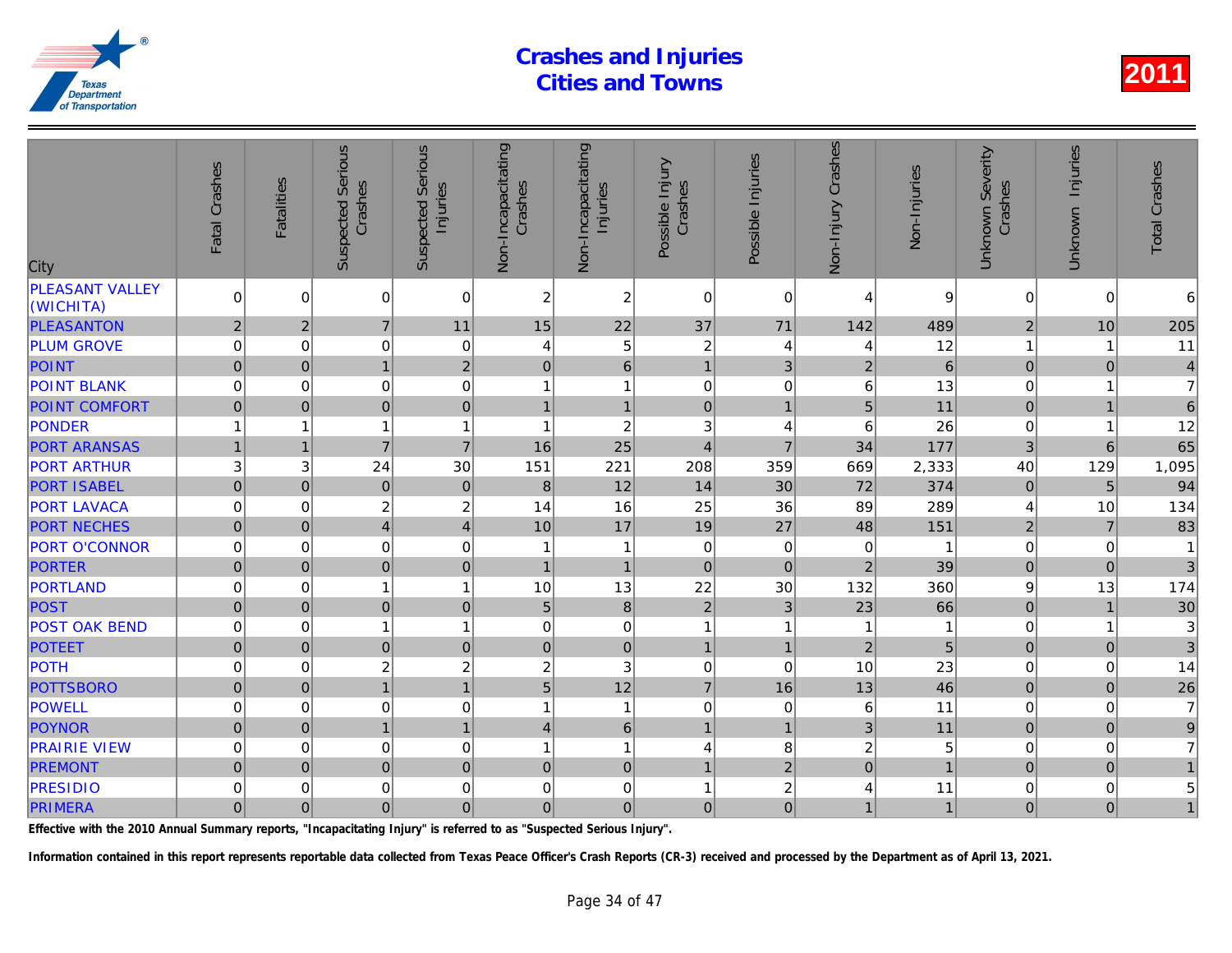| City                          | Fatal Crashes       | <b>Fatalities</b> | <b>Suspected Serious</b><br>Crashes | Serious<br>Injuries<br>Suspected | Non-Incapacitating<br>Crashes | Non-Incapacitating<br>Injuries | Possible Injury<br>Crashes | Possible Injuries | Non-Injury Crashes | Non-Injuries   |
|-------------------------------|---------------------|-------------------|-------------------------------------|----------------------------------|-------------------------------|--------------------------------|----------------------------|-------------------|--------------------|----------------|
| <b>PRINCETON</b>              | $\mathbf 0$         | 0                 | 1                                   | 1                                | 4                             | 5                              | 18                         | 27                | 35                 | 163            |
| <b>PROGRESO</b>               | $\mathbf 0$         | $\mathbf 0$       | $\mathbf 0$                         | $\mathbf 0$                      | $\pmb{0}$                     | $\mathbf 0$                    | $\mathbf{1}$               | $\overline{1}$    | $\pmb{0}$          | $\overline{a}$ |
| <b>PROGRESO LAKES</b>         | $\pmb{0}$           | $\mathbf 0$       | $\mathbf 0$                         | 0                                | $\mathbf 0$                   | $\mathbf 0$                    | $\mathbf 0$                | $\mathbf 0$       | $\overline{c}$     | $\overline{7}$ |
| <b>PROSPER</b>                | $\overline{0}$      | $\Omega$          | 3                                   | 3                                | 14                            | 18                             | 15                         | 22                | 72                 | 208            |
| <b>PROVIDENCE</b><br>(DENTON) | $\Omega$            | $\Omega$          |                                     | $\mathbf{1}$                     | $\overline{c}$                | $\ensuremath{\mathsf{3}}$      | $\mathbf{1}$               | -1                | 3                  | 15             |
| PUTNAM                        | $\mathsf{O}\xspace$ | $\pmb{0}$         | 1                                   | $\mathbf{1}$                     | $\mathsf 0$                   | $\mathbf{1}$                   | $\mathbf{1}$               | $\overline{1}$    | 5                  | 9              |
| <b>PYOTE</b>                  | $\Omega$            | 0                 |                                     | 1                                | 1                             | $\mathbf{1}$                   | 1                          | 3                 | $\overline{c}$     | 3              |
| <b>QUANAH</b>                 | $\overline{0}$      | $\mathbf 0$       | $\mathbf{1}$                        | $\mathbf{1}$                     | 3                             | $\mathbf{3}$                   | $\overline{2}$             | $\overline{2}$    | 10                 | 34             |
| <b>QUEEN CITY</b>             | 0                   | $\mathbf 0$       |                                     | $\mathbf{1}$                     | 4                             | 4                              | 4                          | $\overline{7}$    | 17                 | 46             |
| <b>QUINLAN</b>                | $\mathbf 0$         | $\Omega$          | 1                                   | $\mathbf{1}$                     | $\mathbf 2$                   | $\mathfrak{S}$                 | 3                          | $\overline{4}$    | 13                 | 140            |
| QUITAQUE                      | $\Omega$            | $\Omega$          | $\mathbf 0$                         | $\mathbf 0$                      | 1                             | $\mathbf{1}$                   | $\mathbf 0$                | $\mathbf 0$       | 4                  | 6              |
| <b>QUITMAN</b>                | $\mathbf 0$         | $\Omega$          | $\mathbf 0$                         | $\mathbf 0$                      | $\mathbf 0$                   | $\mathbf 0$                    | $\mathbf 0$                | $\Omega$          | $\mathbf{1}$       | $\overline{a}$ |
| <b>RALLS</b>                  |                     | 1                 | 0                                   | 0                                | $\mathbf 0$                   | $\pmb{0}$                      | $\boldsymbol{2}$           | 3                 | $\overline{c}$     |                |
| <b>RANCHO VIEJO</b>           | $\mathbf 0$         | $\mathbf 0$       | $\mathbf 0$                         | $\pmb{0}$                        | $\mathbf 0$                   | $\pmb{0}$                      | $\mathbf 0$                | $\mathbf 0$       | $\overline{1}$     |                |
| <b>RANDOLPH</b>               | 0                   | $\Omega$          | $\mathbf 0$                         | $\mathbf 0$                      | $\mathbf 0$                   | $\pmb{0}$                      | $\Omega$                   | $\mathbf 0$       | 1                  |                |
| <b>RANGER</b>                 | $\mathbf 0$         | $\mathbf 0$       | $\pmb{0}$                           | $\mathbf 0$                      | $\pmb{0}$                     | $\mathsf{O}\xspace$            | $\pmb{0}$                  | $\mathbf 0$       | $\sqrt{2}$         |                |
| <b>RANGERVILLE</b>            |                     | 1                 | $\mathbf{1}$                        | $\mathbf{1}$                     | 0                             | $\pmb{0}$                      | 1                          | -1                | 1                  |                |
| <b>RANKIN (UPTON)</b>         | $\mathbf 0$         | $\mathbf 0$       | $\overline{0}$                      | $\mathbf 0$                      | $\mathbf 0$                   | $\mathsf{O}\xspace$            | $\overline{2}$             | $\mathfrak{S}$    | $\overline{2}$     |                |
| <b>RAVENNA</b>                | $\mathbf 0$         | $\Omega$          | $\mathbf 0$                         | $\mathbf 0$                      | $\overline{1}$                | $\mathbf{1}$                   | $\Omega$                   | 0                 | 1                  |                |
| RAYMONDVILLE                  | $\overline{0}$      | $\mathbf 0$       | $\overline{0}$                      | $\pmb{0}$                        | $\mathbf 0$                   | $\pmb{0}$                      | 3                          | $\overline{4}$    | 10                 | 15             |
| <b>RED LICK</b>               | 0                   | 0                 | 0                                   | 0                                | 0                             | $\mathbf 0$                    | $\mathbf{1}$               | -1                |                    |                |
| <b>RED OAK</b>                |                     | $\overline{1}$    | $6\phantom{a}$                      | 8                                | 24                            | 35                             | 24                         | 48                | 84                 | 327            |
| <b>REDWATER</b>               | $\mathbf 0$         | $\Omega$          | 1                                   | $\mathbf{1}$                     | -1                            | $\sqrt{2}$                     | $\overline{c}$             | 3                 | 6                  | 24             |
| <b>REFUGIO</b>                | $\mathbf 0$         | $\mathbf{0}$      | $\overline{0}$                      | $\pmb{0}$                        | $\mathbf{1}$                  | $\mathbf{1}$                   | $\overline{2}$             | $\overline{2}$    | 32                 | 95             |
| <b>REKLAW</b>                 | 0                   | 0                 |                                     | $\mathbf{1}$                     | 0                             | 1                              | $\pmb{0}$                  | 0                 | 6                  | 13             |
| <b>RENO (LAMAR)</b>           | $\mathbf 0$         | $\mathbf 0$       | 0                                   | $\overline{0}$                   | 3                             | 6                              | $\overline{c}$             | 4                 | 8                  | 21             |

Effective with the 2010 Annual Summary reports, "Incapacitating Injury" is referred to as "Suspected Serious Injury".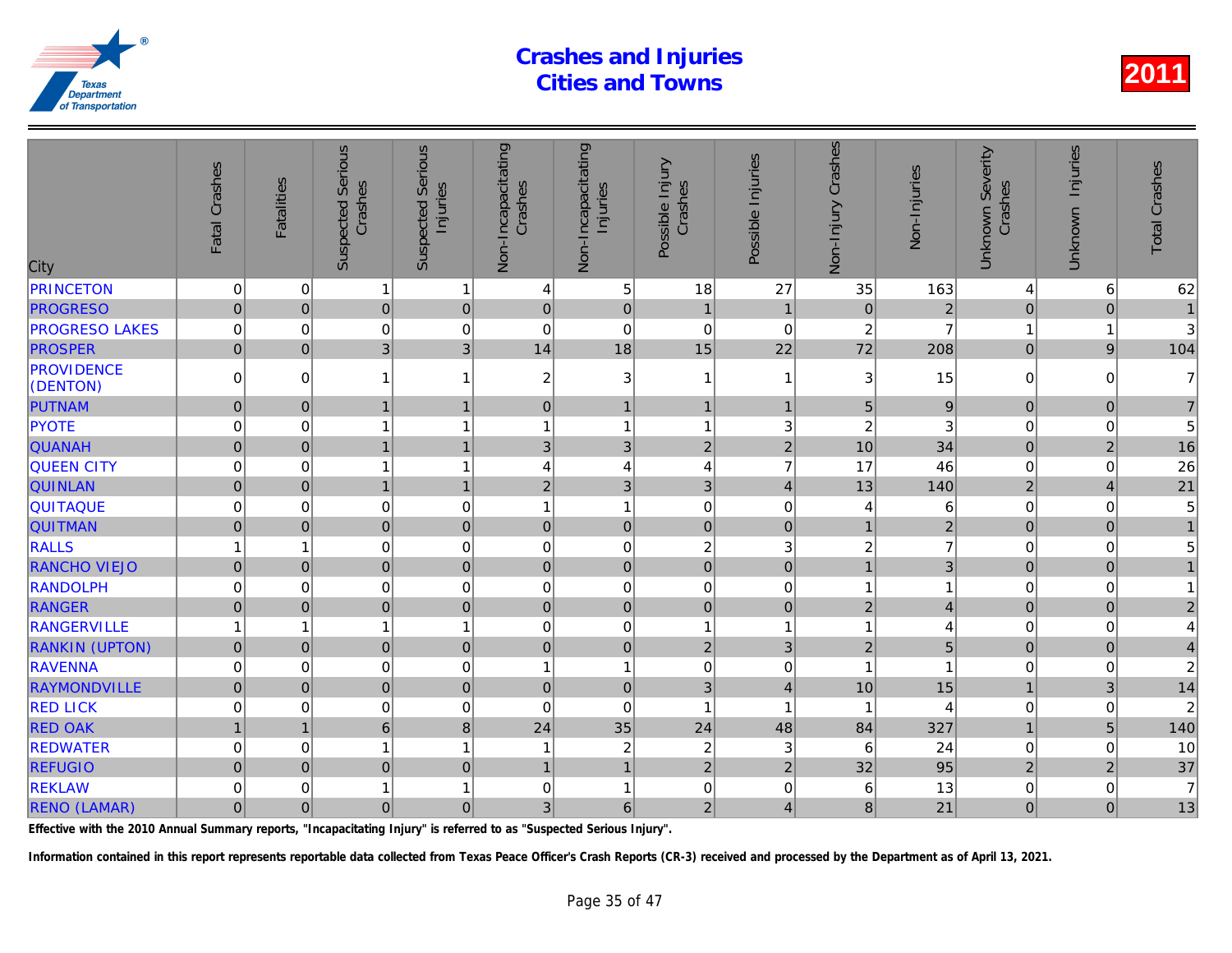| <b>RENO (PARKER,</b><br>$\mathbf 0$<br>$\overline{7}$<br>13<br>$\mathbf 0$<br>3<br>51<br>16<br>1<br>1<br>4<br><b>TARRANT)</b><br><b>RETREAT</b><br>9<br>$\overline{2}$<br>$\mathbf{1}$<br>$\overline{c}$<br>$\mathbf{0}$<br>$\mathbf{1}$<br>$\overline{4}$<br>$\overline{4}$<br>$\mathbf 1$<br>(NAVARRO)<br><b>RHOME</b><br>$\mathbf 0$<br>$\mathbf 0$<br>47<br>$\overline{1}$<br>6<br>$\overline{7}$<br>16<br>1<br>1<br>1<br><b>RICE</b><br>25<br>$\mathbf 0$<br>$\overline{0}$<br>$\overline{0}$<br>$\overline{2}$<br>5<br>$\overline{7}$<br>5<br>$\mathbf 0$<br>1<br>37<br><b>RICHARDSON</b><br>3<br>41<br>304<br>405<br>394<br>661<br>848<br>3,432<br>4<br><b>RICHLAND</b><br>$\mathbf 2$<br>12<br>29<br>$\pmb{0}$<br>$\mathbf{0}$<br>$\pmb{0}$<br>$\mathbf 0$<br>$\overline{c}$<br>$\overline{0}$<br>$\mathbf{0}$<br>(NAVARRO)<br>$\overline{c}$<br><b>RICHLAND HILLS</b><br>2<br>$\overline{7}$<br>9<br>100<br>$\mathbf 0$<br>0<br>11<br>24<br>24<br>1<br>$\overline{a}$<br>$\overline{0}$<br>$\mathbf{1}$<br>$\overline{1}$<br>$\overline{1}$<br>$\overline{2}$<br><b>RICHLAND SPRINGS</b><br>$\mathbf{0}$<br>$\overline{1}$<br>$\overline{1}$<br>$\mathbf 0$<br><b>RICHMOND</b><br>0<br>33<br>46<br>$\mathbf 0$<br>23<br>78<br>117<br>439<br>0<br>$\overline{1}$<br>$\overline{5}$<br>$\mathbf 0$<br>$\overline{1}$<br>$\mathbf{1}$<br>50<br><b>RICHWOOD</b><br>$\mathbf 0$<br>$\overline{1}$<br>$\boldsymbol{9}$<br>17<br><b>RIESEL</b><br>$\mathbf 0$<br>$\overline{1}$<br>3<br>24<br>$\mathbf 0$<br>0<br>$\mathbf{1}$<br>0<br>3<br>9<br>3<br><b>RIO BRAVO</b><br>$\overline{0}$<br>$\mathbf 0$<br>$\pmb{0}$<br>10<br>3<br>$\overline{7}$<br>21<br>$\mathbf 0$<br>$6\phantom{1}$<br><b>RIO GRANDE CITY</b><br>13<br>19<br>40<br>67<br>162<br>$\overline{1}$<br>612<br>$\mathbf{1}$<br>$\mathbf{1}$<br>1<br>$\overline{0}$<br>$\overline{0}$<br>$\mathbf 0$<br>$\pmb{0}$<br><b>RIO HONDO</b><br>$\mathbf 0$<br>$\pmb{0}$<br>$\mathbf 0$<br>$\mathbf 0$<br>$\overline{2}$<br><b>RIO VISTA</b><br>$\mathbf 0$<br>$\mathbf 0$<br>$\pmb{0}$<br>$\overline{c}$<br>3<br>26<br>$\mathbf 0$<br>1<br>9<br>12<br>20<br><b>RIVER OAKS</b><br>$\mathbf 0$<br>$\overline{0}$<br>$\mathbf 0$<br>10<br>26<br>159<br>$\mathbf{0}$<br>45<br><b>RIVERSIDE</b><br>$\overline{7}$<br>10<br>0<br>0<br>$\overline{1}$<br>8<br>40<br>1<br>$\mathbf{1}$<br>-1<br>$\mathbf 0$<br>10<br>12<br>25<br>21<br>67<br><b>ROANOKE</b><br>$\pmb{0}$<br>14<br>47<br>247<br>$\mathbf 0$<br><b>ROANS PRAIRIE</b><br>$\mathbf 0$<br>$\mathbf 0$<br>$\mathbf 0$<br>$\boldsymbol{0}$<br>$\Omega$<br>$\mathbf 0$<br>$\mathbf 0$<br>$\mathbf 0$<br>$\overline{2}$<br><b>ROBERT LEE</b><br>$\overline{0}$<br>$\pmb{0}$<br>$\mathbf{0}$<br>$\overline{0}$<br>$\overline{0}$<br>$\overline{1}$<br><b>ROBINSON</b><br>36<br>21<br>$\overline{\mathbf{c}}$<br>$\overline{c}$<br>11<br>24<br>41<br>108<br>333<br>11<br>15<br>3<br>10<br>12<br>11<br>34<br><b>ROBSTOWN</b><br>3<br>55<br>414<br>113<br>$\pmb{0}$<br>$\boldsymbol{0}$<br><b>ROBY</b><br>$\mathbf 0$<br>0<br>$\mathbf 0$<br>0<br>$\mathbf 0$<br>0<br> 0 <br>13<br>$\mathbf 0$<br>$\overline{0}$<br>11<br>10<br>13<br><b>ROCKDALE</b><br>$\mathbf 0$<br>41<br>125 | City | Fatal Crashes | <b>Fatalities</b> | <b>Suspected Serious</b><br>Crashes | <b>Serious</b><br>Injuries<br>Suspected | Non-Incapacitating<br>Crashes | Non-Incapacitating<br>Injuries | Possible Injury<br>Crashes | Possible Injuries | Non-Injury Crashes | Non-Injuries |
|----------------------------------------------------------------------------------------------------------------------------------------------------------------------------------------------------------------------------------------------------------------------------------------------------------------------------------------------------------------------------------------------------------------------------------------------------------------------------------------------------------------------------------------------------------------------------------------------------------------------------------------------------------------------------------------------------------------------------------------------------------------------------------------------------------------------------------------------------------------------------------------------------------------------------------------------------------------------------------------------------------------------------------------------------------------------------------------------------------------------------------------------------------------------------------------------------------------------------------------------------------------------------------------------------------------------------------------------------------------------------------------------------------------------------------------------------------------------------------------------------------------------------------------------------------------------------------------------------------------------------------------------------------------------------------------------------------------------------------------------------------------------------------------------------------------------------------------------------------------------------------------------------------------------------------------------------------------------------------------------------------------------------------------------------------------------------------------------------------------------------------------------------------------------------------------------------------------------------------------------------------------------------------------------------------------------------------------------------------------------------------------------------------------------------------------------------------------------------------------------------------------------------------------------------------------------------------------------------------------------------------------------------------------------------------------------------------------------------------------------------------------------------------------------------------------------------------------------------------------------------------------------------------------------------------------------------------------------------------------------------------------------------------------------------------------------------------------------------------------------------------------------------------------------------------------|------|---------------|-------------------|-------------------------------------|-----------------------------------------|-------------------------------|--------------------------------|----------------------------|-------------------|--------------------|--------------|
|                                                                                                                                                                                                                                                                                                                                                                                                                                                                                                                                                                                                                                                                                                                                                                                                                                                                                                                                                                                                                                                                                                                                                                                                                                                                                                                                                                                                                                                                                                                                                                                                                                                                                                                                                                                                                                                                                                                                                                                                                                                                                                                                                                                                                                                                                                                                                                                                                                                                                                                                                                                                                                                                                                                                                                                                                                                                                                                                                                                                                                                                                                                                                                                        |      |               |                   |                                     |                                         |                               |                                |                            |                   |                    |              |
|                                                                                                                                                                                                                                                                                                                                                                                                                                                                                                                                                                                                                                                                                                                                                                                                                                                                                                                                                                                                                                                                                                                                                                                                                                                                                                                                                                                                                                                                                                                                                                                                                                                                                                                                                                                                                                                                                                                                                                                                                                                                                                                                                                                                                                                                                                                                                                                                                                                                                                                                                                                                                                                                                                                                                                                                                                                                                                                                                                                                                                                                                                                                                                                        |      |               |                   |                                     |                                         |                               |                                |                            |                   |                    |              |
|                                                                                                                                                                                                                                                                                                                                                                                                                                                                                                                                                                                                                                                                                                                                                                                                                                                                                                                                                                                                                                                                                                                                                                                                                                                                                                                                                                                                                                                                                                                                                                                                                                                                                                                                                                                                                                                                                                                                                                                                                                                                                                                                                                                                                                                                                                                                                                                                                                                                                                                                                                                                                                                                                                                                                                                                                                                                                                                                                                                                                                                                                                                                                                                        |      |               |                   |                                     |                                         |                               |                                |                            |                   |                    |              |
|                                                                                                                                                                                                                                                                                                                                                                                                                                                                                                                                                                                                                                                                                                                                                                                                                                                                                                                                                                                                                                                                                                                                                                                                                                                                                                                                                                                                                                                                                                                                                                                                                                                                                                                                                                                                                                                                                                                                                                                                                                                                                                                                                                                                                                                                                                                                                                                                                                                                                                                                                                                                                                                                                                                                                                                                                                                                                                                                                                                                                                                                                                                                                                                        |      |               |                   |                                     |                                         |                               |                                |                            |                   |                    |              |
|                                                                                                                                                                                                                                                                                                                                                                                                                                                                                                                                                                                                                                                                                                                                                                                                                                                                                                                                                                                                                                                                                                                                                                                                                                                                                                                                                                                                                                                                                                                                                                                                                                                                                                                                                                                                                                                                                                                                                                                                                                                                                                                                                                                                                                                                                                                                                                                                                                                                                                                                                                                                                                                                                                                                                                                                                                                                                                                                                                                                                                                                                                                                                                                        |      |               |                   |                                     |                                         |                               |                                |                            |                   |                    |              |
|                                                                                                                                                                                                                                                                                                                                                                                                                                                                                                                                                                                                                                                                                                                                                                                                                                                                                                                                                                                                                                                                                                                                                                                                                                                                                                                                                                                                                                                                                                                                                                                                                                                                                                                                                                                                                                                                                                                                                                                                                                                                                                                                                                                                                                                                                                                                                                                                                                                                                                                                                                                                                                                                                                                                                                                                                                                                                                                                                                                                                                                                                                                                                                                        |      |               |                   |                                     |                                         |                               |                                |                            |                   |                    |              |
|                                                                                                                                                                                                                                                                                                                                                                                                                                                                                                                                                                                                                                                                                                                                                                                                                                                                                                                                                                                                                                                                                                                                                                                                                                                                                                                                                                                                                                                                                                                                                                                                                                                                                                                                                                                                                                                                                                                                                                                                                                                                                                                                                                                                                                                                                                                                                                                                                                                                                                                                                                                                                                                                                                                                                                                                                                                                                                                                                                                                                                                                                                                                                                                        |      |               |                   |                                     |                                         |                               |                                |                            |                   |                    |              |
|                                                                                                                                                                                                                                                                                                                                                                                                                                                                                                                                                                                                                                                                                                                                                                                                                                                                                                                                                                                                                                                                                                                                                                                                                                                                                                                                                                                                                                                                                                                                                                                                                                                                                                                                                                                                                                                                                                                                                                                                                                                                                                                                                                                                                                                                                                                                                                                                                                                                                                                                                                                                                                                                                                                                                                                                                                                                                                                                                                                                                                                                                                                                                                                        |      |               |                   |                                     |                                         |                               |                                |                            |                   |                    |              |
|                                                                                                                                                                                                                                                                                                                                                                                                                                                                                                                                                                                                                                                                                                                                                                                                                                                                                                                                                                                                                                                                                                                                                                                                                                                                                                                                                                                                                                                                                                                                                                                                                                                                                                                                                                                                                                                                                                                                                                                                                                                                                                                                                                                                                                                                                                                                                                                                                                                                                                                                                                                                                                                                                                                                                                                                                                                                                                                                                                                                                                                                                                                                                                                        |      |               |                   |                                     |                                         |                               |                                |                            |                   |                    |              |
|                                                                                                                                                                                                                                                                                                                                                                                                                                                                                                                                                                                                                                                                                                                                                                                                                                                                                                                                                                                                                                                                                                                                                                                                                                                                                                                                                                                                                                                                                                                                                                                                                                                                                                                                                                                                                                                                                                                                                                                                                                                                                                                                                                                                                                                                                                                                                                                                                                                                                                                                                                                                                                                                                                                                                                                                                                                                                                                                                                                                                                                                                                                                                                                        |      |               |                   |                                     |                                         |                               |                                |                            |                   |                    |              |
|                                                                                                                                                                                                                                                                                                                                                                                                                                                                                                                                                                                                                                                                                                                                                                                                                                                                                                                                                                                                                                                                                                                                                                                                                                                                                                                                                                                                                                                                                                                                                                                                                                                                                                                                                                                                                                                                                                                                                                                                                                                                                                                                                                                                                                                                                                                                                                                                                                                                                                                                                                                                                                                                                                                                                                                                                                                                                                                                                                                                                                                                                                                                                                                        |      |               |                   |                                     |                                         |                               |                                |                            |                   |                    |              |
|                                                                                                                                                                                                                                                                                                                                                                                                                                                                                                                                                                                                                                                                                                                                                                                                                                                                                                                                                                                                                                                                                                                                                                                                                                                                                                                                                                                                                                                                                                                                                                                                                                                                                                                                                                                                                                                                                                                                                                                                                                                                                                                                                                                                                                                                                                                                                                                                                                                                                                                                                                                                                                                                                                                                                                                                                                                                                                                                                                                                                                                                                                                                                                                        |      |               |                   |                                     |                                         |                               |                                |                            |                   |                    |              |
|                                                                                                                                                                                                                                                                                                                                                                                                                                                                                                                                                                                                                                                                                                                                                                                                                                                                                                                                                                                                                                                                                                                                                                                                                                                                                                                                                                                                                                                                                                                                                                                                                                                                                                                                                                                                                                                                                                                                                                                                                                                                                                                                                                                                                                                                                                                                                                                                                                                                                                                                                                                                                                                                                                                                                                                                                                                                                                                                                                                                                                                                                                                                                                                        |      |               |                   |                                     |                                         |                               |                                |                            |                   |                    |              |
|                                                                                                                                                                                                                                                                                                                                                                                                                                                                                                                                                                                                                                                                                                                                                                                                                                                                                                                                                                                                                                                                                                                                                                                                                                                                                                                                                                                                                                                                                                                                                                                                                                                                                                                                                                                                                                                                                                                                                                                                                                                                                                                                                                                                                                                                                                                                                                                                                                                                                                                                                                                                                                                                                                                                                                                                                                                                                                                                                                                                                                                                                                                                                                                        |      |               |                   |                                     |                                         |                               |                                |                            |                   |                    |              |
|                                                                                                                                                                                                                                                                                                                                                                                                                                                                                                                                                                                                                                                                                                                                                                                                                                                                                                                                                                                                                                                                                                                                                                                                                                                                                                                                                                                                                                                                                                                                                                                                                                                                                                                                                                                                                                                                                                                                                                                                                                                                                                                                                                                                                                                                                                                                                                                                                                                                                                                                                                                                                                                                                                                                                                                                                                                                                                                                                                                                                                                                                                                                                                                        |      |               |                   |                                     |                                         |                               |                                |                            |                   |                    |              |
|                                                                                                                                                                                                                                                                                                                                                                                                                                                                                                                                                                                                                                                                                                                                                                                                                                                                                                                                                                                                                                                                                                                                                                                                                                                                                                                                                                                                                                                                                                                                                                                                                                                                                                                                                                                                                                                                                                                                                                                                                                                                                                                                                                                                                                                                                                                                                                                                                                                                                                                                                                                                                                                                                                                                                                                                                                                                                                                                                                                                                                                                                                                                                                                        |      |               |                   |                                     |                                         |                               |                                |                            |                   |                    |              |
|                                                                                                                                                                                                                                                                                                                                                                                                                                                                                                                                                                                                                                                                                                                                                                                                                                                                                                                                                                                                                                                                                                                                                                                                                                                                                                                                                                                                                                                                                                                                                                                                                                                                                                                                                                                                                                                                                                                                                                                                                                                                                                                                                                                                                                                                                                                                                                                                                                                                                                                                                                                                                                                                                                                                                                                                                                                                                                                                                                                                                                                                                                                                                                                        |      |               |                   |                                     |                                         |                               |                                |                            |                   |                    |              |
|                                                                                                                                                                                                                                                                                                                                                                                                                                                                                                                                                                                                                                                                                                                                                                                                                                                                                                                                                                                                                                                                                                                                                                                                                                                                                                                                                                                                                                                                                                                                                                                                                                                                                                                                                                                                                                                                                                                                                                                                                                                                                                                                                                                                                                                                                                                                                                                                                                                                                                                                                                                                                                                                                                                                                                                                                                                                                                                                                                                                                                                                                                                                                                                        |      |               |                   |                                     |                                         |                               |                                |                            |                   |                    |              |
|                                                                                                                                                                                                                                                                                                                                                                                                                                                                                                                                                                                                                                                                                                                                                                                                                                                                                                                                                                                                                                                                                                                                                                                                                                                                                                                                                                                                                                                                                                                                                                                                                                                                                                                                                                                                                                                                                                                                                                                                                                                                                                                                                                                                                                                                                                                                                                                                                                                                                                                                                                                                                                                                                                                                                                                                                                                                                                                                                                                                                                                                                                                                                                                        |      |               |                   |                                     |                                         |                               |                                |                            |                   |                    |              |
|                                                                                                                                                                                                                                                                                                                                                                                                                                                                                                                                                                                                                                                                                                                                                                                                                                                                                                                                                                                                                                                                                                                                                                                                                                                                                                                                                                                                                                                                                                                                                                                                                                                                                                                                                                                                                                                                                                                                                                                                                                                                                                                                                                                                                                                                                                                                                                                                                                                                                                                                                                                                                                                                                                                                                                                                                                                                                                                                                                                                                                                                                                                                                                                        |      |               |                   |                                     |                                         |                               |                                |                            |                   |                    |              |
|                                                                                                                                                                                                                                                                                                                                                                                                                                                                                                                                                                                                                                                                                                                                                                                                                                                                                                                                                                                                                                                                                                                                                                                                                                                                                                                                                                                                                                                                                                                                                                                                                                                                                                                                                                                                                                                                                                                                                                                                                                                                                                                                                                                                                                                                                                                                                                                                                                                                                                                                                                                                                                                                                                                                                                                                                                                                                                                                                                                                                                                                                                                                                                                        |      |               |                   |                                     |                                         |                               |                                |                            |                   |                    |              |
|                                                                                                                                                                                                                                                                                                                                                                                                                                                                                                                                                                                                                                                                                                                                                                                                                                                                                                                                                                                                                                                                                                                                                                                                                                                                                                                                                                                                                                                                                                                                                                                                                                                                                                                                                                                                                                                                                                                                                                                                                                                                                                                                                                                                                                                                                                                                                                                                                                                                                                                                                                                                                                                                                                                                                                                                                                                                                                                                                                                                                                                                                                                                                                                        |      |               |                   |                                     |                                         |                               |                                |                            |                   |                    |              |
|                                                                                                                                                                                                                                                                                                                                                                                                                                                                                                                                                                                                                                                                                                                                                                                                                                                                                                                                                                                                                                                                                                                                                                                                                                                                                                                                                                                                                                                                                                                                                                                                                                                                                                                                                                                                                                                                                                                                                                                                                                                                                                                                                                                                                                                                                                                                                                                                                                                                                                                                                                                                                                                                                                                                                                                                                                                                                                                                                                                                                                                                                                                                                                                        |      |               |                   |                                     |                                         |                               |                                |                            |                   |                    |              |
|                                                                                                                                                                                                                                                                                                                                                                                                                                                                                                                                                                                                                                                                                                                                                                                                                                                                                                                                                                                                                                                                                                                                                                                                                                                                                                                                                                                                                                                                                                                                                                                                                                                                                                                                                                                                                                                                                                                                                                                                                                                                                                                                                                                                                                                                                                                                                                                                                                                                                                                                                                                                                                                                                                                                                                                                                                                                                                                                                                                                                                                                                                                                                                                        |      |               |                   |                                     |                                         |                               |                                |                            |                   |                    |              |

Effective with the 2010 Annual Summary reports, "Incapacitating Injury" is referred to as "Suspected Serious Injury".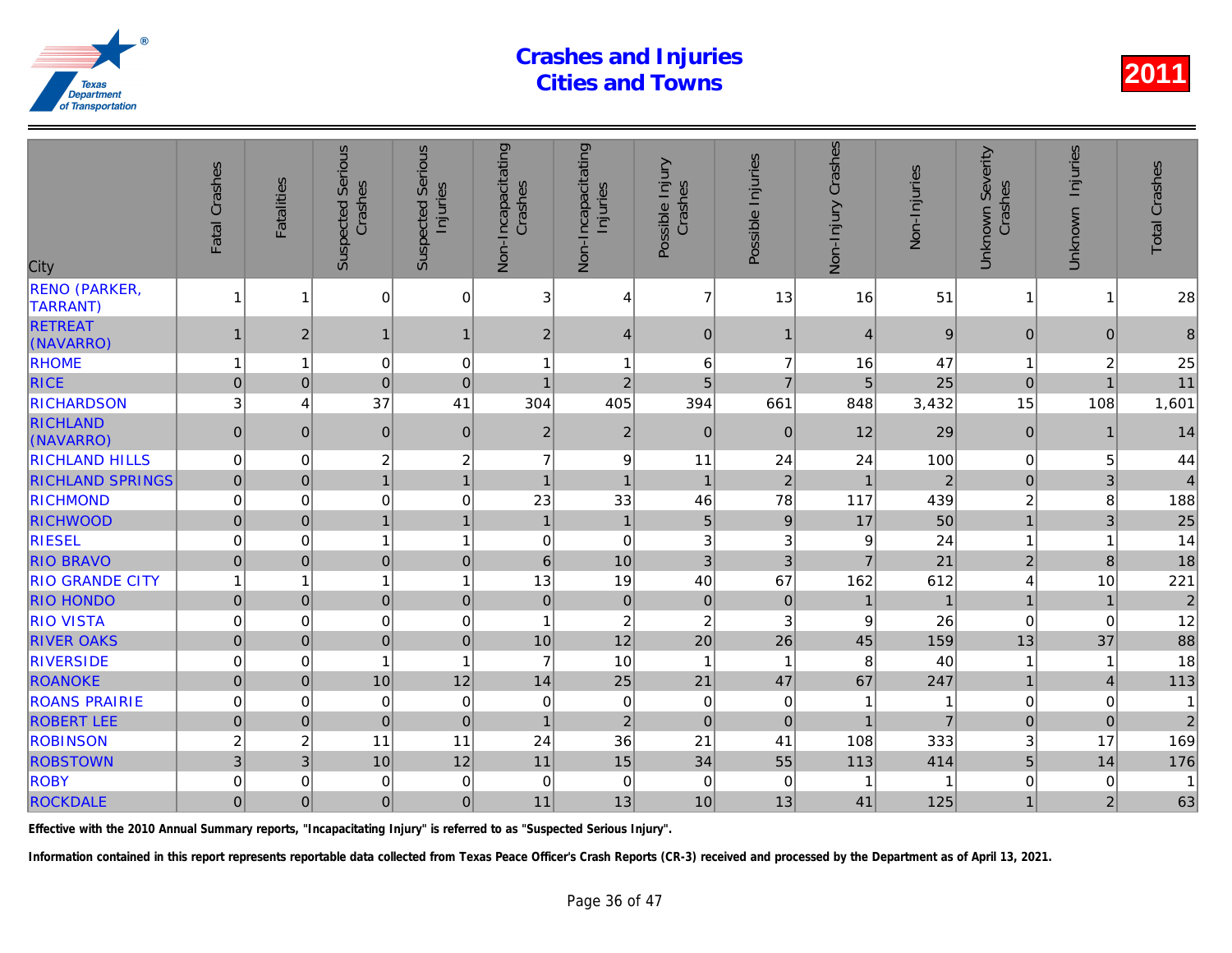| City                              | Fatal Crashes           | <b>Fatalities</b> | Serious<br>Crashes<br>Suspected | <b>Serious</b><br>Injuries<br>Suspected | Non-Incapacitating<br>Crashes | Non-Incapacitating<br>Injuries | Possible Injury<br>Crashes | Possible Injuries | Non-Injury Crashes | Non-Injuries   |
|-----------------------------------|-------------------------|-------------------|---------------------------------|-----------------------------------------|-------------------------------|--------------------------------|----------------------------|-------------------|--------------------|----------------|
| <b>ROCKPORT</b>                   | 1                       | 1                 | 5                               | 5                                       | 11                            | 17                             | 35                         | 45                | 92                 | 417            |
| <b>ROCKSPRINGS</b>                | $\overline{0}$          | $\mathbf 0$       | $\overline{0}$                  | $\overline{0}$                          | $\mathbf 0$                   | $\pmb{0}$                      | $\mathbf 0$                | $\mathbf 0$       | $\overline{3}$     | 8              |
| <b>ROCKWALL</b>                   | $\mathbf{1}$            | 1                 | 13                              | 15                                      | 57                            | 78                             | 106                        | 172               | 395                | 1,445          |
| <b>ROCKY MOUND</b>                | $\overline{0}$          | $\mathbf{0}$      | $\mathbf{1}$                    | $\mathbf{1}$                            | $\mathbf{0}$                  | $\overline{0}$                 | $\mathbf 0$                | 0                 | $\mathbf 0$        | $\Omega$       |
| <b>ROGERS (BELL)</b>              | $\mathbf 0$             | $\Omega$          | $\mathbf{1}$                    | $\overline{1}$                          | 0                             | $\mathsf 0$                    | 3                          | 5                 | 5                  | 23             |
| <b>ROLLINGWOOD</b>                | $\overline{0}$          | $\mathbf{0}$      | $\overline{0}$                  | $\boldsymbol{0}$                        | $\mathbf{1}$                  | $\mathbf{1}$                   | $\overline{1}$             | $\overline{2}$    | $\overline{7}$     | 21             |
| <b>ROMA</b>                       | $\overline{1}$          | 1                 | 1                               | $\overline{1}$                          | $\overline{7}$                | 10                             | 11                         | 24                | 30                 | 92             |
| <b>ROMAN FOREST</b>               | $\overline{0}$          | $\mathbf 0$       | $\overline{0}$                  | $\mathbf 0$                             | $\pmb{0}$                     | $\mathbf 0$                    | $\mathbf{1}$               | $\mathbf{1}$      | $\mathbf{1}$       | 3              |
| <b>ROPESVILLE</b>                 | $\mathbf 0$             | $\Omega$          | 0                               | $\mathbf 0$                             | 1                             | $\overline{\mathbf{4}}$        | $\mathbf 0$                | $\overline{c}$    | $\overline{c}$     |                |
| <b>ROSCOE</b>                     | $\overline{0}$          | $\Omega$          | $\overline{0}$                  | $\mathbf 0$                             | $\mathbf 0$                   | $\mathbf 0$                    | $\overline{0}$             | $\Omega$          | $\overline{2}$     |                |
| <b>ROSE CITY</b>                  | $\mathbf 0$             | $\Omega$          | 0                               | $\mathbf 0$                             | $\overline{4}$                | 4                              | 11                         | 22                | 20                 | 60             |
| <b>ROSEBUD</b>                    | $\pmb{0}$               | $\mathbf 0$       | $\overline{0}$                  | $\mathbf 0$                             | $\mathbf 0$                   | $\mathbf 0$                    | $\overline{1}$             | $\overline{1}$    | $\overline{4}$     | 8              |
| <b>ROSENBERG</b>                  | $\overline{c}$          | $\overline{c}$    | 8                               | 10                                      | 38                            | 44                             | 87                         | 152               | 240                | 929            |
| <b>ROSHARON</b>                   | $\pmb{0}$               | $\mathbf 0$       | 0                               | $\mathbf 0$                             | $\pmb{0}$                     | $\pmb{0}$                      | $\mathbf 0$                | $\mathbf 0$       |                    |                |
| <b>ROSS</b>                       | $\mathbf 0$             | 0                 | 0                               | $\mathbf 0$                             | $\overline{c}$                | $\boldsymbol{2}$               | $\overline{4}$             | 5                 | 6                  | 36             |
| <b>ROSSER</b>                     | $\overline{0}$          | $\mathbf{0}$      | 1                               | $\mathbf 2$                             | $\mathbf 0$                   | $\overline{0}$                 | $\pmb{0}$                  | $\mathbf 0$       | $\pmb{0}$          | $\overline{0}$ |
| <b>ROTAN</b>                      | $\mathbf 0$             | 0                 | $\overline{0}$                  | $\mathbf 0$                             | 0                             | $\mathbf 0$                    | $\mathbf{1}$               | 1                 | $\overline{7}$     | 24             |
| <b>ROUND MOUNTAIN</b><br>(BLANCO) | $\overline{0}$          | $\mathbf{0}$      | $\overline{0}$                  | $\pmb{0}$                               | $\overline{2}$                | $\overline{2}$                 | $\mathbf{1}$               | $\mathbf 1$       | $\overline{7}$     | 15             |
| <b>ROUND ROCK</b>                 | 4                       | 4                 | 6                               | 6                                       | 5                             | $\,6\,$                        | 6                          | 9                 | 31                 | 98             |
| <b>ROUND TOP</b>                  | $\mathbf{1}$            | 1                 | $\overline{0}$                  | $\mathbf 0$                             | $\pmb{0}$                     | $\mathbf 0$                    | $\mathbf 0$                | 1                 | $\overline{4}$     | 9              |
| <b>ROWLETT</b>                    | $\boldsymbol{0}$        | 0                 | 14                              | 15                                      | 55                            | 65                             | 82                         | 123               | 249                | 924            |
| <b>ROXTON</b>                     | $\overline{0}$          | $\Omega$          | $\overline{0}$                  | $\mathbf 0$                             | $\mathbf 0$                   | $\mathbf 0$                    | $\mathbf 0$                | $\Omega$          | $\overline{2}$     | 3              |
| <b>ROYSE CITY</b>                 | $\overline{c}$          | 3                 | 5                               | $\,6$                                   | 17                            | 19                             | 29                         | 55                | 52                 | 139            |
| <b>RUNGE</b>                      | $\overline{0}$          | $\Omega$          | $\overline{0}$                  | $\overline{0}$                          | $\overline{1}$                | $\mathbf{1}$                   | $\Omega$                   | $\Omega$          | $\overline{4}$     |                |
| <b>RUSK</b>                       | $\overline{\mathbf{c}}$ | $\overline{c}$    | $\overline{c}$                  | $\overline{c}$                          | 5                             | $\overline{7}$                 | 8                          | 14                | 48                 | 209            |
| <b>SABINAL</b>                    | 0                       | $\mathbf 0$       | $\vert 4 \vert$                 | 5                                       | $\mathbf{1}$                  | $\mathbf 2$                    | $\mathbf{1}$               | $\overline{2}$    | $\overline{4}$     | 12             |
|                                   |                         |                   |                                 |                                         |                               |                                |                            |                   |                    |                |

Effective with the 2010 Annual Summary reports, "Incapacitating Injury" is referred to as "Suspected Serious Injury".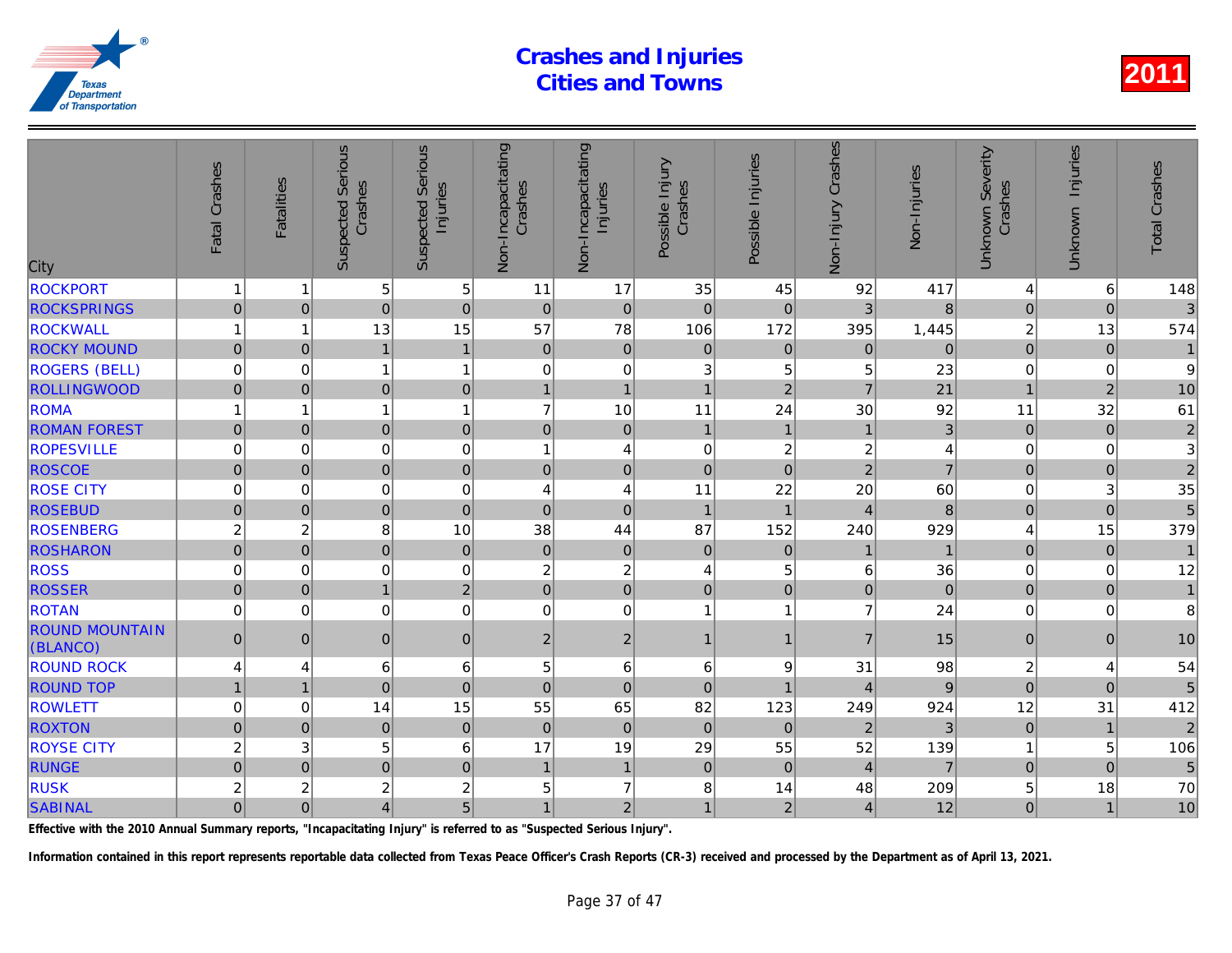| City                        | Fatal Crashes            | <b>Fatalities</b> | <b>Serious</b><br>Crashes<br>Suspected | Serious<br>Injuries<br>Suspected | Non-Incapacitating<br>Crashes | Non-Incapacitating<br>Injuries | Possible Injury<br>Crashes | Possible Injuries | Crashes<br>Non-Injury | Non-Injuries   |
|-----------------------------|--------------------------|-------------------|----------------------------------------|----------------------------------|-------------------------------|--------------------------------|----------------------------|-------------------|-----------------------|----------------|
| <b>SACHSE</b>               | 0                        | $\mathbf 0$       | 12                                     | 14                               | 22                            | 36                             | 34                         | 70                | 95                    | 353            |
| <b>SADLER</b>               | $\overline{0}$           | $\Omega$          | $\overline{0}$                         | $\mathbf 0$                      | $\overline{2}$                | $\overline{2}$                 | $\mathbf 0$                | 0                 | 8                     | 12             |
| <b>SAGINAW</b>              | 0                        | $\Omega$          | 14                                     | 18                               | 27                            | 40                             | 60                         | 87                | 313                   | 1,020          |
| <b>SAINT JO</b>             | $\mathbf 0$              | $\Omega$          | $\mathbf 0$                            | $\mathbf 0$                      | $\pmb{0}$                     | 0                              | $\mathbf 0$                | $\mathbf 0$       | $\overline{1}$        | $\overline{a}$ |
| <b>SALADO</b>               | 0                        | $\mathbf 0$       | 0                                      | $\mathbf 0$                      | 3                             | 8                              | $\mathbf 0$                | $\Omega$          | 6                     | 16             |
| <b>SAN ANGELO</b>           | 3                        | 3                 | 41                                     | 52                               | 248                           | 331                            | 365                        | 546               | 1,196                 | 4,448          |
| <b>SAN ANTONIO</b>          | 108                      | 112               | 473                                    | 588                              | 2,255                         | 2,921                          | 7,848                      | 12,367            | 16,243                | 54,034         |
| <b>SAN AUGUSTINE</b>        | $\pmb{0}$                | $\overline{0}$    | $\mathbf 0$                            | $\mathbf 0$                      | $\overline{2}$                | $\sqrt{3}$                     | 11                         | 17                | 34                    | 87             |
| <b>SAN BENITO</b>           | 0                        | $\mathbf 0$       | 10                                     | 13                               | 25                            | 40                             | 88                         | 158               | 112                   | 489            |
| <b>SAN DIEGO</b>            | $\overline{0}$           | $\Omega$          | $\overline{0}$                         | $\mathbf 0$                      | $\overline{1}$                | $\overline{2}$                 | $\Omega$                   | $\overline{1}$    | $\overline{2}$        | $\overline{2}$ |
| <b>SAN ELIZARIO</b>         | 0                        | $\Omega$          | 1                                      | $\mathbf{1}$                     | 1                             | $\mathbf{1}$                   | $\overline{1}$             | 1                 | 3                     | 15             |
| <b>SAN FELIPE</b>           | $\overline{0}$           | $\mathbf 0$       | $\overline{0}$                         | $\mathbf 0$                      | $\overline{4}$                | $\vert 4 \vert$                | $\overline{1}$             | $\overline{2}$    | 9                     | 81             |
| <b>SAN GERONIMO</b>         | 0                        | $\mathbf 0$       | 0                                      | $\mathbf 0$                      | $\mathbf 0$                   | $\mathbf 0$                    | $\mathbf 0$                | $\mathbf 0$       |                       |                |
| <b>SAN JUAN</b>             | $\overline{2}$           | $\overline{2}$    | 3                                      | 3                                | $\overline{2}$                | $\overline{5}$                 | 27                         | 60                | 45                    | 172            |
| <b>SAN LEON</b>             | 0                        | $\Omega$          | 0                                      | $\mathbf 0$                      | $\mathbf 0$                   | $\mathbf 0$                    | $\overline{1}$             | 1                 |                       | 2              |
| <b>SAN MARCOS</b>           | $\overline{\mathcal{L}}$ | $\overline{4}$    | 46                                     | 51                               | 136                           | 208                            | 218                        | 345               | 665                   | 2,504          |
| <b>SAN PATRICIO</b>         | 0                        | $\Omega$          | $\mathbf{1}$                           | -1                               | $\Omega$                      | $\mathbf 0$                    | $\Omega$                   | $\Omega$          | $\overline{2}$        |                |
| <b>SAN PEDRO</b><br>(BEXAR) | $\overline{0}$           | $\Omega$          | $\overline{0}$                         | $\mathbf 0$                      | $\mathbf{0}$                  | $\overline{0}$                 | $\overline{1}$             | $\overline{2}$    | $\overline{1}$        | $\overline{2}$ |
| <b>SAN PERLITA</b>          | 0                        | $\Omega$          | 0                                      | $\mathbf 0$                      | 1                             | $\mathbf{1}$                   | $\Omega$                   | 0                 | $\Omega$              |                |
| <b>SAN SABA</b>             | $\overline{0}$           | $\overline{0}$    | $\mathbf{1}$                           | $\mathbf{1}$                     | $\overline{2}$                | 3 <sup>1</sup>                 | $\overline{4}$             | 5                 | 21                    | 64             |
| <b>SANCTUARY</b>            | 0                        | $\Omega$          | 0                                      | $\mathbf 0$                      |                               | $\mathbf{1}$                   | 1                          | 3                 | 3                     | 15             |
| <b>SANDY POINT</b>          | $\overline{0}$           | $\Omega$          | $\overline{0}$                         | $\mathbf 0$                      | $\mathbf{0}$                  | $\overline{0}$                 | $\overline{1}$             | $\overline{2}$    | $\overline{4}$        | 9              |
| <b>SANFORD</b>              | 0                        | $\mathbf 0$       | 0                                      | $\mathbf 0$                      | $\Omega$                      | 0                              | $\overline{1}$             | 1                 | $\mathbf 0$           |                |
| <b>SANGER</b>               | $\Omega$                 | $\overline{0}$    | $\overline{0}$                         | $\mathbf 0$                      | 9                             | 16                             | 18                         | 37                | 55                    | 154            |
| <b>SANSOM PARK</b>          | 0                        | $\Omega$          | 1                                      | $\mathbf{1}$                     | 5                             | 6                              | 11                         | 16                | 21                    | 67             |
|                             |                          |                   |                                        |                                  |                               |                                |                            |                   |                       |                |

Effective with the 2010 Annual Summary reports, "Incapacitating Injury" is referred to as "Suspected Serious Injury".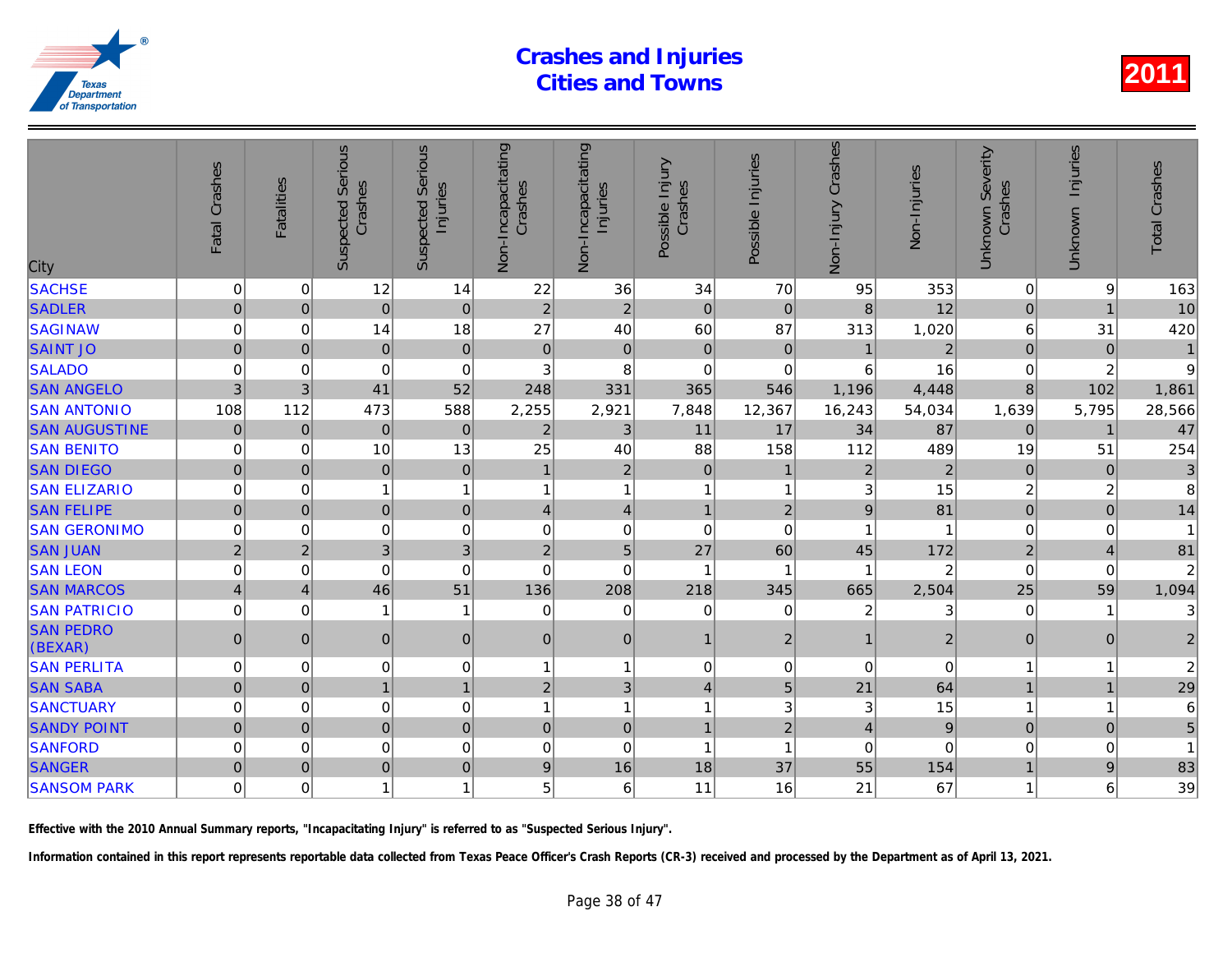| City                           | Fatal Crashes  | <b>Fatalities</b>       | <b>Suspected Serious</b><br>Crashes | Serious<br>Injuries<br>Suspected | Non-Incapacitating<br>Crashes | Non-Incapacitating<br>Injuries | Possible Injury<br>Crashes | Possible Injuries | Non-Injury Crashes | Non-Injuries   |
|--------------------------------|----------------|-------------------------|-------------------------------------|----------------------------------|-------------------------------|--------------------------------|----------------------------|-------------------|--------------------|----------------|
| <b>SANTA ANNA</b><br>(COLEMAN) | $\pmb{0}$      | $\mathbf{0}$            | $\mathbf 0$                         | $\mathbf 0$                      | 4                             | 6                              | $\mathbf 0$                | $\mathbf{0}$      | 3                  |                |
| <b>SANTA CLARA</b>             | 0              | 0                       | 1                                   | $\mathbf{1}$                     | 3                             | 3                              | 0                          | $\mathbf 0$       | 2                  | 8              |
| <b>SANTA FE</b>                | $\overline{2}$ | $\overline{2}$          | $\overline{7}$                      | 10                               | 16                            | 20                             | 41                         | 81                | 122                | 422            |
| <b>SANTA ROSA</b>              | 0              | 0                       | 0                                   | 0                                | 0                             | 0                              | 5                          | $\overline{7}$    | 9                  | 31             |
| <b>SAVOY</b>                   | $\overline{0}$ | $\mathbf 0$             | $\mathbf 0$                         | $\pmb{0}$                        | $\mathbf 0$                   | $\mathbf 0$                    | $\overline{4}$             | 5                 | $\overline{0}$     | 11             |
| <b>SCENIC OAKS</b>             | $\mathbf 0$    | $\mathbf 0$             | $\mathbf 0$                         | $\mathbf 0$                      | $\mathbf 0$                   | $\pmb{0}$                      | $\mathbf 0$                | $\mathbf 0$       | 1                  |                |
| <b>SCHERTZ</b>                 | 3              | 3 <sup>1</sup>          | 25                                  | 26                               | 62                            | 70                             | 77                         | 120               | 389                | 1,316          |
| <b>SCHULENBURG</b>             | $\mathbf 0$    | 0                       |                                     | $\mathbf{1}$                     | $\overline{1}$                | 1                              | $\mathbf{3}$               | 3                 | 21                 | 68             |
| <b>SCOTLAND</b>                | $\overline{0}$ | $\mathbf 0$             | $\mathbf 0$                         | $\pmb{0}$                        | $\mathbf{1}$                  | $\mathbf{1}$                   | $\mathbf 0$                | $\mathbf 0$       | 5                  | 13             |
| <b>SCURRY</b>                  | 0              | $\mathbf 0$             | $\mathbf 0$                         | $\mathbf 0$                      | $\overline{\mathbf{1}}$       | $\mathbf{1}$                   | $\mathbf{1}$               | -1                | 6                  | 11             |
| <b>SEABROOK</b>                |                | 1                       | 13                                  | 14                               | 35                            | 48                             | 25                         | 38                | 121                | 487            |
| <b>SEADRIFT</b>                | 0              | 0                       | $\mathbf 0$                         | 0                                | $\mathbf 0$                   | $\mathbf 0$                    | $\mathbf 0$                | $\mathbf 0$       | -1                 |                |
| <b>SEAGOVILLE</b>              | $\overline{0}$ | $\mathbf 0$             | $\overline{3}$                      | 3                                | 11                            | 13                             | 17                         | 27                | 47                 | 166            |
| <b>SEALY</b>                   | $\overline{c}$ | $\overline{\mathbf{c}}$ | $\ensuremath{\mathsf{3}}$           | $\overline{4}$                   | $\overline{7}$                | 10                             | $\overline{7}$             | 12                | 55                 | 167            |
| <b>SEBASTIAN</b>               | $\mathbf 0$    | $\overline{0}$          | $\mathbf 0$                         | $\overline{0}$                   | $\mathbf{0}$                  | $\pmb{0}$                      | $\mathbf 0$                | $\mathbf{0}$      | $\overline{2}$     | 14             |
| <b>SEGUIN</b>                  | 3              | 3                       | 38                                  | 54                               | 53                            | 72                             | 112                        | 175               | 396                | 1,451          |
| <b>SELMA</b>                   | $\mathbf 0$    | $\pmb{0}$               | 10                                  | 11                               | 38                            | 47                             | 41                         | 54                | 99                 | 482            |
| <b>SEMINOLE</b>                | 0              | 0                       | $\boldsymbol{2}$                    | $\overline{\mathbf{c}}$          | 13                            | 18                             | 4                          | 6                 | 24                 | 88             |
| <b>SEVEN OAKS</b>              | $\overline{0}$ | $\mathbf 0$             | $\overline{0}$                      | $\mathbf 0$                      | $\overline{1}$                | $\mathbf{3}$                   | $\mathbf{1}$               | $\overline{4}$    | $\overline{4}$     | 11             |
| <b>SEVEN POINTS</b>            | $\mathbf 0$    | $\Omega$                | $\boldsymbol{2}$                    | $\overline{c}$                   | 5                             | $\overline{7}$                 | $\boldsymbol{9}$           | 16                | 33                 | 118            |
| <b>SEYMOUR</b>                 | $\overline{0}$ | $\mathbf 0$             | $\overline{2}$                      | $\overline{2}$                   | $\overline{2}$                | $\overline{5}$                 | $\overline{2}$             | 3                 | 13                 | 36             |
| <b>SHADY SHORES</b>            | $\mathbf 0$    | 0                       | 1                                   | $\mathbf{1}$                     | $\overline{1}$                | 4                              | $\mathbf 0$                | 0                 | 1                  | $\overline{a}$ |
| <b>SHALLOWATER</b>             | $\mathbf 0$    | $\mathbf{0}$            | $\mathbf 0$                         | $\overline{0}$                   | $\overline{0}$                | $\mathbf 0$                    | $\mathbf{1}$               | $\overline{1}$    | $\overline{2}$     |                |
| <b>SHAMROCK</b>                | $\mathbf 0$    | 0                       | $\overline{c}$                      | $\overline{c}$                   | $\overline{1}$                | $\sqrt{2}$                     | $\overline{2}$             | $\overline{c}$    | 12                 | 25             |
| <b>SHAVANO PARK</b>            | $\pmb{0}$      | $\pmb{0}$               | 1                                   | $\mathbf{1}$                     | $\overline{c}$                | $\overline{2}$                 | $\mathbf 0$                | $\overline{2}$    | 15                 | 37             |
| <b>SHENANDOAH</b>              | $\mathbf 0$    | 0                       | $\overline{c}$                      | $\overline{c}$                   | 20                            | 26                             | 25                         | 41                | 156                | 486            |
|                                |                |                         |                                     |                                  |                               |                                |                            |                   |                    |                |

Effective with the 2010 Annual Summary reports, "Incapacitating Injury" is referred to as "Suspected Serious Injury".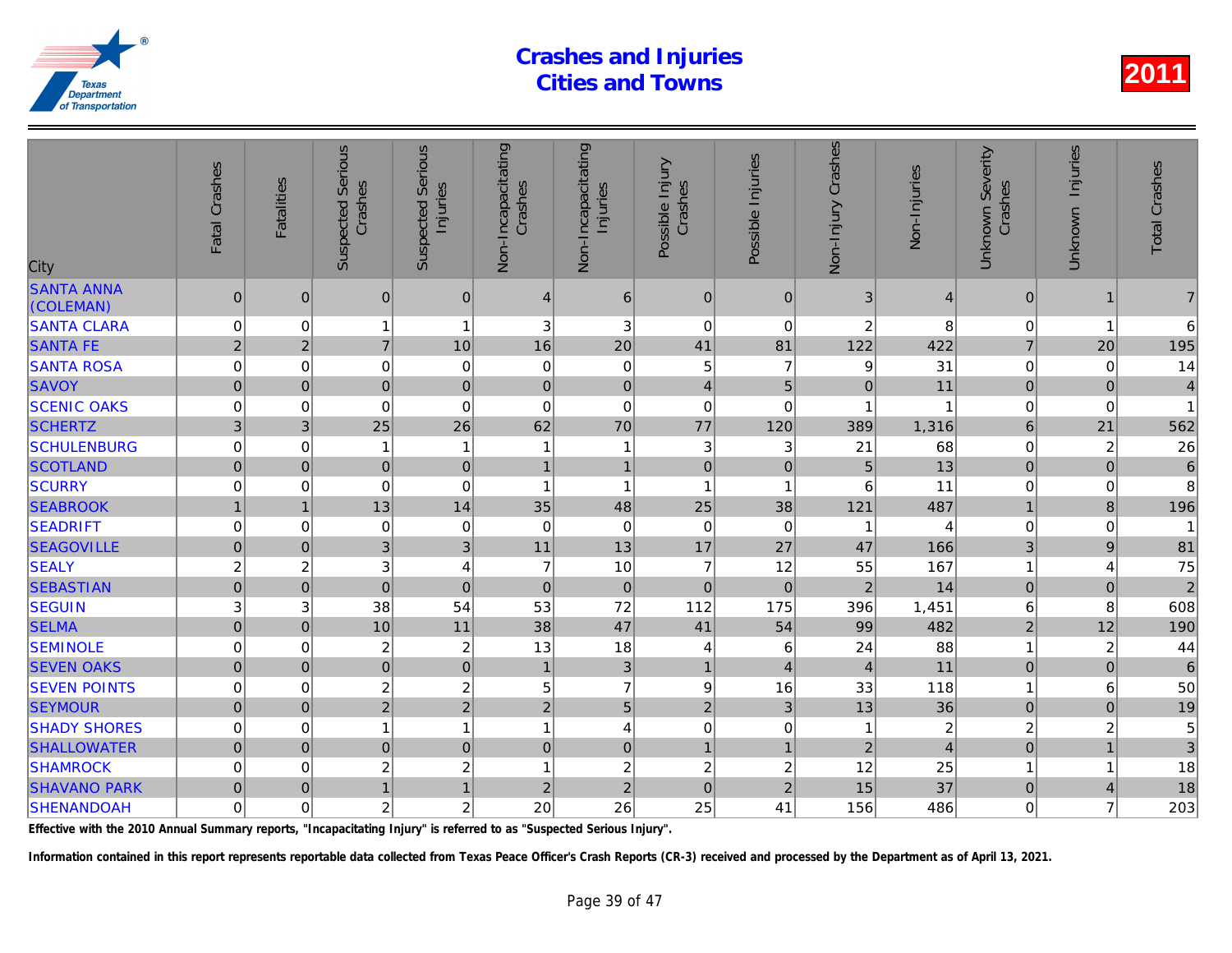| City                                | Fatal Crashes    | <b>Fatalities</b> | Serious<br>Crashes<br>Suspected | <b>Serious</b><br>Injuries<br>Suspected | Non-Incapacitating<br>Crashes | Non-Incapacitating<br>Injuries | Possible Injury<br>Crashes | Possible Injuries       | Non-Injury Crashes | Non-Injuries   |
|-------------------------------------|------------------|-------------------|---------------------------------|-----------------------------------------|-------------------------------|--------------------------------|----------------------------|-------------------------|--------------------|----------------|
| <b>SHEPHERD</b>                     | $\pmb{0}$        | $\mathbf{0}$      | 5                               | $\boldsymbol{8}$                        | $9$                           | $9\,$                          | $6\phantom{1}6$            | 9                       | 37                 | 118            |
| <b>SHERMAN</b>                      | 6                | 6                 | 46                              | 65                                      | 119                           | 179                            | 109                        | 194                     | 167                | 745            |
| <b>SHINER</b>                       | $\mathbf 0$      | $\Omega$          | $\mathbf 0$                     | $\mathbf 0$                             | $\mathbf 0$                   | $\pmb{0}$                      | $\mathbf 0$                | $\mathbf 0$             | $\overline{4}$     | 9              |
| <b>SHOREACRES</b>                   | 0                | 0                 | $\mathbf 0$                     | $\boldsymbol{0}$                        | 1                             | $\overline{1}$                 | $\Omega$                   | $\mathbf 0$             | 3                  |                |
| <b>SILSBEE</b>                      | $\mathbf{1}$     | 1                 | $\mathbf{1}$                    | $\mathbf{1}$                            | 12                            | 22                             | 24                         | 42                      | 47                 | 181            |
| <b>SIMONTON</b>                     | $\mathbf 0$      | $\Omega$          | 0                               | $\mathbf 0$                             | $\mathbf{1}$                  | $\mathbf{1}$                   | $\mathbf{1}$               | $\overline{\mathbf{1}}$ | 1                  |                |
| <b>SINTON</b>                       | $\mathbf{1}$     | $\overline{1}$    | $\overline{3}$                  | $\overline{\mathbf{4}}$                 | 8                             | $\vert 9 \vert$                | $\bf{8}$                   | 12                      | 27                 | 100            |
| <b>SKIDMORE</b>                     | 0                | 0                 | 0                               | $\mathbf 0$                             | 0                             | $\mathsf 0$                    | $\mathbf 0$                | 0                       | 0                  | $\Omega$       |
| <b>SLATON</b>                       | $\overline{2}$   | $\overline{2}$    | $\vert 4 \vert$                 | $6\phantom{1}$                          | 5                             | $\bf{8}$                       | $\overline{4}$             | 5                       | 18                 | 49             |
| <b>SMILEY</b>                       | $\mathbf 0$      | $\Omega$          | 0                               | $\mathbf 0$                             | 0                             | $\mathbf 0$                    | $\Omega$                   | $\Omega$                | $\boldsymbol{2}$   |                |
| <b>SMITHVILLE</b>                   | $\overline{0}$   | $\mathbf{0}$      | $\mathbf{1}$                    | $\mathbf{1}$                            | 9                             | 15                             | $\boldsymbol{8}$           | 13                      | 35                 | 109            |
| <b>SMYER</b>                        | 0                | 0                 | $\boldsymbol{0}$                | $\mathbf 0$                             | 1                             | 1                              | $\mathbf 0$                | 0                       |                    | $\overline{a}$ |
| <b>SNOOK</b>                        | $\overline{0}$   | $\mathbf 0$       | $\overline{0}$                  | $\mathbf 0$                             | $\pmb{0}$                     | $\pmb{0}$                      | $\mathbf 0$                | $\mathbf 0$             | $\overline{2}$     |                |
| <b>SNYDER</b>                       | $\boldsymbol{0}$ | $\mathbf 0$       | $\overline{7}$                  | 8                                       | 21                            | 36                             | 20                         | 34                      | 97                 | 324            |
| <b>SOCORRO</b>                      | $\overline{7}$   | 9                 | 11                              | 18                                      | 29                            | 42                             | 90                         | 151                     | 261                | 872            |
| <b>SOMERSET</b>                     | $\mathbf 0$      | 0                 | $\mathbf 0$                     | $\mathbf 0$                             | 0                             | $\boldsymbol{0}$               | 11                         | 11                      | 9                  | 39             |
| <b>SOMERVILLE</b>                   | $\overline{0}$   | $\mathbf 0$       | $\overline{0}$                  | $\mathbf 0$                             | $\mathbf{1}$                  | $\overline{1}$                 | $\overline{2}$             | $\overline{4}$          | 8                  | 19             |
| SONORA                              | $\mathbf 0$      | 0                 | 0                               | $\mathbf 0$                             | 0                             | $\mathsf 0$                    | $\overline{4}$             | 4                       | 18                 | 46             |
| <b>SOUR LAKE</b>                    | $\mathbf{1}$     |                   | $\mathbf{1}$                    | $\mathbf{1}$                            | 1                             | 8                              | $\overline{2}$             | $\overline{4}$          | $\overline{7}$     | 19             |
| <b>SOUTH HOUSTON</b>                | 1                | 1                 | 6                               | 8                                       | 13                            | 17                             | 33                         | 46                      | 172                | 586            |
| <b>SOUTH PADRE</b><br><b>ISLAND</b> | $\mathbf{1}$     | 1                 | $\overline{2}$                  | $\boldsymbol{2}$                        | 9                             | 12                             | 12                         | 25                      | 10                 | 93             |
| <b>SOUTHLAKE</b>                    | $\mathbf{1}$     | 1                 | 10                              | 12                                      | 76                            | 107                            | 103                        | 148                     | 353                | 1,274          |
| <b>SOUTHMAYD</b>                    | $\overline{1}$   | 1                 | $\overline{0}$                  | $\mathbf 0$                             | $\overline{1}$                | $\overline{2}$                 | $\mathbf{0}$               | $\mathbf{0}$            | 3                  |                |
| <b>SOUTHSIDE PLACE</b>              | $\mathbf 0$      | $\Omega$          | $\mathbf 0$                     | $\mathbf 0$                             | 0                             | $\mathbf 0$                    | 1                          | 1                       | $\overline{7}$     | 22             |
| <b>SPEARMAN</b>                     | $\overline{0}$   | $\mathbf{0}$      | $\overline{0}$                  | $\pmb{0}$                               | $\overline{c}$                | $\mathbf 2$                    | $\mathbf 0$                | $\overline{0}$          | $\overline{7}$     | 9              |
| <b>SPLENDORA</b>                    | $\mathbf 0$      | $\Omega$          | $\mathbf{1}$                    | $\overline{1}$                          | $\overline{7}$                | 10                             | 8                          | 11                      | 42                 | 117            |
|                                     |                  |                   |                                 |                                         |                               |                                |                            |                         |                    |                |

Effective with the 2010 Annual Summary reports, "Incapacitating Injury" is referred to as "Suspected Serious Injury".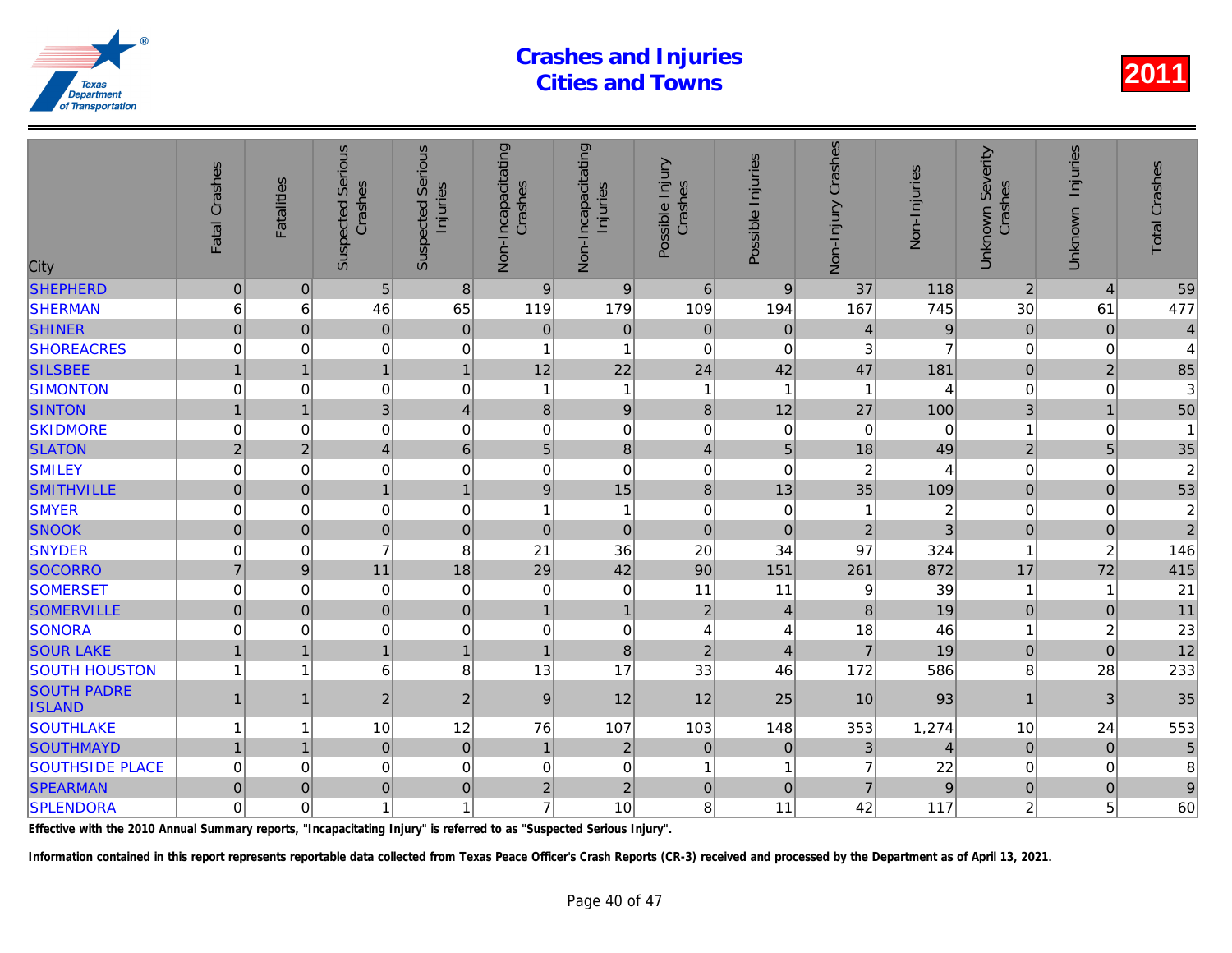| City                                   | Fatal Crashes  | <b>Fatalities</b> | <b>Suspected Serious</b><br>Crashes | Serious<br>Injuries<br>Suspected | Non-Incapacitating<br>Crashes | Non-Incapacitating<br>Injuries | Possible Injury<br>Crashes | Possible Injuries       | Non-Injury Crashes    | Non-Injuries   |
|----------------------------------------|----------------|-------------------|-------------------------------------|----------------------------------|-------------------------------|--------------------------------|----------------------------|-------------------------|-----------------------|----------------|
| <b>SPRING</b>                          | $\mathbf 0$    | $\mathbf{0}$      | $\mathbf{0}$                        | 0                                | $\overline{2}$                | 3                              | $\overline{2}$             | $\overline{2}$          | 16                    | 48             |
| <b>SPRING VALLEY</b><br>(HARRIS)       | $\Omega$       | $\Omega$          | 3                                   | 3                                | 13                            | 15                             | 16                         | 32                      | 88                    | 289            |
| <b>SPRINGTOWN</b><br>(PARKER)          | $\mathbf{0}$   | $\mathbf{0}$      | 5                                   | 6                                | 9                             | 12                             | 16                         | 22                      | 68                    | 236            |
| <b>SPUR</b>                            | 0              | 0                 | 0                                   | 0                                | 1                             | 1                              | 0                          | 0                       |                       | $\overline{a}$ |
| <b>ST. HEDWIG</b>                      |                | $\overline{1}$    | $\overline{0}$                      | $\mathbf 0$                      | $\overline{c}$                | $\overline{2}$                 | $\overline{c}$             | 3                       | $6\phantom{a}$        | 10             |
| <b>ST. PAUL (COLLIN)</b>               | 0              | $\Omega$          | 1                                   | $\mathbf{1}$                     | $\overline{1}$                | $\mathbf{1}$                   | 1                          | $\overline{\mathbf{1}}$ | $\boldsymbol{\Delta}$ |                |
| <b>STAFFORD</b>                        | $\overline{2}$ | 2 <sup>1</sup>    | $5\phantom{.}$                      | $\,6\,$                          | 45                            | 63                             | 49                         | 66                      | 324                   | 1,074          |
| <b>STAGECOACH</b>                      | 0              | 0                 | $\mathbf 0$                         | 0                                | 0                             | $\pmb{0}$                      | $\pmb{0}$                  | 0                       | $\overline{c}$        |                |
| <b>STANTON</b>                         | $\overline{0}$ | $\Omega$          | $\overline{1}$                      | $\mathbf{1}$                     | 5                             | 5                              | $\mathbf{1}$               | $\overline{2}$          | 16                    | 49             |
| <b>STAPLES</b>                         | $\mathbf 0$    | $\Omega$          | $\mathbf 0$                         | $\mathbf 0$                      | $\mathbf 0$                   | $\mathbf 0$                    | $\mathbf 0$                | $\mathbf 0$             | $\overline{c}$        |                |
| <b>STEPHENVILLE</b>                    | $\mathbf{1}$   | $\overline{1}$    | 6                                   | $\overline{7}$                   | 70                            | 94                             | 47                         | 77                      | 102                   | 433            |
| <b>STERLING CITY</b>                   | 1              | 1                 | $\mathbf 0$                         | $\mathbf 0$                      | 1                             | 1                              | $\mathbf{1}$               | -1                      | 1                     | 7              |
| <b>STINNETT</b>                        | $\mathbf 0$    | $\mathbf{0}$      | $\mathbf 0$                         | $\mathbf 0$                      | $\mathbf{1}$                  | $\mathbf{1}$                   | $\pmb{0}$                  | $\mathbf 0$             | $\overline{4}$        |                |
| <b>STOCKDALE</b>                       | $\mathbf 0$    | $\mathbf 0$       | $\pmb{0}$                           | $\pmb{0}$                        | $\overline{1}$                | $\boldsymbol{2}$               | 4                          | 4                       | 10                    | 29             |
| <b>STRATFORD</b>                       | $\overline{0}$ | $\mathbf{0}$      | $\overline{0}$                      | $\mathbf 0$                      | 3                             | $\overline{4}$                 | $\mathbf 0$                | $\overline{1}$          | $\overline{7}$        | 11             |
| <b>SUDAN</b>                           | $\mathbf 0$    | 0                 | $\mathbf 0$                         | $\mathbf 0$                      | $\Omega$                      | $\Omega$                       | $\mathbf 0$                | 0                       | 8                     | 13             |
| <b>SUGAR LAND</b>                      | 3              | $\mathbf{3}$      | 24                                  | 25                               | 114                           | 148                            | 180                        | 287                     | 883                   | 2,897          |
| <b>SULLIVAN CITY</b>                   | 0              | $\Omega$          | $\mathbf 0$                         | $\mathbf 0$                      | 1                             | 3                              | $\mathbf{1}$               | -1                      | 6                     | 32             |
| <b>SULPHUR SPRINGS</b>                 |                | 1                 | 8                                   | $\overline{9}$                   | 25                            | 34                             | 56                         | 79                      | 246                   | 805            |
| <b>SUNDOWN</b>                         | $\mathbf 0$    | 0                 | $\mathbf 0$                         | $\mathbf 0$                      | 1                             | $\mathbf{1}$                   | $\mathbf{1}$               | $\overline{1}$          | 4                     | 15             |
| <b>SUNNYVALE</b>                       | $\overline{0}$ | $\overline{0}$    | $\mathbf{1}$                        | $\overline{1}$                   | 19                            | 26                             | 33                         | 58                      | 59                    | 213            |
| <b>SUNRISE BEACH</b><br><b>VILLAGE</b> | $\Omega$       | $\Omega$          | $\mathbf 0$                         | $\overline{0}$                   | 0                             | $\mathbf 0$                    | $\mathbf 0$                | $\mathbf{0}$            |                       |                |
| <b>SUNSET VALLEY</b>                   | $\pmb{0}$      | $\mathbf{0}$      | $\overline{4}$                      | 4                                | 12                            | 12                             | 18                         | 25                      | 48                    | 181            |
| <b>SURFSIDE BEACH</b>                  | $\mathbf 0$    | $\Omega$          | $\mathbf 0$                         | $\Omega$                         | $\mathbf 0$                   | $\mathbf 0$                    | 3                          | 5                       | 8                     | 55             |
|                                        |                |                   |                                     |                                  |                               |                                |                            |                         |                       |                |

Effective with the 2010 Annual Summary reports, "Incapacitating Injury" is referred to as "Suspected Serious Injury".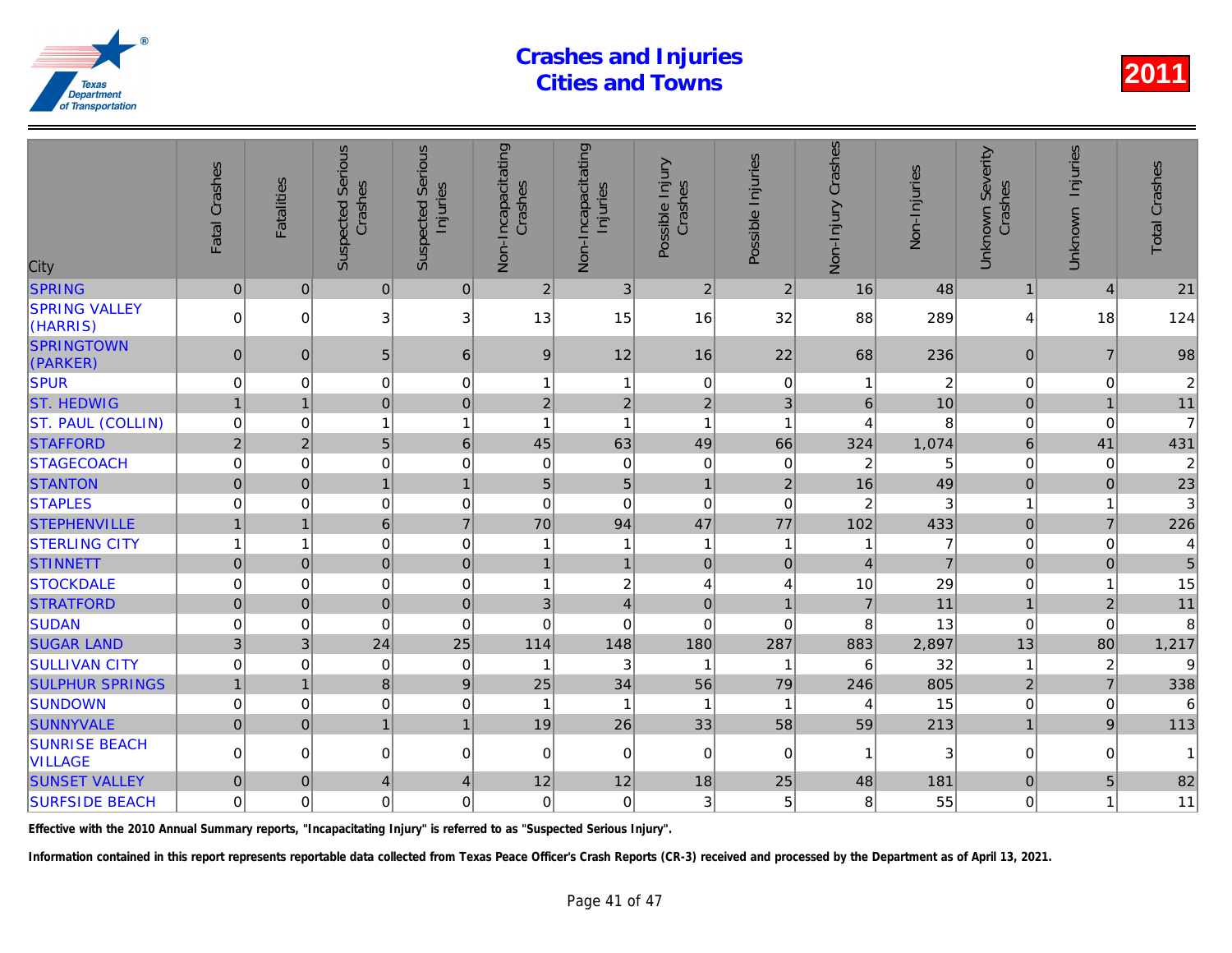| City                                 | Fatal Crashes  | <b>Fatalities</b> | <b>Suspected Serious</b><br>Crashes | Serious<br>Injuries<br>Suspected | Non-Incapacitating<br>Crashes | Non-Incapacitating<br>Injuries | Possible Injury<br>Crashes | Possible Injuries | Non-Injury Crashes | Non-Injuries   |
|--------------------------------------|----------------|-------------------|-------------------------------------|----------------------------------|-------------------------------|--------------------------------|----------------------------|-------------------|--------------------|----------------|
| <b>SWEENY</b>                        | $\mathbf 0$    | $\mathbf{0}$      | $\overline{2}$                      | $\overline{2}$                   | $\overline{2}$                | 3 <sup>1</sup>                 | $\overline{2}$             | 5                 | 17                 | 44             |
| <b>SWEETWATER</b>                    |                | 1                 | 6                                   | 6                                | 19                            | 26                             | 18                         | 28                | 80                 | 270            |
| <b>TAFT</b>                          | $\mathbf{1}$   | $\mathbf{1}$      | $\mathbf{1}$                        | $\mathbf{1}$                     | 3                             | 5 <sup>1</sup>                 | 3                          | 5                 | 8                  | 21             |
| <b>TAHOKA</b>                        | $\mathbf 0$    | $\mathbf 0$       | $\mathbf 0$                         | $\mathbf 0$                      | 3                             | $\ensuremath{\mathsf{3}}$      | 1                          | $\overline{1}$    | 10                 | 27             |
| <b>TALCO</b>                         | $\overline{0}$ | $\Omega$          | $\overline{1}$                      | $\overline{2}$                   | $\overline{2}$                | $\overline{2}$                 | $\mathbf{1}$               | $\overline{1}$    |                    | 9              |
| <b>TALTY</b>                         | $\mathbf 0$    | $\mathbf 0$       | $\overline{1}$                      | $\overline{1}$                   | $\overline{A}$                | $\overline{4}$                 | 1                          | $\overline{1}$    | 9                  | 23             |
| <b>TATUM</b>                         | $\mathbf 0$    | $\pmb{0}$         | $\pmb{0}$                           | $\mathbf 0$                      | $\pmb{0}$                     | $\mathbf 0$                    | $\mathbf 0$                | $\mathbf 0$       | $\overline{1}$     | $\overline{A}$ |
| <b>TAYLOR</b>                        | 3              | 3                 | $\overline{7}$                      | 8                                | 18                            | 25                             | 20                         | 32                | 75                 | 243            |
| <b>TAYLOR LAKE</b><br><b>VILLAGE</b> | $\mathbf{0}$   | $\mathbf{0}$      | $\mathbf{0}$                        | $\mathbf 0$                      | $\mathbf{3}$                  | 3                              | $\boldsymbol{0}$           | $\mathbf{0}$      | $\overline{7}$     | 21             |
| <b>TEAGUE</b>                        | $\mathbf 0$    | $\Omega$          | $\mathbf 0$                         | $\mathbf 0$                      | 3                             | 3                              | $\overline{4}$             | 6                 | 13                 | 27             |
| <b>TEHUACANA</b>                     | $\overline{0}$ | $\mathbf{0}$      | $\Omega$                            | $\mathbf 0$                      | $\mathbf{0}$                  | $\overline{0}$                 | $\mathbf 0$                | $\Omega$          |                    |                |
| <b>TEMPLE</b>                        | 13             | 13                | 27                                  | 33                               | 208                           | 275                            | 194                        | 339               | 662                | 2,524          |
| <b>TENAHA</b>                        | $\overline{1}$ | $\mathbf{1}$      | $\overline{1}$                      | $\mathbf{1}$                     | $\mathfrak{S}$                | $\overline{4}$                 | $\mathbf{1}$               | $\overline{3}$    | 8                  | 25             |
| <b>TERRELL</b>                       | 3              | 5                 | 13                                  | 19                               | 28                            | 33                             | 53                         | 90                | 146                | 545            |
| <b>TERRELL HILLS</b>                 | $\mathbf 0$    | $\Omega$          | $\overline{1}$                      | $\mathbf{1}$                     | $\overline{2}$                | $\overline{2}$                 | 5                          | 5                 | 20                 | 44             |
| <b>TEXARKANA</b>                     | $\overline{c}$ | $\overline{c}$    | 13                                  | 15                               | 126                           | 169                            | 289                        | 468               | 640                | 2,381          |
| <b>TEXAS CITY</b>                    | 9              | 9                 | 22                                  | 28                               | 63                            | 87                             | 69                         | 114               | 366                | 1,113          |
| <b>TEXHOMA</b>                       | $\mathbf 0$    | $\mathbf 0$       | $\mathbf 0$                         | 0                                | -1                            | $\mathbf{1}$                   | $\mathbf 0$                | $\mathbf 0$       | 0                  | $\Omega$       |
| <b>THE COLONY</b>                    | $\pmb{0}$      | $\mathbf{0}$      | $\overline{7}$                      | $\overline{7}$                   | 22                            | 34                             | 89                         | 131               | 307                | 992            |
| THE WOODLANDS                        | $\mathbf 0$    | $\mathbf 0$       | $\mathbf 0$                         | $\mathbf 0$                      | $\pmb{0}$                     | $\mathbf 0$                    | $\overline{7}$             | 8                 | 15                 | 66             |
| <b>THOMPSONS</b>                     | $\pmb{0}$      | $\pmb{0}$         | $\pmb{0}$                           | $\mathbf 0$                      | $\pmb{0}$                     | $\pmb{0}$                      | $\mathbf 0$                | $\pmb{0}$         | $\mathbf{1}$       | $\overline{1}$ |
| <b>THORNTON</b>                      | $\mathbf 0$    | 0                 | 0                                   | $\mathbf 0$                      | 1                             | $\overline{c}$                 | $\mathbf 0$                | $\mathbf 0$       | 0                  | $\Omega$       |
| <b>THORNTONVILLE</b>                 | $\Omega$       | $\Omega$          | $\overline{1}$                      | $\overline{1}$                   | $\mathbf 0$                   | $\overline{0}$                 | $\mathbf 0$                | $\Omega$          | $\overline{2}$     |                |
| <b>THRALL</b>                        | $\Omega$       | $\Omega$          | $\sqrt{2}$                          | 6                                | $\mathbf 0$                   | $\mathbf 0$                    | $\Omega$                   | $\mathbf 0$       | $\overline{4}$     | 14             |
| <b>THREE RIVERS</b>                  | $\Omega$       | $\mathbf{0}$      | $\mathbf 0$                         | $\pmb{0}$                        | $\sqrt{5}$                    | 11                             | 3                          | $\bf 8$           | 17                 | 56             |
| <b>THROCKMORTON</b>                  | $\mathbf 0$    | 0                 | 0                                   | $\mathbf 0$                      | $\mathbf 0$                   | $\mathbf 0$                    | $\mathbf 0$                | 0                 | 1                  |                |

Effective with the 2010 Annual Summary reports, "Incapacitating Injury" is referred to as "Suspected Serious Injury".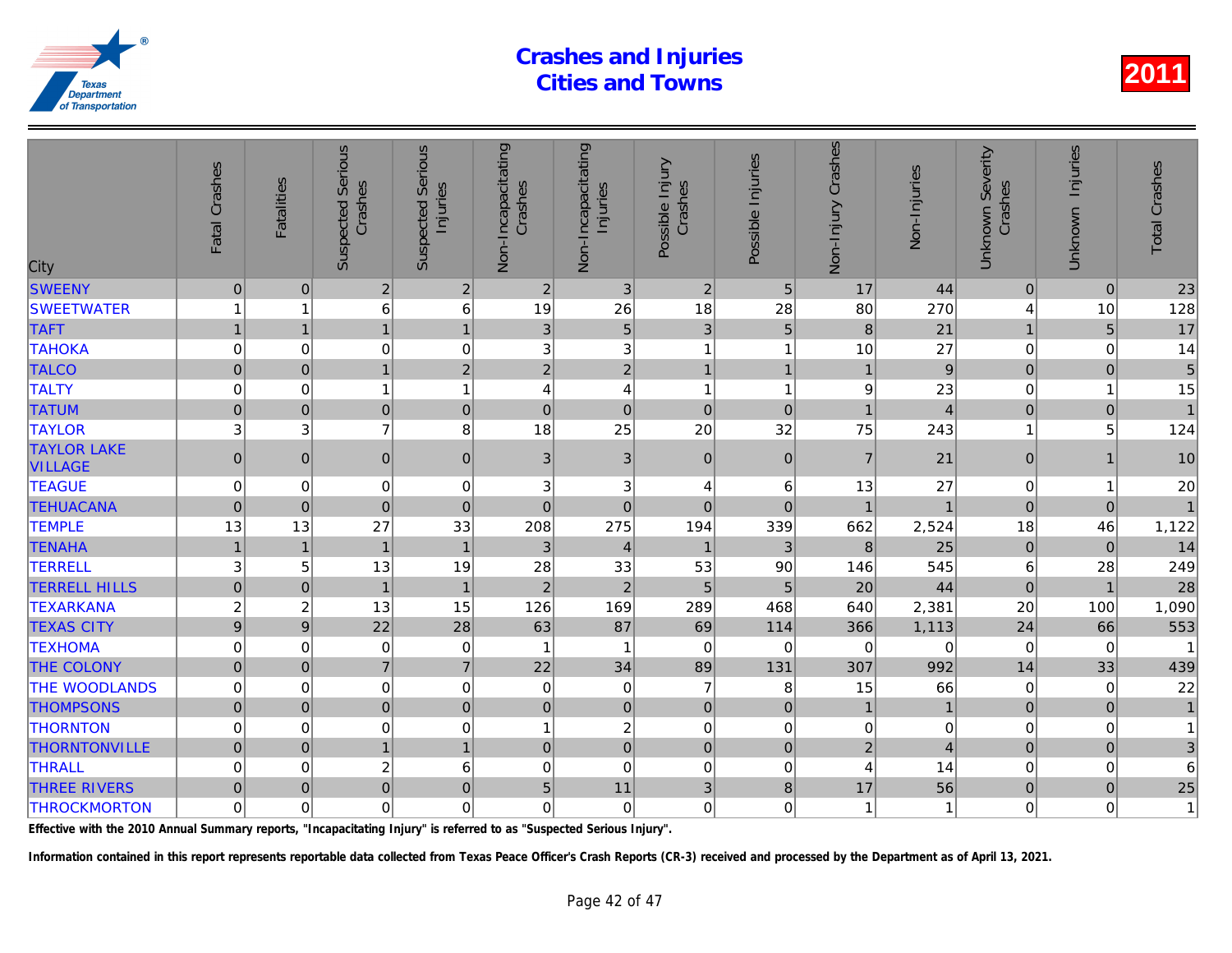| City                           | Fatal Crashes       | <b>Fatalities</b> | <b>Suspected Serious</b><br>Crashes | <b>Suspected Serious</b><br>Injuries | Non-Incapacitating<br>Crashes | Non-Incapacitating<br>Injuries | Possible Injury<br>Crashes | Possible Injuries       | Non-Injury Crashes | Non-Injuries   |
|--------------------------------|---------------------|-------------------|-------------------------------------|--------------------------------------|-------------------------------|--------------------------------|----------------------------|-------------------------|--------------------|----------------|
| <b>TIMPSON</b>                 | $\mathbf 0$         | $\mathbf 0$       | $\overline{2}$                      | $\overline{2}$                       | 3                             | $\sqrt{5}$                     | $\sqrt{3}$                 | 5                       | 13                 | 44             |
| <b>TIOGA</b>                   | $\mathbf 0$         | $\mathbf 0$       | -1                                  | $\mathbf{1}$                         | $\mathbf{1}$                  | 5                              | $\mathbf 0$                | 0                       | $\boldsymbol{2}$   | 5              |
| <b>TIRA</b>                    | $\pmb{0}$           | $\mathbf 0$       | $\overline{0}$                      | $\pmb{0}$                            | $\mathbf 0$                   | $\pmb{0}$                      | $\pmb{0}$                  | $\mathbf{0}$            | $\overline{2}$     | 6              |
| <b>TIVOLI</b>                  | 0                   | $\mathbf 0$       | $\pmb{0}$                           | 0                                    | 0                             | $\pmb{0}$                      | $\mathbf 0$                | $\pmb{0}$               | 3                  | 5              |
| <b>TODD MISSION</b>            |                     | $\overline{1}$    | $\pmb{0}$                           | $\mathbf 0$                          | $\overline{1}$                | $\mathbf{1}$                   | $\mathbf 0$                | $\pmb{0}$               | 3                  | 22             |
| <b>TOLAR</b>                   |                     | $\overline{1}$    | $\mathbf 0$                         | $\mathbf{1}$                         | $\mathbf 0$                   | $\overline{1}$                 | $\overline{1}$             | $\overline{\mathbf{c}}$ | $\overline{7}$     | 17             |
| <b>TOM BEAN</b>                | $\pmb{0}$           | $\mathbf 0$       | $\pmb{0}$                           | $\mathbf 0$                          | $\mathbf{1}$                  | $\mathbf{1}$                   | $\mathbf 0$                | $\pmb{0}$               | $\mathbf 0$        | $\overline{0}$ |
| <b>TOMBALL</b>                 |                     | $\mathbf 1$       | 13                                  | 15                                   | 37                            | 62                             | 48                         | 73                      | 167                | 610            |
| <b>TOOL</b>                    | $\Omega$            | $\pmb{0}$         | $\mathbf 0$                         | $\mathbf 0$                          | $\sqrt{2}$                    | $\mathbf 2$                    | $\overline{1}$             | $\overline{1}$          | $\overline{4}$     | 13             |
| <b>TORNILLO</b>                | 0                   | $\mathbf 0$       |                                     | $\mathbf{1}$                         | $\pmb{0}$                     | $\mathsf 0$                    | $\overline{1}$             | $\overline{1}$          | $\boldsymbol{2}$   |                |
| <b>TRENT</b>                   | $\overline{0}$      | $\mathbf 0$       | $\mathbf 0$                         | $\pmb{0}$                            | $\pmb{0}$                     | $\pmb{0}$                      | $\mathbf 0$                | $\pmb{0}$               | 3                  | 3              |
| <b>TRENTON</b>                 | 0                   | $\pmb{0}$         |                                     | $\overline{\mathbf{c}}$              | $\overline{c}$                | $\overline{\mathbf{c}}$        | $\pmb{0}$                  | 3                       | 6                  | 14             |
| <b>TRINITY</b>                 | $\overline{0}$      | $\mathbf 0$       | $\mathbf{1}$                        | $\mathbf{1}$                         | 3                             | $\overline{4}$                 | 3                          | $\bf 8$                 | 17                 | 37             |
| <b>TROPHY CLUB</b>             | 0                   | $\mathbf 0$       | -1                                  | $\mathbf{1}$                         | 4                             | 5                              | 6                          | 9                       | 13                 | 40             |
| <b>TROUP</b>                   | $\mathsf{O}\xspace$ | $\mathbf 0$       | $\mathbf 0$                         | $\mathbf 0$                          | $\overline{1}$                | $\mathbf{1}$                   | $\overline{1}$             | $\overline{1}$          | $\overline{2}$     |                |
| <b>TROY</b>                    | $\mathbf 0$         | $\mathbf 0$       | $\mathbf 0$                         | $\mathbf 0$                          | 12                            | 16                             | 4                          | $\boldsymbol{9}$        | 39                 | 130            |
| <b>TULIA</b>                   | $\mathsf{O}\xspace$ | $\pmb{0}$         | $\mathbf{1}$                        | $\mathbf{1}$                         | $\mathbf{3}$                  | 3 <sup>1</sup>                 | $\overline{\mathbf{4}}$    | $\sqrt{5}$              | 11                 | 33             |
| <b>TURKEY</b>                  | 0                   | $\mathbf 0$       |                                     | 1                                    | $\pmb{0}$                     | $\mathbf 0$                    | $\mathbf 0$                | $\mathbf 0$             | $\mathbf 0$        |                |
| <b>TUSCOLA</b>                 | $\pmb{0}$           | $\mathbf 0$       | $\mathbf 0$                         | $\pmb{0}$                            | $\mathbf 0$                   | $\pmb{0}$                      | $\overline{1}$             | $\overline{1}$          | $\,$ 6 $\,$        | 17             |
| <b>TYE</b>                     | $\mathbf 0$         | 0                 | $\overline{0}$                      | $\mathbf 0$                          | 1                             |                                | 4                          | 5                       | 9                  | 28             |
| <b>TYLER</b>                   | 11                  | 13                | 53                                  | 68                                   | 362                           | 485                            | 617                        | 1,017                   | 1,944              | 7,192          |
| <b>UHLAND</b>                  | 0                   | 0                 | 0                                   | 0                                    | 5                             | 8                              | $\overline{\mathbf{c}}$    | 4                       | 2                  | 9              |
| <b>UNION GROVE</b><br>(UPSHUR) | $\pmb{0}$           | $\mathbf 0$       | $\mathbf{1}$                        | $\mathbf{1}$                         | $\sqrt{3}$                    | 11                             | $\pmb{0}$                  | $\mathbf 0$             | $\,6$              | 10             |
| <b>UNION VALLEY</b>            | 0                   | 0                 | 0                                   | 0                                    | $\mathbf 0$                   | $\mathbf 0$                    | $\mathbf 0$                | $\mathbf 0$             |                    | 3              |
| <b>UNIVERSAL CITY</b>          | $\mathbf{1}$        | $\mathbf 1$       | $\overline{7}$                      | $\overline{7}$                       | 27                            | 31                             | 54                         | 81                      | 178                | 569            |
| <b>UNIVERSITY PARK</b>         |                     | 1                 | 3                                   | 3                                    | 11                            | 14                             | 27                         | 36                      | 99                 | 290            |
|                                |                     |                   |                                     |                                      |                               |                                |                            |                         |                    |                |

Effective with the 2010 Annual Summary reports, "Incapacitating Injury" is referred to as "Suspected Serious Injury".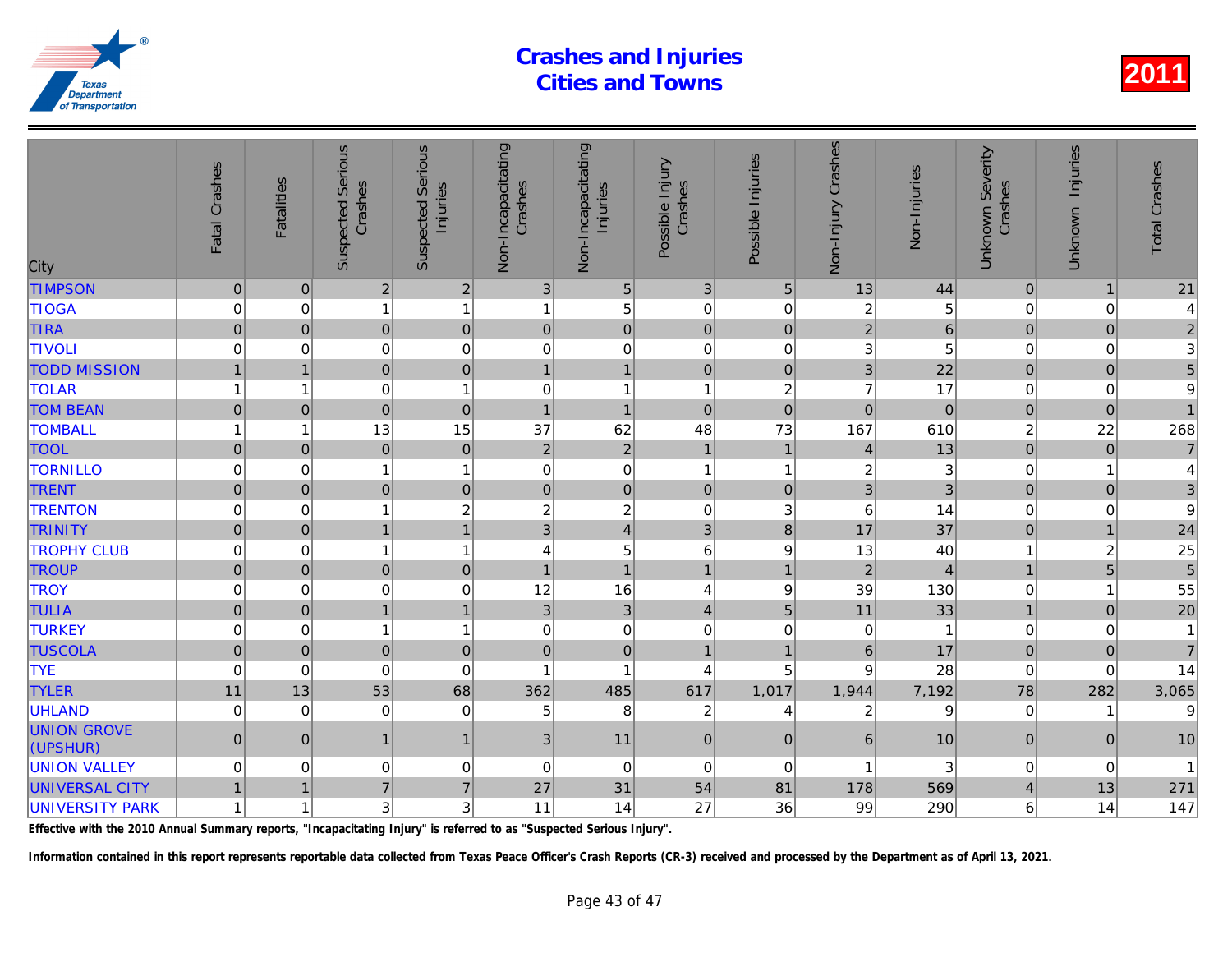| City                          | Fatal Crashes       | <b>Fatalities</b> | <b>Suspected Serious</b><br>Crashes | Serious<br>Injuries<br>Suspected | Non-Incapacitating<br>Crashes | Non-Incapacitating<br>Injuries | Possible Injury<br>Crashes | Possible Injuries       | Non-Injury Crashes | Non-Injuries   |
|-------------------------------|---------------------|-------------------|-------------------------------------|----------------------------------|-------------------------------|--------------------------------|----------------------------|-------------------------|--------------------|----------------|
| <b>UVALDE</b>                 | $\mathbf{1}$        | $\mathbf 1$       | 5                                   | 5                                | 10                            | 11                             | 66                         | 95                      | 137                | 561            |
| <b>VALLEY MILLS</b>           | $\mathbf 0$         | $\mathbf 0$       | $\mathbf 0$                         | $\mathbf 0$                      | 1                             | $\mathbf{1}$                   | $\overline{c}$             | 3                       | 4                  | 17             |
| <b>VALLEY VIEW</b><br>(COOKE) | $\mathfrak{S}$      | 4                 | $\overline{4}$                      | $\overline{4}$                   | $\overline{7}$                | 12                             | $\overline{2}$             | $\overline{2}$          | 44                 | 127            |
| <b>VAN</b>                    | 1                   | 1                 | 0                                   | 0                                | 3                             | 4                              | 1                          | $\overline{\mathbf{1}}$ | 10                 | 47             |
| <b>VAN ALSTYNE</b>            | $\mathbf 0$         | $\Omega$          | $\overline{4}$                      | $\overline{\mathbf{4}}$          | $\overline{4}$                | $\overline{7}$                 | 11                         | 15                      | 29                 | 82             |
| <b>VAN HORN</b>               | 0                   | 0                 | 1                                   | $\mathbf{1}$                     | 3                             | $\sqrt{5}$                     | $\mathbf{1}$               | -1                      | 11                 | 30             |
| <b>VENUS</b>                  | $\mathsf{O}\xspace$ | $\overline{0}$    | $\overline{4}$                      | $\overline{\mathbf{4}}$          | $\overline{7}$                | 10                             | $\overline{4}$             | $6\phantom{1}6$         | 19                 | 61             |
| <b>VERNON</b>                 | $\overline{c}$      | $\boldsymbol{2}$  | $\boldsymbol{2}$                    | 4                                | $\overline{7}$                | 11                             | 10                         | 10                      | 92                 | 268            |
| <b>VICTORIA</b>               |                     | $\overline{1}$    | 20                                  | 25                               | 232                           | 345                            | 196                        | 323                     | 893                | 3,338          |
| <b>VIDOR</b>                  | 4                   | 4                 | 16                                  | 23                               | 36                            | 57                             | 42                         | 75                      | 162                | 558            |
| <b>VINTON</b>                 | $\pmb{0}$           | $\overline{0}$    | $\overline{1}$                      | 4                                | $\overline{2}$                | $\sqrt{2}$                     | $\mathbf{1}$               | $\overline{5}$          | 9                  | 23             |
| <b>VOLENTE VILLAGE</b>        | 0                   | 0                 |                                     | 1                                | 0                             | $\mathbf 0$                    | $\overline{\mathbf{c}}$    | $\boldsymbol{2}$        |                    | $\overline{a}$ |
| <b>VON ORMY</b>               | $\mathbf 0$         | $\mathbf 0$       | $\overline{1}$                      | $\overline{1}$                   | $\overline{2}$                | 5                              | $\overline{5}$             | $\overline{7}$          | 26                 | 83             |
| <b>WACO</b>                   | 24                  | 25                | 101                                 | 129                              | 477                           | 721                            | 561                        | 984                     | 1,564              | 5,788          |
| <b>WAELDER</b>                | $\pmb{0}$           | $\Omega$          | $\mathbf 0$                         | $\mathbf 0$                      | $\boldsymbol{0}$              | $\pmb{0}$                      | $\mathbf 0$                | $\overline{0}$          | $6\phantom{1}$     | 17             |
| <b>WAKE VILLAGE</b>           | $\mathbf 0$         | 0                 |                                     | $\mathbf{1}$                     | $\overline{c}$                | $\overline{c}$                 | 5                          | 10                      | 11                 | 48             |
| <b>WALLER</b>                 | $\mathbf 0$         | $\mathbf{0}$      | $\mathbf{1}$                        | $\mathbf{1}$                     | $\overline{2}$                | $\mathfrak{B}$                 | 3                          | 3                       | 20                 | 49             |
| <b>WALLIS</b>                 |                     | 1                 | 0                                   | $\mathbf 0$                      | $\mathbf 0$                   | $\pmb{0}$                      | $\mathbf 0$                | 0                       | 9                  | 21             |
| <b>WALNUT SPRINGS</b>         | $\pmb{0}$           | $\mathbf{0}$      | 0                                   | $\pmb{0}$                        | $\mathbf 0$                   | $\mathsf{O}\xspace$            | $\mathbf 0$                | $\mathbf 0$             | $\overline{c}$     | $\Delta$       |
| <b>WARREN CITY</b>            | $\mathbf 0$         | $\mathbf 0$       | 0                                   | $\mathbf 0$                      | 0                             | $\mathbf 0$                    | $\boldsymbol{2}$           | $\overline{7}$          | $\mathbf 0$        |                |
| <b>WASKOM</b>                 | $\mathbf 0$         | $\pmb{0}$         | $\mathbf{1}$                        | $\mathbf{1}$                     | $\overline{5}$                | 11                             | $\overline{2}$             | $\overline{2}$          | 19                 | 46             |
| <b>WATAUGA</b>                | $\overline{c}$      | $\overline{c}$    | 12                                  | 12                               | 11                            | 16                             | 42                         | 62                      | 66                 | 311            |
| <b>WAXAHACHIE</b>             | 3                   | 3                 | 19                                  | 25                               | 62                            | 91                             | 144                        | 221                     | 282                | 1,134          |
| <b>WEATHERFORD</b>            | 5                   | 5                 | 16                                  | 20                               | 79                            | 99                             | 97                         | 166                     | 278                | 1,058          |
| <b>WEBBERVILLE</b>            | $\mathsf{O}\xspace$ | $\mathbf 0$       | $\overline{1}$                      | $\mathbf{1}$                     | $\mathbf 1$                   | $\mathbf{1}$                   | 3                          | 5                       | $\overline{4}$     |                |
| <b>WEBSTER</b>                | $\overline{c}$      | $\overline{c}$    | 12                                  | 12                               | 69                            | 93                             | 142                        | 224                     | 555                | 1,973          |

Effective with the 2010 Annual Summary reports, "Incapacitating Injury" is referred to as "Suspected Serious Injury".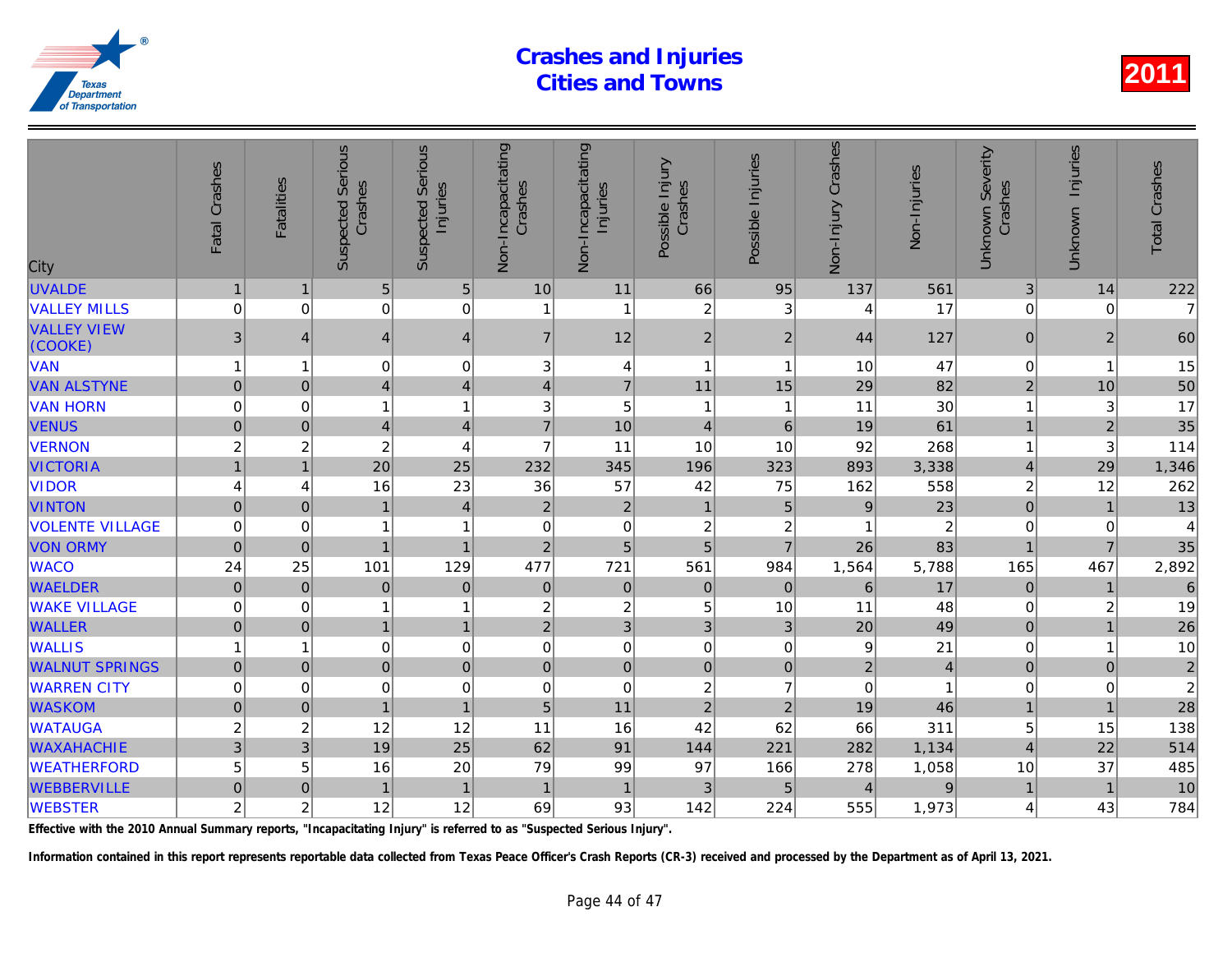| City                                   | Fatal Crashes       | <b>Fatalities</b> | <b>Suspected Serious</b><br>Crashes | Serious<br>Injuries<br>Suspected | Non-Incapacitating<br>Crashes | Non-Incapacitating<br>Injuries | Possible Injury<br>Crashes | Possible Injuries | Non-Injury Crashes | Non-Injuries   |
|----------------------------------------|---------------------|-------------------|-------------------------------------|----------------------------------|-------------------------------|--------------------------------|----------------------------|-------------------|--------------------|----------------|
| <b>WEIMAR</b>                          | $\pmb{0}$           | $\mathbf 0$       | $\pmb{0}$                           | $\overline{0}$                   | $5\phantom{.0}$               | $\boldsymbol{9}$               | $\overline{2}$             | $\overline{2}$    | $\boldsymbol{9}$   | 25             |
| <b>WEIR</b>                            | 0                   | 0                 | $\pmb{0}$                           | $\mathbf 0$                      | 1                             | 1                              | $\pmb{0}$                  | 0                 | 1                  |                |
| <b>WELLINGTON</b>                      | $\overline{0}$      | $\mathbf 0$       | 0                                   | $\mathbf 0$                      | $\mathbf{1}$                  | $\overline{1}$                 | $\mathbf 0$                | $\mathbf 0$       | $\overline{2}$     |                |
| <b>WELLMAN</b>                         | $\mathbf 0$         | $\Omega$          | $\mathbf 0$                         | $\mathbf 0$                      | $\mathbf 0$                   | $\pmb{0}$                      | $\mathbf{1}$               | -1                | 1                  |                |
| <b>WELLS (CHEROKEE)</b>                | $\mathbf 0$         | $\mathbf{0}$      | $\mathbf{1}$                        | $\mathbf{1}$                     | $\mathbf{1}$                  | $\overline{2}$                 | $\mathbf 0$                | $\mathbf 0$       | 3                  | 8              |
| <b>WESLACO</b>                         | 1                   | 1                 | $\overline{7}$                      | 11                               | 51                            | 79                             | 171                        | 283               | 401                | 1,672          |
| <b>WEST</b>                            | $\overline{0}$      | $\mathbf 0$       | $\mathbf 0$                         | $\pmb{0}$                        | $\mathbf 0$                   | $\pmb{0}$                      | $\mathbf 0$                | $\mathbf 0$       | $\overline{5}$     | 6              |
| <b>WEST COLUMBIA</b>                   | 1                   | $\overline{1}$    | $\pmb{0}$                           | $\mathbf 0$                      | $\overline{1}$                | $\sqrt{5}$                     | $\overline{4}$             | 10                | $\overline{7}$     | 21             |
| <b>WEST LAKE HILLS</b>                 | $\mathbf{0}$        | $\mathbf{0}$      | $\overline{2}$                      | $\overline{2}$                   | 5                             | 5                              | 14                         | 18                | 68                 | 205            |
| <b>WEST ORANGE</b>                     | $\pmb{0}$           | 0                 | 1                                   | $\mathbf{1}$                     | 4                             | 4                              | 5                          | $\overline{7}$    | 13                 | 40             |
| <b>WEST TAWAKONI</b>                   | $\overline{0}$      | $\Omega$          | 0                                   | $\overline{0}$                   | $\mathbf{1}$                  | $\overline{4}$                 | $\mathbf 0$                | $\Omega$          | $\overline{2}$     | 5              |
| <b>WEST UNIVERSITY</b><br><b>PLACE</b> | 0                   | $\Omega$          | $\boldsymbol{2}$                    | $\overline{c}$                   | 4                             | $\overline{7}$                 | 14                         | 19                | 82                 | 235            |
| <b>WESTBROOK</b>                       | $\mathsf{O}\xspace$ | $\pmb{0}$         | $\overline{0}$                      | $\mathbf 0$                      | $\mathbf 0$                   | $\mathbf 0$                    | $\mathbf 0$                | $\mathbf 0$       | 5                  | 9              |
| <b>WESTLAKE</b>                        |                     | 1                 | 10                                  | 11                               | 17                            | 21                             | 21                         | 35                | 26                 | 106            |
| <b>WESTON</b>                          | $\overline{2}$      | $\overline{2}$    | $\mathbf 0$                         | $\mathbf 0$                      | $\mathbf 0$                   | $\mathbf{1}$                   | $\pmb{0}$                  | $\mathbf 0$       | $\overline{3}$     | 6              |
| <b>WESTOVER HILLS</b>                  | $\mathbf 0$         | $\mathbf 0$       | $\mathbf 0$                         | $\mathbf 0$                      | $\mathbf 0$                   | $\mathbf 0$                    | $\overline{c}$             | $\overline{c}$    |                    |                |
| <b>WESTWORTH</b><br><b>VILLAGE</b>     | $\overline{0}$      | $\mathbf{0}$      | $\overline{4}$                      | $\overline{\mathbf{4}}$          | 8                             | 9                              | $9\,$                      | 11                | 22                 | 84             |
| <b>WHARTON</b>                         | $\overline{c}$      | 3                 | $\overline{1}$                      | $\overline{c}$                   | 9                             | 10                             | 32                         | 46                | 98                 | 335            |
| <b>WHITE DEER</b>                      | $\overline{0}$      | $\Omega$          | 0                                   | $\mathbf 0$                      | 3                             | $\vert$                        | $\mathbf 0$                | $\Omega$          | $\mathbf{0}$       | $\overline{a}$ |
| <b>WHITE OAK</b><br>(GREGG)            | 0                   | 0                 | 2                                   | $\overline{c}$                   | 4                             | 6                              | 9                          | 16                | 42                 | 112            |
| <b>WHITE</b><br><b>SETTLEMENT</b>      | 1                   | -1                | 1                                   | $\mathbf{1}$                     | 6                             | 8                              | 12                         | 13                | 31                 | 87             |
| <b>WHITEHOUSE</b>                      | $\mathbf 0$         | 0                 |                                     | $\mathbf{1}$                     | 13                            | 19                             | 9                          | 13                | 43                 | 131            |
| <b>WHITESBORO</b>                      | $\mathbf 0$         | $\overline{0}$    | $\mathbf 0$                         | $\overline{0}$                   | $\mathbf{1}$                  | $\mathbf{1}$                   | 9                          | 15                | 15                 | 58             |
|                                        |                     |                   |                                     |                                  |                               |                                |                            |                   |                    |                |

Effective with the 2010 Annual Summary reports, "Incapacitating Injury" is referred to as "Suspected Serious Injury".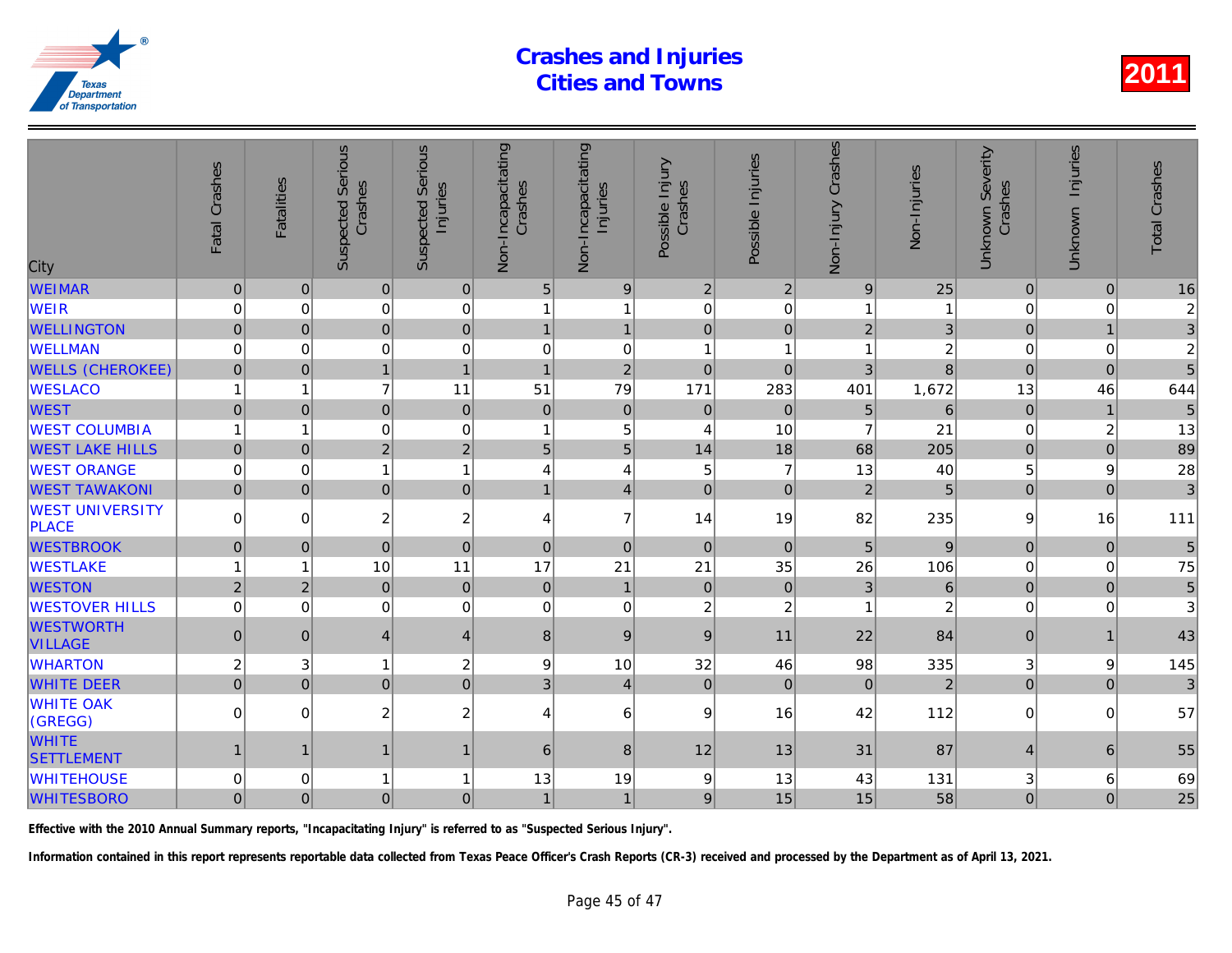| City                        | Fatal Crashes       | <b>Fatalities</b> | <b>Suspected Serious</b><br>Crashes | Serious<br>Injuries<br>Suspected | Non-Incapacitating<br>Crashes | Non-Incapacitating<br>Injuries | Possible Injury<br>Crashes | Possible Injuries | Non-Injury Crashes | Non-Injuries   |
|-----------------------------|---------------------|-------------------|-------------------------------------|----------------------------------|-------------------------------|--------------------------------|----------------------------|-------------------|--------------------|----------------|
| <b>WHITEWRIGHT</b>          | 0                   | $\mathbf 0$       | $\overline{c}$                      | 3                                | 1                             | $\mathbf{1}$                   | $\overline{1}$             | -1                | 6                  | 15             |
| <b>WHITNEY</b>              | $\mathsf{O}\xspace$ | $\mathbf 0$       | $\overline{0}$                      | $\mathbf 0$                      | $\overline{1}$                | $\mathbf{1}$                   | $\overline{7}$             | 11                | 12                 | 36             |
| <b>WICHITA FALLS</b>        | $\overline{7}$      | 9                 | 35                                  | 44                               | 146                           | 185                            | 212                        | 296               | 1,226              | 3,794          |
| <b>WICKETT</b>              | $\overline{0}$      | $\mathbf{0}$      | $\mathbf 0$                         | $\boldsymbol{0}$                 | $\pmb{0}$                     | $\pmb{0}$                      | $\mathbf 0$                | 0                 | $\overline{1}$     | 5              |
| <b>WILLIS</b>               | 0                   | $\mathbf 0$       | 3                                   | 4                                | 21                            | 33                             | 45                         | 67                | 153                | 663            |
| <b>WILLOW PARK</b>          | $\overline{0}$      | $\mathbf{0}$      | $\overline{0}$                      | $\mathbf 0$                      | $\overline{2}$                | 5 <sup>1</sup>                 | $\overline{4}$             | $\overline{4}$    | 34                 | 67             |
| <b>WILLS POINT</b>          | 0                   | $\mathbf 0$       | 0                                   | $\mathbf 0$                      | 5                             | $\overline{7}$                 | $\overline{4}$             | 6                 | 23                 | 84             |
| <b>WILMER</b>               | $\overline{0}$      | $\overline{0}$    | $\mathbf{1}$                        | $\mathbf{1}$                     | $\overline{1}$                | $\mathbf{1}$                   | $6\phantom{1}$             | $6\phantom{1}$    | 31                 | 60             |
| <b>WILSON (LYNN)</b>        | 0                   | 0                 | 0                                   | $\mathbf 0$                      | $\mathbf 0$                   | $\mathbf 0$                    | $\mathbf 0$                | 0                 | $\overline{2}$     |                |
| <b>WIMBERLEY</b>            | $\mathbf 0$         | $\mathbf 0$       | 3                                   | 3                                | $\overline{4}$                | $\,$ 6 $\,$                    | $\mathbf 2$                | $\overline{4}$    | 36                 | 107            |
| <b>WINDCREST</b>            | 0                   | $\mathbf 0$       | 0                                   | $\mathbf 0$                      | $\overline{c}$                | $\overline{c}$                 | $\overline{c}$             | $\overline{c}$    | 4                  | 11             |
| <b>WINDTHORST</b>           | $\overline{0}$      | $\Omega$          | $\overline{0}$                      | $\overline{0}$                   | $\overline{2}$                | $\overline{2}$                 | $\overline{0}$             | $\overline{0}$    | $\overline{4}$     | 11             |
| <b>WINFIELD</b>             | 0                   | $\mathbf 0$       | 0                                   | $\mathbf 0$                      | 1                             | $\mathbf{1}$                   | $\mathbf 0$                | 0                 | 2                  | 10             |
| <b>WINK</b>                 | $\overline{0}$      | $\Omega$          | $\mathbf 0$                         | $\mathbf 0$                      |                               | $\mathbf{1}$                   | $\overline{2}$             | 3                 |                    | $\overline{a}$ |
| <b>WINNSBORO</b>            | 0                   | $\mathbf 0$       | 1                                   | $\mathbf{1}$                     | $\overline{c}$                | $\boldsymbol{2}$               | 3                          | 4                 | 32                 | 81             |
| <b>WINONA</b>               | $\mathbf 0$         | $\pmb{0}$         | $\mathsf 0$                         | $\mathbf 0$                      | $\mathbf{1}$                  | $\overline{1}$                 | $\mathbf{1}$               | $\overline{1}$    | 6                  | 15             |
| <b>WINTERS</b>              | 1                   |                   | $\overline{\mathbf{c}}$             | $\overline{4}$                   | $\mathbf 0$                   | $\mathbf 0$                    | $\overline{4}$             | 4                 | 9                  | 28             |
| <b>WIXON VALLEY</b>         | $\overline{0}$      | $\Omega$          | $\overline{1}$                      | $\mathbf{1}$                     | $\mathbf{0}$                  | $\overline{1}$                 | $\overline{2}$             | $\overline{2}$    | $\overline{4}$     | 11             |
| <b>WOLFE CITY</b>           | 0                   | 0                 | 0                                   | $\mathbf 0$                      | 0                             | $\mathbf 0$                    | $\mathbf 0$                | 0                 | $\overline{c}$     | 6              |
| <b>WOLFFORTH</b>            | $\mathbf{1}$        | $\mathbf 1$       | $\overline{2}$                      | 5                                | $\overline{2}$                | 5                              | $\overline{4}$             | $6\phantom{1}6$   | 44                 | 132            |
| <b>WOODBRANCH</b>           | 0                   | 0                 | 0                                   | $\mathbf 0$                      | $\mathbf 0$                   | 0                              | $\mathbf 0$                | 0                 | 2                  | 3              |
| <b>WOODSBORO</b>            | $\overline{0}$      | $\mathbf 0$       | $\overline{0}$                      | $\mathbf 0$                      | $\overline{1}$                | $\overline{1}$                 | $\mathbf{1}$               | $\overline{2}$    | 3                  | $\overline{8}$ |
| <b>WOODVILLE</b><br>(TYLER) | 0                   | $\Omega$          | 0                                   | $\mathbf 0$                      | $\overline{c}$                | $\overline{\mathbf{c}}$        | 3                          | 3                 | 21                 | 66             |
| <b>WOODWAY</b>              | $\overline{0}$      | $\Omega$          | $\mathbf{1}$                        | $\mathbf{1}$                     | $\overline{4}$                | $\vert$                        | 10                         | 12                | 46                 | 123            |
| <b>WORTHAM</b>              | 0                   | 0                 | 0                                   | $\mathbf 0$                      | $\mathbf 0$                   | $\mathbf 0$                    | $\mathbf 1$                | $\overline{2}$    | $\Omega$           | 2              |
| <b>WYLIE</b>                | $\overline{2}$      | 3 <sup>1</sup>    | 13                                  | 16                               | 39                            | 57                             | 50                         | 86                | 152                | 564            |

Effective with the 2010 Annual Summary reports, "Incapacitating Injury" is referred to as "Suspected Serious Injury".